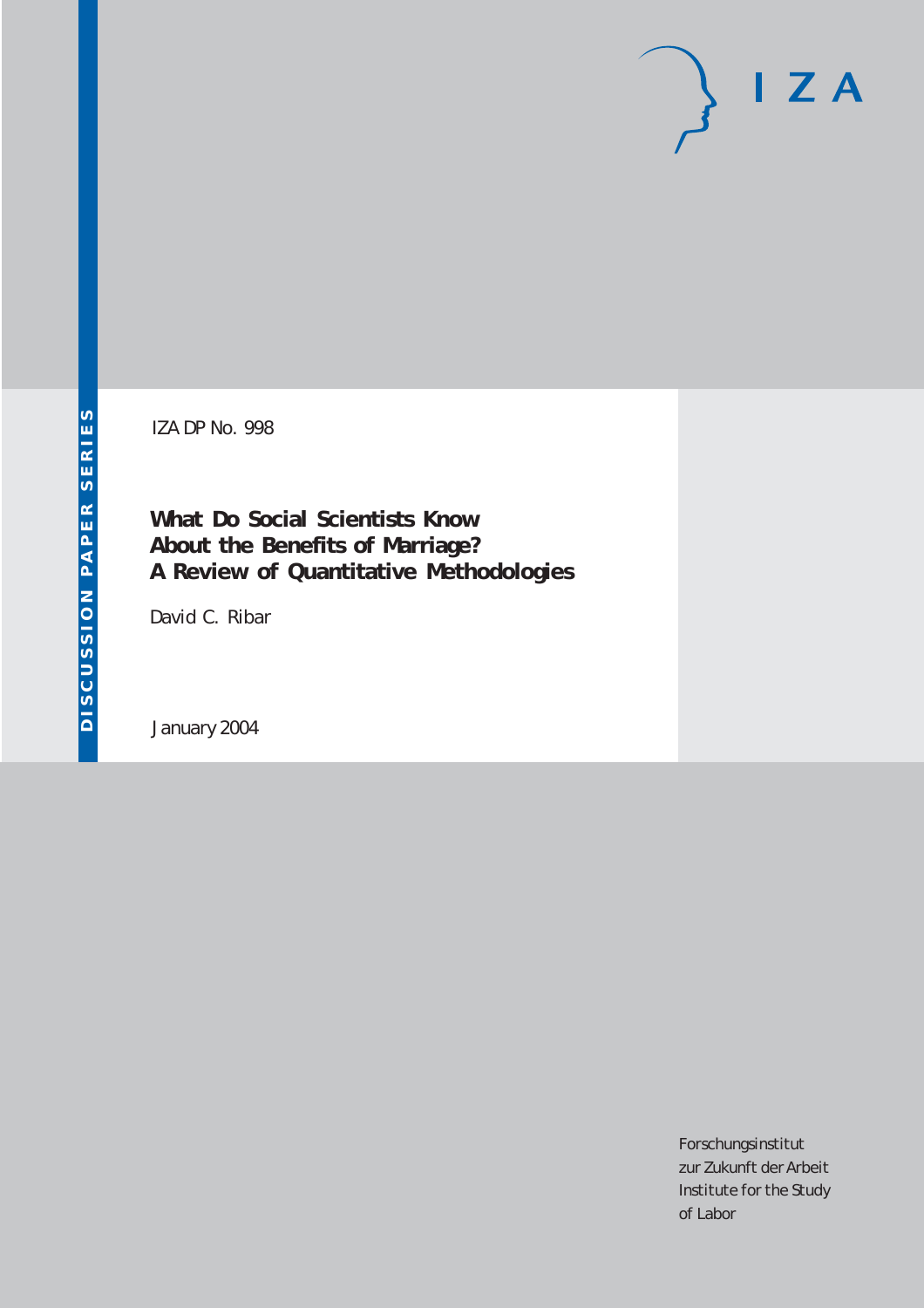# **What Do Social Scientists Know About the Benefits of Marriage? A Review of Quantitative Methodologies**

**David C. Ribar** 

*George Washington University and IZA Bonn* 

Discussion Paper No. 998 January 2004

IZA

P.O. Box 7240 D-53072 Bonn Germany

Tel.: +49-228-3894-0 Fax: +49-228-3894-210 Email: [iza@iza.org](mailto:iza@iza.org)

This Discussion Paper is issued within the framework of IZA's research area *General Labor Economics.* Any opinions expressed here are those of the author(s) and not those of the institute. Research disseminated by IZA may include views on policy, but the institute itself takes no institutional policy positions.

The Institute for the Study of Labor (IZA) in Bonn is a local and virtual international research center and a place of communication between science, politics and business. IZA is an independent, nonprofit limited liability company (Gesellschaft mit beschränkter Haftung) supported by Deutsche Post World Net. The center is associated with the University of Bonn and offers a stimulating research environment through its research networks, research support, and visitors and doctoral programs. IZA engages in (i) original and internationally competitive research in all fields of labor economics, (ii) development of policy concepts, and (iii) dissemination of research results and concepts to the interested public. The current research program deals with (1) mobility and flexibility of labor, (2) internationalization of labor markets, (3) welfare state and labor market, (4) labor markets in transition countries, (5) the future of labor, (6) evaluation of labor market policies and projects and (7) general labor economics.

IZA Discussion Papers often represent preliminary work and are circulated to encourage discussion. Citation of such a paper should account for its provisional character. A revised version may be available on the IZA website ([www.iza.org](http://www.iza.org/)) or directly from the author.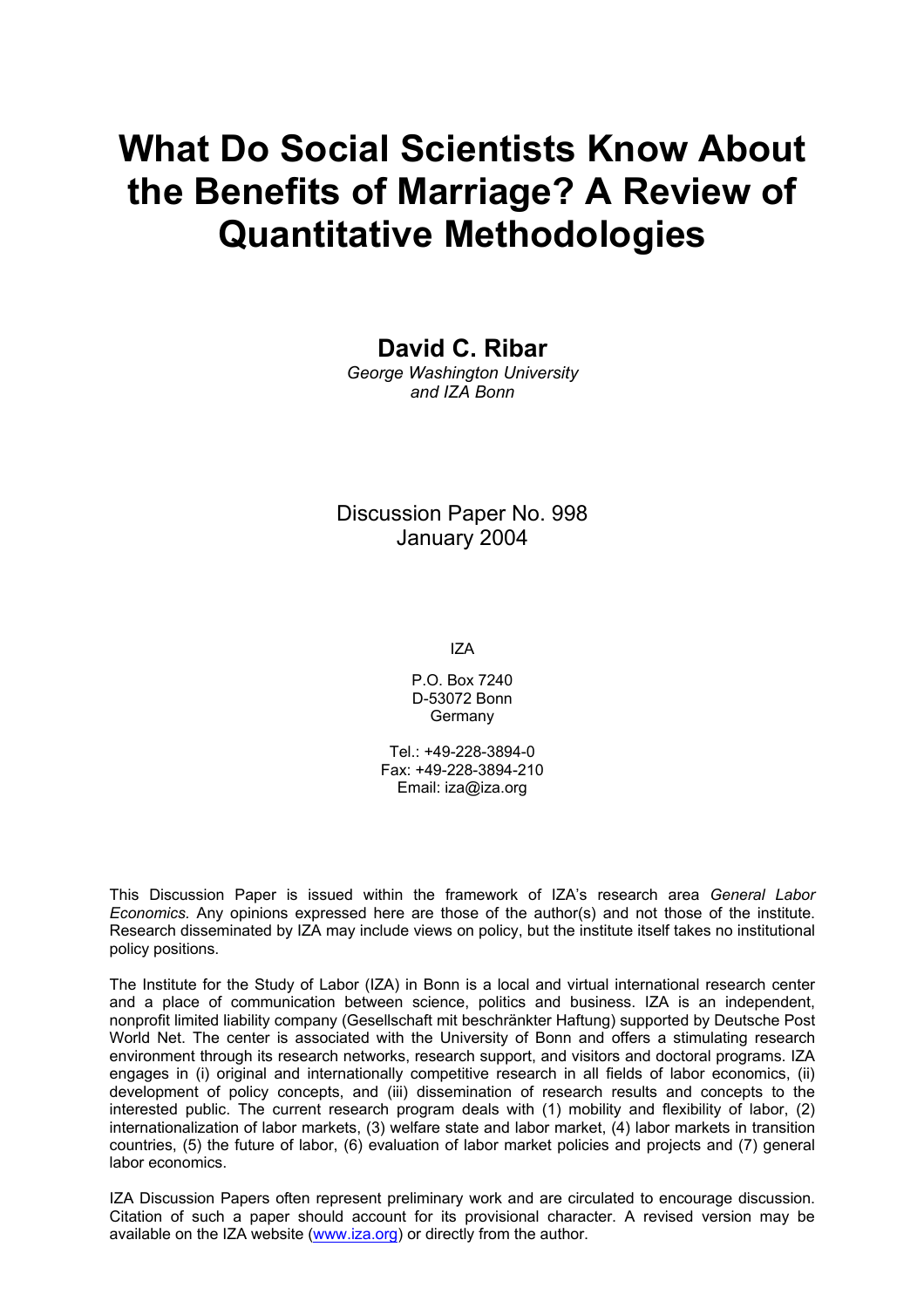IZA Discussion Paper No. 998 January 2004

# **ABSTRACT**

## **What Do Social Scientists Know About the Benefits of Marriage? A Review of Quantitative Methodologies**

This study critically reviews quantitative methods that have been employed and evidence that has been gathered to assess the benefits of marriage and consequences of other family structures. The study begins by describing theoretical models of the determinants of different well-being outcomes and the role of family structure in producing those outcomes. It also discusses models of the determinants of marriage. The study then overviews specific statistical techniques that have been applied in empirical analyses of the effects of marriage, including standard regression, instrumental variables, selection and switching models, matching, non-parametric bounds, fixed effects, and latent factor (correlated random effects) methods. The study then reviews selected studies that have been completed in three domains of well-being outcomes: children's well-being, adults' earnings, and adults' physical health.

JEL Classification: J1

Keywords: marriage, well-being

David C. Ribar Department of Economics The George Washington University 2201 G Street, NW Washington, DC 20052 USA Email: [dcr7@gwu.edu](mailto:dcr7@gwu.edu)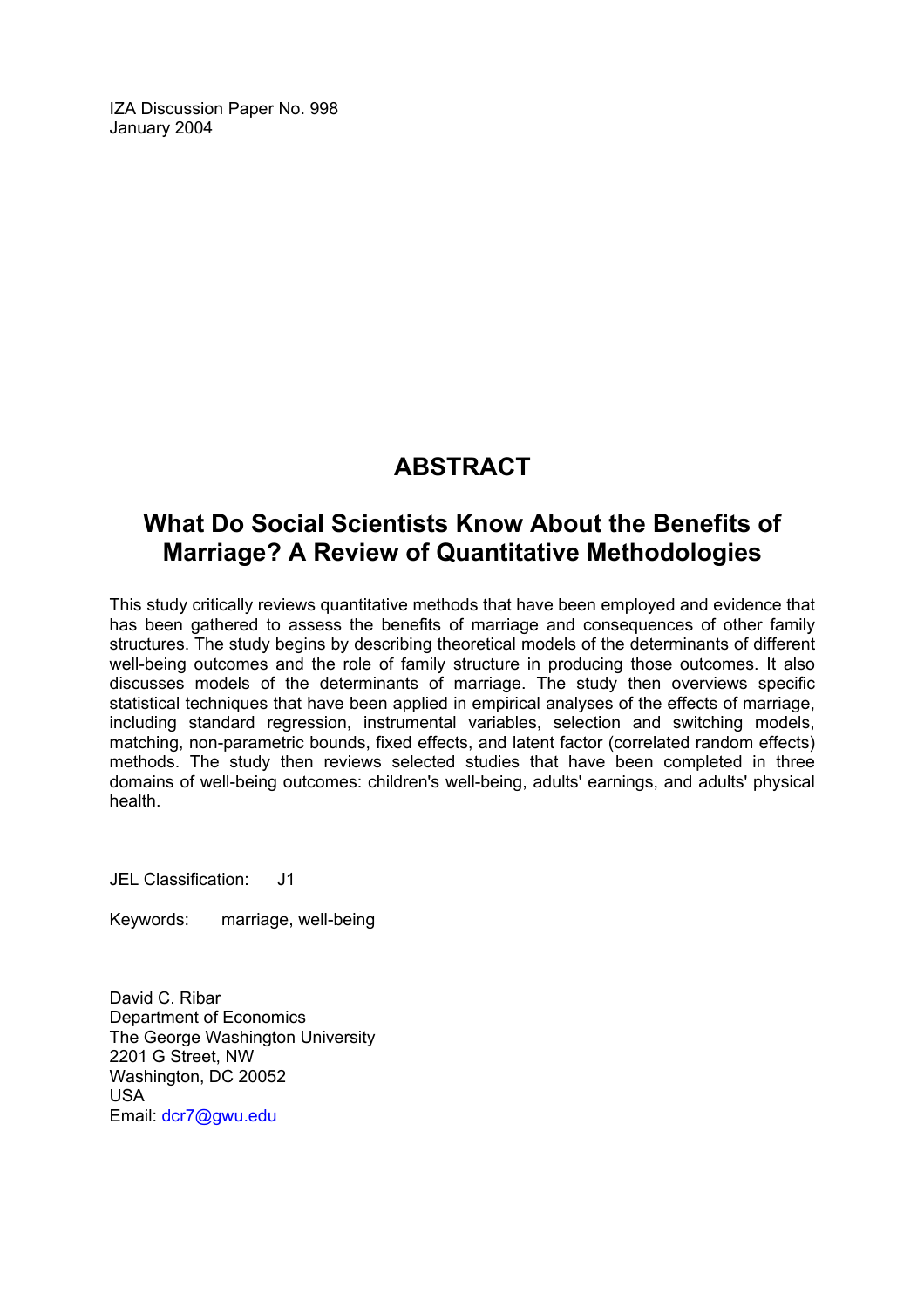# What Do Social Scientists Know about the Benefits of Marriage?<br>A Review of Quantitative Methodologies

## **Table of Contents**

| Appendix A. Overview of Statistical Techniques for More Complicated Models 62 |  |
|-------------------------------------------------------------------------------|--|
|                                                                               |  |
|                                                                               |  |
|                                                                               |  |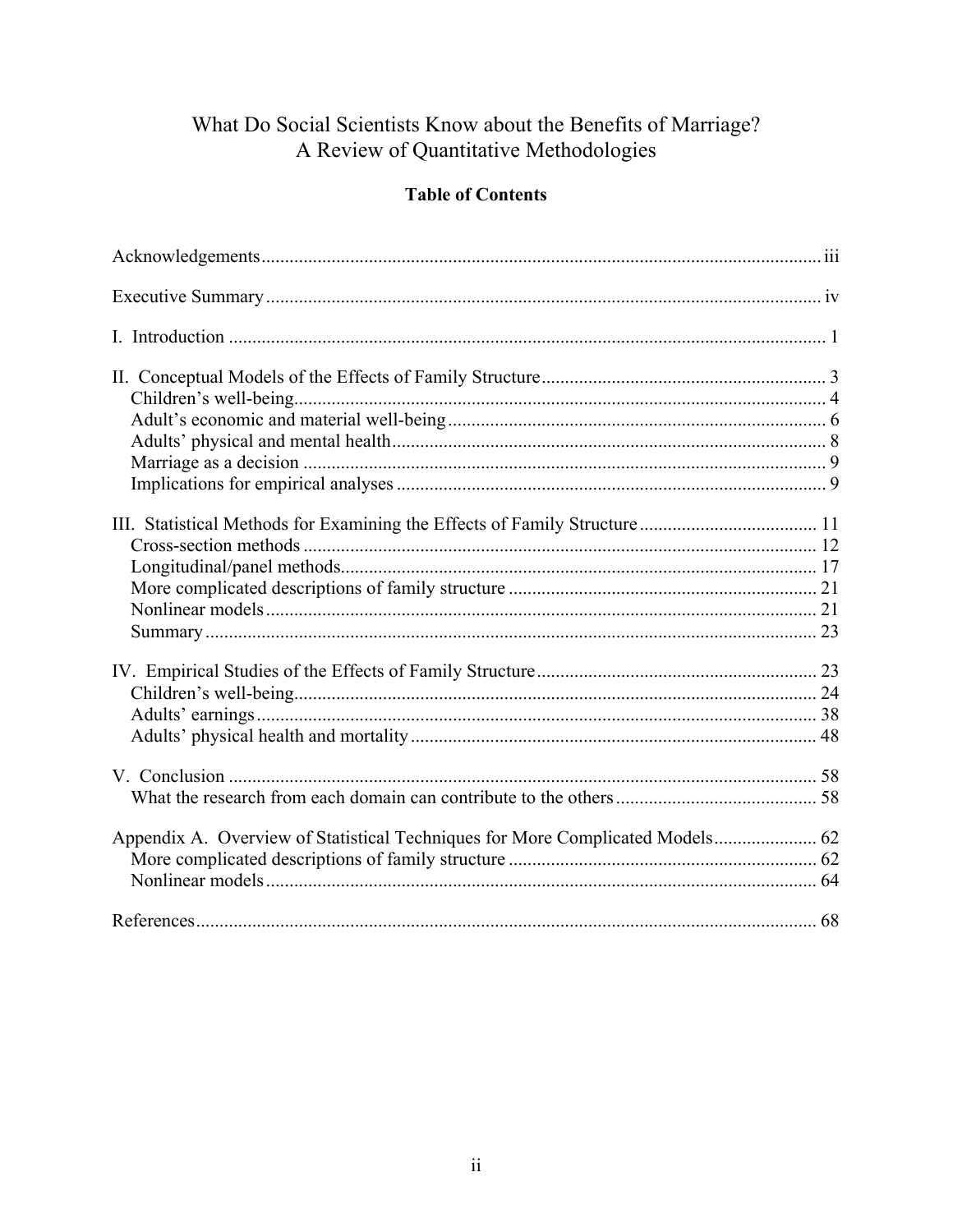#### **Acknowledgements**

This review was prepared while the author was a research analyst with the Office of Planning, Research and Evaluation in the Administration for Children and Families of the U.S. Department of Health and Human Services. The author thanks Sung Un Kim for research assistance and for preparing an initial draft of section IV.2. He also thanks Joseph Grubbs for helpful advice and substantive discussions with initial drafts. Other staff at the ACF, including Naomi Goldstein, Brendan Kelly and Howard Rolston, also provided useful suggestions. The author is indebted to several colleagues, including Bob Lerman, Daniel Lichter, David Loughran and Donna Ruane Morrison, who generously supplied references to innovative articles and studies along with helpful comments. Preliminary drafts of this report were presented at the 2003 ACF Annual Research Conference and the 2003 Annual Congress of the European Society of Population Economics. The views expressed are the author's own and are not necessarily shared by the U.S. Department of Health and Human Services.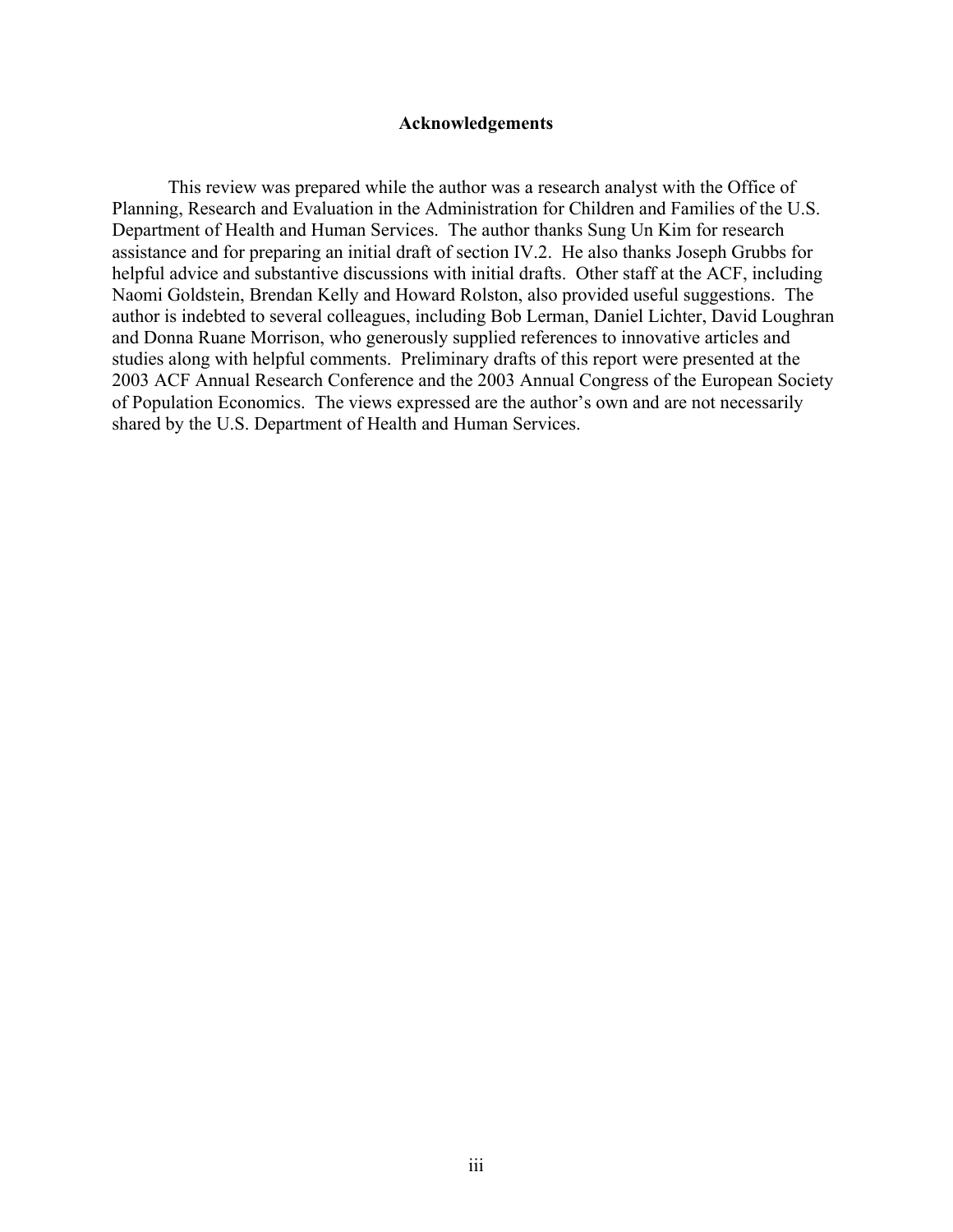#### **Executive Summary**

Marriage is positively associated with a large number of outcomes including improved cognitive, emotional and physical well-being for children, better mental and physical health for adults, and greater earnings and consumption for family members. While the associations between marriage and various measures of well-being have been convincingly established, they do not, by themselves, make a compelling case that marriage has beneficial effects. As with many other types of social science data, the empirical relationships are likely to be confounded by problems of reverse causality and spurious correlation from omitted variables. Because of this, we cannot be sure whether the observed relationships reflect marriage making people better off, better-off people being more likely to marry, or some combination of the two. These issues have long been recognized by researchers. Some researchers have simply acknowledged the problem and interpreted their results accordingly, while others have tried to address the problem statistically.

This study critically reviews quantitative methods that have been employed and evidence that has been gathered to assess the benefits of marriage and consequences of other family structures. The study begins by describing theoretical models of the determinants of different well-being outcomes and the role of family structure in producing those outcomes. It also discusses models of the determinants of marriage. The study then overviews specific statistical techniques that have been applied in empirical analyses of the effects of marriage, including standard regression, instrumental variables, selection and switching models, matching, nonparametric bounds, fixed effects, and latent factor (correlated random effects) methods. The study then reviews selected studies that have been completed in three domains of well-being outcomes: children's well-being, adults' earnings, and adults' physical health.

Theories. Theoretical models are important because they form the lens through which researchers view the data and make causal interpretations. They can also alert us to potential empirical problems. The study considers economic, rational choice models of the determinants of children's well-being, adults' economic success, and adults' physical health and augments these models to incorporate hypotheses and insights from other social science disciplines.

To examine children's well-being, the study adopts a household production model in which parents combine inputs of goods, services and their own time to produce beneficial outcomes for children. In this model, marriage can affect children's well-being by increasing the financial and time resources available within a household. Marriage may also change the way that inputs are combined so that they are used more effectively. Beyond the household production model, marriage may improve children's well-being by reducing instability and stress or by providing a favorable environment to socialize children.

Five hypotheses are offered to explain why marriage may affect adults' earnings. The first is that marriage allows spouses to concentrate on and become more productive in activities in which each has a relative advantage. The higher productivity for spouses who specialize in market work would lead to higher earnings. A second hypothesis is that a spouse may provide instrumental support that increases the other's productivity or augments his or her career. The third hypothesis is that marriage is a stabilizing or maturing influence, which leads to better and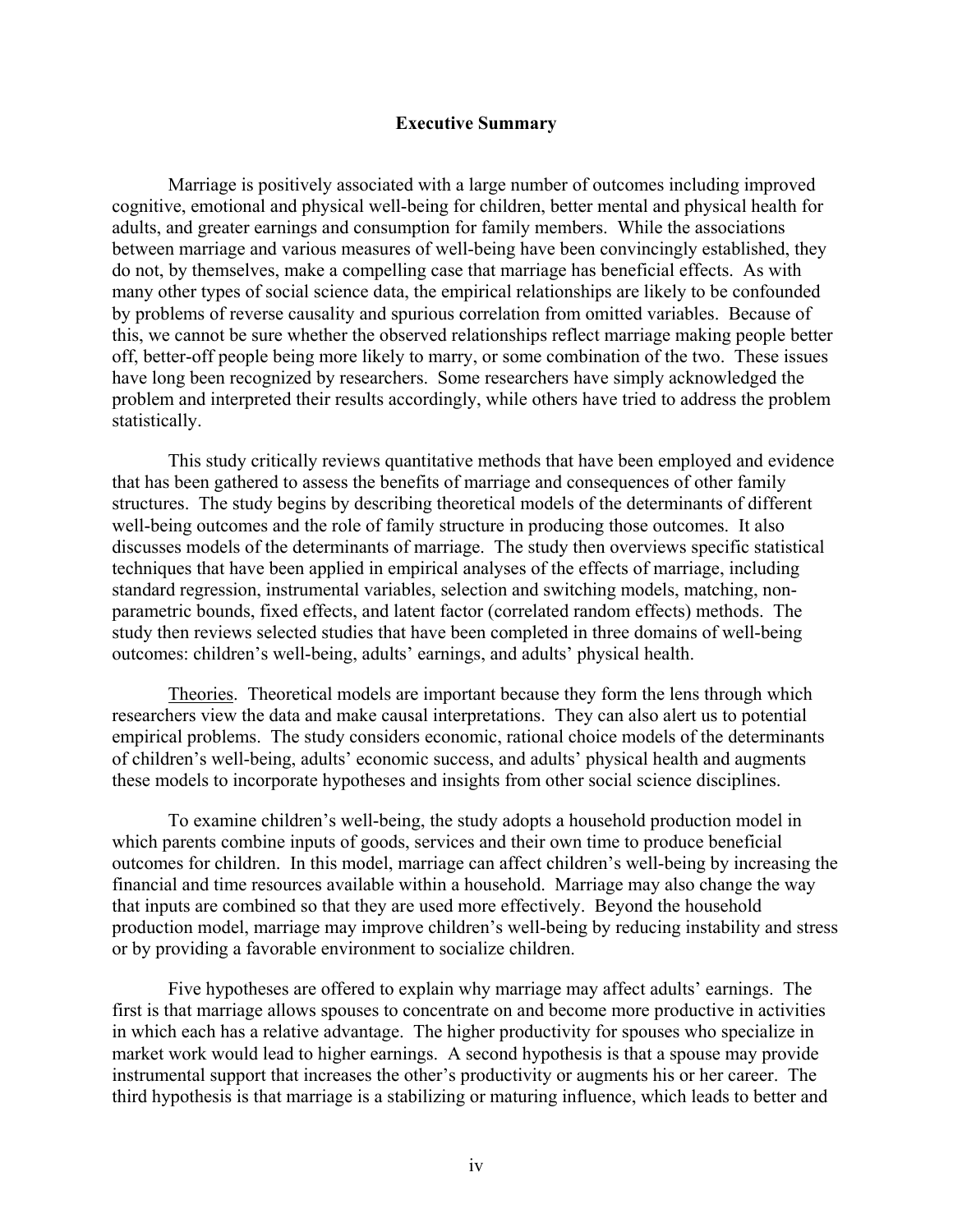more consistent individual work habits. The fourth hypothesis is that married people look for different amenities and disamenities in their jobs and receive different compensation as a result. The final hypothesis is that the earnings differences reflect discrimination by employers.

For adults' physical health, the study considers a variant of the household production model called the health production model. In the health production model, adults combine inputs of goods and time to produce health outcomes for themselves and other household members. The implications of a change in family structure are similar to those from the model for children's well-being. Marriage increases the resources to adults and possibly the productivity of those resources. Marriage may also reduce stress, allow spouses to monitor each others' behavior, or change individual health habits.

The study next considers the reasons why marriages are formed or maintained. In an economic model, potential spouses compare their expected valuations of the economic, social, and health outcomes associated with entering into or continuing a marriage with those of remaining single or divorcing. Marriages occur or continue if the perceived value of marriage exceeds that of the alternative. Couples who face good prospects within marriage are likely to marry, while couples who face bad prospects are not. This provides a rationale for researchers' concerns regarding selectivity—namely, that well-being outcomes could drive marriage outcomes rather than the other way around.

Statistical methods. Standard regression and discrete-choice models are commonly used by empirical researchers. These models specify well-being as an outcome and family structure and other measures as explanatory variables. The models rely on an assumption that family structure and the other observed explanatory variables are not related to any unobserved determinants of well-being. This assumption will be violated and the estimated impact of family structure will be biased if family structure is misreported, affected by well-being, or influenced by other factors that also affect well-being—that is, if there is measurement error, reverse causality, or relevant omitted variables.

To address problems associated with omitted variables, researchers often include direct and indirect controls for these variables. The strategy is sensible but is only successful if the researcher knows which variables are missing and can find the corresponding measures. The strategy does not address biases that arise from reverse causality.

Researchers have also considered special circumstances, or *natural experiments*, in which marriages might be thought to occur or break up independently of other well-being outcomes. Analyses of these situations can be useful if the assumptions regarding the circumstances are correct and if the people who experience them are representative of the general population. However, it is very difficult to find situations that meet these requirements.

Instrumental variables estimators, which rely on the researcher's ability to identify situations that alter the chances that marriages will be formed or dissolved independently of wellbeing outcomes, are closely related to natural experiments comparisons. These estimators use variables that are related to family structure but are otherwise unrelated to well-being to predict living arrangements. The estimators are helpful because they address problems associated with reverse causality and omitted variables. A practical difficulty arises, however, in coming up with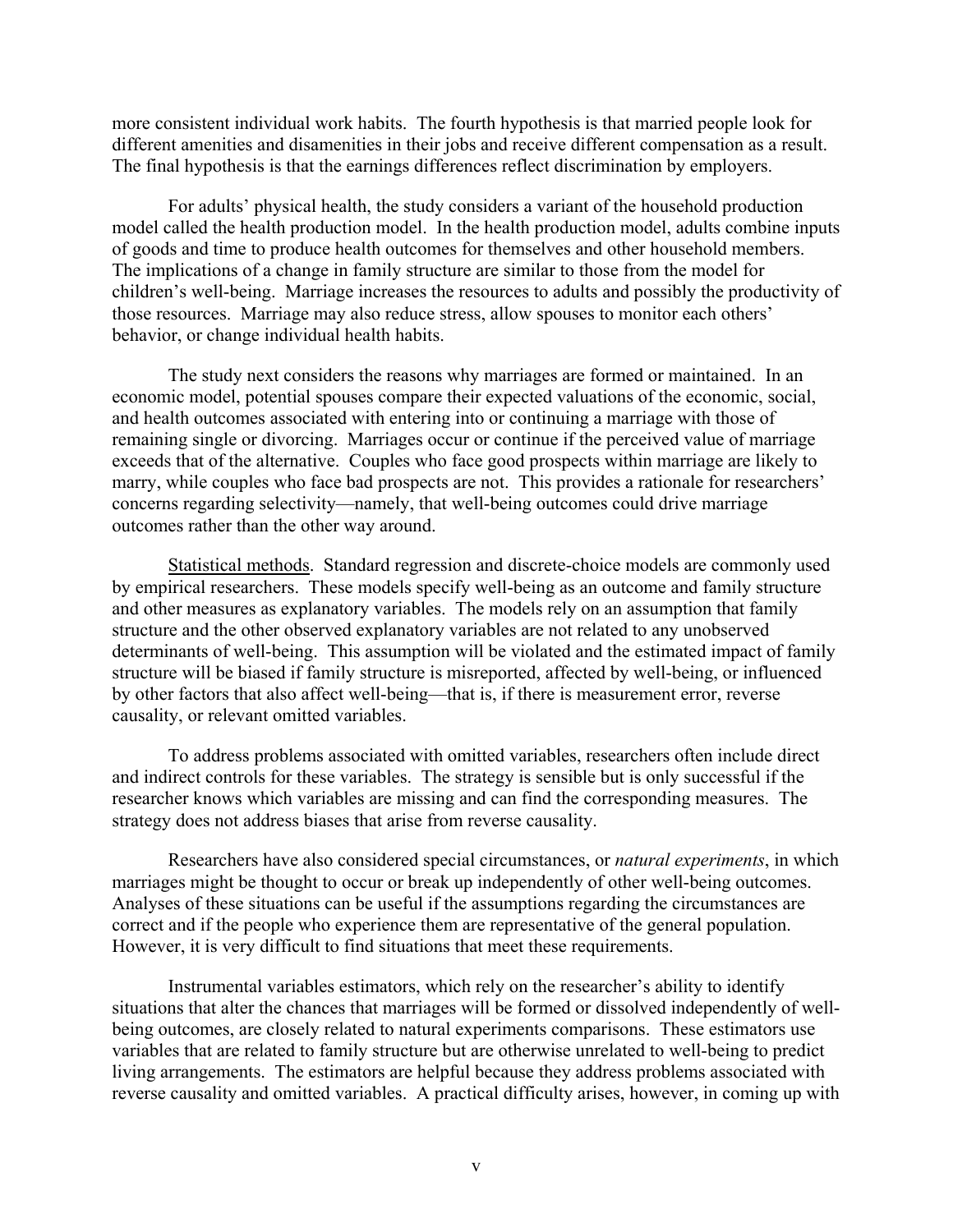suitable instruments. There are also problems with the technique if the effects of family structure vary across people and if these differences affect people's family formation decisions.

Matching methods use data on observable characteristics to form comparable groups of married and unmarried individuals. These methods do not require strong modeling assumptions about how the observable characteristics contribute to selection and do not require variable exclusion restrictions. Moreover, the approach is easy to explain to non-statisticians and improves transparency because the researcher shows exactly how comparisons are being made. The disadvantages of the approach are that it requires comparable observations and does not account for selection based on unobservable characteristics.

An alternative strategy is to specify an empirical model for the marriage decision and its relationship to well-being, that is, specify a model for the selection process. This approach addresses selectivity associated with unobserved characteristics but requires some assumptions regarding how the unobservable characteristics are distributed.

Interval estimates, or nonparametric bounds, of the effects of family structure can be generated without any assumptions regarding the distribution of the unobserved components. However, the intervals are generally too wide to be of much use to policymakers.

Fixed-effects methods can be used when observations are available over time for an individual or across individuals within a group. These methods mitigate biases that arise from omitted variables that are common across the observations, such as a permanent characteristic in longitudinal data for individuals or a shared trait in data for a group. Researchers using these techniques do not need to specify which variables are omitted; they only need to describe the properties of the variables. The techniques do not address biases that arise from other error structures and can exacerbate biases associated with reverse causality and measurement error. It is also difficult to apply fixed effects controls in non-linear specifications, like probit models.

Correlated random effects can be used in situations where fixed effects controls are appropriate but impractical. The correlated random effects procedures require stronger assumptions than the fixed effects procedures but can be applied in non-linear models, such as probit and survival models.

Review of Empirical Studies. *Children's well-being*. A vast number of studies have examined the relationship between family structure and children's well-being. While this research has generally found that marriage is associated with better outcomes for children under most circumstances, the evidence is based mainly on analyses that failed to account for selectivity. Selectivity appears to be more than a hypothetical concern. Comparisons across regression specifications indicate that the addition of controls for family background and circumstances reduces the association between marriage and children's outcomes. The measured association also falls when longitudinal data are employed to account for the characteristics of children before they experience family disruptions. Some quantitative research on children's outcomes has moved beyond standard regression analyses and longitudinal comparisons. For instance, research has shown that children's well-being is negatively associated with a more permissive divorce environment, a plausible instrument for family structure. The findings from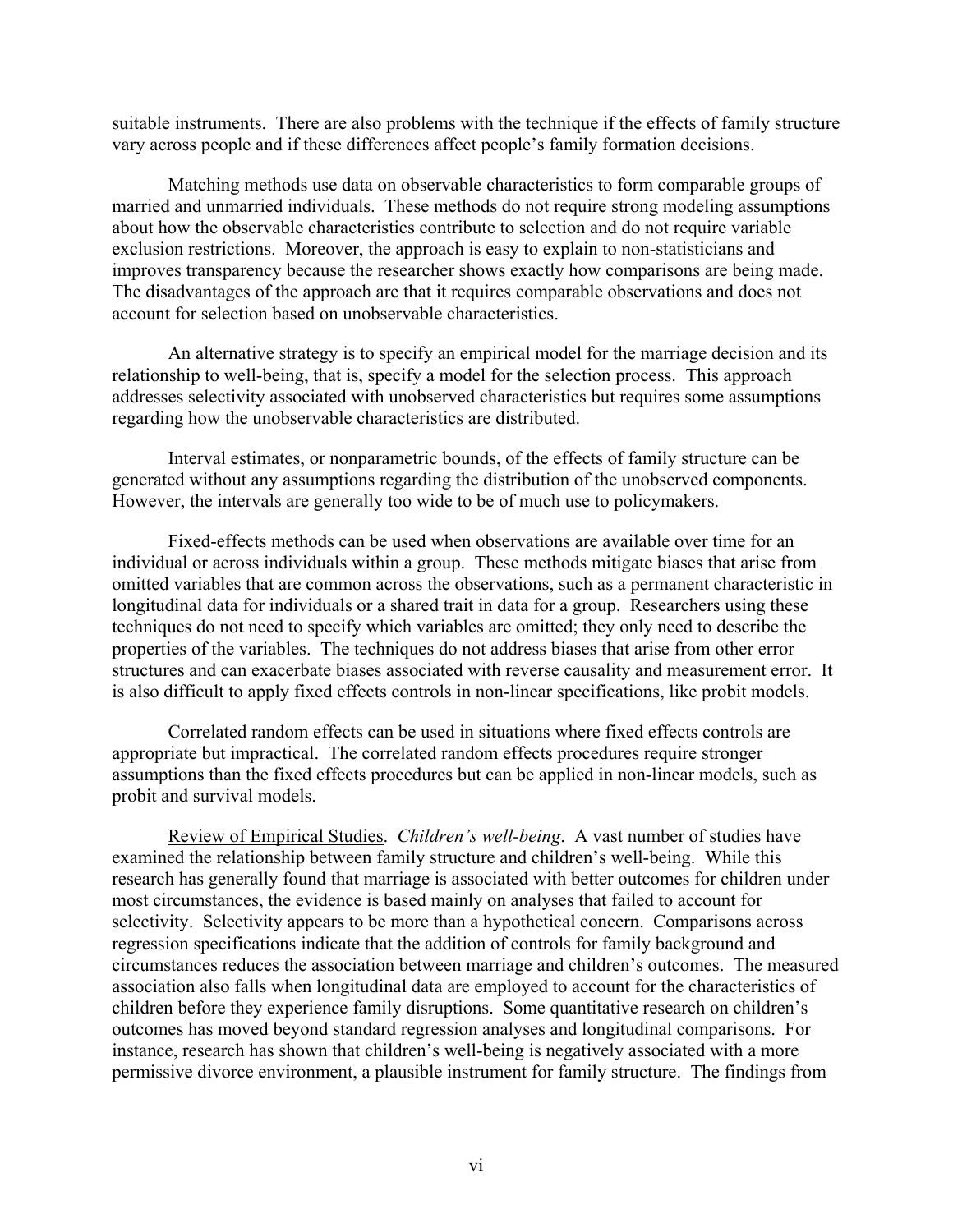these studies provide more convincing evidence of a causal link between family structure and children's well-being.

*Adults' earnings*. Numerous studies, including studies with statistical controls for selectivity, have found that marriage is positively associated with men's earnings. The evidence regarding women's earnings is less clear with studies finding positive and negative associations as well as no associations at all. Many of the studies have also concluded that selectivity is a substantive concern. While controls for selectivity have not generally eliminated the association between marriage and earnings, they have reduced the size of the estimated relationships. The remaining associations are consistent with possible causal effects.

*Adults' physical health and mortality*. Studies have consistently found that being married and being in a satisfying marriage are positively associated with health and negatively associated with mortality. The introduction of longitudinal data has not overturned these long-standing findings. These results notwithstanding, the existing body of research on the effects of family structure on physical health and mortality has to be judged to be methodologically weak. Although several recent studies have adopted more sophisticated statistical methods like hazard, longitudinal and structural equations models, research based on simple descriptive analyses continues to be published in peer-reviewed journals. Even when advanced techniques are used, the studies in this area generally do not address issues associated with selection and omitted variables bias.

The research on marital interactions, as opposed to marriage status and family structure, contains more solid evidence of a causal link to health outcomes. This research, which has included some experimental designs, has been able to show that interactions affect stress. Although these experimental results have not been convincingly tied to larger health outcomes, they suggest that programs that improve relationship skills and marital interactions might improve health.

Conclusions. While there is evidence throughout the literature that marriage is associated with positive outcomes for adults and children, most of it comes from regression analyses that account for observed covariates but do not account for other sources of selectivity. More and more evidence is coming, however, from studies that employ selectivity controls, such as longitudinal comparisons, instrumental variables methods, switching regression models and matching methods. Researchers have generally found that the use of such controls reduces the association between marriage and well-being, which validates initial concerns regarding selectivity, but does not eliminate the association, which is consistent with causal explanations.

The study draws other conclusions regarding how research in each of the areas examined can borrow from strengths found in the others.

*Statistical methods*. Statistical methods for addressing selectivity have been applied in each of the three domains that were reviewed. However, the techniques have been used more consistently in the research on adults' earnings and less consistently in the other two areas. Research on children's well-being and adults' health and mortality could be strengthened by a more careful consideration of the selectivity issue. This not only means adopting statistical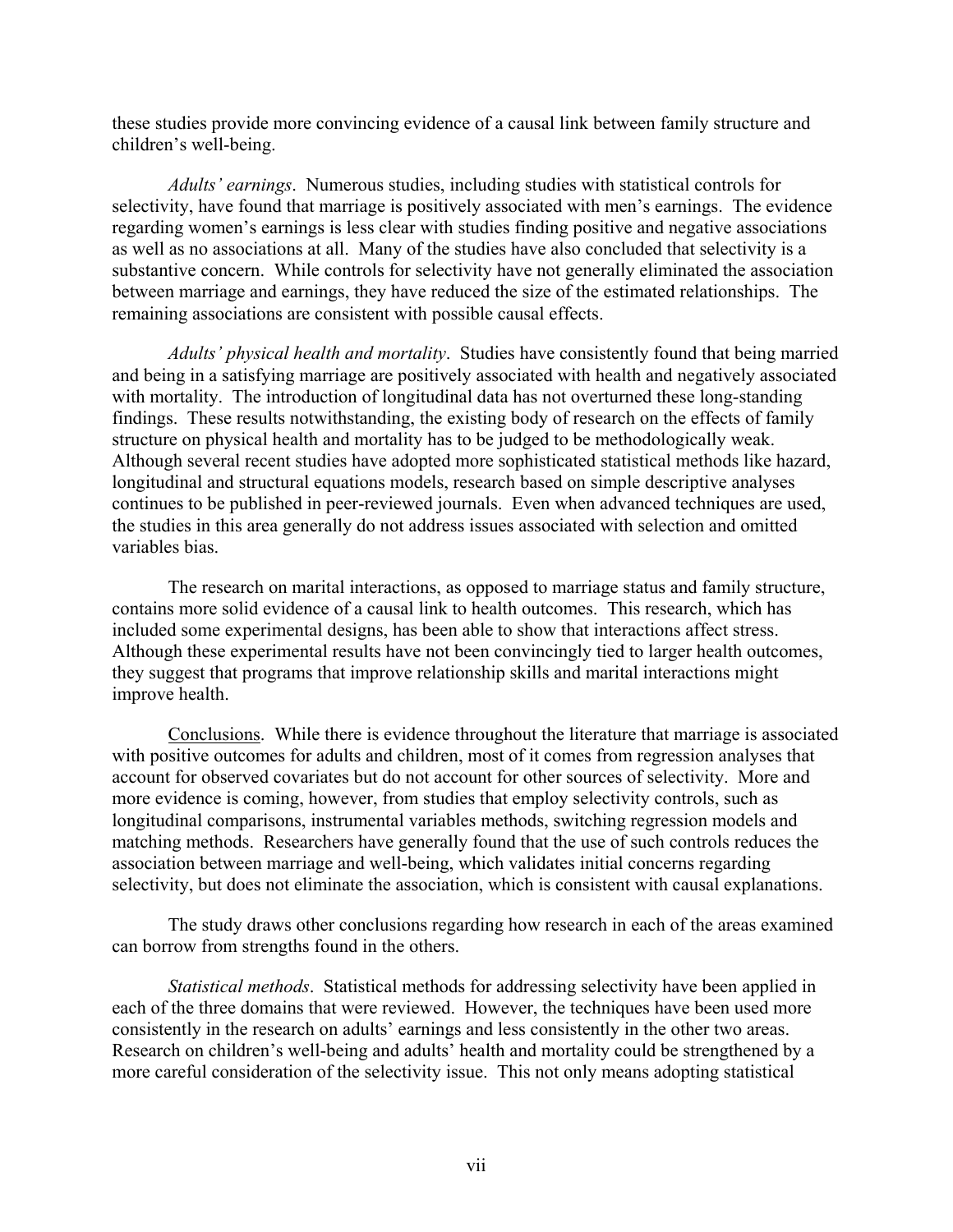techniques from other fields but also testing, where possible, for the assumptions underlying the techniques as well as for differences in results across methods.

*Instrumental variables*. Instrumental variables methods are attractive to researchers because they can address bias from several sources including omitted variables, reverse causality, and measurement error. Their application has been limited, however, by the practical problem of finding suitable variables that are correlated with marriage but otherwise unrelated to well-being outcomes. Results from several studies have been undercut by questionable choices regarding instruments. The most promising source of instruments for current research on outcomes in the United States appears to be state laws and policies. Experimental evaluations that will soon be undertaken by the U.S. Department of Health and Human Services of programs to strengthen marriages and prepare couples to enter healthy marriages may yield additional sets of instrument conditions.

*Relationship quality*. Numerous studies have found that children's well-being and adults' health and mortality are strongly related to both the existence and quality of a marital relationship. Considerations of relationship quality, which have been almost entirely absent from the research on earnings, should be studied more carefully in this literature. Marital quality is also a dimension along which some degree of experimental manipulation is possible; thus, it may be possible to sidestep selection issues altogether in this type of research.

*Direct and indirect effects*. Much of the research on the association between family structure and well-being has included controls for mediating factors such as economic resources, work skills, and parenting practices. This research has generally found that the addition of these variables leads to smaller estimates of the direct association between family structure and wellbeing. While the approach has been valuable for examining the sensitivity of family structure to alternative specification assumptions, researchers have not been as careful in considering this aspect of their empirical models as others. Many of the mediators that have been examined are behaviorally determined and therefore endogenous; future empirical analyses need to account for this. Researchers have also frequently overlooked the total association between family structure and well-being, which would include the direct and indirect associations. An understanding of the total association is important for policy purposes. It could also lead to a larger estimate of the possible effects of marriage.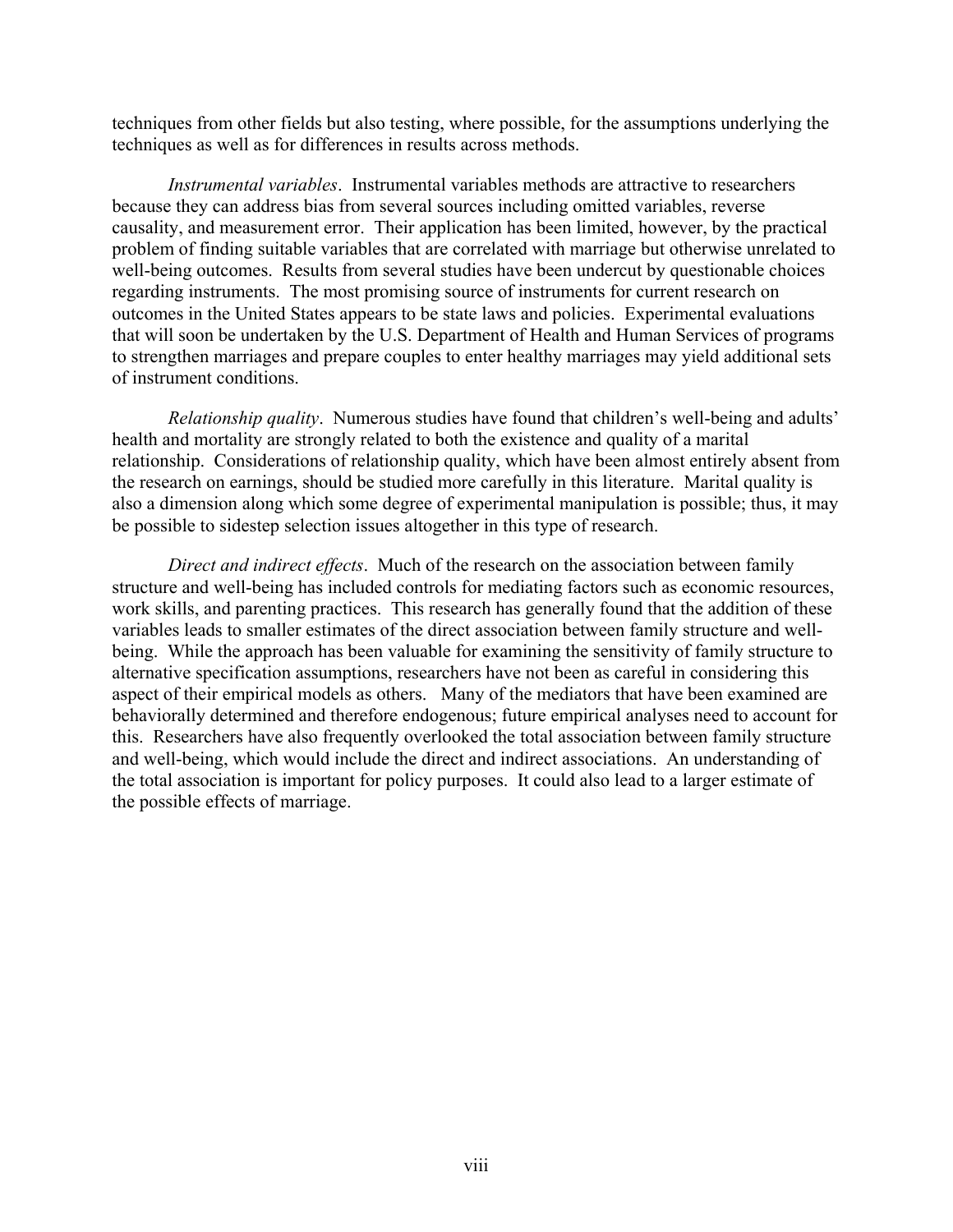### What Do Social Scientists Know about the Benefits of Marriage? A Review of Quantitative Methodologies

#### **I. Introduction**

Marriage is positively associated with a large number of outcomes including improved cognitive, emotional and physical well-being for children, better mental and physical health for adults, and greater earnings and consumption for family members. These associations have been documented in hundreds of quantitative studies covering different time periods and different countries. The studies date back to at least the mid-nineteenth century, when William Farr reported an inverse relationship between marriage and mortality in France (referenced in Goldman 1993). More recent evidence on the benefits of marriage has been summarized in a number of influential books, reports and scholarly presentations including those by Glenn et al. (2002), McLanahan and Sandefur (1994), Waite (1995) and Waite and Gallagher (2000).

While the associations between marriage and various measures of well-being have been convincingly established, the associations do not, by themselves, make a compelling case that marriage has beneficial effects. As with many other types of social science data, the empirical relationships are likely to be confounded by problems of reverse causality and spurious correlation from omitted variables. Because of these problems, we cannot be sure whether the observed relationships reflect marriage making people better off, better-off people being more likely to marry, or some combination of the two. These issues have long been recognized by researchers. For example, Farr tempered the interpretation of his findings by commenting that society encouraged marriage among healthy people and discouraged it among the less able (see Goldman 1993, p. 190). Nearly every subsequent study of the possible effects of marriage has either acknowledged or attempted to overcome these difficulties. The implications of reverse causality and omitted variables continue to be hotly debated (Cherlin 1999).

This study critically reviews quantitative methods that have been employed and evidence that has been gathered to assess the benefits of marriage and consequences of other family structures. The study begins by describing theoretical models of the determinants of different well-being outcomes and the role of family structure in producing those outcomes. It also discusses models of the determinants of marriage. Theoretical models are important because they form the lens through which researchers view the data and make causal interpretations. Theoretical analyses alert us to potential empirical problems. In this case, the discussion shows how problems associated with omitted variables and selection into marriage arise. The models also help us to evaluate the trade-offs that are inherent in different estimation methods.

The study then overviews specific statistical techniques. Because of the ubiquity of the selection problem, there are already several comprehensive reviews of technical approaches (e.g., Card 1999; Heckman et al. 1999; Heckman and Robb 1995; Manski 1995) and epistemological issues (e.g., Marini and Singer 1988) associated with drawing causal inferences from observational data. Accordingly, the study provides relatively brief descriptions of the techniques and limits its focus to approaches that have actually been applied in empirical analyses of the effects of marriage. These include standard regression, instrumental variables,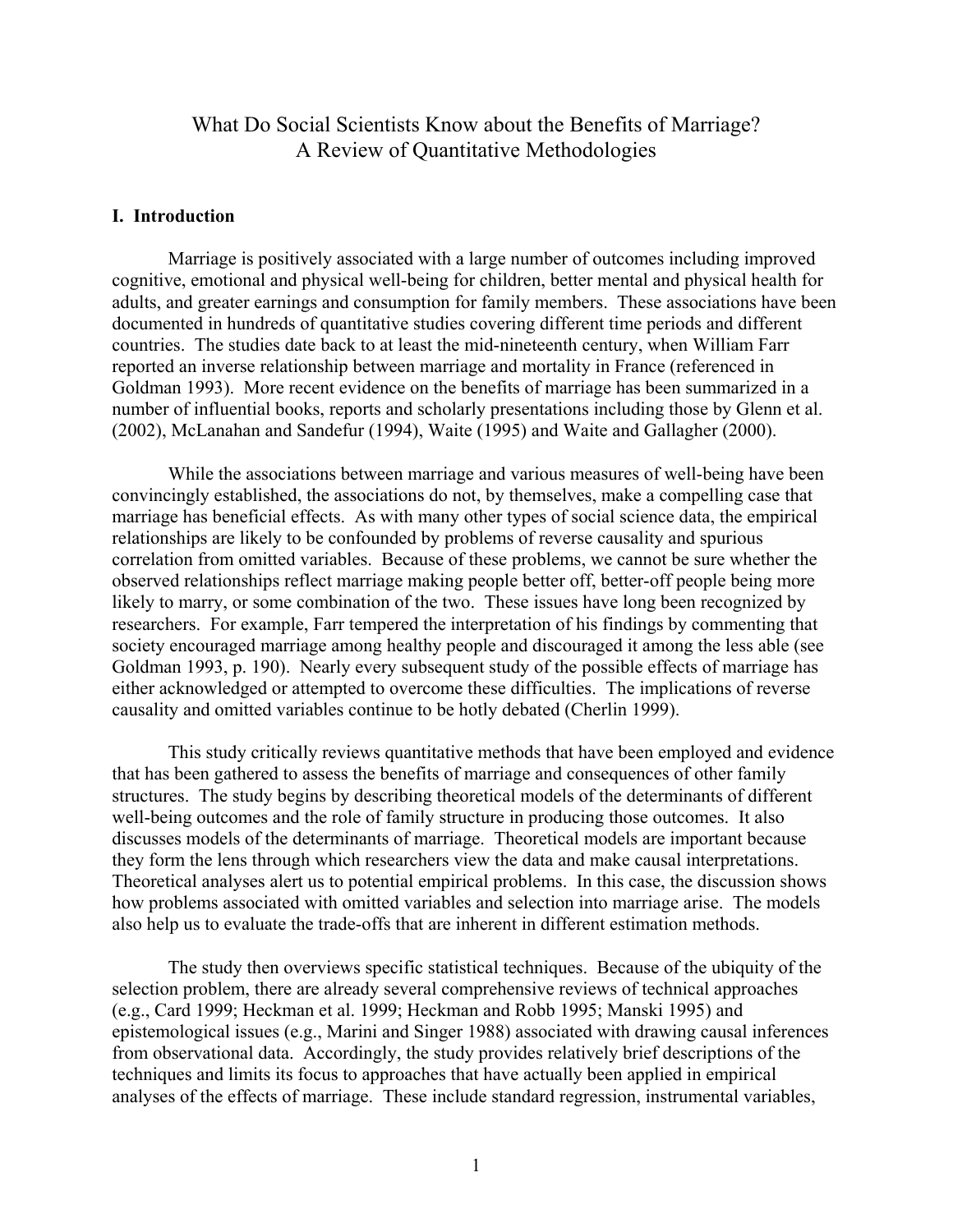selection and switching models, matching, non-parametric bounds, fixed effects, and latent factor (correlated random effects) methods. The study considers the properties of these techniques in the canonical situation of a two-way comparison between married and unmarried people. It then considers their applicability to comparisons involving finer categorizations of family structure and analyses involving detailed marital and relationship histories.

With this theoretical and statistical background in hand, the study reviews selected studies that have been conducted in three domains of well-being outcomes: children's wellbeing, adults' earnings, and adults' physical health and mortality. It must be stated from the outset that the domains and selected studies encompass only a miniscule part of the vast body of research on the outcomes associated with marriage and family structure. The choice of domains and studies is guided by a desire to illustrate the range of methodologies that have been and are being applied by quantitative researchers. Selection and omitted variables problems are present and recognized in each of the chosen domains; nevertheless, the literatures differ widely in terms of their current practices for addressing these issues. In particular, the studies of the effects of marriage on men's and women's earnings have been the most sensitive to selectivity and unobserved heterogeneity and incorporated the most sophisticated techniques. In contrast, studies examining adults' health outcomes have only recently begun to account for these problems, while studies of children's well-being fall somewhere in between.

This study is intended to serve several purposes. First and most importantly, it summarizes and evaluates research evidence regarding the benefits of marriage focusing on the methods used to control for selectivity and omitted variables. Previous reviews, such as the book by Waite and Gallagher (2000), have evaluated research on the basis of the populations that were examined and the observed controls that were included—crucial methodological elements to be sure. However, they have not carefully considered the implications of different selection controls. While no single, fool-proof methodological strategy exists for addressing the selection issue in observational research, many alternative methods are available. Some of the assumptions of these methods can be tested, and the sensitivity of results can be compared. If nothing else, analyzing the differences in methods and results gives us insight into the amount of uncertainty in the research literature.

Second, the review brings together research from several different social science disciplines. An advantage of a cross-cutting research topic like the benefits of marriage is that it draws researchers with different perspectives and different tools. A disadvantage, however, is that it can be difficult to communicate across disciplines; so, advances from one field are not necessarily transmitted to the others. The inclination of researchers to specialize in narrow subareas further reduces communication. A methodological review can bridge these gaps by informing researchers of important developments and useful techniques in related areas.

Third, new developments in data, methods, and software mean that the time is ripe to reconsider some approaches. With respect to data, new longitudinal surveys, such as the Fragile Families and Child Wellbeing Study and the National Longitudinal Survey of Youth 1997 cohort, are providing fresh information on family processes over time. Other on-going surveys, such as the Panel Study of Income Dynamics (PSID) and the Survey of Income and Program Participation, have added new detailed modules for child and family well-being. Statistical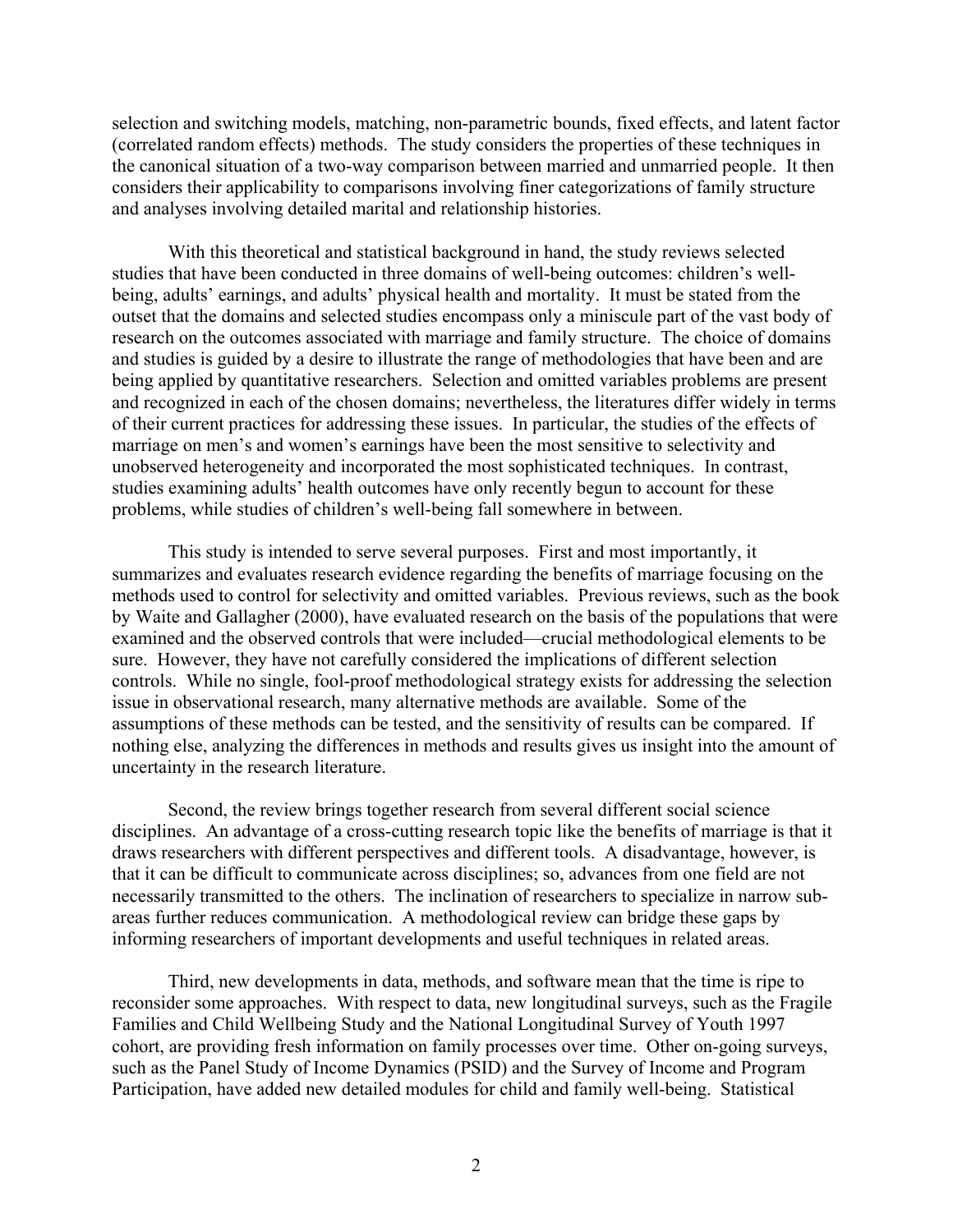methods, such as kernal and propensity-score matching, have been introduced into the social sciences. Some other types of statistical controls, such as correlated random effects and discretefactor approximations for unobserved heterogeneity, are now incorporated into easy-to-use software packages. These developments provide new opportunities to test theories, unpack previous findings, and tackle problems associated with selectivity.

Finally, there is intense public interest in the potential benefits of marriage. The promotion of healthy marriages is a centerpiece of President Bush's welfare reauthorization plan. The Department of Health and Human Services has committed millions of dollars to a series of novel interventions and demonstration projects to test approaches for stabilizing and strengthening marriages among disadvantaged families. Several state governments are also pursuing their own initiatives, such as establishing "covenant marriages," eliminating disincentives to married parents' participation in cash assistance programs, and supporting marriage counseling and relationship training (Gardiner et al. 2002). Non-profit organizations like Marriage Savers and the Coalition for Marriage, Family and Couples Education have also been active in promoting marriage. Positive research findings regarding marriage motivate much of this advocacy. A clearer understanding of the theory and evidence underlying these results is important to evaluating marriage policies.

#### **II. Conceptual Models of the Effects of Family Structure**

 A conceptual analysis of the possible effects of family structure begins with theoretical models of how each outcome is produced. Unfortunately, because of the differences in the outcomes, it is not reasonable to use a simple, generalized model that treats all of the outcomes as manifestations of a single, global indicator of household or family well-being. Moreover, because of the number of outcomes, it is not feasible to work with a single model at all. Accordingly, the review begins with separate models broadly grouped into three domains: children's general well-being, adults' earnings, and adults' physical health and mortality.

 Each of the outcomes crosses several disciplinary boundaries including psychology, sociology, biology, demography and economics. These disciplines, in turn, have their own distinct conceptual approaches with attendant strengths and weaknesses. Where possible, this review frames its analyses in terms of the economic approach but modifies the economic approach to incorporate other perspectives.

The distinguishing feature of the economic approach is its assumption of *rational behavior*. By rational behavior, we mean that adults make conscious decisions that maximize the fulfillment of their perceived needs and desires subject to constraints on their time, budgets, information, and other resources. Simply stated, rational choice models assume that people do the best they can with the resources they have. People do not necessarily make the "right decisions" but are assumed to do what they feel is right for them.

 When applied to simple consumer choices such as deciding how much bread or milk to buy at the supermarket, the rational-choice approach seems reasonable. However, when applied to topics outside those traditionally studied by economists such as marriage behavior or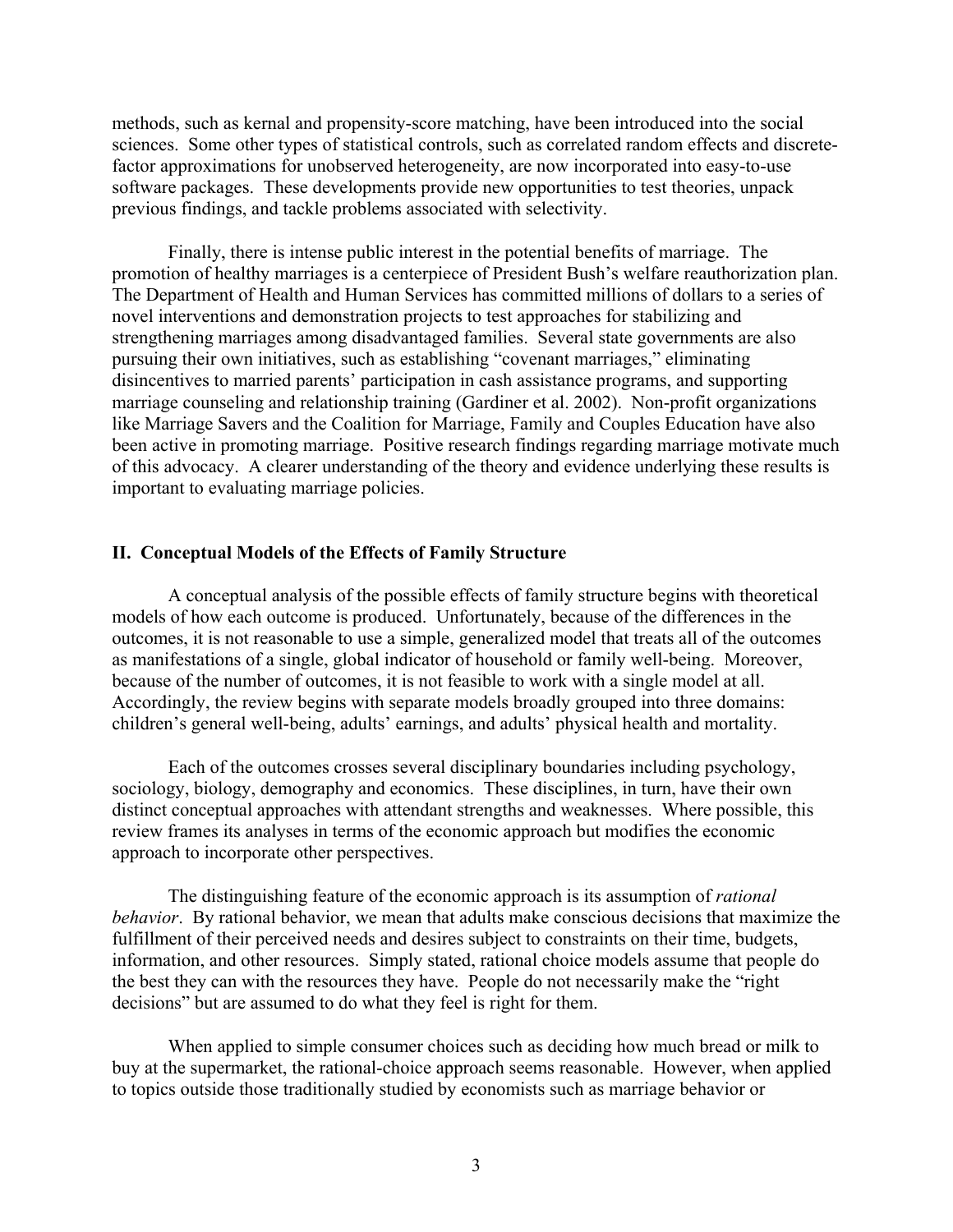children's development, the approach may appear less suitable. What, after all, can the economic approach say about a couple's views of commitment in marriage or a parent's ability to provide children with a warm but structured environment? Quite a lot, it turns out. First, there are some purely economic elements that bear on each of these outcomes such as the tax implications of marriage and the expense of childrearing. Second, by categorizing the determinants of personal and family outcomes into factors associated with objectives and constraints, the economic approach provides a convenient organizing framework. It is generally easier to incorporate other disciplinary perspectives into the economic approach than vice versa. As a result, rational choice models have been increasingly adopted by sociologists and family researchers (Hechter and Kanazawa 1997). Finally, even if we are uncomfortable with the underlying assumption of rationality, what alternative would we offer to describe *general* patterns of behavior? To borrow from Winston Churchill's famous remark on democracy, rational choice is the worst assumption except for all those other assumptions that have been tried from time to time.

#### *Children's well-being*

1

 The theoretical workhorse for economists examining children's physical, material, emotional, and cognitive well-being is Gary Becker's (1965) time allocation, or household production, model.<sup>1</sup> The essential features of Becker's model, as they apply to children's outcomes, are that

- (a) the decision-makers in a household value a number of outcomes including children's wellbeing,
- (b) the enjoyment and production of those outcomes requires purchases of goods and services and contributions of the household members' time,
- (c) the household members face constraints on the uses of their time, and
- (d) the members face constraints in their available prices, wages and non-labor income.

The model recognizes that parents can combine and substitute purchases of goods and services with contributions of their own time to produce children's well-being. In this respect, the model borrows from economic theories of business behavior. Just as firms have production functions and choose levels of labor and intermediate goods to produce final goods, households also have production functions and choose levels of time, goods, and services to produce certain outputs. For instance, to develop pre-reading skills in young children, parents could provide their own materials and home instruction, which would require some purchases but also a substantial investment of time. Alternatively, they could place their children in pre-schools or engage tutors, which would involve greater out-of-pocket expense but less of their own time. Other combinations of inputs are also possible that would lead to the same level of skills.

The household production framework neatly accommodates several sociological perspectives. For example, the active socialization of children can be viewed as a production process in which parents contribute inputs of time and possibly goods or services to produce developmental outcomes. Similarly, social control and monitoring of children's behavior can be viewed as processes that involve inputs of time and goods.

<sup>&</sup>lt;sup>1</sup> Haveman and Wolfe (1995) provide a comprehensive overview of the household production model and other noneconomic approaches for analyzing children's socioeconomic attainments.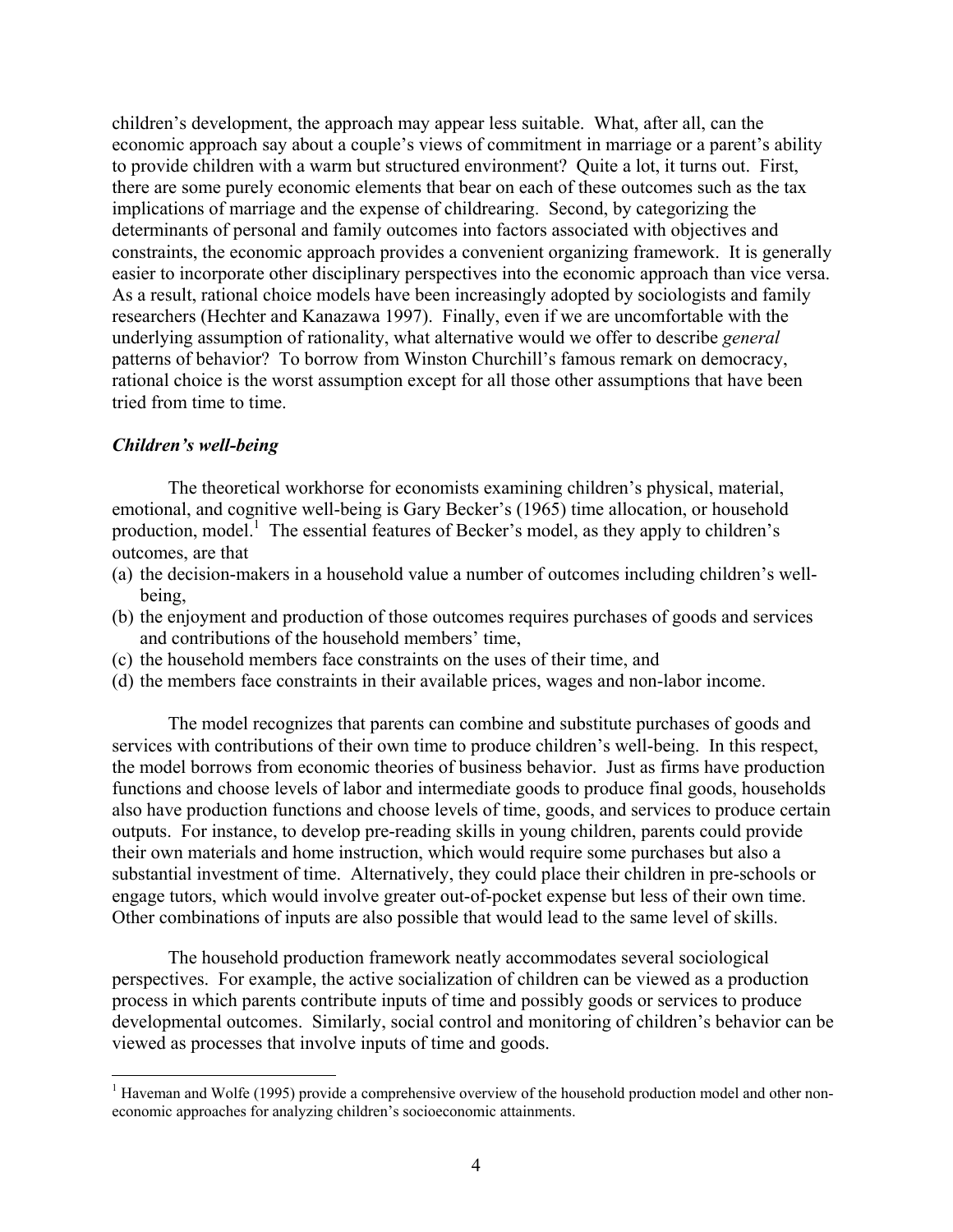The household production model can also be extended to incorporate insights from the developmental psychology literature regarding the continuity of development and the timing of critical events (Chase-Lansdale 1998). Continuity refers to the intertemporal dependence of children's developmental outcomes and trajectories. A child's physical, emotional, and cognitive development in one period set the stage for development in the next period. Once a child begins along a particular developmental trajectory, he or she is likely to continue along that trajectory. Applying this to the household production model, well-being outcomes in a given period not only depend on contemporaneous inputs of goods and time but also on the entire history of outcomes and, hence, previous inputs of goods and time. Another important consideration is timing, or the notion that certain inputs matter more at different points of childhood than others. The production functions that characterize outcomes in early childhood are not the same as those for middle childhood, adolescence, or young adulthood.

It is straightforward to show how different family structures can affect children's wellbeing in such a model. Compare the circumstances of a child who grows up with both parents to those of a child who lives with only one parent and has no contact with or support from the other parent. An obvious difference lies in the resources that are available in each environment. The two-parent household would have more time than the one-parent household to allocate between the production of child well-being and other activities, such as paid employment. The twoparent household would also have greater financial resources. The advantages in time and money are likely to lead to better outcomes for the child. Note that these advantages stem from the presence of an additional adult—any adult—and the resources he or she brings. The explanation does not distinguish between adults who are married, cohabiting, or part of some other relationship such as a three-generation household. Indeed, the reasoning suggests that a single parent with sufficient resources can produce the same developmental outcomes as two parents.

We can also modify the household production function so that family structure itself and changes in family structure matter directly. For instance, the absence of a parent or conflicted relationships between parents might provide examples that children observe, internalize and subsequently emulate. Alternatively, disruptions in the family could be a source of instability or stress with negative consequences for children (Wu and Martinson 1993). Besides directly affecting children's outcomes, family structure could also change the shape of the production function, altering the way in which time and goods inputs are transformed into well-being. Evidence that parenting styles and behaviors differ between married and unmarried parents (Astone and McLanahan 1991) can be read as supporting this contention.

Along with the resource and stability advantages, we can consider other characteristics of marriage that might operate through the household production model. Waite and Gallagher (2000) summarize evidence that marriage affects parents' ability to function by allowing them to specialize in work or household production and making them physically and mentally healthier. These types of changes would increase the marginal effectiveness of a given set of time and goods inputs, leading to better results for children. Marriage may also facilitate cooperation among parents that mitigates public goods problems associated with children's well-being (Weiss and Willis 1985). If parents each value their children's well-being, investments in children by one parent not only benefit that parent but the other as well. In the absence of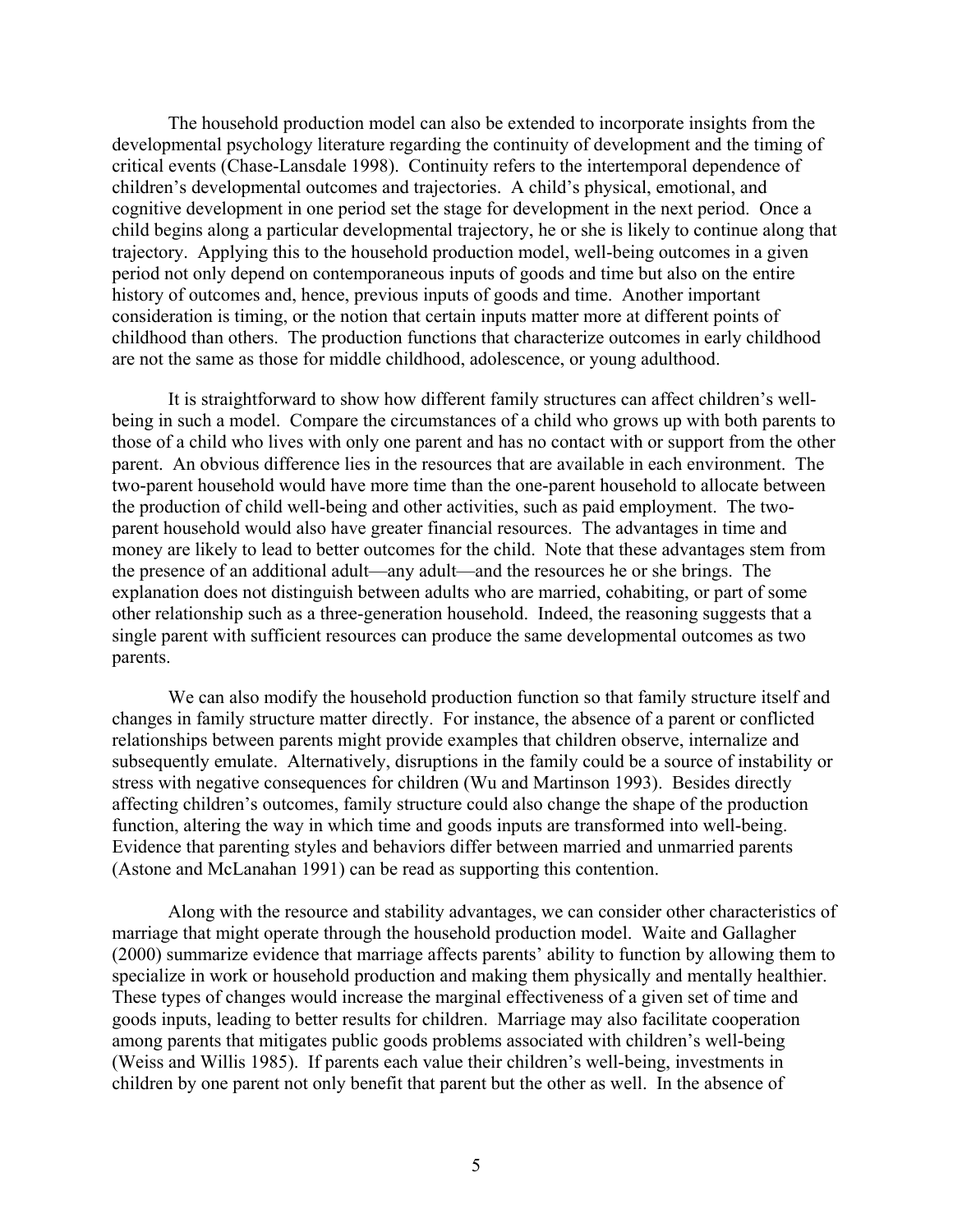coordination, each parent faces incentives to under-invest in children's well-being—that is, to "free-ride" off of the other's contributions.

Marriage might also affect the way in which household decisions are made. Standard time allocation models assume that a household acts to maximize a common or shared set of goals. More recently, analysts have considered cooperative and non-cooperative bargaining models that recognize that individuals in a household have different objectives (see, e.g., Bergstrom's 1996 review). In these models, the incentives that married and unmarried parents face affect how they reconcile their differences. If parents differ in their relative valuation of children's well-being, changes in bargaining strength may affect children's outcomes.

While these theories suggest numerous ways that marriage might benefit children, we must also acknowledge that there might be negative effects under some circumstances. For instance, children who grow up in married stepfamilies do not fare as well on average as children who grow up in two-parent, continuously married families. From a purely economic perspective, this evidence is puzzling because married stepfamilies should bring many of the same advantages as other married families—greater resources, higher household productivity, etc. Negative results might arise because stepfamily arrangements involve more instability (at least one additional change in family structure) than other arrangements. They might also arise if step-parents value stepchildren's well-being less than biological parents. The lower valuation would lead to less investment in children and less cooperation within marriage.

Outcomes for children also appear to be worse in married families with high amounts of parental conflict, both relative to married families with less conflict and unmarried families. Conflict between parents would reduce their cooperation in household and economic tasks. It might also interfere with their ability to perform these tasks or be a direct source of stress to children.

Finally, the findings of Wu and Martinson (1993) and Wu (1996) indicate that transitions themselves may be harmful. Thus, there could be consequences if two parents decided to marry sometime after the birth their child or children. Evidence of children's difficulties in adjusting to the return of their fathers from military service (see the review in Herzog and Sudia 1973) also suggests that transitions into two-parent households may not be uniformly positive.

#### *Adult's economic and material well-being*

On average, married couples enjoy larger incomes, greater wealth, and higher living standards than do single adults. Differences in living standards are the easiest to explain. Living together introduces economies of scale in household production—it takes fewer resources to produce outcomes for the second person in a household than for the first. A couple living together can get by with fewer goods than two people living on their own (one residence instead of two, one set of appliances, etc.). It also takes less time to produce the second and subsequent units of some outputs, such as the second serving of a meal or second set of clean clothes, than the first. Economies of scale provide a powerful incentive for people to join together to form a single household. These advantages increase with people's willingness and ability to share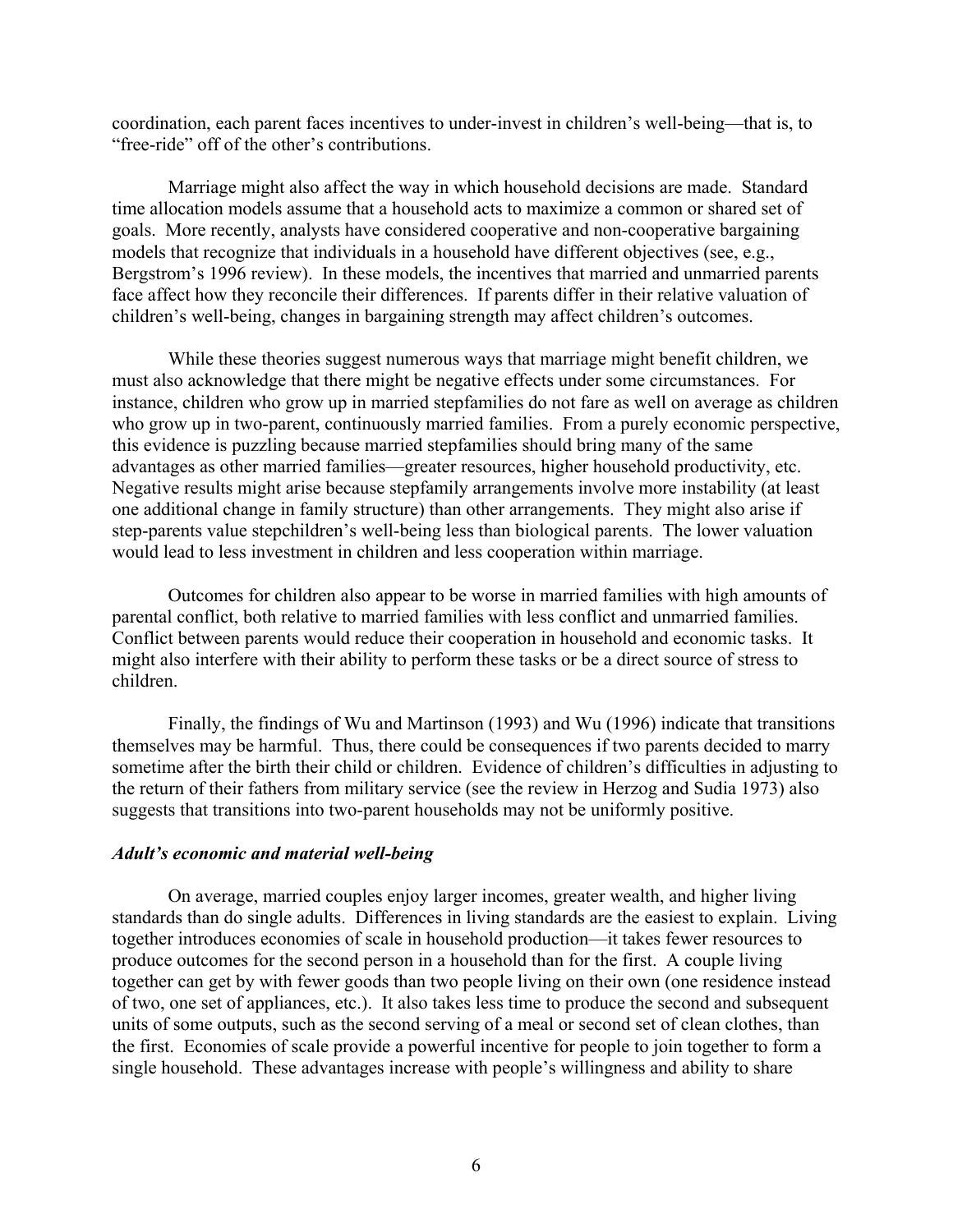resources. To the extent that marriage facilitates greater sharing than other arrangements, married couples would benefit more from economies of scale than cohabiting couples.

The more intriguing statistic is that average incomes and financial holdings in households headed by married couples are greater than the sum of the averages for unmarried men and unmarried women. Hourly wages for married men are also generally higher than those for unmarried men. Waite and Gallagher (2000) cite numerous studies that indicate that these economic premia reflect more than just pre-existing differences in individuals' economic abilities—that is, higher rates of marriage among high-wage than low-wage people. It is not clear whether these earnings advantages extend to women. Some researchers have found insignificant or small negative associations between marriage and earnings for women (Hewitt, Western and Baxter 2002; Hill 1979; Korenman and Neumark 1992), while others have found small positive associations (Budig and England 2001; Waldfogel 1997).

Five hypotheses have been offered to explain these wage patterns. The first is primarily economic and involves specialization of activities. Marriage allows spouses to concentrate on activities in which each has a relative advantage. One spouse can specialize in non-market, household activities while the other specializes in market work. Specialization, by itself, does not explain gender roles within marriage. However, the theory suggests that small, initial differences in relative abilities or circumstances can lead to complete specialization. Thus, if women are brought up to have a slight advantage in household production or alternatively, if childbearing places women at a temporary disadvantage in market labor, there could be profound gender differences in specialized activities. As people specialize in home or market production, they may increase their skills through experience or training and become even more productive in these activities over time, amplifying the initial differences in earnings.

The second hypothesis is that a spouse provides instrumental support that increases the other spouse's productivity or augments his or her career (Bellas 1992, Daniel 1995). For instance, one spouse might help the other to prepare a resumé, make a work-related decision, or entertain co-workers or clients. If these activities reduce the time available for the helper's own career, there could be a bifurcated outcome in which one spouse—most likely the one with higher initial earnings—receives a premium while the other suffers a penalty.

The third hypothesis also involves productivity but is more sociological and focuses on marriage as a stabilizing or maturing influence, especially for men. Married men are much less likely to abuse drugs and alcohol than single men. They also are more likely to stay home at night, keep out of trouble, and show up for work in the morning. There are several reasons why marriage may prompt these changes. First, married men may value their discretionary home time more highly than single men, if for no other reason than that they have someone at home to share time with. Second, married men may feel a greater sense of responsibility regarding their family's well-being and be more concerned about family members' feelings. Either of these motivations would lead married men to be more other-oriented and, thus, more considerate of the impacts that their actions have on others. Third, marriage, which entails a lifetime commitment, may make men more future-oriented and, thus, more sensitive to the long-term consequences of their actions. Finally, the effects may simply reflect increased scrutiny and monitoring of husbands' behavior by wives. Note that because women engage in fewer risky and damaging behaviors to begin with, there is less scope for positive changes within marriage for them.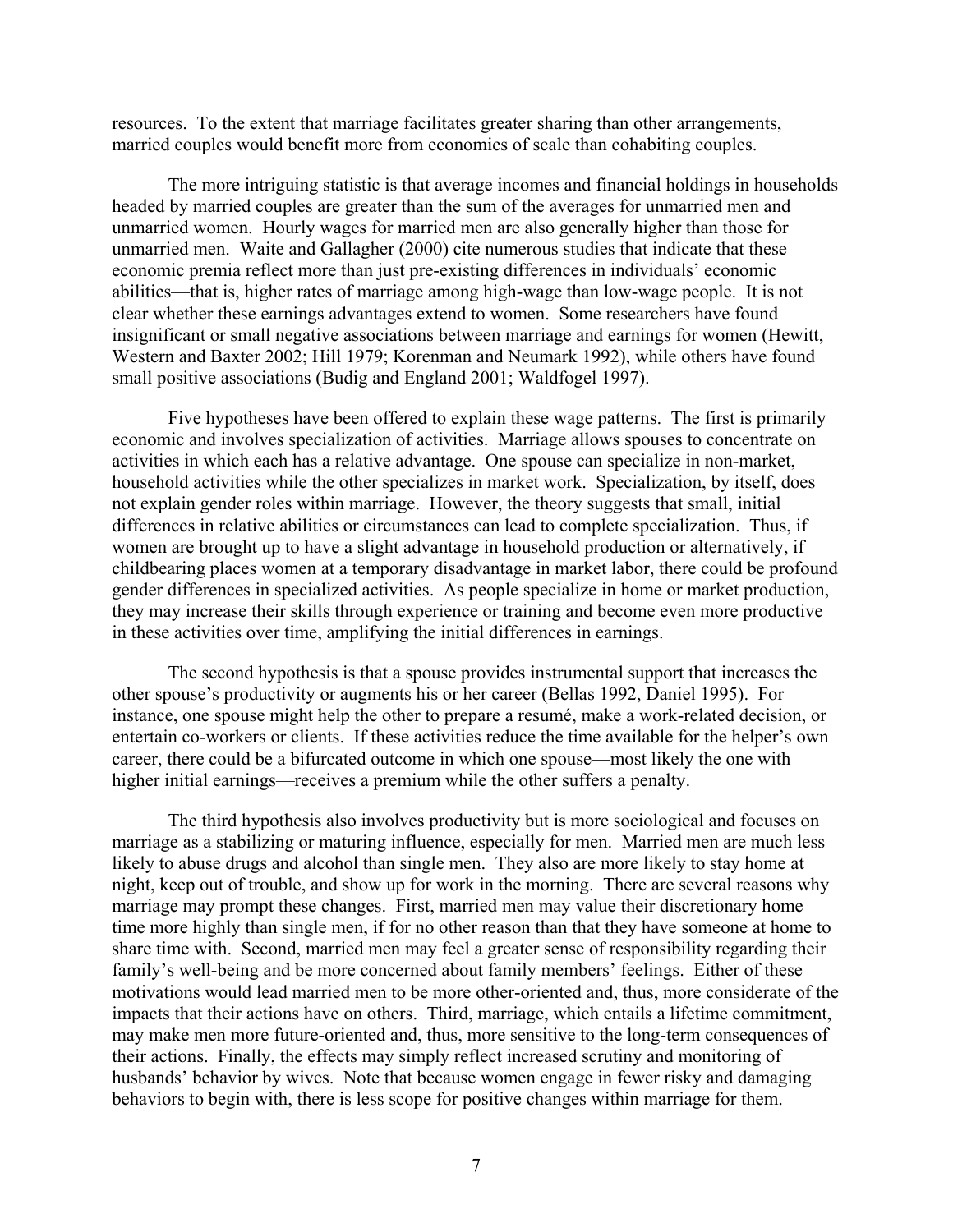The fourth hypothesis is that there are amenities or disamenities associated with particular jobs that result in compensating differentials in pay. Married men may feel a financial responsibility that makes them more willing than unmarried men to work in jobs with undesirable characteristics, like inflexible hours, a crowded office, or stressful conditions. The opposite might be true of married women, who might desire flexible hours or accommodating schedules more strongly than unmarried women. The critical assumption in this hypothesis is that preferences regarding work conditions differ by both marital status and gender.

The fifth hypothesis is that the earnings patterns reflect discrimination. Business owners and managers, who are disproportionately married and male, might favor people who are like themselves or be sympathetic to men who are supporting a family. This might lead to greater economic opportunities for married men. At the same time, employers with "traditional" beliefs might be antagonistic toward married women or mothers and less willing to hire or pay them. A shortcoming of the discrimination hypothesis is that it presupposes that employers have certain preferences and beliefs. Another weakness is that earnings differences unrelated to productivity or hiring costs are tough to sustain in a competitive economy. By paying unnecessary premiums and failing to hire the most productive employees, prejudiced employers place themselves at a competitive disadvantage relative to other employers (see Cain's 1986 discussion). Nevertheless, earnings differences can appear if discriminating employers have market power or if market frictions limit workers' abilities to seek out non-discriminators.

#### *Adults' physical and mental health*

To examine health outcomes, economists rely on a model developed by Grossman (1972) that combines elements of Becker's theories regarding household production and human capital. Like the household production model, Grossman's model recognizes that health outcomes are produced with inputs of goods, such as medicines, nutritious foods, and physician services, and inputs of time, such as time spent exercising, monitoring symptoms, or visiting a doctor. Like the human capital model (Becker 1993), Grossman's approach also recognizes that current investments in health have long-term benefits and that health depreciates over time.

The implications of Grossman's "health capital" model are similar to those of the extended household production model that we used to examine children's well-being. Because goods and services contribute to the production of health, the higher incomes of married couples put them at an advantage relative to single adults. Married couples would also benefit because there would be a greater chance that one of the adults had access to a job with health insurance. Similarly, the increased time available in a married household would allow for greater investments in health. Beyond these resource explanations, specialization might allow married families to become more productive with the time and goods that they have or allow a spouse to search more intensively for a job with insurance benefits.

Also like the analysis of children's outcomes, marriage could have other direct, noneconomic impacts on health. For example, the stability associated with marriage and the attendant reduction in stress might directly benefit adults' emotional and physical well-being (Gove 1973, Kiecolt-Glaser 2001). Alternatively, the simple knowledge that there is another adult who cares and is concerned about you could provide a sense of security and psychological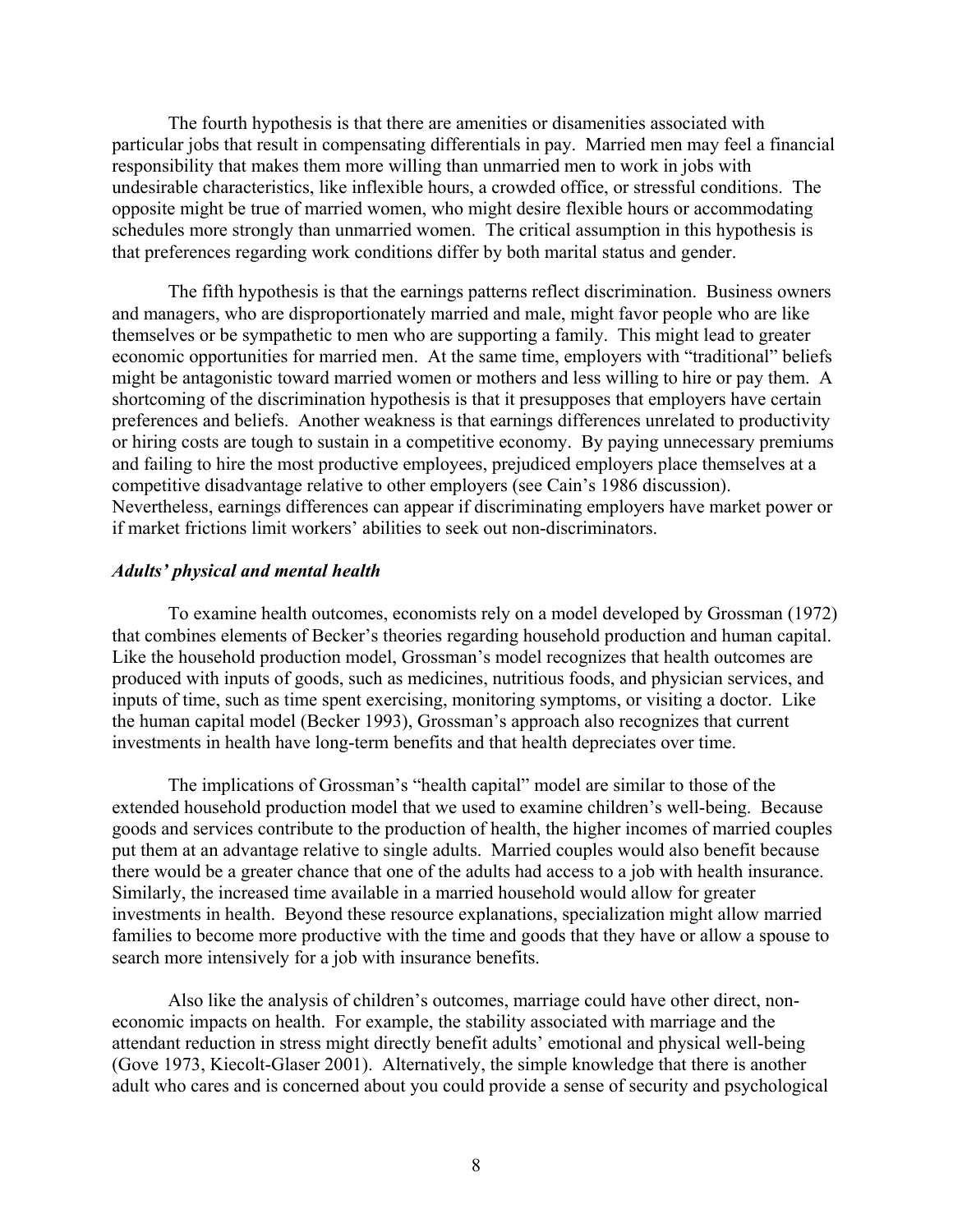well-being. Our earlier discussion of marriage's effect on unhealthy behaviors including drinking, drug use, and irregular hours would also be relevant (Umberson 1987).

Negative health effects are also possible. Of particular concern is the increased opportunity for domestic violence against women. A wife's view of the commitment associated with marriage, her specialization in household activities, and the possible depreciation of her market skills over time, might make it difficult to leave an abusive relationship. Other health consequences could occur because of the specialization decision itself. A spouse who specializes in home production gives up at least part of a career. Besides the feelings of loss, specialization could increase isolation from other adults or leave the person feeling vulnerable. These feelings in turn could contribute to emotional or psychological distress. Waite and Gallagher (2000) point out that violence and emotional health problems for single or cohabiting adults may be worse; nevertheless, they acknowledge evidence that marriage may produce bifurcated health outcomes in which husbands gain and wives lose.

#### *Marriage as a decision*

The foregoing discussion reveals that there are a number of avenues by which marriage might affect children's and adults' well-being. A critical concern for empirical research, however, is that marriage itself is a decision, which may in turn be influenced by expectations or experiences regarding well-being. The simplest economic models of these decisions assume that potential spouses compare their expected valuations of the economic, social, and health outcomes associated with entering into or continuing a marriage with those of remaining single or divorcing. Marriages occur or continue if the perceived value of marriage exceeds that of the alternative. This means that couples who face good prospects within marriage are likely to marry, while couples who face bad prospects are not. If this is the case, well-being outcomes could well drive marriage outcomes rather than the other way around.

Consider the evidence that married men earn more than unmarried men. Is this a consequence of marriage? That is, does marriage make men more productive? The hypotheses regarding specialization and stabilizing influences within marriage imply that marriage affects earnings. However, an alternative explanation for the statistical association between marriage and earnings is that women are simply more willing to accept marriage proposals from successful men. Yet another explanation is that there are characteristics of economically successful men, such as disciplined personal habits and strong interpersonal skills, that make them better candidates for marriage. Under this explanation, marriage and earnings do not directly affect one another but instead are affected by one or more additional variables.

#### *Implications for empirical analyses*

As the discussion in this section has shown, statistical associations between marriage and well-being outcomes could occur because

- (a) marriage affects well-being for children and adults,
- (b) well-being for children and adults affects marriage, or
- (c) other variables affect both marriage and well-being.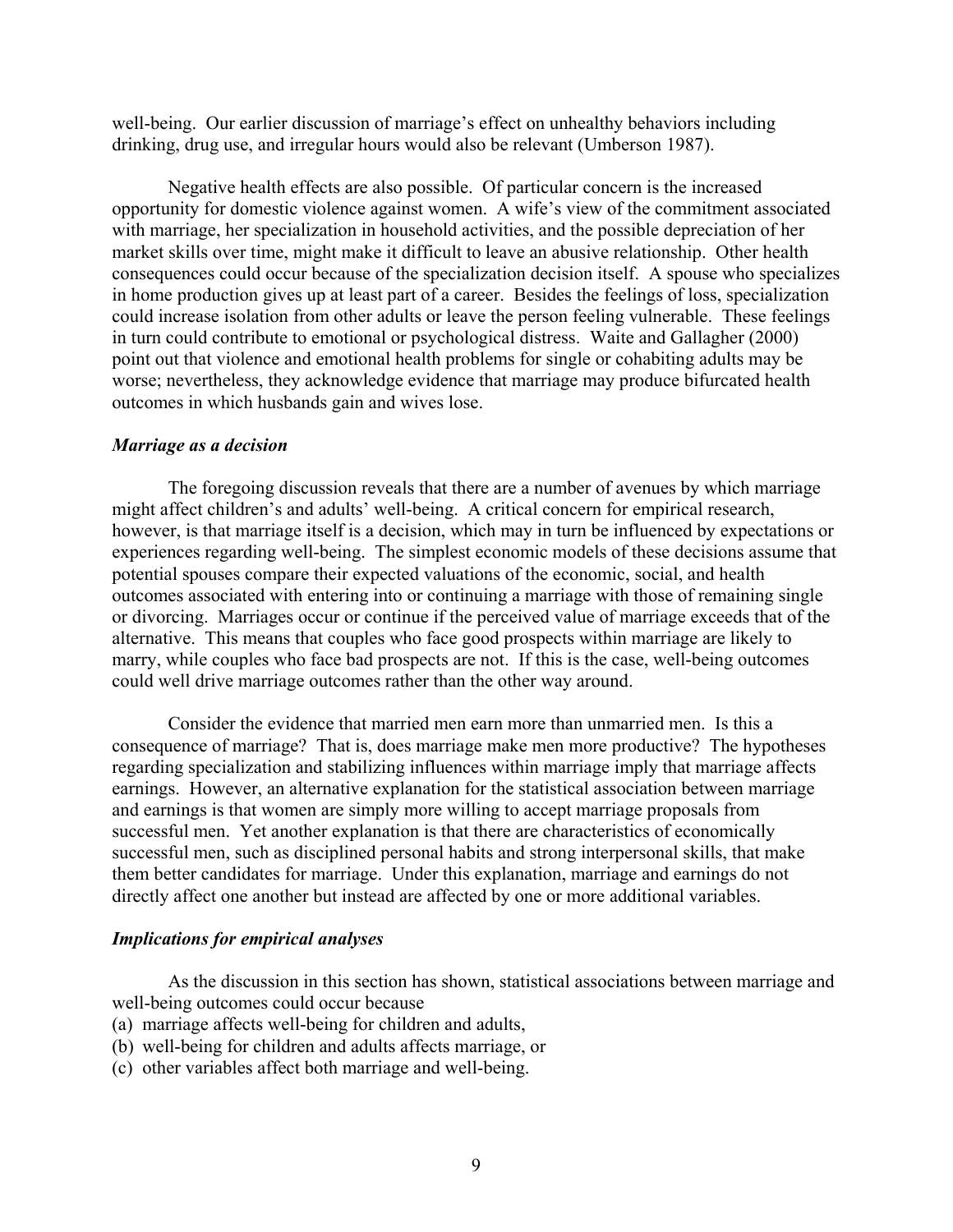Most of the empirical research on the consequences of family structure (effect a) has been sensitive to the issues of reverse causality (effect b) and omitted variables bias and multiple causation (effect c). This sensitivity has been manifested in several ways. Some research simply acknowledges that the statistical problems exist and interprets findings in that light. These studies are usually careful to report their findings in terms of associations rather than effects. Other research has employed alternative statistical techniques to control for biases from reverse causality and omitted variables. Unfortunately, these techniques require additional data or assumptions and can be quite sensitive to departures from those requirements. Indeed, it is not unusual for researchers looking at the same question and facing the same statistical problems to employ different empirical techniques and generate conflicting findings.

The conceptual models have other implications for empirical analyses of well-being outcomes. All of the models include marriage as one among many potential determinants of personal or family well-being. In each model, marriage is embedded in a more general theory of how well-being is achieved. These models, in turn, yield important insights regarding how empirical analyses should be specified. For instance, the models point to other variables, besides marriage, that should be included in the empirical analyses. If we consider the example of men's earnings, the theoretical model indicates that productivity is a key determinant and that marriage affects earnings through productivity. This implies that an empirical analysis of earnings should not only control for marriage but also for other indicators of productivity that preceded marriage, such as education and work experience.

A related implication of these models is that marriage may generate indirect effects—that is, work through other variables—as well as direct effects. Because of this, researchers must be careful not to over-control for other variables. Let us continue with the earnings example and again assume that marriage affects earnings through productivity. Consider an extreme example in which current productivity (a) is the only direct determinant of earnings and (b) is perfectly measured and accounted for in the empirical analysis. Under these conditions, we would expect to observe no additional, independent effect of marriage. The absence of a direct effect might be incorrectly interpreted as evidence of no effect at all.

Finally, by indicating whether and how particular variables enter an empirical relationship, theoretical analyses help us to implement and justify more sophisticated and comprehensive statistical investigations. For instance, instrumental variable methods require variable exclusion restrictions (e.g., finding variables that directly affect marriage but only affect well-being through marriage). Fixed-effect techniques require strong assumptions on the unobserved variables, or error terms, in regressions. The assumptions necessary for these approaches may be reasonable under some circumstances but not under others. The theoretical analysis assists in identifying those circumstances. More generally, theory assists in identifying hypothetical conditions under which the effects of marriage should and should not be operative. Relying on a given theory, an empirical analysis can look for the existence of a relationship between marriage and well-being when it is expected to occur and for the absence of a relationship elsewhere. Similarly, if marriage is theorized to work in conjunction with some other condition to produce an outcome, the empirical analysis can test for this pattern. A careful theoretical analysis should generate several sharp (refutable) predictions. When such an analysis is followed by a comprehensive empirical investigation that tests for and supports all of the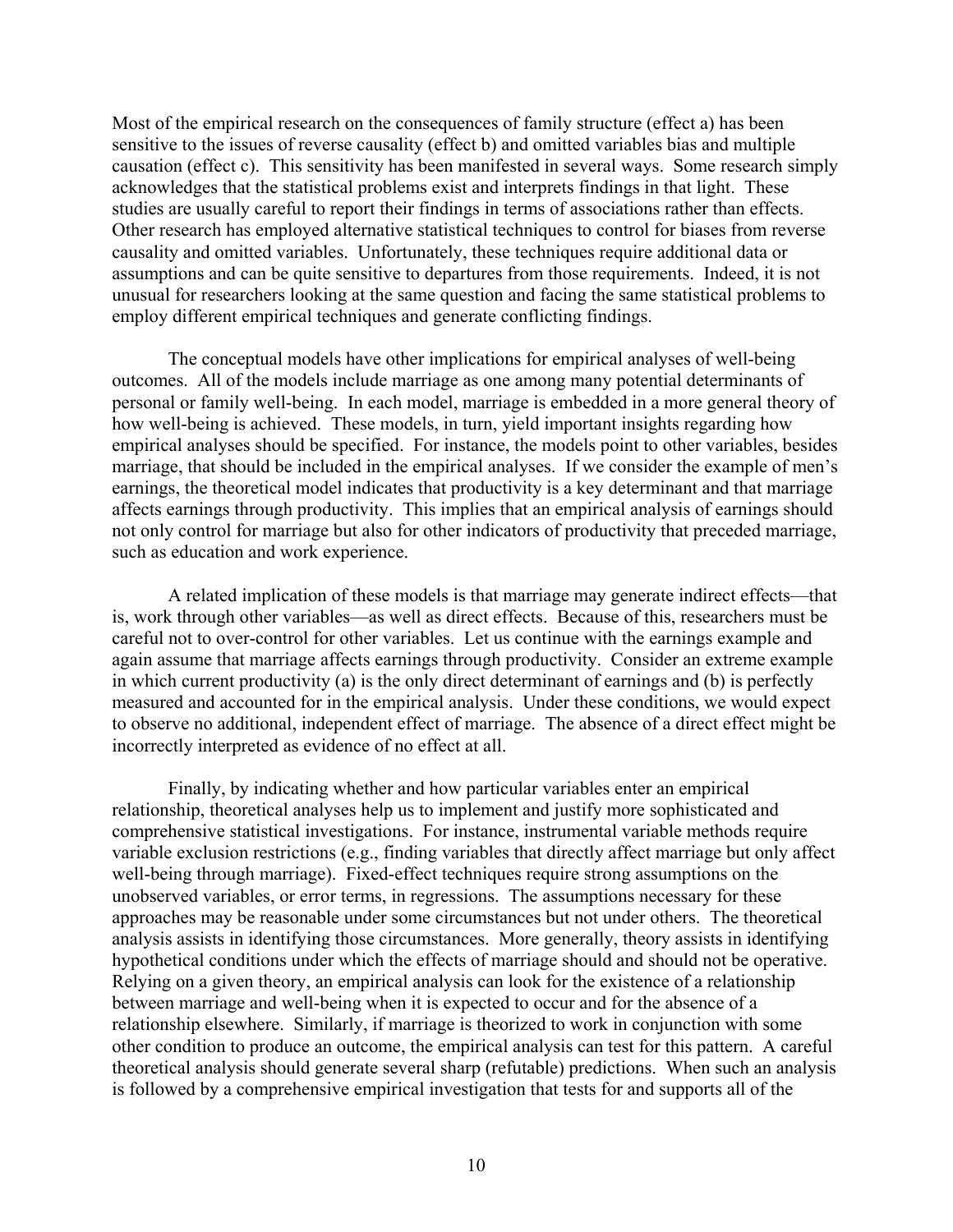predictions, we can have greater confidence that we have uncovered a causal explanation (Freeman 1991; Marini and Singer 1988). Freeman (1991) has described the ideal process as good detective work supplemented with lots of "shoe leather."

#### **III. Statistical Methods for Examining the Effects of Family Structure**

This section reviews empirical methods that have been used to evaluate the effects of marriage and other types of family arrangements on children's and adults' well-being. The review is somewhat abstract and stylized. Much of the discussion is framed around an arbitrary well-being outcome, *Y*, which could represent any of the social, economic, health or development outcomes that were discussed in the previous section. The objective is to introduce various statistical techniques, state the conditions under which they produce unbiased or consistent results, and discuss the implications when these conditions are not met. Because the discussion concerns relatively sophisticated statistical methods and their properties, some technical detail is unavoidable. Nevertheless, the review tries to steer clear of highly technical discussions and maintain a general tone wherever possible.<sup>2</sup> The next section in this report provides more context by considering specific applications of these techniques.

The review begins by categorizing family structure into two, mutually-exclusive outcomes: marriage and non-marriage. This simplification is adopted partly to help the discussion along, as it is easier to describe statistical techniques that account for fewer outcomes than many. The simplification also serves a methodological purpose. Models that compare outcomes across two types of outcomes fall into a widely-used class of models called *treatment effect* models. Because of their broad applicability, statisticians have devoted enormous effort to developing methods to estimate these models and studying their properties. These particular methods have, in turn, found their way into numerous studies of the effects of marriage. Once it has discussed techniques for estimating models with two comparison groups, the review briefly considers complications that arise in models that include more elaborate descriptions of family structure; a more detailed treatment of these complications is provided in Appendix A.

Some of the empirical techniques require special data. The review initially considers methods that can be applied when micro-level, cross-section data on well-being are available that is, when the data describe well-being outcomes for many people or households at a single point in time. An example of this type of data is the information that is available from a single survey that asks respondents about their current health or income and their current marital status. The review then discusses techniques that can be implemented using micro-level, longitudinal data on well-being outcomes—that is, data at several points in time for the same individuals or households. Examples of longitudinal data include surveys with repeated follow-ups, such as the National Longitudinal Survey of Youth and Panel Study of Income Dynamics, and certain types of administrative data such as school records and welfare caseload files.<sup>3</sup>

<sup>&</sup>lt;sup>2</sup> Readers can find more detailed descriptions of these techniques in the reviews by Card (1999), Greene (2003), Heckman, LaLonde and Smith (1999), and Heckman and Robb (1985).

 $3$  Heckman, LaLonde and Smith (1999) discuss methods for these types of micro-level data as well as other types such as time series (one person or household followed over different time periods) and repeated cross-sections (data on different people at different time periods). They also review methods that can be applied to aggregated data.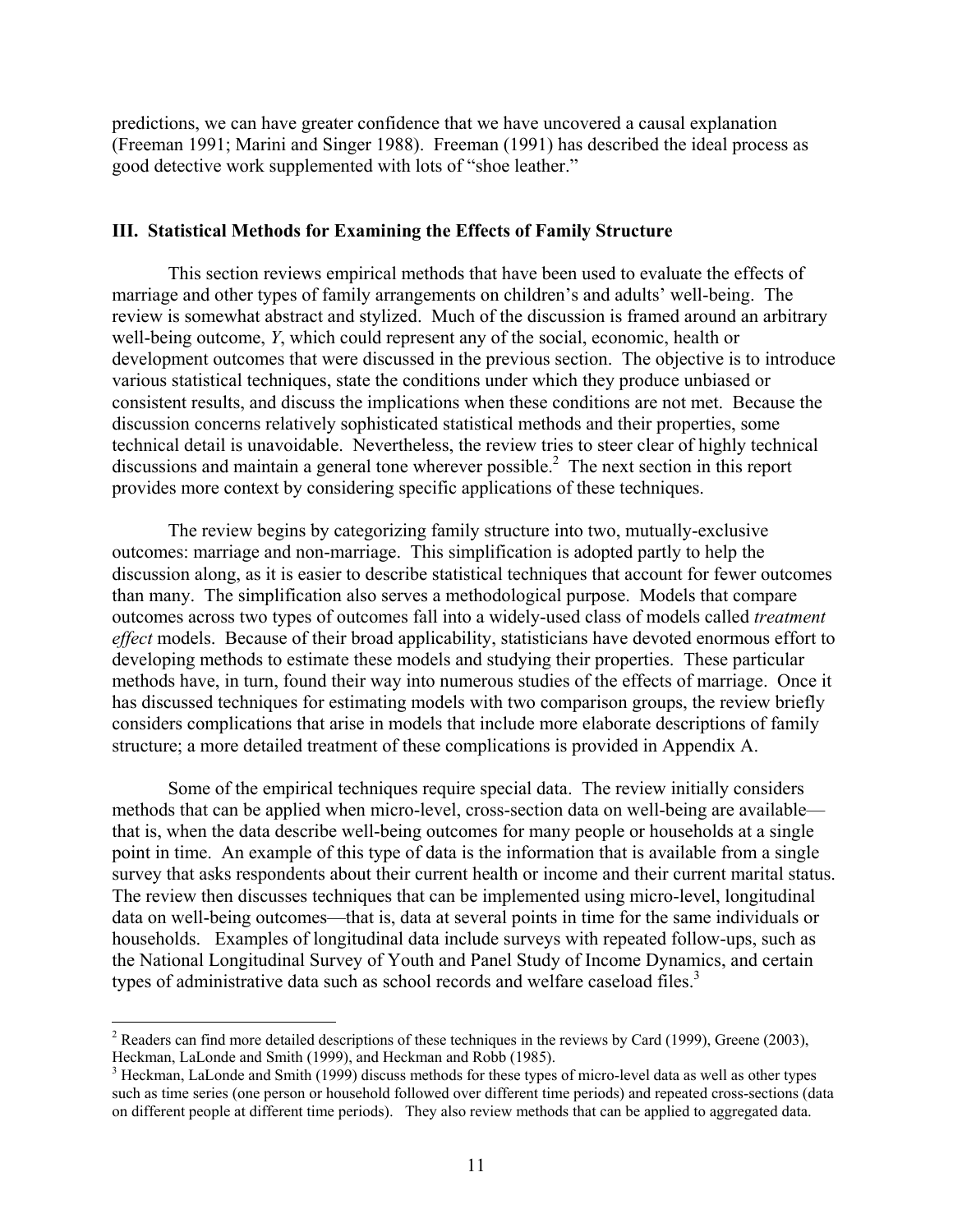#### *Cross-section methods*

<u>.</u>

Consider a data set that consists of observations on well-being, marital status, and other measures for *N* individuals (or households). Let *Yi* be a continuous variable that represents wellbeing for the *i*th person in the sample  $(i = 1, N)$ ; let  $M_i$  be a binary variable that describes the person's marital status (the variable equals one if the person is married and zero otherwise); and let  $X_i$  be a vector of variables that represent other observed characteristics, such as the person's age and ethnicity. The goal of much of the research on the effects of marriage has been to estimate equations of the form

$$
Y_i = \alpha M_i + B' \mathbf{X}_i + \varepsilon_i \tag{1}
$$

where  $\varepsilon_i$  is a variable that represents unobserved characteristics and  $\alpha$  and B are coefficients to be estimated. When this equation is estimated using Ordinary Least Squares (OLS) regression, the estimate of  $\alpha$  captures the difference in the average well-being of married and unmarried people holding the other observed characteristics constant. For instance, if we regressed measures of people's health status on indicators for their marital status, age, and ethnicity, the coefficient on marriage would represent the average difference in health status for married and unmarried people net of the influences of age and ethnicity.

The estimated coefficient on marital status is unbiased if the model is correctly specified and the explanatory variables are uncorrelated with the error term  $\varepsilon_i$ <sup>4</sup>. These, of course, are two strong assumptions. With respect to specification, theory guides us in the selection of the estimating model but rarely provides us with an exact functional form. Many studies adopt linear specifications like equation (1) for reasons of convenience and as a rough approximation to the true relationship. Depending on the theoretical framework, however, the specification may be inappropriate. For instance, equation (1), which implies that the effect of marriage is uniform across individuals, would be inconsistent with theories of family formation that emphasize differences in the benefits of marriage.

Although both assumptions are critical, quantitative researchers have generally been more concerned with the second assumption regarding the independence of the explanatory variables and error term. The independence, or exogeneity, assumption is valid in experimental settings in which researchers randomly assign treatments to some subjects and withhold them from others. For obvious ethical reasons, however, marital status cannot be assigned this way. Even with observational data, the independence assumption would still be valid if marriage were a purely random process, like winning the lottery or flipping a coin. While there is undoubtedly some random variation in the incidence of marriage, the theoretical analysis tells us that there is also a purposeful component. The theoretical model predicts that actual or expected well-being will enter into marriage decisions. It also indicates that several factors related to well-being, such as people's family backgrounds, attitudes and abilities, will affect marriage.

<sup>&</sup>lt;sup>4</sup> Recall that the estimated coefficient is a function of the other observed variables. If these are random variables that is, variables with numerical outcomes and probability distributions defined over those outcomes—the estimator will also be a random variable with a probability (sampling) distribution. The estimator is unbiased if its expected value (the mean of the sampling distribution) is equal to the true value of the coefficient.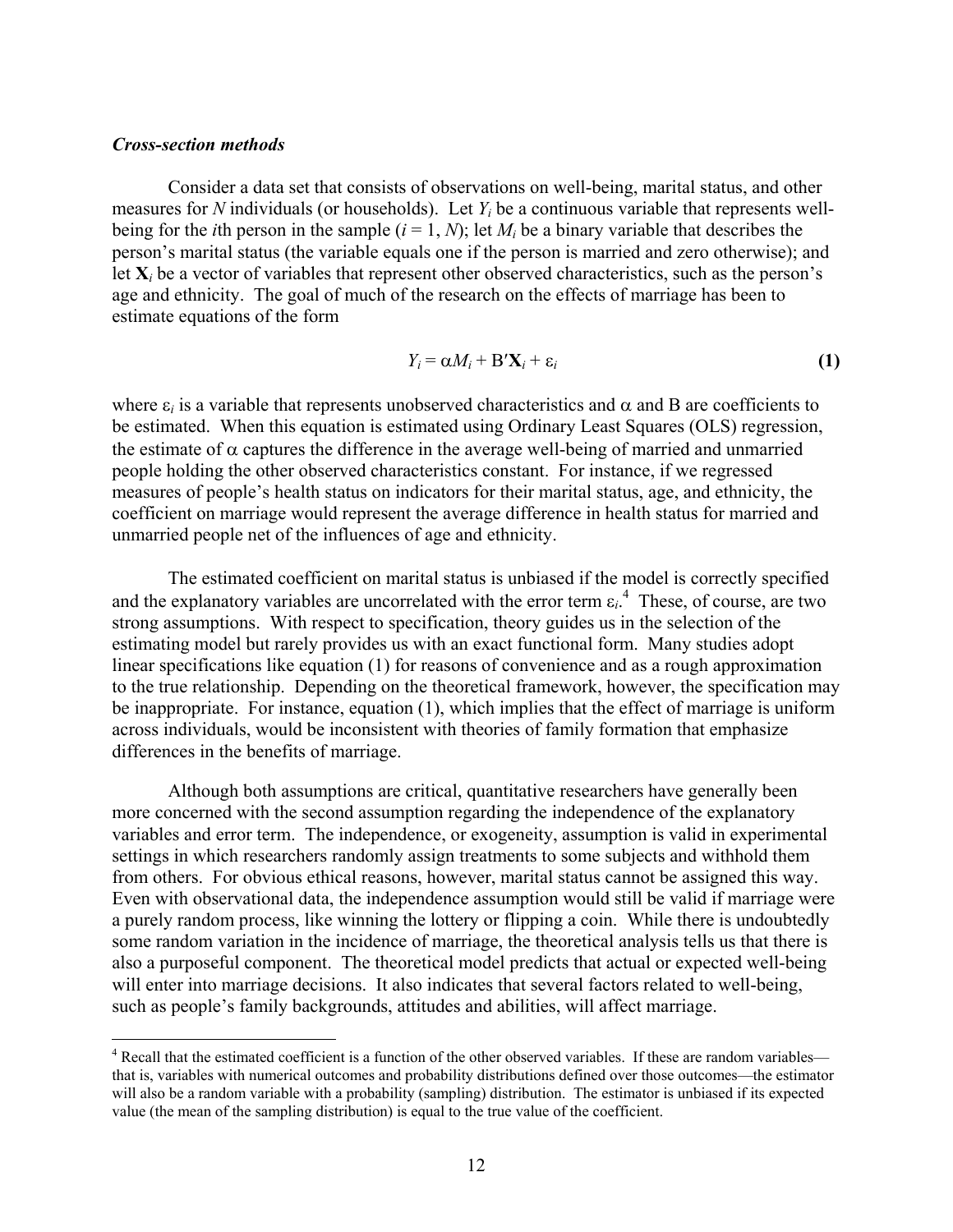We can consider how reverse causality and omitted relevant variables each lead to a violation of the independence assumption.5 Assume that marital status is an *endogenous* outcome—that is, an outcome that depends on a set of observed and unobserved characteristics, just as well-being does. If the two outcomes are characterized by reverse causality, well-being is an explanatory variable for marriage. This implies that marriage is related to all of the determinants of well-being, including the error term. In the case of omitted relevant variables, problems arise if the empirical analysis leaves out one or more determinants of well-being which are also determinants of marriage. The omitted characteristics effectively become part of the error term in the estimating equation for well-being. Because the characteristics also affect marriage, there is a correlation with the error term. Researchers are generally aware of these explanations and understand that reverse causality and omitted variables bias the results from OLS regressions. Researchers sometimes, however, fail to distinguish between the sources of bias. This can be a crucial mistake because methods that address one source of bias do not necessarily address the other.

Adding variables. If the estimating equation omits a variable that is related to both wellbeing and marriage, the most straightforward solution is to add the variable to the analysis. While the solution is obvious, it is seldom practical because the appropriate measures either do not exist or were not collected as part of the survey or data set. Lacking direct measures for relevant variables, researchers sometimes include indirect measures, or proxy variables. This approach has the potential to reduce bias. However, to the extent that indirect measures are imperfect and capture only some of the variation in the omitted characteristics, biases will remain. Of course, both approaches—using direct measures or proxy variables—require that the researcher know precisely which variables have been omitted. This may be unrealistic when considering outcomes like people's physical or economic well-being that are thought to have numerous causes. The approaches also do not address biases associated with reverse causality.

Concerns about omitted variables lead many researchers to adopt a "better safe than sorry" strategy in which they include lots of variables that can serve as potential indirect controls. While there is some logic to this approach, there are also downsides. First, even with a large set of controls, researchers can never be sure that they have accounted for every confounding influence. Because there is no natural stopping point, the strategy can get out of hand and mutate into an approach of "throwing in everything but the kitchen sink." Second, unnecessary variables reduce the precision of the coefficient estimates resulting in larger standard errors and fewer significant results. Finally, the injudicious use of controls increases the chances of multicollinearity and of over-accounting for effects.

Even when it is done properly, adding extra control variables into a regression model can complicate the interpretation of results. Consider again the hypothetical analysis of adults' earnings that included measures of marital status and productivity as explanatory variables. The coefficient on marital status in such a model would provide an estimate of the *direct association* between marital status and earnings—the association holding productivity and the other explanatory variables constant. However, it seems reasonable to suppose that there might also be

 $\overline{a}$ 

<sup>&</sup>lt;sup>5</sup> Mismeasurement of the marital status variable would also lead to a correlation with the error term and bias. Korenman, Goldman and Fu (1997) provide a powerful example, in the context of older women's mortality, of the prevalence of misclassification of marital status in surveys and its effects on estimation results.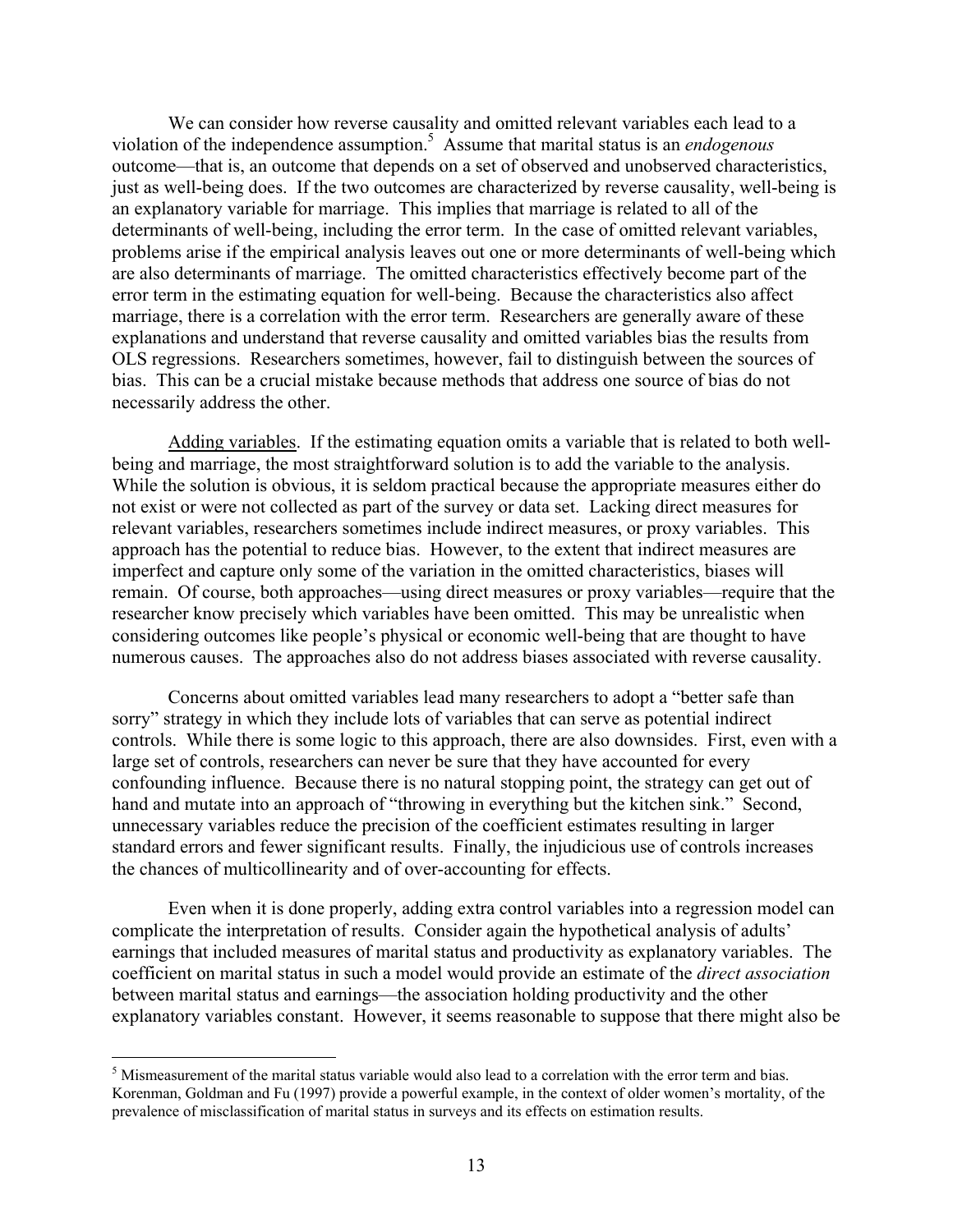an *indirect association* that occurs through an effect of marriage on productivity. The *total association*, which consists of the direct and all indirect associations, could be large even if the direct association is small or non-existent. As they interpret estimation results, analysts need to consider exactly what is being held constant and take care not to overlook indirect associations.

Circumstances without selectivity. Researchers have considered special circumstances in which marriages might occur or break up independently of other well-being outcomes. These types of situations are sometimes referred to as "natural experiments." Analyses of these situations can be useful if the assumptions regarding the circumstances are correct and if the people who experience them are representative of the general population. As with analyses involving genuine experimental data, analyses of natural experiments do not require special estimation procedures. They are also easy to describe to policymakers. The only drawback is that the situations are hard to find.

Some researchers including Ginther and Zavodny (2001) and Lerman (2002d) have argued that marriages that immediately follow a premarital pregnancy constitute a natural experiment. These marriages are sometimes described as "shot-gun" marriages—presumably because of the methods that a pregnant bride's family would use to persuade a reluctant groom to come to the altar. While these types of marriages (and persuasive techniques) have become less common over time, a fair number of "rushed" marriages do still occur. Analysts contend that these marriages meet the requirements of a natural experiment because they are less anticipated and therefore less selective than other types of marriages. The argument, however, is not entirely convincing. The pregnancies may not be unanticipated, and even if they are, the subsequent marriages might still be selective. Some pregnancies occur among people who had already planned to marry. Also, premarital pregnancies occur disproportionately among young and lesseducated couples. Finally, the marriages themselves involve an element of choice.

Other changes in family structure, such as parental deaths (Corak 2001; Lang and Zagorsky 2001) and temporary absences of soldiers and sailors (see the review by Herzog and Sudia 1973), have also been considered as natural experiments. Like shot-gun marriages, the appropriateness of using these events in comparisons is debatable.

Instrumental variables. Instrumental variables estimators, which rely on the researcher's ability to identify situations that alter the *chances* that marriages will be formed or dissolved independently of well-being outcomes, are closely related to natural experiments comparisons. As an illustration, consider state or local requirements, like mandatory waiting periods or blood tests, that increase the cost or inconvenience of getting married but are not likely to be otherwise related to well-being. If the requirements indeed have these properties, the only way that they could affect well-being is through their effect on marriage. Thus, if we were to find that marriage and well-being were lower in areas that adopted such requirements than in areas that did not, we might conclude that the differences represent an effect of marriage.

More formally, an instrumental variable, *zi*, is a measure, like one of the local requirements discussed above, that predicts marriage but is not related (conditional on the other observed variables) to ε*i*. The method essentially involves replacing actual data on marital status in the estimating model for well-being with predicted values, which are based on the instrument  $z_i$  and other  $\mathbf{X}_i$  variables. The predicted value is obviously related to marriage. However,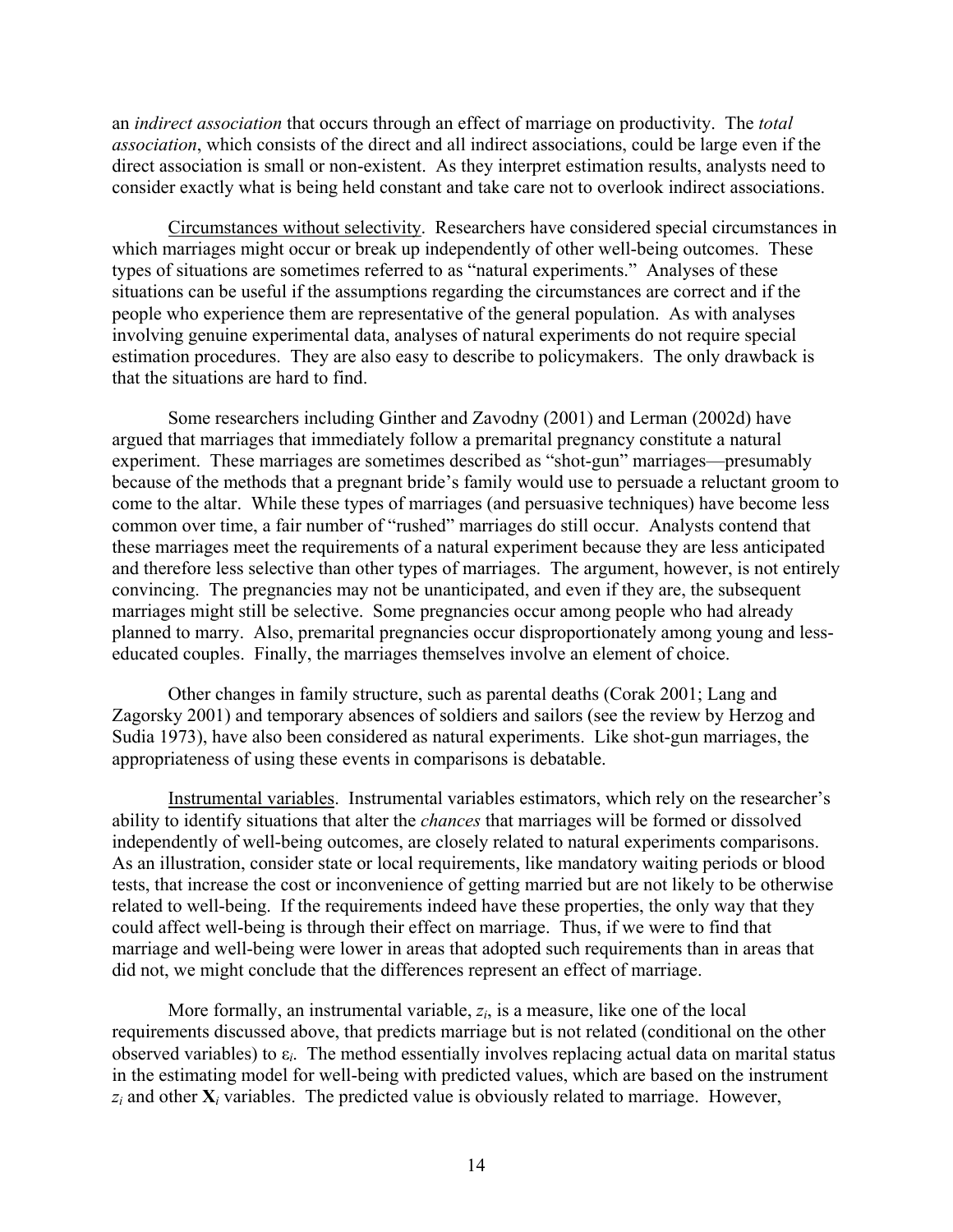because it is constructed from variables that are conditionally unrelated to  $\varepsilon_i$ , the prediction itself is conditionally unrelated, and the coefficient estimate on this variable is consistent.<sup>6</sup>

Instrumental variable methods are attractive because they address problems associated with reverse causality and omitted variables. The methods are also familiar to quantitative researchers and included in many statistical packages. A practical difficulty arises, however, in coming up with suitable instruments. As mentioned, instruments for estimating the impact of marriage on well-being must first be strong predictors of marriage and second be unrelated to well-being except through marriage. Few variables meet both of these criteria. With respect to local marriage restrictions, we might not detect any effects on marriage if few people are close enough to the decision margin where the inconvenience of a waiting period or blood test matters. Even if these policies do have measurable impacts on marriage, they might only be enacted in communities with particular economic and cultural characteristics or, worse, as a result of concerns about local marriage and well-being trends.<sup>7</sup>

Card (1999) and Heckman, LaLonde and Smith (1999) point out that instruments can also fail when there are differences across people in the effects of an event, like marriage, which subsequently affect people's decision-making. To appreciate their argument, consider a case in which there are exogenous differences across areas in marriage restrictions. In areas with burdensome restrictions, only people who foresee large gains in well-being will marry, while in areas with fewer restrictions, people who foresee smaller gains will marry. In this way, the size of the effect on well-being varies systematically with the otherwise exogenous costs of marriage.

Matching techniques to form comparison groups. One way to view the problem that researchers face in trying to estimate an effect of marriage is that married and unmarried people are not entirely comparable. That is, their well-being outcomes are likely to differ even in the absence of marriage. Ideally, researchers would like to observe and compare each person's opportunities inside and outside of marriage at a given point in time. However, because a person can never simultaneously occupy both of these states, analysts are left to conjecture what the counterfactual condition would be.

Matching methods use data on observable characteristics to match married and unmarried individuals as closely as possible and, thus, enhance comparability. Matching is advantageous for several reasons. First, the technique is easy for non-statisticians to grasp; the transparency of

 $\overline{a}$ 

<sup>&</sup>lt;sup>6</sup> Because the predicted value has less variability than the actual value, the standard errors of the coefficient estimates have to be adjusted (see Greene 2003).<br><sup>7</sup> To address the practical problems in selecting instruments, Gennetian, Bos and Morris (2002) have suggested

using randomized treatments from social experiments, such as the recently completed welfare reform experiments. We can consider their strategy in the specific context of marriage. Recall that randomization breaks the link between the treatment and other observed and unobserved characteristics. If the treatment affects the incentives for marriage but does not affect other outcomes, it would meet the requirements for an instrument. While this approach seems promising, it would only be appropriate under a limited set of conditions. First, the experiment would not only have to include marriage as a component, but probably include it as the *only component*. An exception would be an experiment that included multi-stage randomization. Second, the experiment could not include direct economic subsidies for marriage because these would affect income and, hence, well-being. Similarly, it could not operate through any other mechanism that might independently affect well-being. The general point is that randomization is not sufficient by itself to identify and unpack the behavioral processes that lead to different outcomes in a social experiment (Heckman 1996).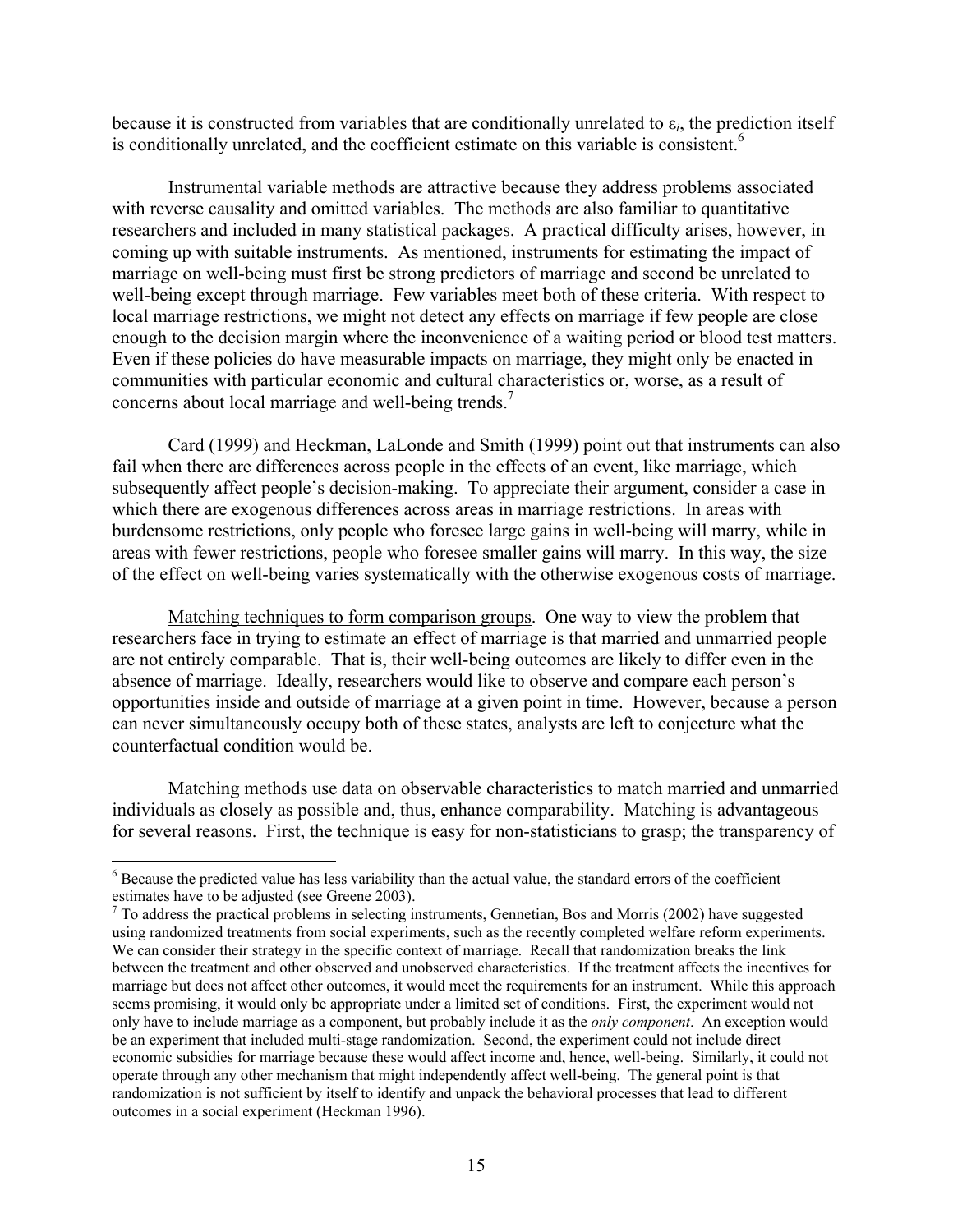the method can be useful in policy discussions and presentations. Second, while all methods for assessing the effects of marriage effectively involve comparing outcomes across groups, matching forces the researcher to be explicit about the comparisons. Third, the method does not require strong modeling assumptions about how the observable characteristics contribute to selection. Fourth, the method does not require variable exclusion restrictions; so, its data requirements are similar to those of the standard regression approach. Fifth, it can accommodate variation in the effects of marriage.

At the same time, there are also some drawbacks. First, while the method is conceptually straightforward, it can be difficult to establish and choose among close matches. Exact matches of the observable characteristics are preferred; however, if there are many characteristics or numerous possible outcomes for each characteristic, there will be few, if any, exact matches in a reasonably-sized sample. Mahalanobis metric (Rubin 1979), propensity score (Rosenbaum and Rubin 1983) and kernal methods (Heckman et al. 1999) have been developed to overcome the dimensionality problem when multiple characteristics are considered. Even if the dimensionality problem is addressed, the method may still break down if there are no matches for certain ranges of the observed characteristics. This can occur if there is only one observation in a given range or if everyone in the range is either married or unmarried.

A more fundamental shortcoming of the matching approach is that it controls for selection on the observed characteristics but not the unobserved characteristics of individuals. This latter type of selection would occur if people considering marriage act upon information on well-being that is not observable to the researcher. Similar problems can occur if the researcher either omits or does not have access to all of the relevant observed characteristics.

Modeling the selection process. Another strategy is to specify an empirical model for the marriage decision and its relationship to well-being. In particular, let marriage be a binary, endogenous outcome with observed and unobserved determinants. A dummy endogenous variable model (Heckman 1978) would combine this specification with equation (1) and allow the unobserved determinants of marriage and well-being to be correlated with each other. In the more general version of this model (Heckman 1979), equation (1) would be replaced with the switching equation

$$
Y_{Ui} = \alpha_U + B_U' \mathbf{X}_{Ui} + \varepsilon_{Ui} \qquad \text{if } M_i = 0 \tag{1a}
$$

$$
Y_{Mi} = \alpha_M + B_M' \mathbf{X}_{Mi} + \varepsilon_{Mi} \qquad \text{if } M_i = 1.
$$
 (1b)

This version of the model would allow the unobserved determinants of marriage to be correlated with both  $\varepsilon_{U_i}$  and  $\varepsilon_{M_i}$ . The "standard" versions of these methods assume that the unobserved determinants in the marriage and outcome equations are normally distributed. Maximum likelihood and two-stage estimators for these models are available in econometric software packages such as LimDep and Stata.

The standard selection models have been criticized for imposing strong distributional assumptions on the unobserved variables. If the assumptions are incorrect, the estimators will be biased. The standard two-stage approaches are members, however, of a broader class of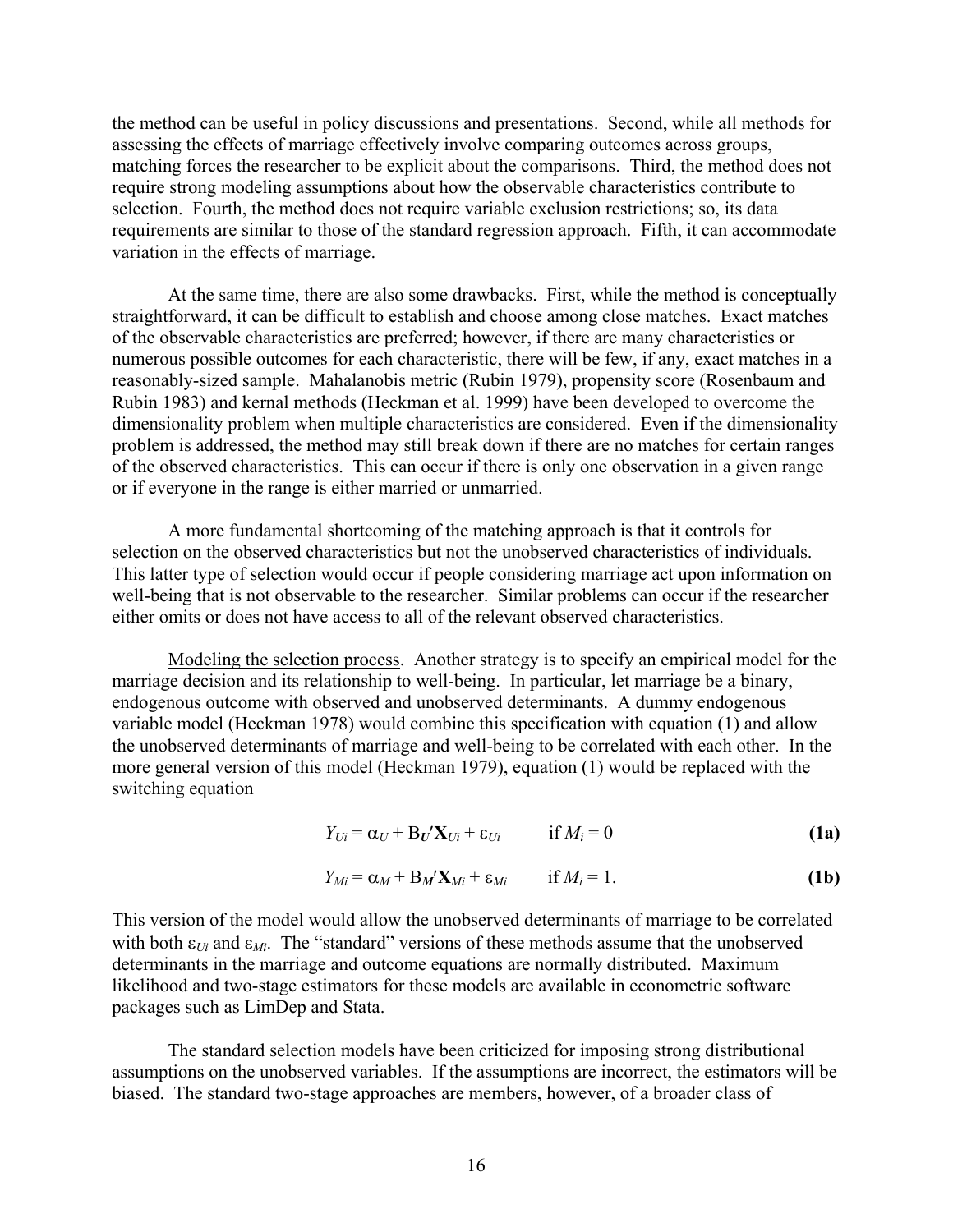methods, called control function methods, which address selection based on unobserved characteristics (Heckman et al. 1999; Heckman and Robb 1985). Control functions have been developed that incorporate alternative distributional assumptions (see Vella's 1998 review). In addition, there are semi-parametric approaches for estimating the models that do not require distributional assumptions. The semi-parametric models do, however, require variable exclusions and are limited to cases in which there is a single source of selectivity (single index models).<sup>8</sup> Maximum likelihood methods have also been developed that incorporate flexible distributional assumptions (see, e.g., Mroz 1999).

Nonparametric bounds. Other researchers, most notably Manski (1995), have advocated examining nonparametric bounds on treatment effects that require minimal assumptions. Consider the difference in expected well-being between married and unmarried people. The difference, conditional on other observed characteristics **X***i*, can be decomposed

$$
E(Y_{Mi}|\mathbf{X}_i) - E(Y_{Ui}|\mathbf{X}_i) = E(Y_{Mi}|\mathbf{X}_i, M_i=1) Pr(M_i=1|\mathbf{X}_i) + E(Y_{Mi}|\mathbf{X}_i, M_i=0) Pr(M_i=0|\mathbf{X}_i) - E(Y_{Ui}|\mathbf{X}_i, M_i=1) Pr(M_i=1|\mathbf{X}_i) - E(Y_{Ui}|\mathbf{X}_i, M_i=0) Pr(M_i=0|\mathbf{X}_i).
$$
 (2)

Most of the terms in equation (2) can be estimated directly from the data; however, the two counterfactual terms—E( $Y_{Mi}$ | $\mathbf{X}_i$ , $M_i$ =0) and E( $Y_{Ui}$ | $\mathbf{X}_i$ , $M_i$ =1)—cannot.<sup>9</sup> Manski's insight was that if these two terms had upper and lower bounds, such as best and worst case outcomes for *Y*, then expression (2) would also be bounded.

The most attractive feature of Manski's technique is that it seems to provide something for nothing, that is, bounds on the effects of marriage without making any strong assumptions. Unfortunately, analysts who apply this technique are often disappointed with the "something" they receive, as the bounds turn out to be too wide to provide directions of impacts or much policy guidance. In some cases, the bounds can still serve a specification purpose and be used to rule out other estimates. The bounds can also be narrowed if the analyst is willing to impose other assumptions. When used in this way, the technique contributes to transparency because it forces the researcher to state and therefore justify his or her assumptions.

#### *Longitudinal/panel methods*

 $\overline{a}$ 

We now turn to data that contain observations on well-being, marital status, and other measures for individuals at different points of time,  $t$  ( $t = 1, T$ ). We keep the same basic notation as before but add an argument in parentheses to distinguish observations from different time periods. Thus, *Yi*(*t*) denotes well-being for the *i*th person at time *t*; *Mi*(*t*) denotes marital status at time *t*, etc. With this notation, a longitudinal version of equation (1) can be written as

<sup>&</sup>lt;sup>8</sup> Examples with two potential sources of selectivity are wages, which differ by marital status and are observed only if a person works, and children's outcomes, which differ by marital status and are observed only if a child is born. 9

<sup>&</sup>lt;sup>9</sup> For instance,  $Pr(M_i=1|\mathbf{X}_i)$  is the expected probability of being married conditional on the observed variables,  $\mathbf{X}_i$ . This probability—and its converse  $Pr(M_i=0|\mathbf{X}_i)$ —could be predicted from a probit regression of marriage on the elements of **X**i. An estimate of the conditional expected level of married people's well-being among those who marry,  $E(Y_M|\mathbf{X}_i,M_i=1)$ , could be predicted from a regression of well-being outcomes on the elements of  $\mathbf{X}_i$  run on a sample of married people. An estimate of  $E(Y_{Ui}|\mathbf{X}_i, M_i=0)$  could be predicted from a similar regression run on a sample of unmarried people.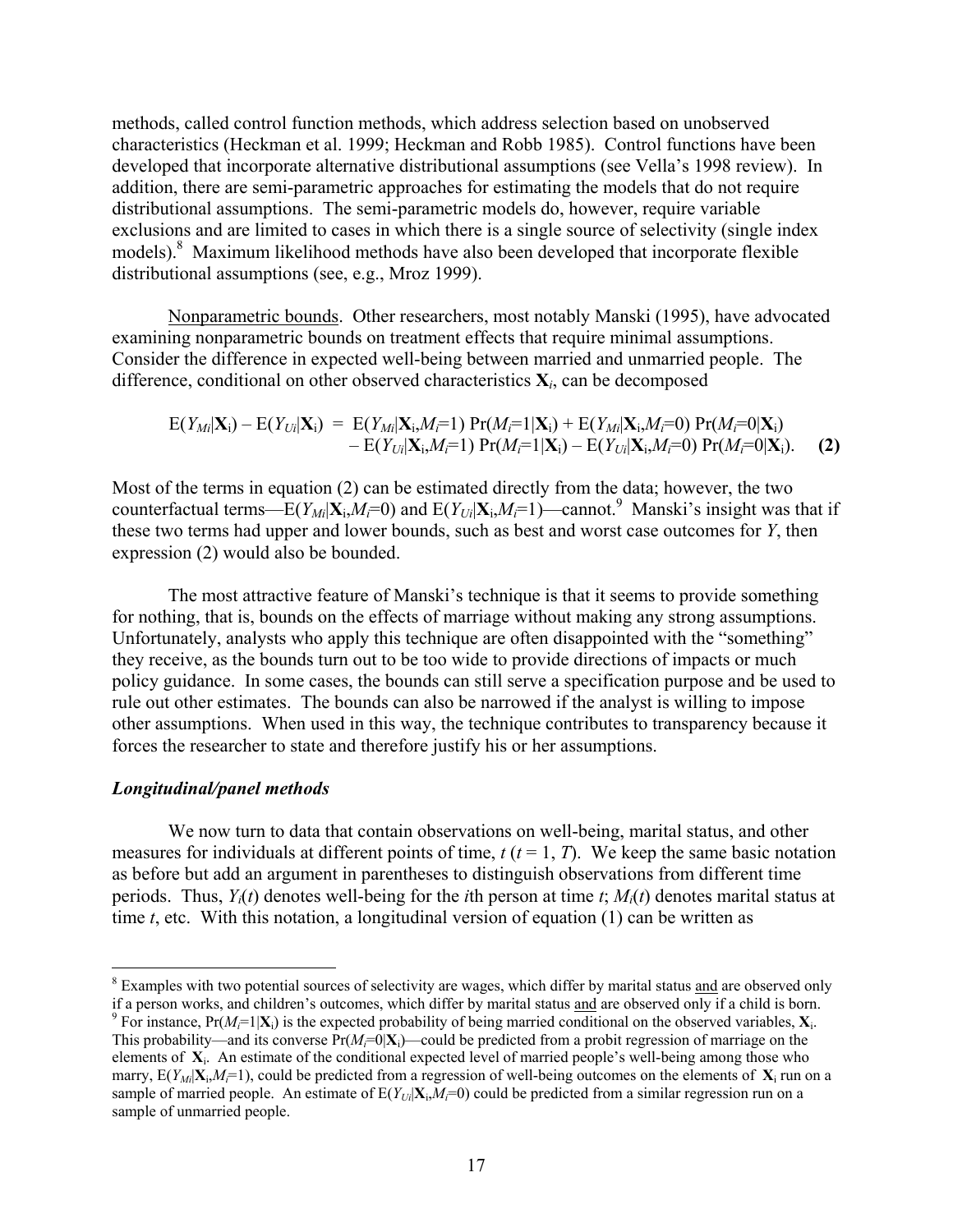$$
Y_i(t) = \alpha M_i(t) + \mathbf{B}'\mathbf{X}_i(t) + \varepsilon_i(t).
$$
 (3)

Once again, the OLS estimate of  $\alpha$  captures the difference in the average well-being of married and unmarried people holding the other observed characteristics constant.

All of the cross-section estimators that we have discussed can be implemented using longitudinal data. The added advantage, however, of longitudinal data is that the repeated observations for individuals permit before and after comparisons of outcomes. The information for a person at one point in time can be used to control for unobserved characteristics of the same person at another point in time.

Fixed effects. Fixed-effects methods address biases that arise from particular types of omitted variables. Assume that the unobserved determinants of well-being for each individual at each point in time can be decomposed into separate permanent and transitory components. That is, assume that the error term in equation (3) can be expressed as  $\varepsilon_i(t) = \mu_i + v_i(t)$  where  $\mu_i$  is a time-invariant component and ν*i*(*t*) is a transitory component. The time-invariant component could correspond to permanent beliefs, attitudes, abilities or background characteristics of the person that affect well-being. If these are correlated with marital status or the other observed explanatory variables, OLS estimates of the coefficients in equation (3) will be biased.

We could account for these permanent characteristics in a regression model by including separate dummy variables for each person in the sample. While this approach addresses the potential bias, there are two drawbacks: first, the method may be impractical if the data include large numbers of people, and second, estimates of the coefficients on the dummy variables will not be consistent unless there are many observations for each person.

Instead of including the dummy variables, analysts typically use a differencing approach to obtain estimates of the coefficients  $\alpha$  and B. Consider a data set in which two observations are available for each person: one at time  $t$  and another at  $t + 1$ . Assume that the data include at least some people for whom well-being, marital status and the other observed measures differ over time. Taking the difference of equation (3) over time, we obtain

$$
[Y_i(t+1) - Y_i(t)] = \alpha [M_i(t+1) - M_i(t)] + B'[X_i(t+1) - X_i(t)] + [\mu_i - \mu_i] + [\nu_i(t+1) - \nu_i(t)]
$$
  

$$
\Delta Y_i(t+1) = \alpha \Delta M_i(t+1) + B'\Delta X_i(t+1) + \Delta \nu_i(t+1).
$$
 (4)

Differencing sweeps out the unobserved permanent component  $\mu_i$ , eliminating the source of bias. The requirement that some of the well-being and marriage outcomes vary over time is crucial; if these measures do not vary, they will be swept out along with unobserved permanent effect. Because this technique involves differences in outcomes over time for people who change their marital status as well as differences across people who were ever married or unmarried, it is sometimes referred to as a *difference-in-difference* estimator. In this example, one period differences have been used; however, differences over longer periods or differences from means of the variables for an individual over time can also be used.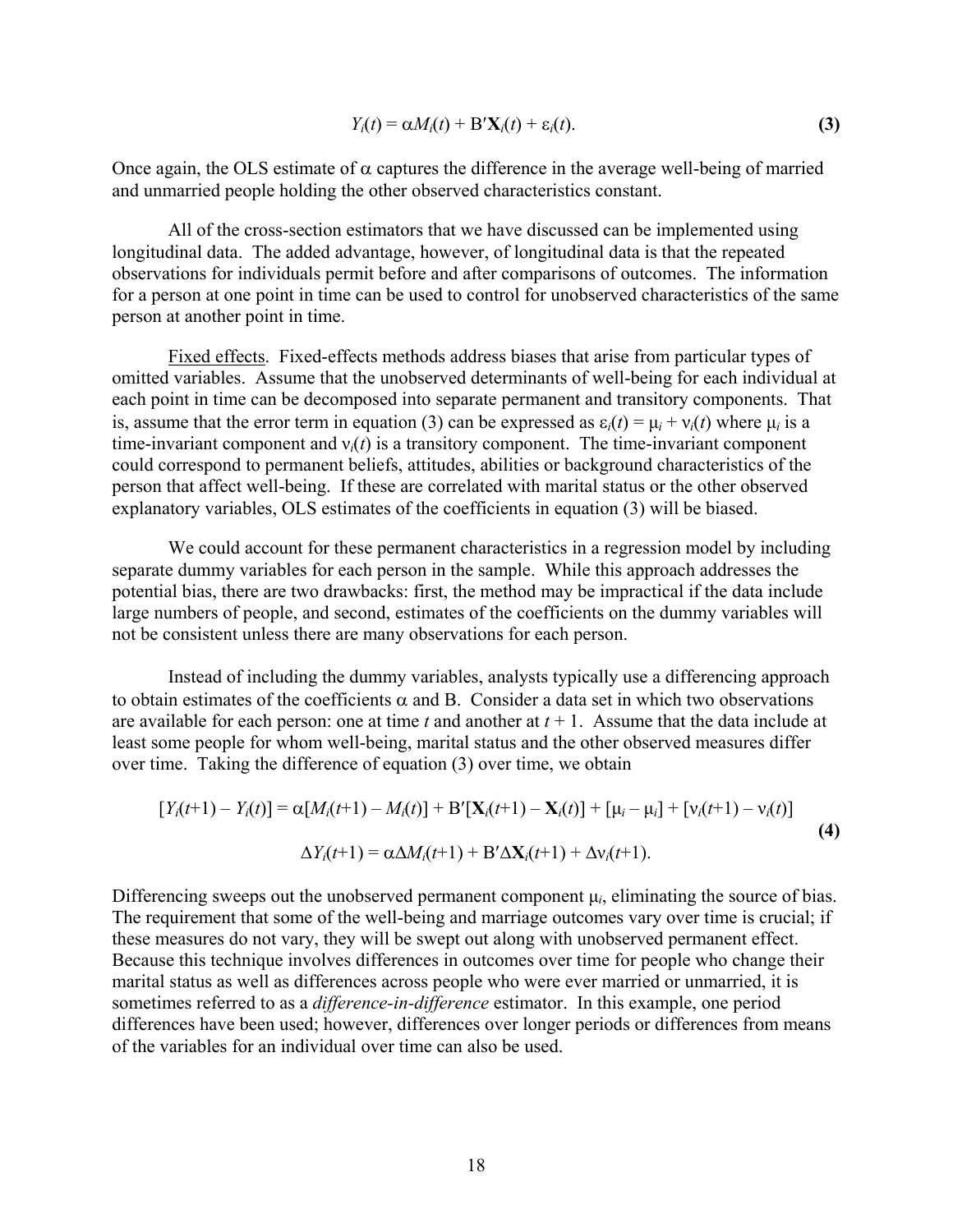Longitudinal fixed-effects estimators are straightforward to implement in most circumstances and are available in statistical software packages such as LimDep and Stata. Their main advantage is that they address omitted variables bias without requiring the researcher to identify exactly which variables are missing; the researcher only needs to specify the structure of the omitted variables. Aside from the data requirements, the principal disadvantage is the assumption that the source of bias is an omitted, time-invariant factor. The estimator does not address biases that arise from other error structures, although it can be extended to address some of these structures. The estimator also does not address biases associated with reverse causality and measurement error; in fact, application of the technique can make these biases worse.

Random effects and latent unobserved variables. Random effects models also decompose the unobserved characteristics in equation (3) into permanent and transitory components. The primary difference between the "random" and "fixed" effects approaches is that the random effects approach treats  $\mu_i$  as being independent of some or all of the explanatory variables while the fixed effects approach allows for correlations with the explanatory variables. Clearly, the standard random effects version of equation (3), which treats  $\mu_i$  as being independent of all of the explanatory variables including marital status, does not address omitted variables bias.

Suppose, however, that we also specify a random effects model for marriage. Let the net benefits (the difference between the advantages and disadvantages) of marriage for person *i* at time *t* be

$$
M_i(t)^* = \Gamma' \mathbf{Z}_i(t) + \theta_i + \zeta_i(t) \tag{5}
$$

where  $\mathbf{Z}_i(t)$  is a vector of observed characteristics,  $\theta_i$  is a permanent unobserved characteristic, and  $\zeta_i(t)$  is a transitory unobserved characteristic. The person is married  $(M_i(t) = 1)$  if the net benefits are positive and unmarried  $(M<sub>i</sub>(t) = 0)$  otherwise.

Suppose also that we estimate this model with the longitudinal well-being equation

$$
Y_i(t) = \alpha M_i(t) + \mathbf{B}'\mathbf{X}_i(t) + \mu_i + \nu_i(t)
$$
\n(3')

and that we allow the two time-invariant unobserved components,  $\mu_i$  and  $\theta_i$ , to be correlated. If  $\mu_i$  and  $\theta_i$  are assumed to be normally distributed, longitudinal equations (5) and (3<sup>'</sup>) can be jointly estimated using an extension of the random effects procedure described by Butler and Moffitt (1982). If the random effects are instead assumed to follow discrete distributions, the equations can be jointly estimated using the procedures described by Heckman and Singer  $(1984).$ <sup>10</sup> Through the correlated random effects, the joint model accounts for the association

 $\overline{a}$ 

<sup>&</sup>lt;sup>10</sup> Each of these procedures uses maximum likelihood (ML) methods. To derive the ML estimator, we begin by specifying probability distribution functions for the unobserved variables in equations  $(3')$  and  $(5)$ —specifically,  $\mu_i$ , θ*i*, ν*i*(*t*), and ζ*i*(*t*). Given these distributional assumptions, there is a probability that we would observe the set of marriage outcomes, well-being outcomes, and other observed characteristics for all of the people in a particular sample. ML estimators for α, **Β**, **Γ** and the other parameters in the model are formed by finding the values of the parameters that maximize this joint probability.

If there were no random effects (i.e., if  $\mu_i$  and  $\theta_i$  were not in the model) and the transitory error terms  $v_i(t)$  and ζ*i*(*t*) were independent across individuals, independent over time and independent of one another, the probability of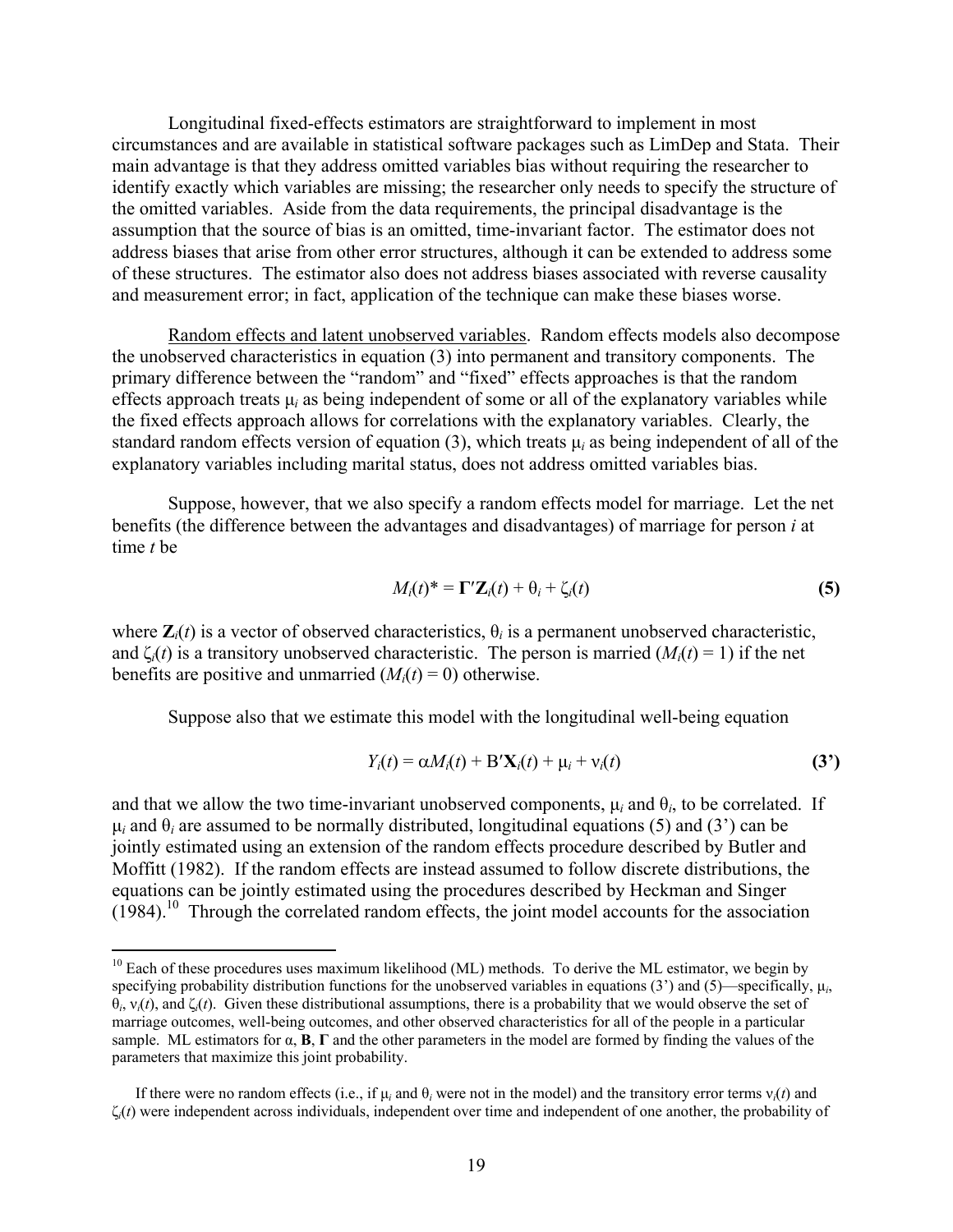between marriage and the permanent, unobserved determinants of well-being. Thus, like the fixed-effects estimator, it has the potential to eliminate bias.

There are several advantages with this approach. First, the random-effects specification does not sweep out all of the time-invariant characteristics. So, unlike the fixed-effects model, it is possible to include permanent characteristics like ethnicity and family background. Second, the random-effects approach can be applied to nonlinear models; hence, it can be used in more situations and with more complicated specifications than the fixed-effects approach.

Because it still assumes that the source of bias is a set of omitted, time-invariant factors, the random-effects model shares the main disadvantage of the fixed-effects model. As mentioned, the assumptions required for the random-effects model are actually more stringent the random effects must be independent of the other observed variables.<sup>11</sup> Other disadvantages of the random-effects model are its computational requirements and complexity. Models of this type can take 50-100 times as long to run as comparable models without random effects. Also, it can be much harder to get stable estimates of some of the parameters of the model.

Applications to siblings, peers and neighbors. Estimation methods that were initially developed for panel data have been applied to other types of data in which the observations are repeated across members of a group, such as brothers or sisters in a family, classmates in a school, or neighbors in a community. Instead of controlling for unobserved, permanent characteristics of an individual, these applications account for unobserved characteristics of a group. For instance, a panel model applied to data on siblings would account for their shared family environment and upbringing. A model applied to classmates would account for common characteristics of their classroom, school and neighborhood.

The strengths and weaknesses of these estimation methods in the group context are the same as in the standard longitudinal context. On the plus side, the techniques address problems associated with omitted variables without requiring the researcher to identify a particular variable—the researcher only needs to know that the variables are common across members of the group. On the negative side, the ability of the techniques to eliminate bias stems entirely from this assumption. The techniques do not address biases associated with unobserved characteristics that vary across members of the group and can exacerbate biases associated with reverse causality and measurement error (Griliches 1979).

 observing each marriage and well-being outcome would also be independent across individuals and time. Thus, the probability of observing the entire sample would be characterized by the product of *N*x*T*x2 univariate distributions. If we introduce random effects that are correlated with each other but independent across individuals, the probability is instead characterized by the product of *N* multivariate (*T*x2-variate) distributions. Computational problems arise because it is substantially more difficult to evaluate multivariate distributions than univariate distributions. Note, however, that if the transitory terms ν*i*(*t*) and ζ*i*(*t*) are independent of the random effects, the probability of observing the outcomes in the sample can be re-expressed as the product of  $NxTx2$  conditional (on  $\mu_i$  and  $\theta_i$ ) univariate distributions and an additional bivariate distibution (the joint marginal distribution of µ*i* and θ*i*). This greatly simplifies computation of the probabilities and ML estimates. The procedures by Butler and Moffitt (1982) and Heckman and Singer (1984) decompose the problem in this way and then make alternative assumptions about the marginal distribution characterizing the random effects. A relatively new software package, aML (EconWare, Inc.), is available to implement these procedures.

 $11$  Chamberlain (1980) proposes a technique for relaxing this restriction.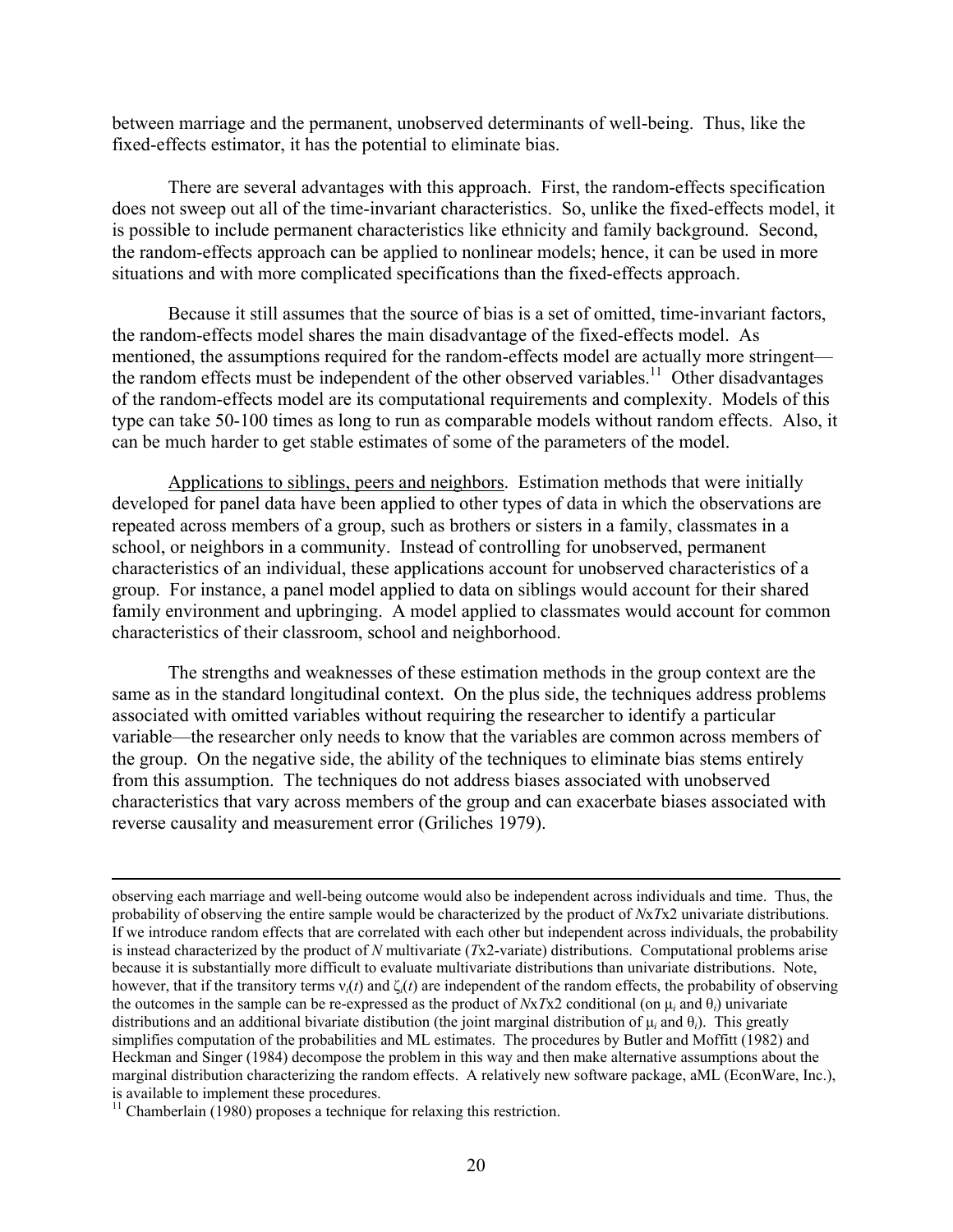The value of applying fixed or correlated random effects models to sibling, peer or neighborhood comparisons seems minimal for research on the impact of family structure. Consider models based on family comparisons. For analyses of the relationship between marriage and well-being for adults (e.g., Loh 1996), family background is essentially a fixed characteristic, and standard longitudinal controls could be employed to account for this and other fixed personal characteristics. There are also difficulties in analyses of children's well-being (see, e.g., Ermisch and Francesconi 2001; Ginther and Pollak 2003; Sandefur and Wells 1999). Sibling comparisons use differences in the length and timing of brothers' and sisters' exposure to alternative arrangements to explain differences in their outcomes. Families with stable intact or non-intact arrangements (a majority of families) do not contribute any usable variation to such an analysis. Biases associated with misreports of the timing of family events are also magnified.

#### *More complicated descriptions of family structure*

All of the models that have been considered so far treat family structure as a binary variable; people are modeled simply as being married or not. However, for some types of research questions, it is necessary to distinguish between different non-marital arrangements such as being never-married, cohabiting, separated, divorced or widowed. Similarly, other types of analyses require us to distinguish between first and later marriages or identify blended households. In addition, some research questions involve people's marital or relationship histories, including information on the duration of an existing marriage or whether a marriage was preceded by a period of cohabitation. Some research also focuses on other characteristics of relationships such as whether they are satisfying, healthy, or successful (Glenn 1990).

In principle, all of the estimation methods that were examined in the context of a twoway comparison can be extended to accommodate multiple comparisons or multiple descriptors for family structure. In practice, however, some extensions are more difficult to implement than others. At one end of the spectrum, the OLS (including the method of adding variables to account for omitted variables) and fixed-effects regression methods readily accommodate more extensive descriptors for family structure. The only complications, which are common to all of the estimation approaches, are collecting the additional family structure variables and verifying that they contain independent variation. For the fixed-effects model, there is also a requirement that the indicators change over time for some people in the sample. At the other end of the spectrum, the nonparametric bounds approach has not been extended to consider large numbers of comparison groups. The other methods fall between these extremes. In each case, the estimators have been extended to account for continuous endogenous variables or multiple sets of endogenous variables; however, these extensions introduce significant complications. The complications are discussed in more detail in Appendix A.

#### *Nonlinear models*

Researchers examining the benefits and consequences of marriage have also used other specifications besides linear regression models with continuous dependent variables. The review briefly describes some of these models and their properties. It also overviews issues that arise in accounting for omitted variables and reverse causality in these models.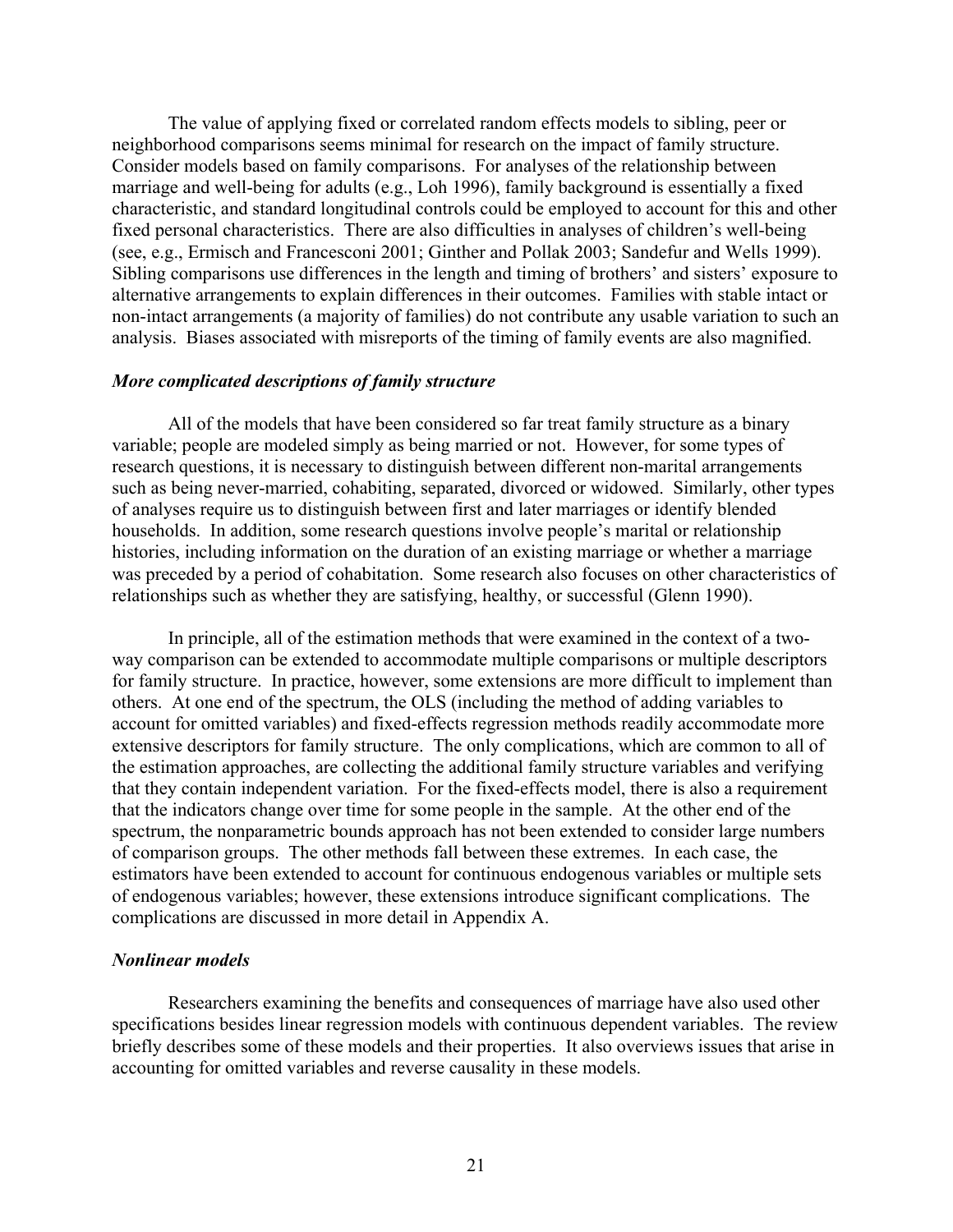Binary outcome and ordered categorical models. Dependent variables that are characterized by binary, "yes/no" outcomes, such as indicators for whether someone is employed or whether a child is enrolled in school, *can* be modeled using linear regression methods. The same is true of dependent variables that take on ordered categorical values, such as responses to a Likert scale. The chief difficulties with using standard regression methods to model binary and ordered categorical outcomes are that the error terms in the estimating equations are heteroskedastic (i.e., the variances of the errors differ across observations) and the models might predict values outside the original range of the variables. An alternative approach, which addresses these problems, is to estimate a maximum likelihood logit or probit model (or ordered logit or ordered probit model).

Logit and probit models are non-linear and, therefore, more difficult to estimate than linear regression models. This difficulty is not substantial when standard versions of the models are estimated. However, it may be an issue when statistical controls for selectivity are added. For instance, the differencing approach to estimating fixed effects models does not work when applied to nonlinear models. Because of the computational problems, researchers sometimes adopt regression specifications, instead of probit or logit specifications, when they also have to address problems with omitted variables or selectivity. Methods for addressing selectivity in probit and logit models are discussed in more detail in Appendix A.

Hazard and survival models. Hazard and survival models are used to examine how long someone stays in one state before transitioning to another. For example, the models are used in analyses of mortality, spells of unemployment, and periods of program enrollment. Estimating the determinants of spell lengths is straightforward if all spells are measured to their conclusion (e.g., if complete lifetime data were available in the mortality example). In many cases, however, information on spell lengths is incomplete because people are only surveyed for a limited period of time or drop out of a sample before making a transition.

Hazard models address these censoring problems by modeling the probability that someone will make a transition at a particular point in time *conditional* on the person not having made the transition before that point in time. Some hazard models impose distributional assumptions on the spell lengths and are estimated using maximum likelihood. Like other maximum likelihood estimators, these models are very sensitive to specification errors. For instance, random variation arising from any source including omitted variables and imprecise measurement of spell lengths can lead to biased estimates. There are relatively few methods for addressing selectivity and non-independent omitted variables in hazard models. Some of the available methods are discussed in Appendix A.

Structural equations, path, and covariance structure models. All of the models discussed up until now have considered the relationships between individual observed variables, such as the relationship between a single measure of well-being and an indicator for marital status. Structural equations and path models are used in situations where there are multiple indicators for an outcome variable, the explanatory variables, or all of these. An illustration of this type of model is given in Appendix A.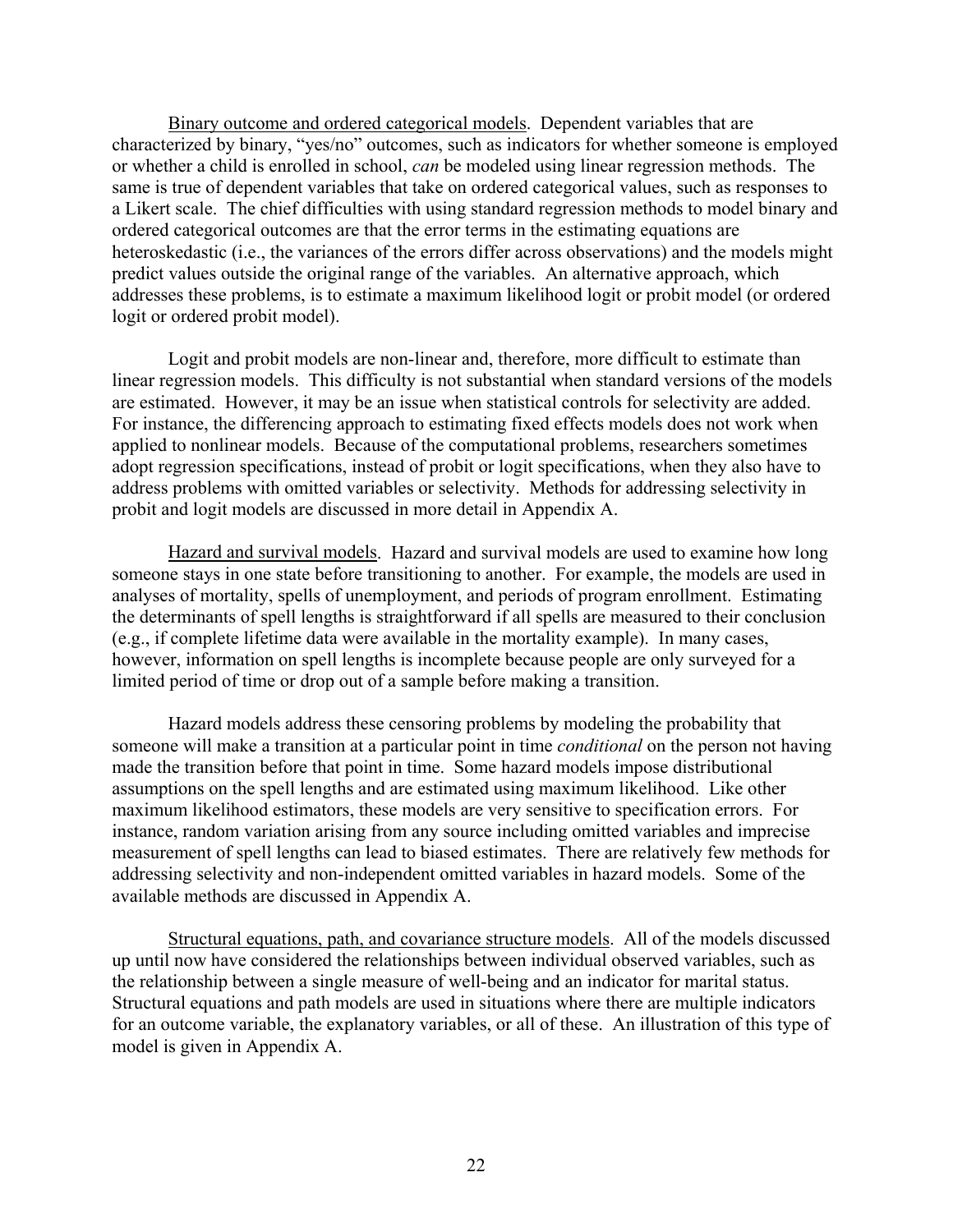The consequences of omitted variables and reverse causality are essentially the same in these models as in linear regression models. In theory, structural equations models can be adjusted to overcome these problems. The techniques can accommodate an enormous range of specifications including correlated random effects and bi-directional relationships. While models with these features are commonly estimated, flexibility in one area is often accompanied by arbitrary restrictions on other areas. For instance, many applications with simultaneously determined outcomes assume that the unobserved determinants of the outcomes are uncorrelated (Godwin 1988). Variable exclusions and other restrictions are also often imposed without regard to the underlying theory. These faulty restrictions can lead to biased estimates.

#### *Summary*

This section reviews statistical methods that are commonly employed to examine the relationship between marriage and well-being. These general approaches include linear regression models when well-being is specified as a single continuous variable, discrete choice models when well-being is specified as a binary or ordered categorical variable, hazard models when well-being is specified as a spell, and structural equations models when either well-being or marriage are indirectly represented by multiple indicators. The section also reviews methods that address biases that arise from omitted variables and endogenous explanatory variables. It examines these methods first in the simple case of a linear regression model for well-being outcomes in which marital status is included as a binary explanatory variable. It then briefly considers the complications that arise in non-linear models and models that include several measures for marriage or family structure.

There is no "magic bullet" statistical technique for determining the effects of marriage. All of the techniques that are considered in this section involve trade offs—not only in terms of their computational complexity but also in terms of their underlying assumptions and data requirements. Faster computers and advanced software packages like Stata and aML are rapidly extending the boundary of what is computationally possible. Even with these advances, however, underlying assumptions and data quality remain critical. As computable models become more complex, the number of important specification decisions will increase. Careful theoretical analyses and data collection can help to guide these decisions.

#### **IV. Empirical Studies of the Effects of Family Structure**

This section reviews quantitative studies that have been conducted in the domains of children's well-being, adults' earnings, and adults' physical health and mortality. Although the review characterizes the general findings from each domain, it is far from exhaustive. Instead, the review discusses the broad trajectories in the types of statistical methodologies that have been employed and illustrates how and in what context particular techniques have been applied. The challenges associated with selection and omitted variables have been recognized and acknowledged in all three domains for some time. Accordingly, there have been many parallel developments, such as the wider use of longitudinal data in the last two decades. However, there have also been differences, which are reflected in the current research in each domain. The review discusses these differences and assesses the prevailing practices.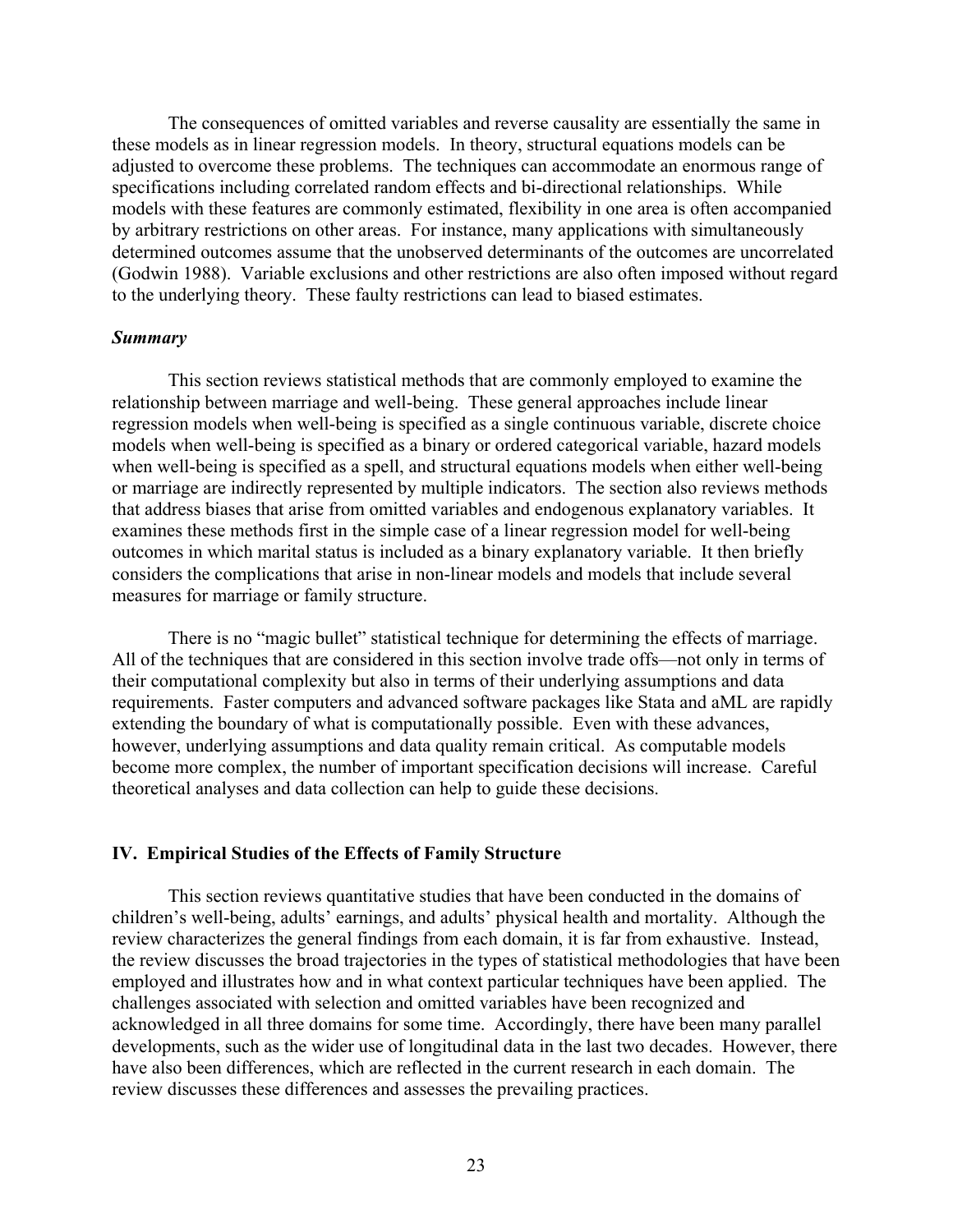#### *Children's well-being*

Overview. The literature examining the relationship between family structure and children's well-being is astonishingly vast. A search through the *Sociological Abstracts* database for English-language journal articles published since 1990 with the keywords "Children" and either "Divorce" or "Family Structure" generated more than 1,100 citations. A similar search through *PsychINFO* produced more than 1,500 citations. Not only has the research in this area resulted in a tremendous number of publications, but the publications themselves have been subjected to multiple reviews and meta-analyses. Among the reviews are the summary of evidence supporting marriage by Waite and Gallagher (2000), specialized reviews on the topics of divorce by Amato (1993, 2000), Hines (1997), and Seltzer (1994), remarriage by Coleman, Ganong and Fine (2000), non-marital families by Seltzer (2000) and economic outcomes by Lerman (2002c), as well as more methodologically-focused reviews by Cherlin (1999), Haveman and Wolfe (1995), Sigle-Ruston and McLanahan (2002b) and Thornton (2001).

There are several reasons why children's well-being is the subject of such intense scrutiny. The most important is that childhood represents a critical and unique period of development. Deficits that appear during childhood may be difficult or impossible to overcome later in life and thus may have long-lasting consequences. If these disadvantages also affect subsequent parenting, the consequences could play out across multiple generations.

A second reason has to do with children's vulnerability. Children are dependent on others for their care and well-being, young children especially so. Moreover, children have little or no voice in many of the decisions that affect them. Economists refer to situations in which choices made by one group affect outcomes for others as *externalities*. Because a decisionmaker in such a situation does not gain all of the benefits or bear all of the costs of his or her choice, there is a tendency take fewer positive actions and more negative actions than are socially desirable. The love and concern that parents have for their children overcome some of these problems; however, to the extent that parents do not entirely appreciate or weigh the consequences for children, their decisions may be sub-optimal.

A third reason, which is more scientific and methodological, involves the insights that this type of research can offer into basic theories of how children develop. Empirical research on children's development requires data on outcomes and circumstances; the data can, in turn, be drawn from either experimental or observational settings. While observational data have many drawbacks, they are easier to obtain and often have higher external validity than experimental data. Data on family transitions are especially useful because they represent large, salient and potentially stressful changes in children's circumstances. Even if researchers have trouble unpacking the specific processes that are involved, they can still examine whether children are resilient to these types of changes.

The studies of the relationship between family structure and children's outcomes paint a fairly consistent picture. On average, children who grow up with two married parents enjoy higher living standards, better health and better developmental outcomes than children in other types of families. These children also tend to advance farther in school, behave better, abuse fewer substances and achieve more success as adults, spouses and parents. Naturally, there are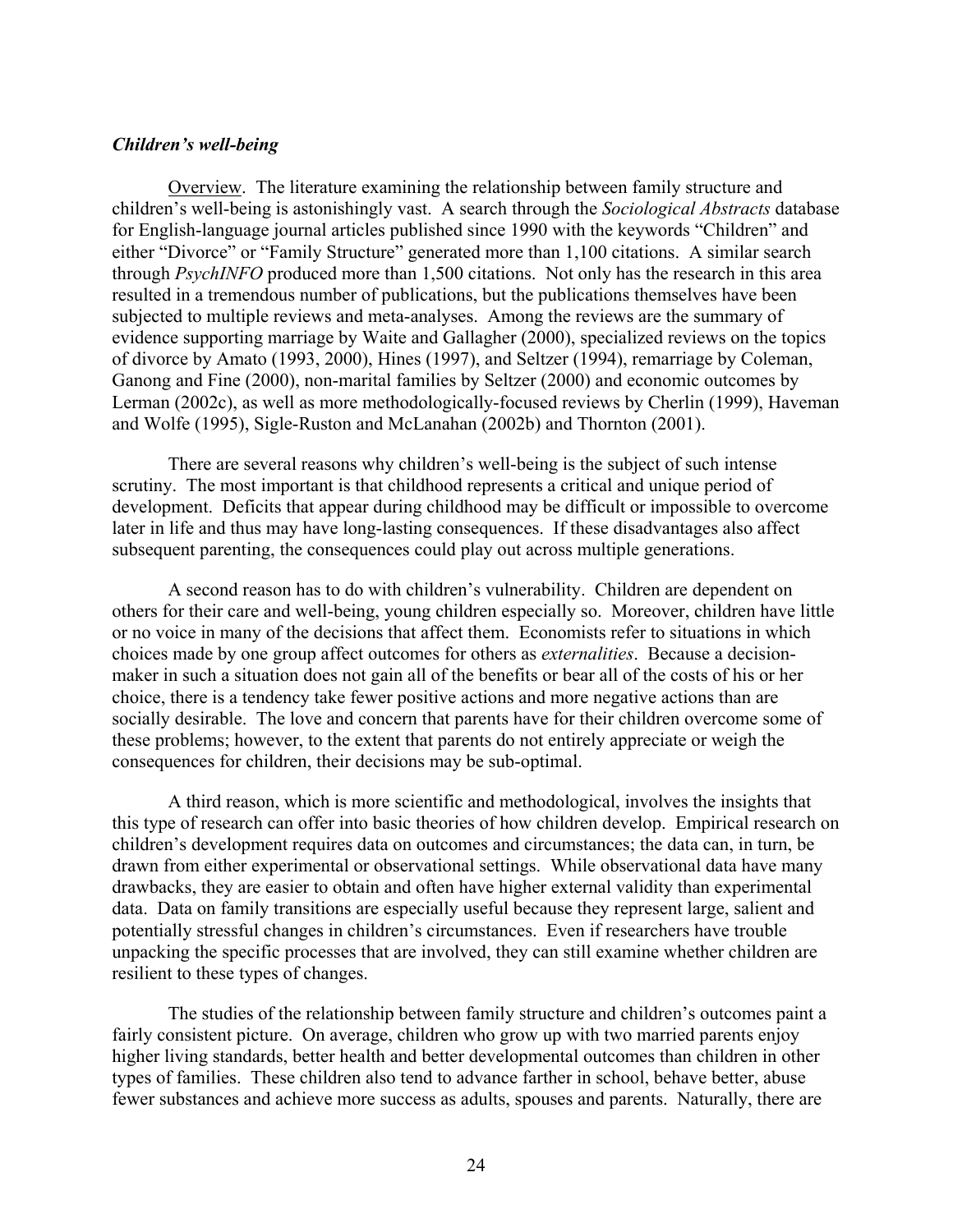exceptions among the studies. Many studies report insignificant associations for some or all of their indicators.<sup>12</sup> Studies also occasionally report that particular types of non-marital arrangements, such as living with a single mother in a multi-generational household (Deleire and Kalil 2002b), are more beneficial than living with two parents. Some studies have also found that marriage has negative associations for select groups of children, such as those whose parents fight and argue often (Amato, Loomis and Booth 1995, Jekielek 1998, Morrison and Coiro 1999). On balance, however, the evidence indicates that marriage is associated with better outcomes for children under most circumstances.

The principal research question, therefore, is whether the observed association reflects an actual benefit from marriage or is instead an artifact of reverse causality or spurious correlation from other unmeasured factors. Reverse causality may seem like an esoteric concern to many social scientists, especially those in disciplines that assign all of the power and decision-making ability in theoretical models to parents and caregivers. There is also a temporal argument that some type of household structure exists prior to the arrival of a child.

A case for reverse causality, however, can be made on the basis of transactional theories of child development that emphasize interactions between children and those around them (see the discussion in Chase-Lansdale 1998). Poor outcomes for children are surely a source of stress in families, as Harris (1998, p. 296) illustrates with the following joke:

Psychologist: You should be kind to Johnny. He comes from a broken home.

Teacher: I'm not surprised. Johnny could break any home.

Studies have examined whether children's illnesses (Corman and Kaestner 1992) and physical impairments (Mauldon 1992) destabilize marriages. Additional evidence of possible effects of children comes from research that connects the number (Lillard and Waite 1993), ages (Waite and Lillard 1991), and even gender (Katzev, Warner and Acock 1994) of children to subsequent marital instability. While many of these studies can also be criticized for ignoring reciprocal causality, the point remains that researchers can interpret the data in different ways.<sup>13</sup>

Spurious correlation from omitted variables is a more widely acknowledged concern in this literature. Studies typically compare results from raw correlations or parsimonious regressions with those from more fully-specified models. They almost always find that the strength of the association between family structure and children's outcomes falls as controls are added. In one of the best-known studies, McLanahan and Sandefur (1994) found that differences in financial resources, parenting behavior and community resources accounted for most of the family structure differentials in youths' schooling, economic inactivity and early family formation. It is not difficult to suppose that additional controls could erase the remaining

 $\overline{a}$  $12$  Herzog and Sudia (1973) sounded an early caution regarding the evidence on the consequences of father absence. They pointed out numerous insignificant, equivocal and methodologically flawed results in the then-existing studies.<br>More recent reviewers, such as Amato (1993), continue to catalog a large number of insignificant findings

 $^{13}$  Indeed, an earlier (1990) analysis by Mauldon examined the effect of marital dissolution on children's health. Thus, in one analysis health was modeled as affecting marriage outcomes, while in another marriage was modeled as affecting health. While the structure of these analyses implied that there was reciprocal causality, neither analysis adopted statistical controls to account for this possibility.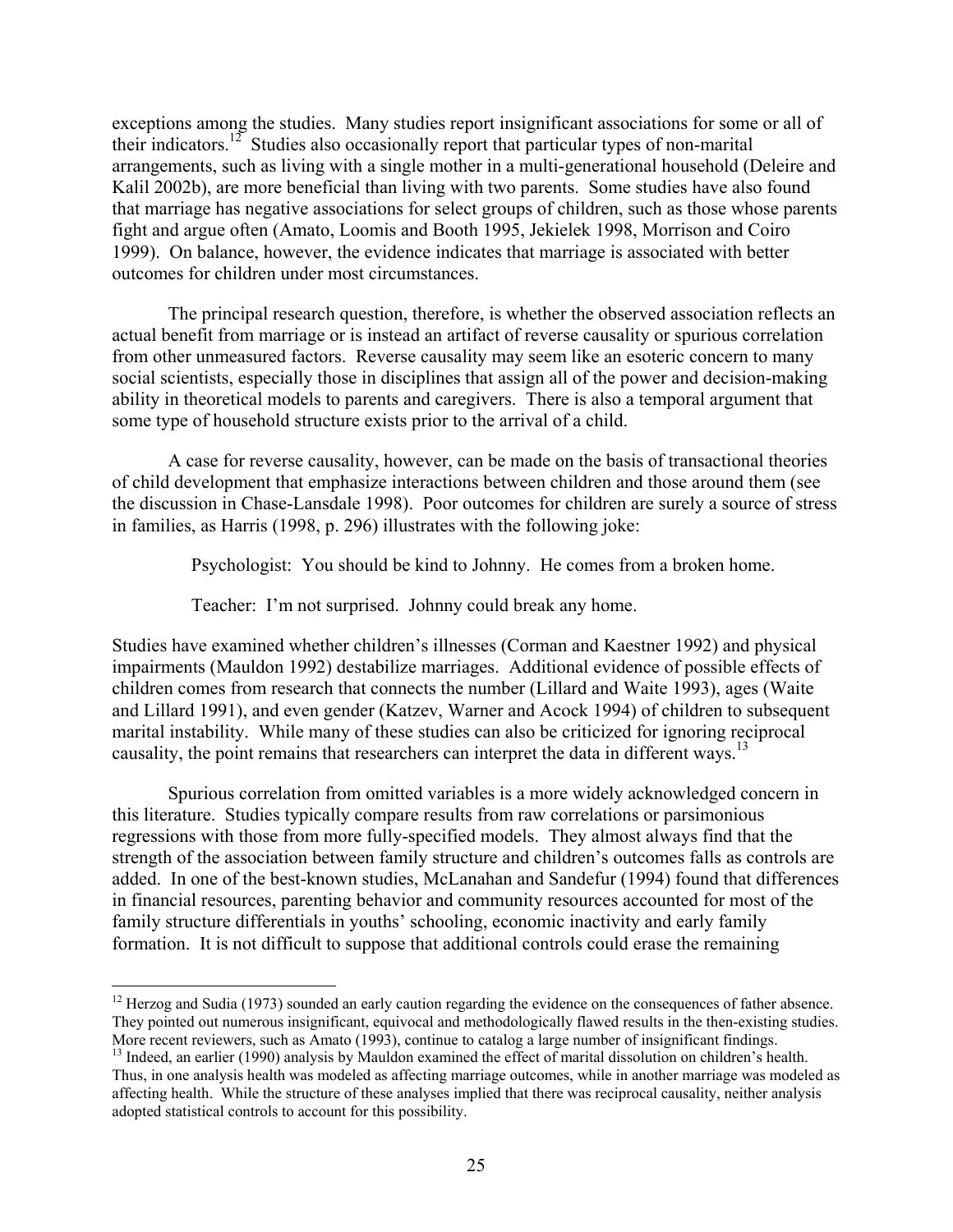differences. For example, Harris (1998) has argued that genetic similarity between parents and children and peer influences could account for the effects generally attributed to parent behavior. Bilblarz and Raftery (1999) have shown that the selective use of controls eliminates the negative association between being raised by a single mother and subsequent socioeconomic status.

Studies without selectivity controls. By a wide margin, the prevailing statistical methodology in this domain has been and continues to be standard regression or discrete-choice modeling. A few recent examples are the studies by Astone and McLanahan (1991, 1994) of schooling, Biblarz and Raftery (1999) of socioeconomic success, Dawson (1991) of health and behavioral outcomes, Deleire and Kalil (2002b) of multigenerational families, Ehrle, Kortenkamp and Stagner (2003) of outcomes in welfare families, Haveman and Wolfe (1994) and McLanahan and Sandefur (1994) of youths' attainments, and Lerman (2002a, b) of hardship experiences. These analyses were all carefully done and innovative. However, the innovations mostly involved utilizing new data sources to examine different outcomes or special populations or incorporating new explanatory variables to account for confounding or mediating influences.

Dawson's (1991) article illustrates the first type of innovation. Using new data from the Child Health supplement of the National Health Interview Survey, Dawson examined 17 separate measures (many built up from multi-item inventories) of problems with children's physical health, emotional well-being and behavior. Her regressions indicated that family structure was associated with nearly every one of these indicators. Ehrle et al. (2003) used data from a small sample of long-term welfare families in California to show that few of the positive associations between marriage and children's well-being extended to low-income families. Updating and extending research by Bauman (1999) that examined how material hardship varied with living arrangements, Lerman looked at hardship among families with children using new data from the SIPP (2002a) and National Survey of America's Families (2002b).

The articles by Astone and McLanahan, which introduced detailed measures of parenting practices and aspirations (1991) and residential mobility (1994) into models of youths' schooling outcomes, illustrate the second type of innovation. In each case, the new measures were strongly related to both family structure and schooling, and their addition into the regressions reduced but failed to eliminate the association between family structure and schooling.<sup>14</sup> The studies by Biblarz and Raftery (1999), Haveman and Wolfe (1994), and McLanahan and Sandefur (1994), which formally compared numerous specifications involving different sets of explanatory variables, were more comprehensive but essentially fit the same pattern. Deleire and Kalil (2002b) took a slightly different tack. Instead of incorporating new mediating variables, they examined narrower categories of family structure, including multigenerational arrangements.

An extension of this approach is to adopt Freedman's (1991) "shoe leather" strategy of using theory to form a series of sharp hypotheses and then using new samples or measures to test all of them. Nearly every empirical study offers some type of conceptual framework; however, these usually only serve to predict a few gross relationships in the data, such as a negative effect from divorce or a mediating effect from a chosen variable. A handful of studies including Amato (1993), Wu and Martinson (1993) and Wu (1996) have followed Freedman's admonition

 $\overline{a}$ 

<sup>&</sup>lt;sup>14</sup> The 1994 article also illustrates a common methodological oversight. Although the study relied on the same survey as the 1991 article, it did not incorporate the parenting variables that were featured in the earlier analysis.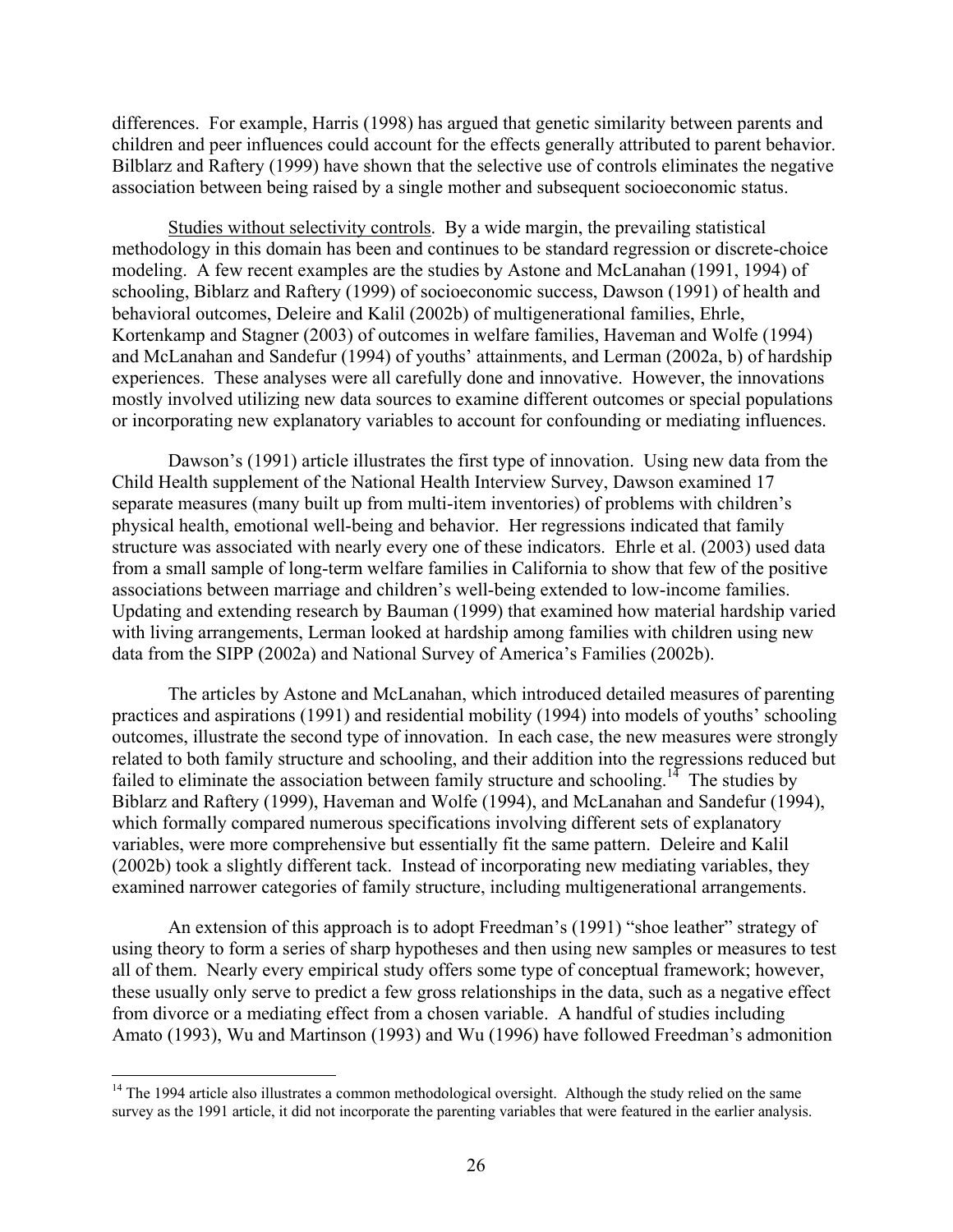and considered more detailed predictions involving several measures. These studies did not employ statistical controls to account for selectivity. Instead, they considered whether the evidence was consistent with a broad set of predictions and focused on points of departure between theories.

Amato's (1993) analysis of children's adjustments to divorce is especially interesting because it involved a re-examination of published studies rather than new estimation. Amato considered theories of parental loss, parental adjustments, interparental conflict, economic hardship, and stress and drew 3-5 testable implications from each theory. While none of the studies that he reviewed provided a comprehensive test of all of the implications, the studies did test some of them. Amato counted the number of partial test results that supported the theories and the number that did not. Each of the theories could claim some empirical support, but theories of interparental conflict had the most consistent support.

Wu and Martinson (1993) examined the relationship between family structure and young women's premarital childbearing. They constructed family history measures that corresponded to theories of socialization, social control, and instability and stress. They examined the measures separately and in combination and found that the measures associated with instability and stress were consistently significant. Other measures were significant when they appeared by themselves, but these results vanished when the instability measures were added. A weakness of the study was that it lacked measures of economic circumstances in the youths' families and, thus, could not test economic theories. Subsequent research by Wu (1996) used data from the National Longitudinal Survey of Youth on family histories and incomes to address this problem. Wu found that a history of family instability continued to be a significant determinant of premarital childbearing but that the level of economic resources was also important.

Studies with longitudinal controls. Among the studies that have used statistical controls for selectivity, most have employed longitudinal methods. The potential utility of these methods was demonstrated by Cherlin et al. (1991) who compared test results and behavior problems among British and American children at one point in time with measures recorded later after some of their parents had divorced. They found that pre-existing differences in achievement and behavioral problems accounted for up to half of the difference in post-divorce outcomes for boys and a smaller portion of the difference for girls. Initial differences in family problems also accounted for some of the difference in post-divorce outcomes.

Several other longitudinal studies have led to results that are consistent with both selectivity and possible causal effects. For instance, analyses by Cherlin, Kiernan and Chase-Lansdale (1995) and Fronstin, Greenberg and Robins (2001) of early adult outcomes among respondents in the British National Child Development Study indicated that divorce was associated with higher rates of home-leaving, cohabitation and premarital childbearing and lower levels of education, even after controlling for children's initial socioeconomic circumstances, emotional problems and cognitive skills. Amato and Booth (1996) examined longitudinal data on parent-child relations and found that relations in the initial observation period were worse in families that eventually divorced. After accounting for these conditions, they found that divorce was associated with poorer subsequent relationships with fathers but not mothers. Painter and Levine (2002) investigated how high school completion, college attendance and out-of-wedlock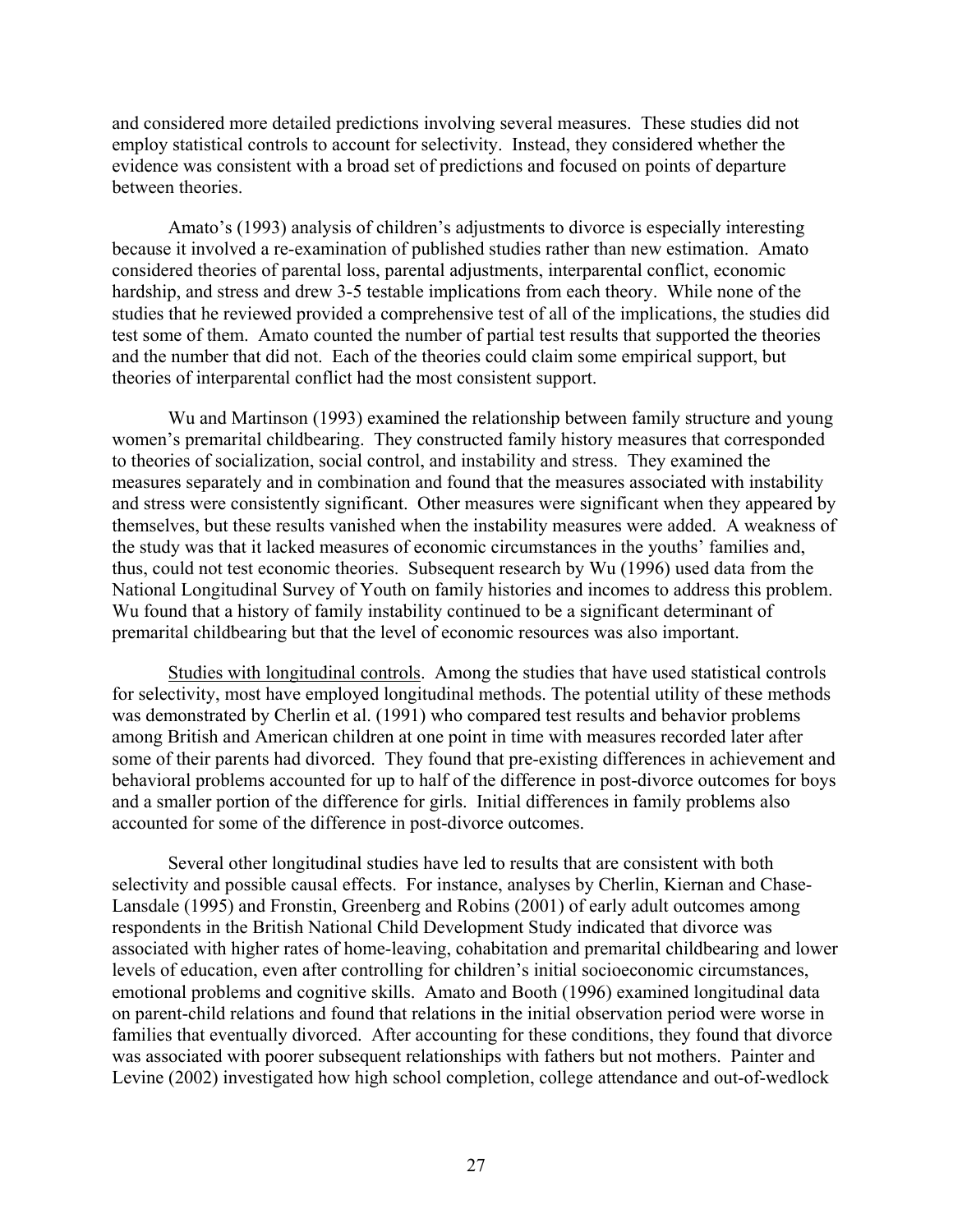childbearing were associated with family structure. Controls for children's initial characteristics reduced and in some cases eliminated the associations with family structure.

The findings of Morrison and Cherlin (1995) represent an exception to this pattern of results. Morrison and Cherlin examined changes over two years in children's behavioral problems and reading comprehension using data from the Child Supplement of the 1979 NLSY. They found that marital disruptions were associated with worse behavior for boys and that this result was not attenuated by controls for pre-existing conditions. Marital disruptions were not significantly associated with behavior for girls or with reading for either gender. The short observational window may have contributed to some of the weak findings in this study.

Longitudinal comparisons have also been used in research on the role of interparental conflict in divorce outcomes. As mentioned, Cherlin et al. (1991) found that the higher incidence of family problems in divorcing households explained part of the difference in children's subsequent outcomes. More recent studies have not only looked at the initial levels of conflict but also at the interaction between conflict and divorce. Amato, Loomis and Booth (1995), Jekielek (1998) and Morrison and Coiro (1999) estimated models that indicated that divorce among low-conflict couples was associated with negative outcomes for children while divorce among high-conflict couples was associated with positive outcomes. Hanson (1999) also found some evidence of interactions, though his results were weaker.<sup>15</sup>

Although longitudinal data have been featured in several studies of children's well-being, few of these studies have actually estimated fixed effects specifications. Fixed effects models, which require repeated measures of and longitudinal variation in the outcome and explanatory variables, are difficult to apply in children's research. Many developmental measures are agedependent and, thus, not comparable from one period in a child's life to another. Other measures, such as high school completion, family formation, and employment among teenagers and young adults, are only observed after disruptions have occurred. Similarly, some types of family circumstances, like whether a child was born out-of-wedlock, are time-invariant and consequently absorbed by fixed-effects controls. One example of a fixed-effects study was Morrison's and Ritaulo's (2000) analysis of children's economic outcomes following divorce, which indicated that remarriage and cohabitation might confer similar financial benefits.

Deleire and Kalil (2002a) also recently used fixed effects methods to compare the types of expenditures made by single, married and cohabiting parents. On average, cohabiting parents spent more on alcohol and tobacco and less on educational services and health care than either single or married parents; however, these differences were substantially reduced when fixed effects controls were introduced. Deleire and Kalil also estimated propensity score matching models. For tobacco/alcohol and education, the results from the matching models fell in between

<sup>&</sup>lt;sup>15</sup> Hanson examined 20 specifications involving 14 distinct school, health and behavioral outcomes (he distinguished between parents' and children's reports for some outcomes and estimated gender-specific models for some others). He reported significant interaction coefficients in 8 specifications.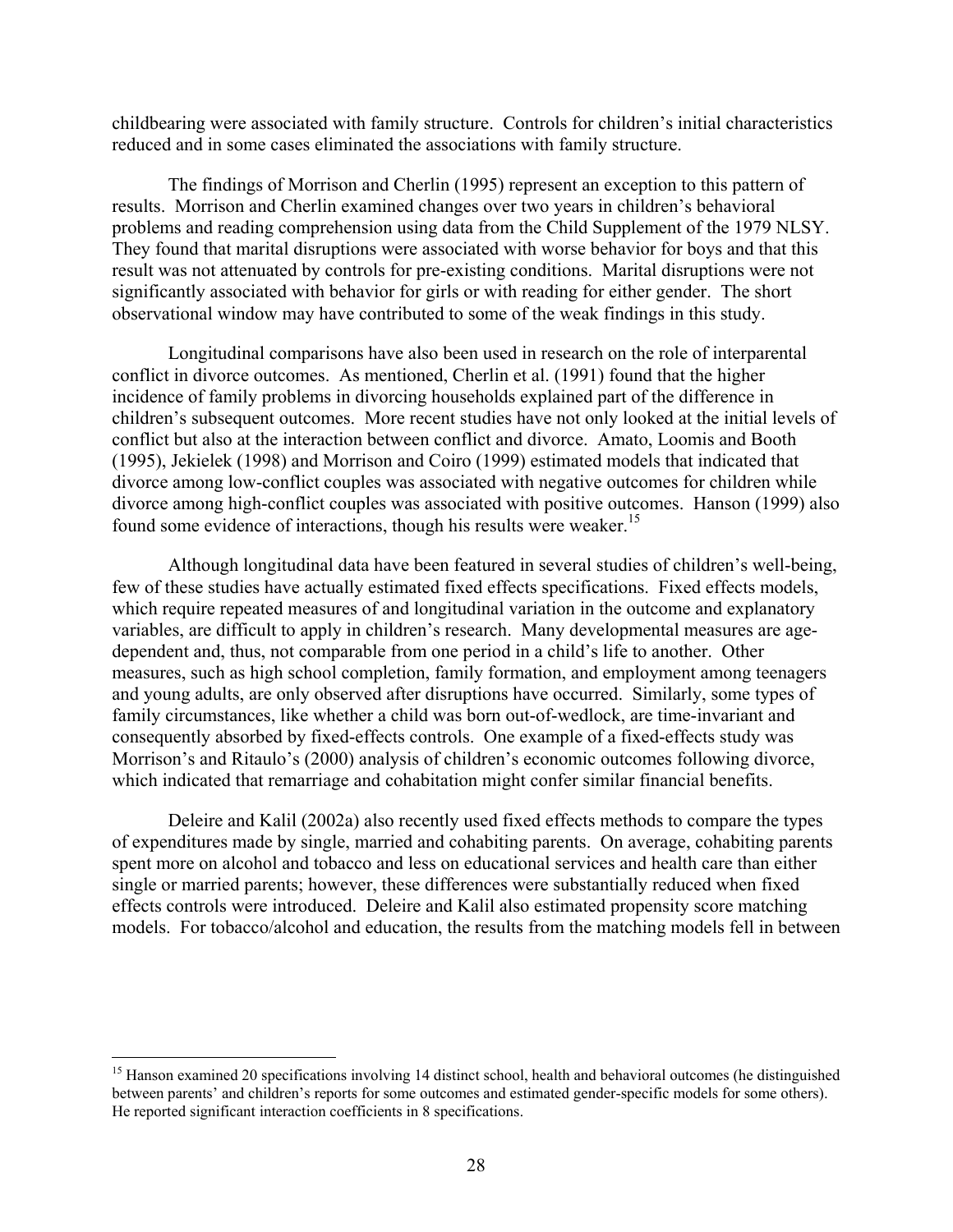those from standard regression and fixed effects models.<sup>16</sup> The pattern of results was consistent with selection on both observable and unobservable characteristics.

Studies with other controls for selectivity. Sandefur and Wells (1999) analyzed the relationship between family structure and schooling using sibling comparisons to account for unobserved family-specific factors. Specifically, they estimated a structural equations model in which educational attainment for each sibling depended on the person's gender and family structure at age 14 as well as a shared latent variable for family background. The shared background variable, in turn, reflected the family structures experienced by the siblings and other characteristics of the parents and family. Although the authors did not cite Chamberlain (1980), their model effectively implemented his fixed effects procedure. Using this procedure to account for background characteristics reduced the association between family structure and schooling but did not eliminate it. Ermisch and Francesconi (2001) similarly found that sibling controls weakened but did not eliminate the associations between family structure and several youth outcome measures including schooling. In contrast, Ginther and Pollak (2003) reported that family structure was not significantly associated with youths' educational outcomes in models that included sibling controls and other family background measures. Ginther and Pollak did, however, find associations between family arrangements and younger children's reading and behavior.

Manski, Sandefur, McLanahan and Powers (1992) estimated a variety of specifications including standard probit models, endogenous switching regressions, and sets of non-parametric bounds to examine the impact of family structure on high school completion. Results from the probit and switching regression models were nearly identical and indicated that growing up in a non-intact family reduced teenagers' chances of graduating from high school. The results from the models also fell within the non-parametric bounds. There was no evidence from these findings or from formal specification tests that family structure was selective. The only notable weakness in this study was the questionable set of instruments—indicators for region of residence and differences in parents' education—for family structure in the endogenous switching regression model.

McLanahan and Sandefur (1994) also estimated endogenous switching regression models in their analysis of the consequences of single parenthood. As in their earlier study with Manski and Powers, they found few differences between the results from these models and standard probit models. However, also as in the earlier study, they used regional indicators and the difference in parents' education as instruments in the switching specifications.

Two recent studies have used the death of a parent as a natural experiment for single parenthood. Corak (2001) used Canadian tax data to compare earnings, employment and marital outcomes for people who lost a parent through death, lost a parent through divorce, or never lost a parent. Corak found that outcomes were best for people raised in intact households, slightly worse for people who had lost a parent through death, and much worse for people whose parents had divorced. Lang and Zagorsky (2001) generated similar results using data from the NLSY.

<sup>&</sup>lt;sup>16</sup> Deleire and Kalil estimated bivariate matching models of the differences between cohabiting and married parents and cohabiting and single parents, respectively. They did not employ Imbens' (2000) or Lechner's (2001) procedures for multiple contrasts.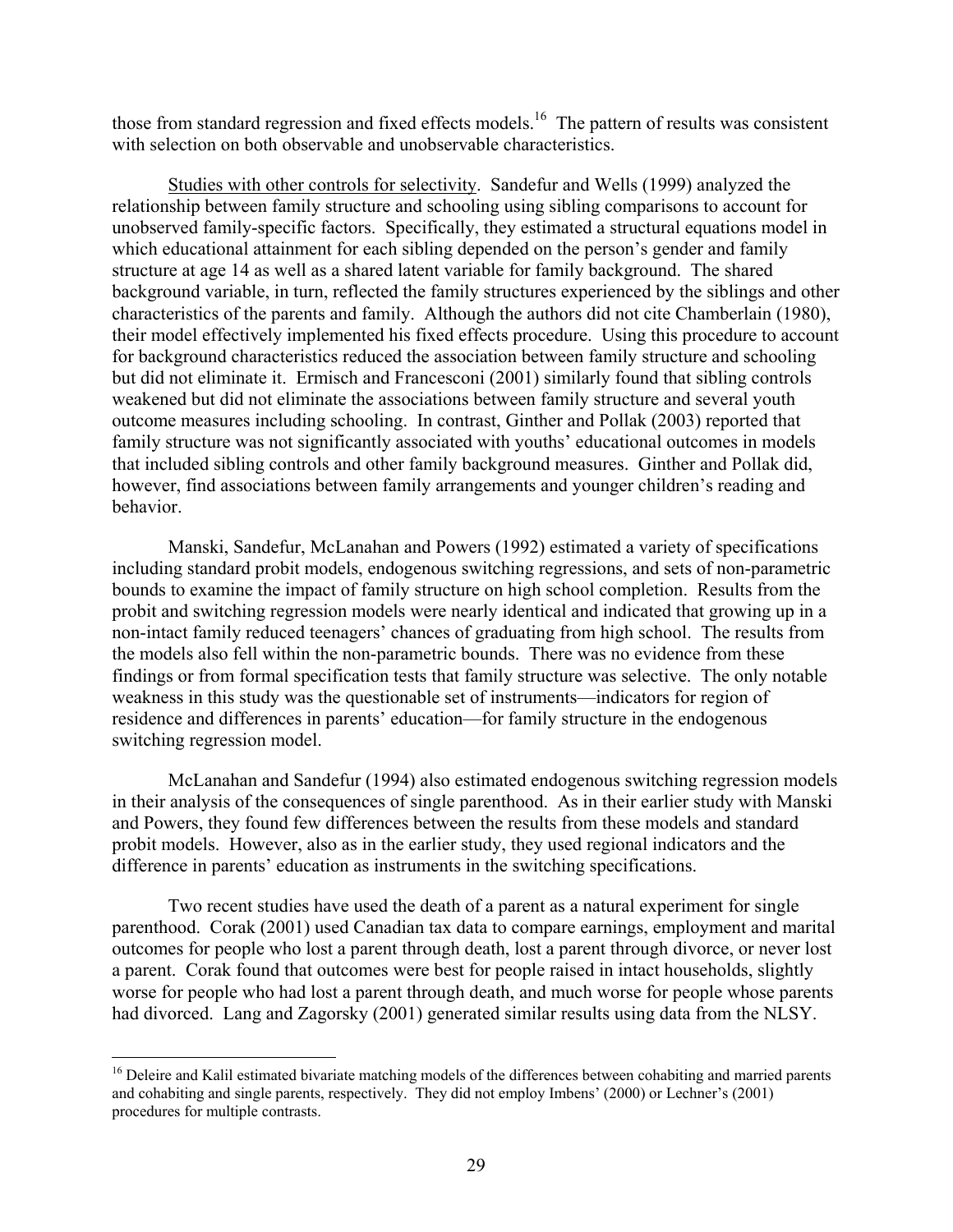Each study interpreted its findings as indicating a large selective effect but little or no causal effect from single parenthood. There are several grounds, however, for questioning the appropriateness of these comparisons. First, there are differences in the financial and social support that divorced and widowed single-parent families receive. Second, there are also differences in the stresses associated with each type of disruption. Third, the behaviors modeled by the parents in each situation differ. Finally, the underlying assumption that death is exogenous is open to question given the research (which we subsequently review) that links marriage and marital quality to mortality.

Mindful of these limitations, Corak also examined how outcomes varied across people who grew up before and after divorce laws were relaxed in Canada. He found virtually no evidence that outcomes changed after the laws were reformed. Given that the divorce rate appeared to respond to changes in the law, the results suggested that divorce had little impact on children's subsequent attainments. Unfortunately, the results were far from definitive because changes in other aggregate conditions could not be ruled out.

Gruber (2000) also investigated the relationship between divorce laws and children's later socioeconomic attainments but used U.S. rather than Canadian data. Differences in the dates at which states enacted no-fault, unilateral divorce statutes provided sources of both longitudinal and cross-section variation. Thus, Gruber's empirical analysis could account for aggregate time series effects as well as time-invariant, state-specific effects.<sup>17</sup> Gruber found that children who grew up in states that relaxed their divorce laws attained less schooling and lower incomes but were also more likely to marry than children raised in other states.

Assessment. Numerous studies have examined the relationship between family structure and children's well-being. While this research has generally found that marriage is associated with better outcomes for children under most circumstances, the evidence is based mainly on analyses that failed to account for selectivity. Selectivity appears to be more than a hypothetical concern in this literature. Comparisons across regression specifications indicate that adding controls for other aspects of family circumstances greatly reduces the association between marriage and children's outcomes. The measured association also falls when longitudinal data are employed to account for the characteristics of children before they experience family disruptions. The associations that remain are consistent with small direct causal effects, though they could also reflect additional selectivity. It is also possible that the total causal effects are larger than those reported because many of the studies include variables for other outcomes that may be impacted by marriage, like income and neighborhood quality, as controls.

There has been some quantitative research that has moved beyond standard regression analyses and longitudinal comparisons. From a methodological standpoint, Gruber's (2000) analysis is perhaps the most exciting because it indicates that divorce laws might be a worthwhile instrument for family structure. More substantively, the findings by several of these recent studies that marriage continues to be associated with children's well-being provide stronger evidence of a causal link.

<sup>&</sup>lt;sup>17</sup> Some of Gruber's analyses also accounted for state-specific linear trend effects.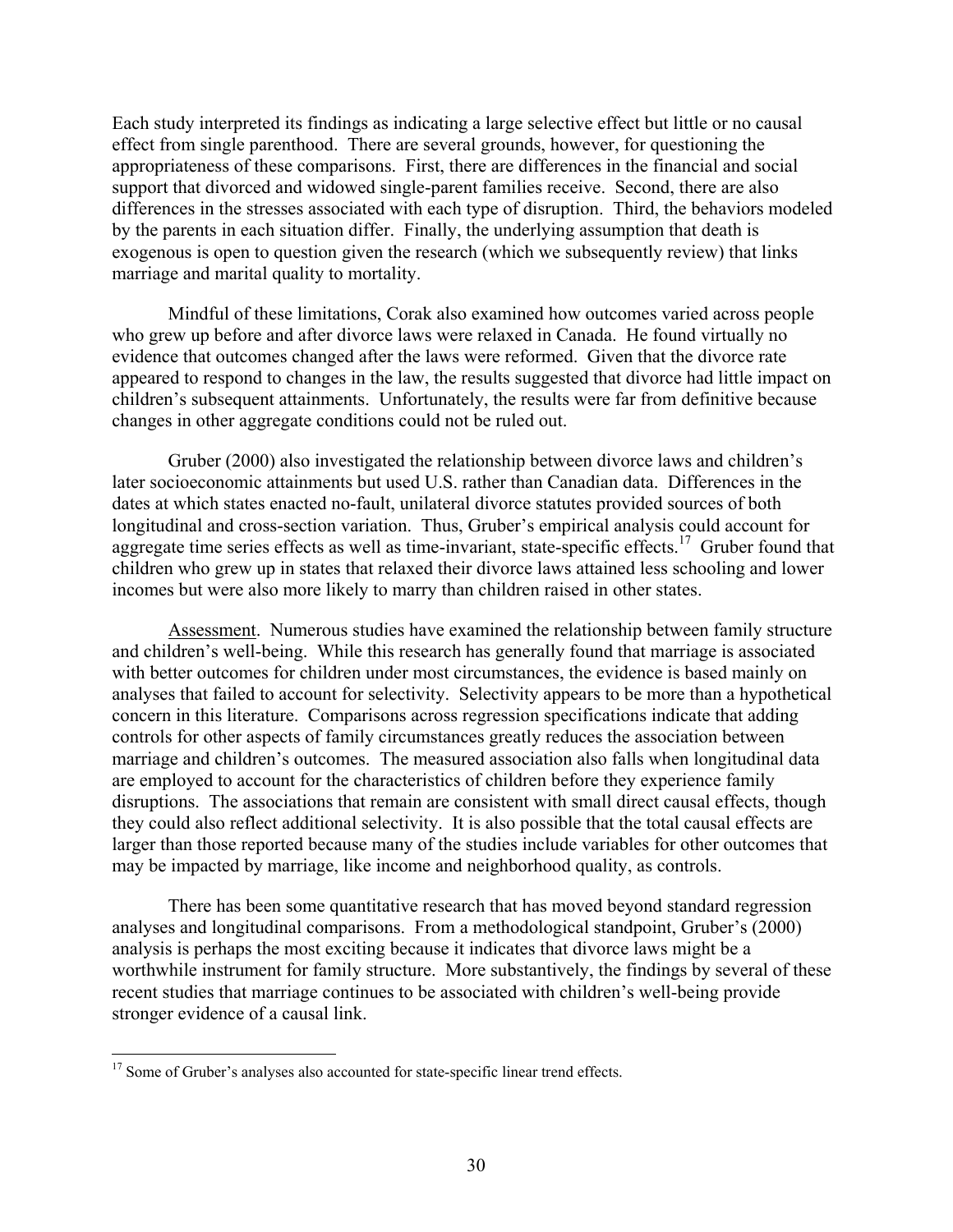| <b>Study</b>                               | Data                                                                           | Dependent Variables Key Explan. Vars.                                  |                                                                                                                                                                                        | Technique                 | <b>Findings</b>                                                                                                                                                                                                                                                        |  |  |  |  |
|--------------------------------------------|--------------------------------------------------------------------------------|------------------------------------------------------------------------|----------------------------------------------------------------------------------------------------------------------------------------------------------------------------------------|---------------------------|------------------------------------------------------------------------------------------------------------------------------------------------------------------------------------------------------------------------------------------------------------------------|--|--|--|--|
| Cross-section studies                      |                                                                                |                                                                        |                                                                                                                                                                                        |                           |                                                                                                                                                                                                                                                                        |  |  |  |  |
| Dawson (1991)                              | 1988 Child Health<br>Supplement of NHIS<br>(families with a child<br>under 18) | health, school behavior,<br>other behavioral and<br>emotional problems | two biological parents,<br>formerly married<br>mother only, never<br>married mother only,<br>mother and stepfather                                                                     | <b>OLS</b>                | living in a non-intact family is consistently<br>associated with negative health and<br>behavioral outcomes                                                                                                                                                            |  |  |  |  |
| Ehrle,<br>Kortenkamp &<br>Stagner $(2003)$ | 1993-2000 California<br>long-term welfare<br>families                          | behavioral and<br>emotional problems,<br>school success, health        | married, married<br>stepfamily, cohabiting,<br>cohabiting-step, single<br>parent formerly married,<br>single parent never<br>married, family<br>transitions                            | <b>OLS</b>                | living with cohabiting parents and<br>experiencing a transition are negatively<br>associated with behavioral and emotional<br>problems; living with a formerly married<br>single parent and experiencing a transition are<br>negatively associated with school success |  |  |  |  |
| Ginther & Pollak<br>(2003)                 | 1986-94 NLSY Child<br>Supplement (children 5-<br>15)                           | reading scores and<br>behavioral problems                              | proportion of childhood<br>spent living with single<br>mother, both parents but<br>no step-siblings, other<br>blended families; some<br>analyses limited to<br>stable blended families | siblings fixed<br>effects | living in a blended family was associated<br>with worse reading and behavior outcomes                                                                                                                                                                                  |  |  |  |  |
| Lerman $(2002a)$                           | 1996 SIPP (families<br>with children)                                          | poverty and material<br>hardship                                       | married, cohabiting,<br>single parents with and<br>without other adults                                                                                                                | OLS $&$ probit            | outcomes are best for married couples and<br>worst for single parents with no other adults;<br>results appear across numerous specifications<br>and sub-samples                                                                                                        |  |  |  |  |
| Lerman (2002b)                             | 1997-99 NSAF<br>(families with children)                                       | material hardship                                                      | married, cohabiting and<br>single parent families<br>with both parents, one<br>parent or foster parents<br>(9 categories)                                                              | OLS $&$ probit            | outcomes are best for two-parent married<br>couples and worst for single-parent families;<br>results appear even after controls for income-<br>to-needs are included                                                                                                   |  |  |  |  |

# **Table 1. Selected Empirical Analyses of the Effects of Marriage on Children's Outcomes**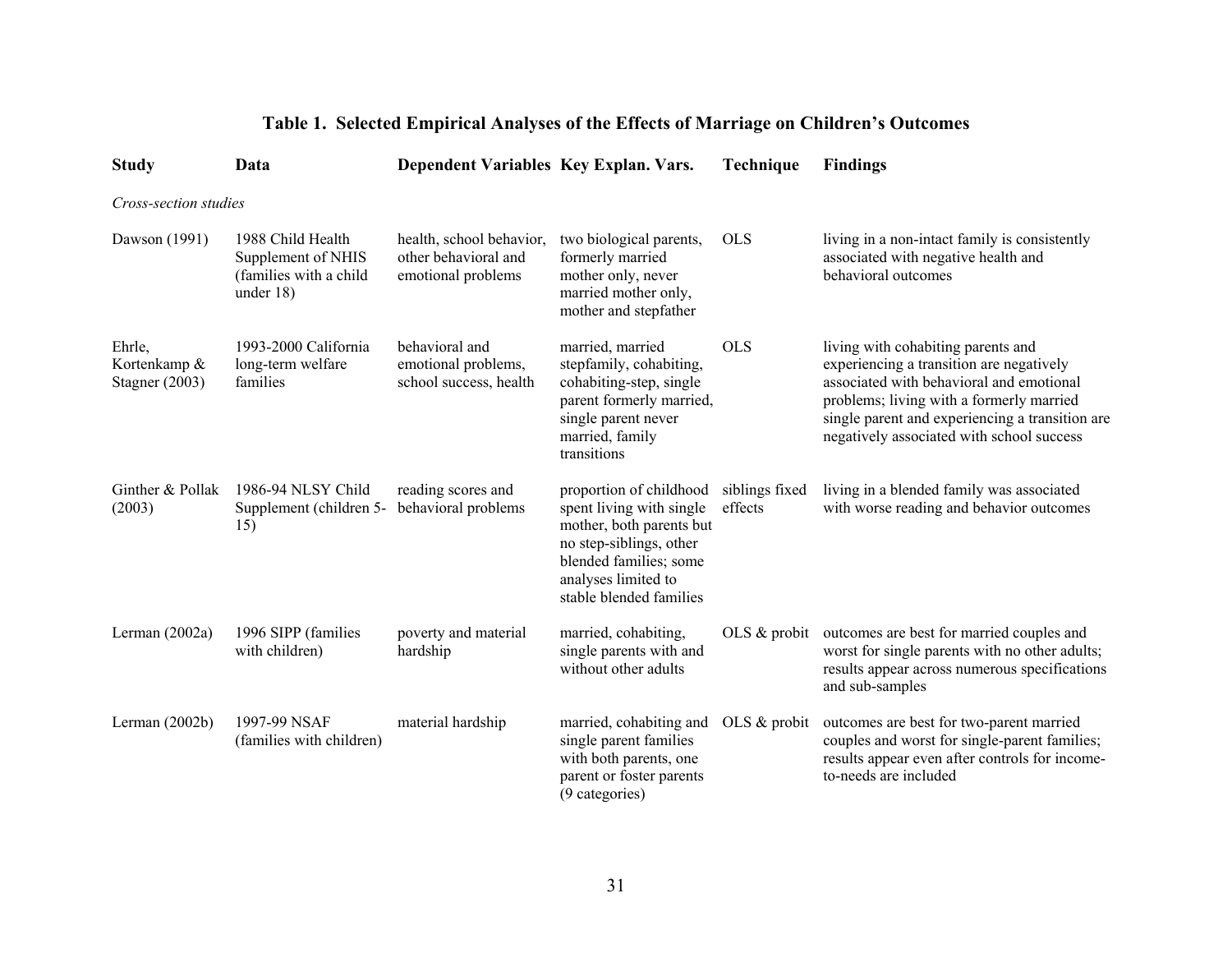### *Longitudinal studies*

| Cherlin et al.<br>(1991)   | I: 1958-69 National<br>Child Development<br>Study (U.K. children<br>born in 1958; initially in<br>married families)                            | behavior problems,<br>reading and math<br>achievement                                                              | divorce/separation                     | <b>OLS</b>                                           | controlling for initial behavior problems,<br>achievement and family problems reduces<br>association between divorce and outcomes for<br>boys; results less pronounced for girls;<br>associations remained for boys and girls    |
|----------------------------|------------------------------------------------------------------------------------------------------------------------------------------------|--------------------------------------------------------------------------------------------------------------------|----------------------------------------|------------------------------------------------------|----------------------------------------------------------------------------------------------------------------------------------------------------------------------------------------------------------------------------------|
|                            | II: 1976-81 National<br>Survey of Children<br>(U.S. children 7-11 in<br>married families in<br>1976)                                           | behavior problems                                                                                                  | divorce                                | same                                                 | similar results for boys; no association<br>between divorce and behavior for girls with<br>or without controls                                                                                                                   |
| Deleire & Kalil<br>(2002a) | 1982-98 Consumer<br><b>Expenditure Survey</b><br>(families with children)                                                                      | detailed expenditures                                                                                              | married, cohabiting,<br>single parents | fixed effect $\&$<br>propensity<br>score<br>matching | cohabiting and single-parent couples spent<br>more on alcohol and tobacco and less on<br>health and educational services than married<br>couples; differences were smaller when fixed<br>effects and matching controls were used |
| Hanson (1999)              | families with children in behavior, delinquency,<br>1987-88)                                                                                   | 1987-94 NSFH (married school performance and divorce, conflict<br>health outcomes,<br>psychological well-<br>being |                                        | OLS $&$ logit                                        | divorce and conflict are negatively associated<br>with outcomes for children; interactions of<br>divorce and conflict are weak and<br>inconsistent                                                                               |
| Jekielek (1998)            | 1988-92 NLSY Child<br>Supplement (children 2-<br>10 in intact families in<br>1992)                                                             | behavioral problems<br>index and sub-items                                                                         | divorce/separation,<br>conflict        | <b>OLS</b>                                           | divorce and conflict associated with negative<br>outcomes for children; significant interactions<br>(better outcomes when high-conflict parents<br>divorce); some evidence that impact of<br>divorce fades with time             |
| Mauldon (1990)             | 1981 Child Health<br>Supplement of NHIS<br>(families with a child<br>under 18; selects non-<br>disabled children born<br>into intact families) | health problems                                                                                                    | divorce/separation,<br>remarriage      | logit                                                | divorce/separation is positively associated<br>with health problems                                                                                                                                                              |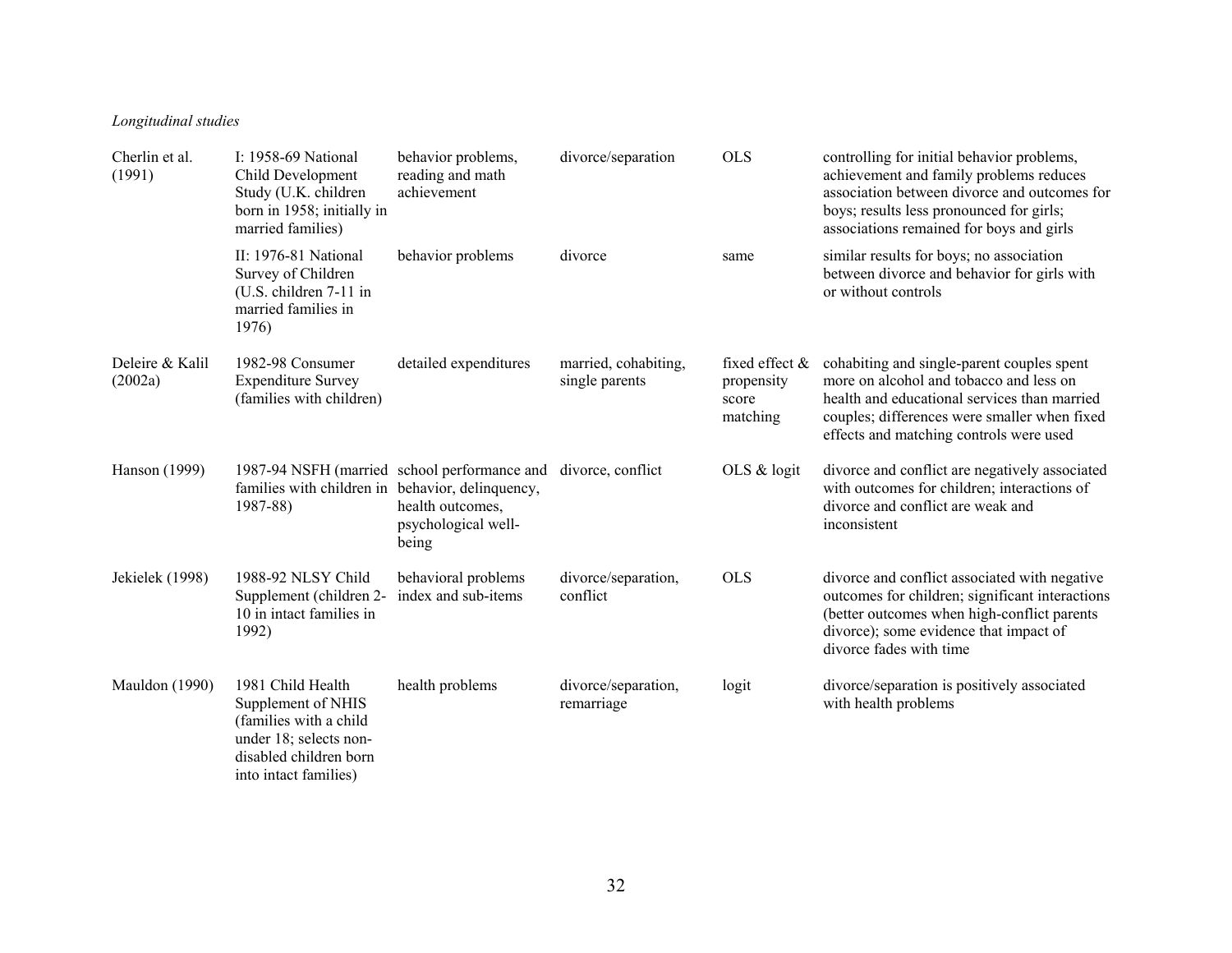| Morrison &<br><b>Cherlin</b> (1995) | 1986-88 NLSY Child<br>Supplement (children<br>$3+$ in intact families in<br>1986)                          | behavioral problems<br>index, reading | divorce/separation                                                                   | <b>OLS</b>    | disruption is negatively associated with<br>behavior for boys but not girls; disruption is<br>not associated with reading               |
|-------------------------------------|------------------------------------------------------------------------------------------------------------|---------------------------------------|--------------------------------------------------------------------------------------|---------------|-----------------------------------------------------------------------------------------------------------------------------------------|
| Morrison & Coiro<br>(1999)          | 1988-94 NLSY Child<br>Supplement (children 4-<br>9 in intact families in<br>1988)                          | behavioral problems<br>index          | divorce/separation,<br>conflict                                                      | <b>OLS</b>    | disruption and conflict are positively<br>associated with behavioral problems;<br>behavior improves if high-conflict parents<br>divorce |
| Morrison $&$<br>Ritualo (2000)      | 1986-94 NLSY Child<br>Supplement (children)<br>born in intact families<br>but experiencing<br>disruptions) | post-divorce family<br>mcome          | single, cohabiting,<br>remarried, number of<br>transitions, time since<br>disruption | fixed effects | depending on how resources of cohabiting<br>partner are treated, remarriage and<br>cohabitation may confer similar economic<br>benefits |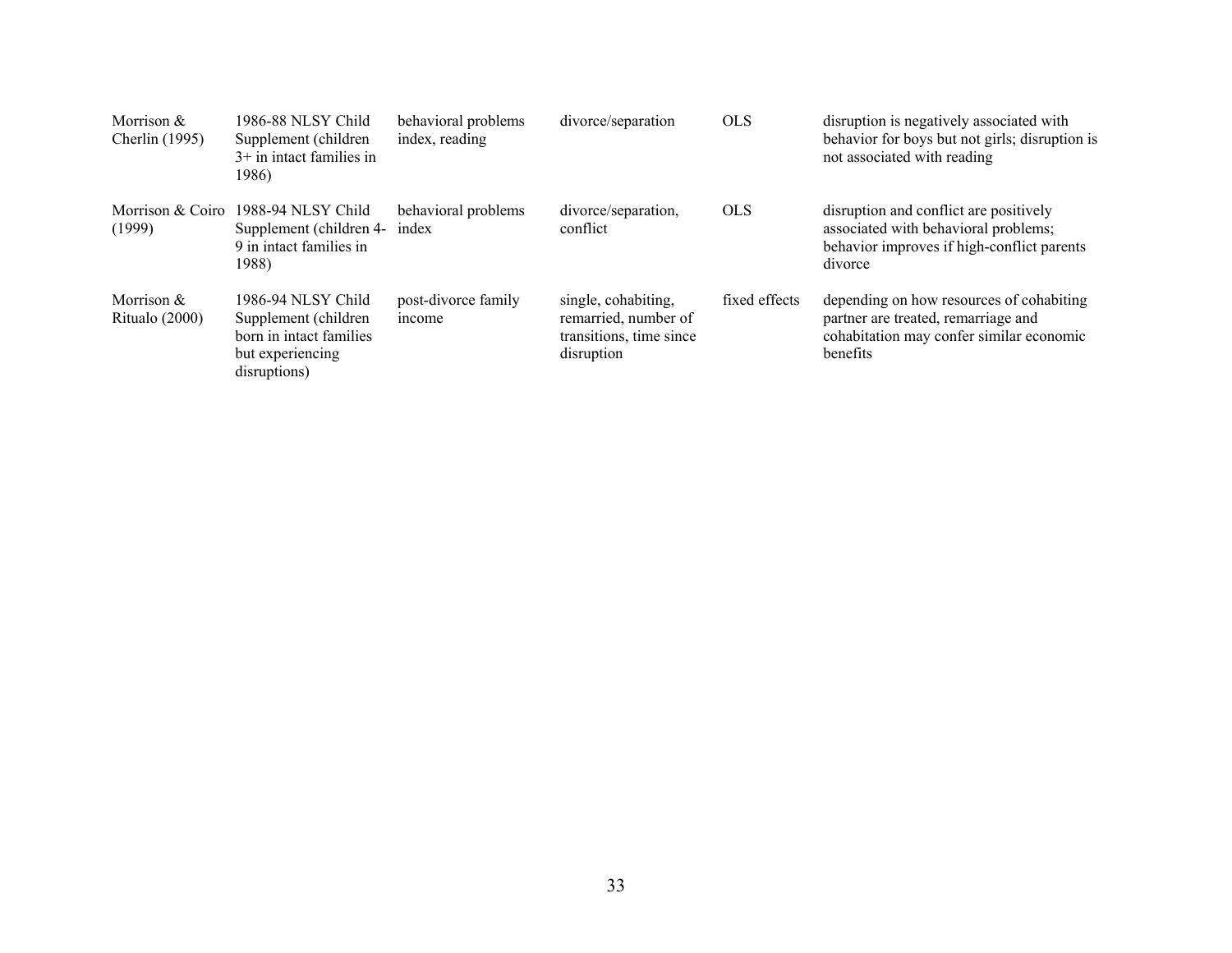| <b>Study</b>                       | Data                                                                                  | Dependent Variables Key Explan. Vars.                                                   |                                                                                       | Technique                                  | <b>Findings</b>                                                                                                                                                                                                                                                |
|------------------------------------|---------------------------------------------------------------------------------------|-----------------------------------------------------------------------------------------|---------------------------------------------------------------------------------------|--------------------------------------------|----------------------------------------------------------------------------------------------------------------------------------------------------------------------------------------------------------------------------------------------------------------|
| Cross-section studies              |                                                                                       |                                                                                         |                                                                                       |                                            |                                                                                                                                                                                                                                                                |
| Astone $\&$<br>McLanahan<br>(1991) | 1980-86 High School<br>and Beyond                                                     | schooling aspirations,<br>grades, attendance,<br>attitudes, high school<br>completion   | two parents, one parent<br>only, step-family,<br>neither parent                       | OLS $\&$ probit                            | parenting practices partially mediate<br>relationship between family structure and<br>educational outcomes                                                                                                                                                     |
| Astone $&$<br>McLanahan<br>(1994)  | 1980-86 High School<br>and Beyond                                                     | high school drop-out                                                                    | two parents, one parent<br>only, step-family,<br>neither parent                       |                                            | OLS & probit residential mobility partially mediates<br>relationship between family structure and<br>drop-out                                                                                                                                                  |
| (1999)                             | Biblarz & Raftery I: 1962 Occupational<br>Changes in a Generation education<br>Survey | occupational status and                                                                 | two parents, mother-<br>only, mother $&$ step-<br>father, father                      | <b>OLS</b>                                 | controlling for family SES reduces<br>association between family structure and<br>subsequent SES; father-headed structure is<br>negatively associated with occupation;<br>mother-only and father-headed structures are<br>negatively associated with education |
|                                    | II: 1973 OCG                                                                          | same                                                                                    | same                                                                                  | same                                       | mother/step-father structure is negatively<br>associated with occupation; all non-intact<br>structures are negatively associated with<br>education                                                                                                             |
|                                    | III: 1986-88 Panels of<br><b>SIPP</b>                                                 | same                                                                                    | same                                                                                  | same                                       | father-headed and mother/step-father<br>structures are negatively associated with<br>occupation; all non-intact structures are<br>negatively associated with education                                                                                         |
|                                    | IV: 1987-94 NSFH                                                                      | same                                                                                    | same                                                                                  | same                                       | mother-only and father-headed structures are<br>negatively associated with occupation; all<br>non-marital structures are negatively<br>associated with education                                                                                               |
| Deleire & Kalil<br>(2002b)         | 1988-94 NELS                                                                          | high school graduation,<br>college attendance,<br>smoking, drinking,<br>sexual activity | 10 types including<br>never-married and<br>divorced mothers in<br>multigeneration HHs | probit &<br>discrete<br>hazard<br>(probit) | outcomes are better for children with never-<br>married mothers living in multigenerational<br>households; however, sample size (30) for<br>this group is small                                                                                                |

# **Table 2. Selected Empirical Analyses of the Effects of Marriage on Subsequent Youth and Young Adult Attainments**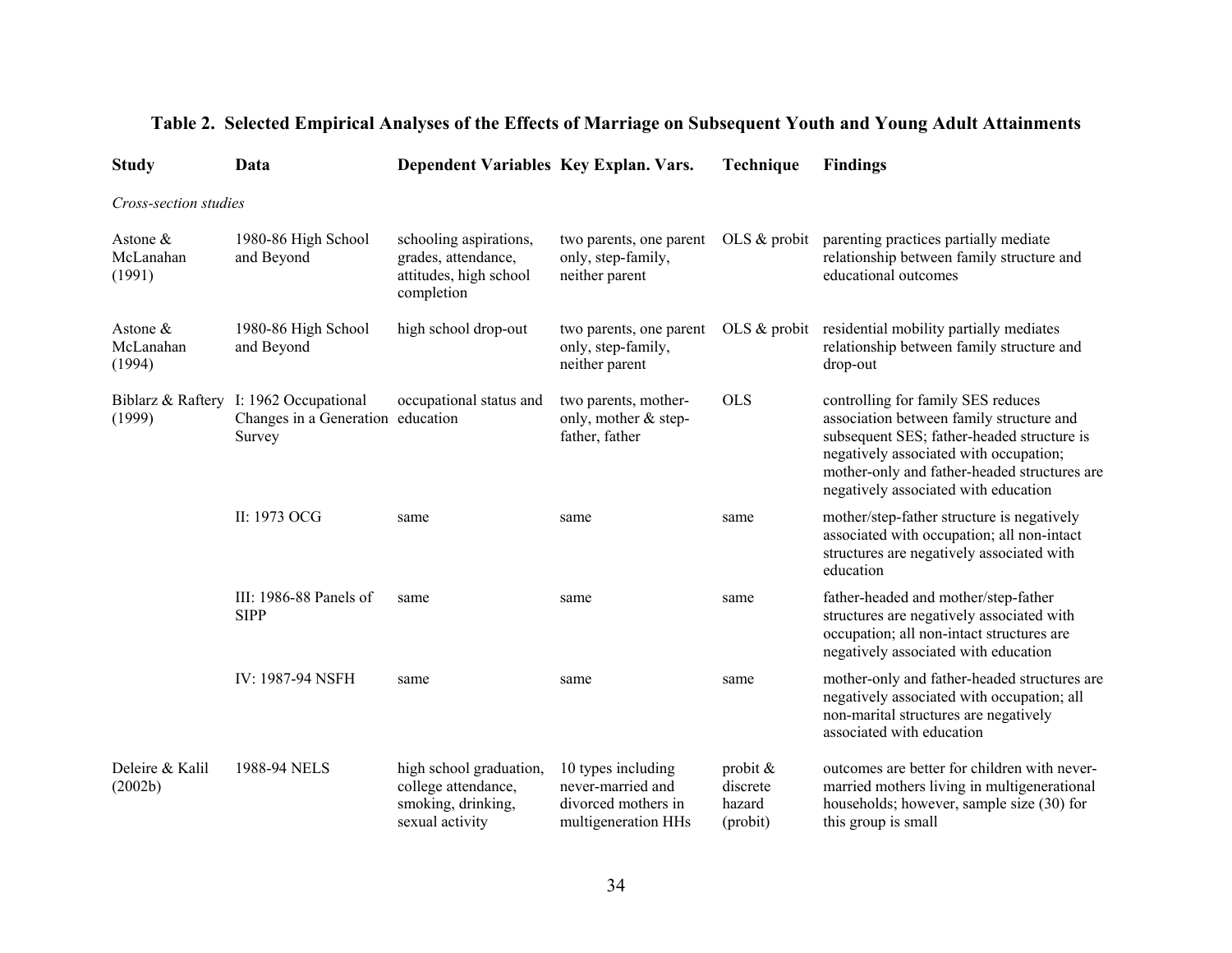| Ermisch &<br>Francesconi<br>(2001)     | 1991-95 British<br>Household Panel<br>Survey (youths living<br>with mother) | education, inactivity,<br>early childbearing,<br>emotional distress,<br>smoking | single parents, other<br>parents (ever and at<br>ages $0-5$ , $6-10 \& 11-16$                                                                                                                               | sibling fixed<br>effects                                    | exposure to a single-parent household was<br>negatively associated with schooling and<br>positively associated with smoking; early<br>exposure appeared to be important                                                                                     |
|----------------------------------------|-----------------------------------------------------------------------------|---------------------------------------------------------------------------------|-------------------------------------------------------------------------------------------------------------------------------------------------------------------------------------------------------------|-------------------------------------------------------------|-------------------------------------------------------------------------------------------------------------------------------------------------------------------------------------------------------------------------------------------------------------|
| Ginther & Pollak<br>(2003)             | I: 1979-94 NLSY<br>(siblings)                                               | education                                                                       | proportion of childhood<br>spent living with single<br>mother, both parents but<br>no step-siblings, other<br>blended families, other<br>structures; some<br>analyses limited to<br>stable blended families | siblings fixed<br>effects                                   | living with both parents and no step-siblings<br>was positively associated with schooling in<br>parsimonious sibling FE models; association<br>was not significant when additional family<br>controls were added                                            |
|                                        | II: 1968 1968-93 PSID<br>(siblings born between<br>$1960 - 70$              | same                                                                            | same                                                                                                                                                                                                        | same                                                        | same                                                                                                                                                                                                                                                        |
| Gruber (2000)                          | 1960-90 PUMS                                                                | marriage, education,<br>income, labor supply                                    | no-fault, unilateral<br>divorce laws in state of<br>birth and current state of<br>residence                                                                                                                 | natural<br>experiment                                       | growing up in a state with a unilateral divorce<br>law leads to higher marriage but less<br>education and lower earnings; also associated<br>with lower employment for women                                                                                |
| Lang & Zagorsky 1979-93 NLSY<br>(2001) |                                                                             | AFQT, education,<br>marital status, earnings,<br>income, wealth                 | parents' age at child's<br>birth, years living with<br>each parent; parental<br>death                                                                                                                       | natural<br>experiment                                       | uses parent's death as a natural experiment;<br>little differential effect associated with<br>parental death—little evidence parent absence<br>affects outcomes                                                                                             |
| Manski et al.<br>(1992)                | <b>NLSY</b>                                                                 | high school completion                                                          | non-intact family                                                                                                                                                                                           | probit,<br>switching<br>model, non-<br>parametric<br>bounds | high school completion lower in non-intact<br>families in probit and switching models;<br>estimated impacts fall within non-parametric<br>bounds; no evidence of selectivity                                                                                |
| McLanahan &<br>Sandefur (1994)         | HS&B, NLSY, NSFH,<br><b>PSID</b>                                            | educational attainment<br>and performance,<br>idleness, teenage<br>childbearing | intact, widowed,<br>divorced, initially single<br>households                                                                                                                                                | OLS, logit,<br>switching<br>model                           | outcomes are best for married families and<br>worst for initially single families; controls for<br>economic conditions, parenting, and<br>community characteristics reduce but do not<br>eliminate associations; results are similar in<br>switching models |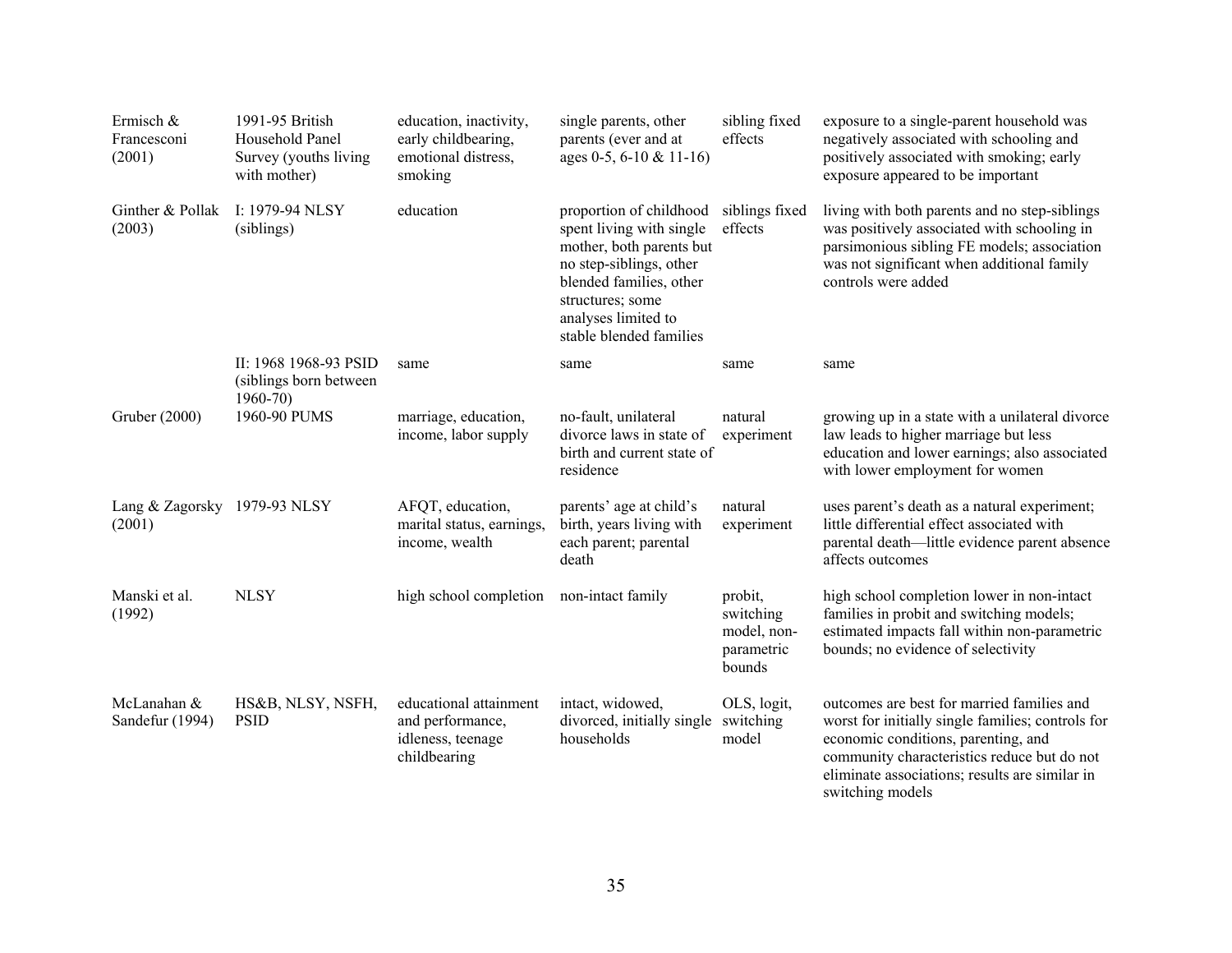| Sandefur & Wells 1979-92 NLSY<br>(1999)             | (siblings)                                                                                                       | years of schooling                                                                    | family structure at age<br>14, predominant family<br>structure, years in intact<br>family at different ages,<br>transitions | structural<br>equations<br>(sibling)<br>contrasts) | non-marital family structures are negatively<br>associated with schooling; sibling controls<br>reduce associations                                                                                                                                              |
|-----------------------------------------------------|------------------------------------------------------------------------------------------------------------------|---------------------------------------------------------------------------------------|-----------------------------------------------------------------------------------------------------------------------------|----------------------------------------------------|-----------------------------------------------------------------------------------------------------------------------------------------------------------------------------------------------------------------------------------------------------------------|
| Longitudinal studies                                |                                                                                                                  |                                                                                       |                                                                                                                             |                                                    |                                                                                                                                                                                                                                                                 |
| Amato & Booth<br>(1996)                             | 1980-92 longitudinal<br>survey of married<br>couples; initially parents<br>of children under 18                  | parent-child affection in divorce, marital<br>1988                                    | happiness                                                                                                                   | structural<br>equations                            | divorce reduces affection between fathers and<br>children but not mothers and children; marital<br>happiness is positively associated with<br>parent-child affection                                                                                            |
| Booth (1995)                                        | Amato, Loomis & 1980-92 longitudinal<br>survey of married<br>couples; children of<br>1992 respondents            | psychological distress,<br>relationship happiness,<br>relationships with<br>relatives | divorce, conflict,<br>marital happiness,<br>marital interactions,<br>divorce proneness                                      | <b>OLS</b>                                         | divorce reduces well-being in low-conflict<br>families but increases well-being in high-<br>conflict families                                                                                                                                                   |
| Cherlin, Kiernan,<br>& Chase-<br>Lansdale (1995)    | 1958-81 National Child<br>Development Study<br>(U.K. children born in<br>1958; initially in<br>married families) | home-leaving, early<br>family formation                                               | divorce, parent death                                                                                                       | $logit \&$<br>multinomial<br>logit                 | divorce positively associated with home-<br>leaving, premarital cohabitation, premarital<br>parenthood for men and women                                                                                                                                        |
| Corak (2001)                                        | 1982-95 Canadian<br>income tax records<br>(married or separated<br>families with a child 16-<br>19 in 1982-86)   | income, earnings, years<br>of work, transfers,<br>marriage                            | intact, bereaved,<br>divorced families                                                                                      | natural<br>experiment<br><b>OLS</b>                | uses bereaved families and changes in divorce<br>laws as natural experiments; finds small<br>negative associations between bereavement<br>and subsequent outcomes but no associations<br>with divorce laws                                                      |
| Fronstin,<br>Greenberg $\&$<br><b>Robins</b> (2001) | 1958-91 National Child<br>Development Study<br>(U.K. children born in<br>1958)                                   | education, employment<br>& log hourly wage                                            | exposure to divorce or<br>death of parent                                                                                   | ordered<br>probit,<br>multinomial<br>logit & OLS   | association between disruption and youths'<br>outcomes was attenuated by controls for early<br>child characteristics; divorce was negatively<br>associated with men's education and<br>employment and women's education and<br>wages; parental death had weaker |

associations with youths' outcomes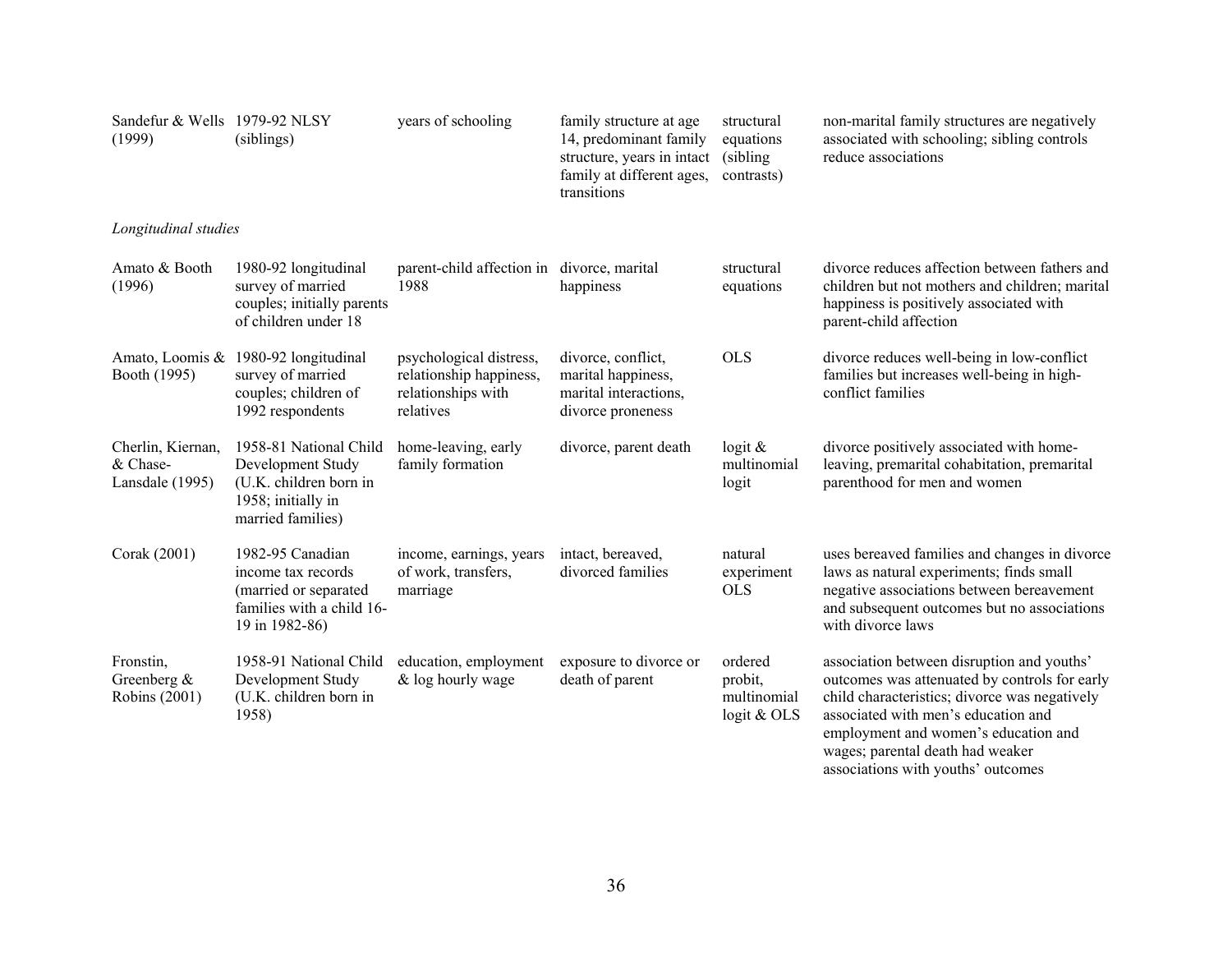| Painter & Levine<br>(2000) | 1988-94 NELS (white,<br>non-hispanic youths) | drop-out, college<br>attendance, non-marital<br>fertility | married, divorce while<br>in high school,<br>persistent female<br>headship, remarriage             | probit                                     | divorce and female headship are positively<br>associated with drop-out; headship is<br>positively associated with non-marital<br>fertility; evidence of selectivity |
|----------------------------|----------------------------------------------|-----------------------------------------------------------|----------------------------------------------------------------------------------------------------|--------------------------------------------|---------------------------------------------------------------------------------------------------------------------------------------------------------------------|
| Wu (1996)                  | 1979-89 NLSY<br>(women)                      | premarital birth                                          | married, mother only,<br>step-family, other all<br>measured at different<br>ages, also transitions | piece-wise<br>linear<br>Gompertz<br>hazard | transitions consistently associated with<br>premarital births; results are not sensitive to<br>the inclusion of economic variables                                  |
| Wu & Martinson<br>(1993)   | 1968-90 PSID                                 | premarital birth                                          | married, mother only,<br>step-family, other all<br>measured at different<br>ages, also transitions | piece-wise<br>linear<br>Gompertz<br>hazard | transitions consistently associated with<br>premarital births; other family structures are<br>not significant when transitions are included                         |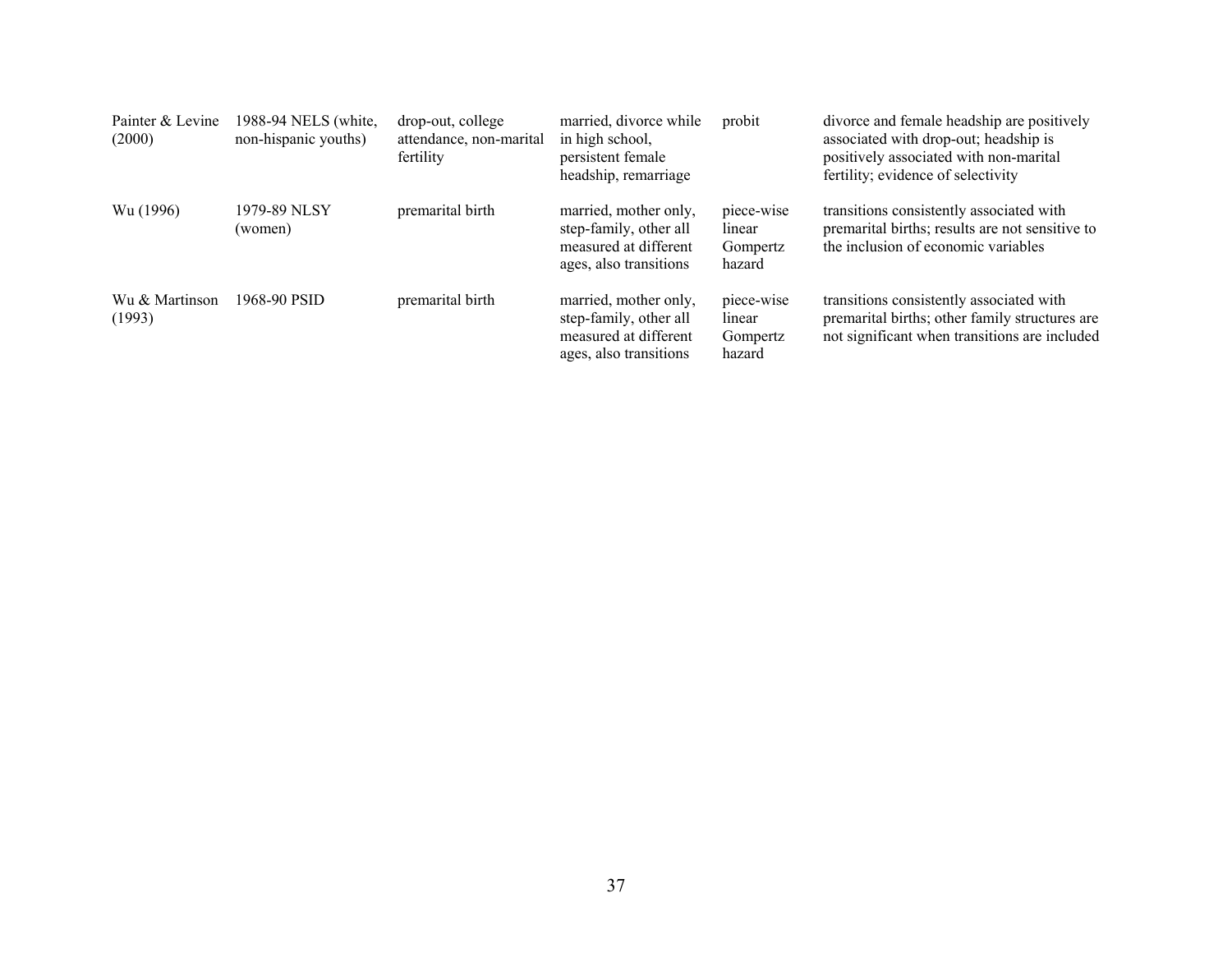### *Adults' earnings<sup>18</sup>*

Research shows that marriage is associated with improved economic outcomes for adults and families. These outcomes include higher family incomes, greater wealth, lower rates of poverty, and reduced reliance on welfare. One explanation for these outcomes is mechanical more adults in a household mean more potential resources. Moreover, because of economies of scale in consumption, an additional adult contributes more on average to a household's resources than to its needs. Consider the outcomes for a couple with a  $9<sup>th</sup>$ -11<sup>th</sup> grade education and one child in 2001. The median annual income for a woman with this level of education was \$10,330, while the median annual income for a similarly educated man was  $$19,434$ <sup>19</sup> If the mother and child lived apart from the father, their income would have been below the two-person poverty threshold of \$12,207; however, if the family lived together, their combined income would have exceeded the three-person threshold of \$14,255. The mother and child would have also met the gross income requirement for food stamps if they lived apart from the father but would been ineligible if they lived with him. Even if the mother had no income and the family just depended on the father's resources, they would have been above the poverty line and ineligible for food stamps if they all lived together. Studies by Lerman (1996), Sigle-Rushton and McLanahan (2002a), and Thomas and Sawhill (2002) used mechanical methods similar to these to match unmarried women with potential mates and calculate the impact on family incomes and poverty. Their analyses all indicated that marriage would raise incomes and reduce poverty.

Another explanation, which is the focus of this section of the review, is that marriage changes the behavior or opportunities of a couple to make them more economically productive. Numerous studies have found that married men earn more than unmarried men. Research has considered whether this premium reflects a productivity effect, a selection effect or something else. The possible productivity effect is hypothesized to come through specialization or more responsible behavior. The outcomes for women are more ambiguous. Women may benefit from the resources their husbands bring in; however, their own earnings and careers are thought to suffer as a result of specialization. Thus, studies of earnings differences for women have usually been framed in the context of investigating whether there are penalties associated with marriage or motherhood. The general patterns of substantial earnings advantages for married men and modest earnings disadvantages for married women have been documented across different developed countries (Schoeni 1995) and over time within the United States (Goldin 1990).

Because earnings are an important general research area in economics, economists have been more active in this domain of the marriage literature than in others. Their involvement has resulted in a greater sensitivity to problems associated with selectivity as well as a stronger tendency to adopt techniques to address these problems.

Marriage as an indicator for productivity. Economists have long used measures of family structure, including marital status and the presence of children, as indirect controls for productivity in analyses of differences in earnings across people, especially women (see the discussion in Hill 1979). While productivity—the amount or value of output associated with a

<sup>&</sup>lt;sup>18</sup> The initial draft of this section was written by Sung Un Kim.

<sup>&</sup>lt;sup>19</sup> Figures obtained from http://www.census.gov/hhes/income/income01/inctab7.html and http://www.census.gov/hhes/poverty/threshld/thresh01.html.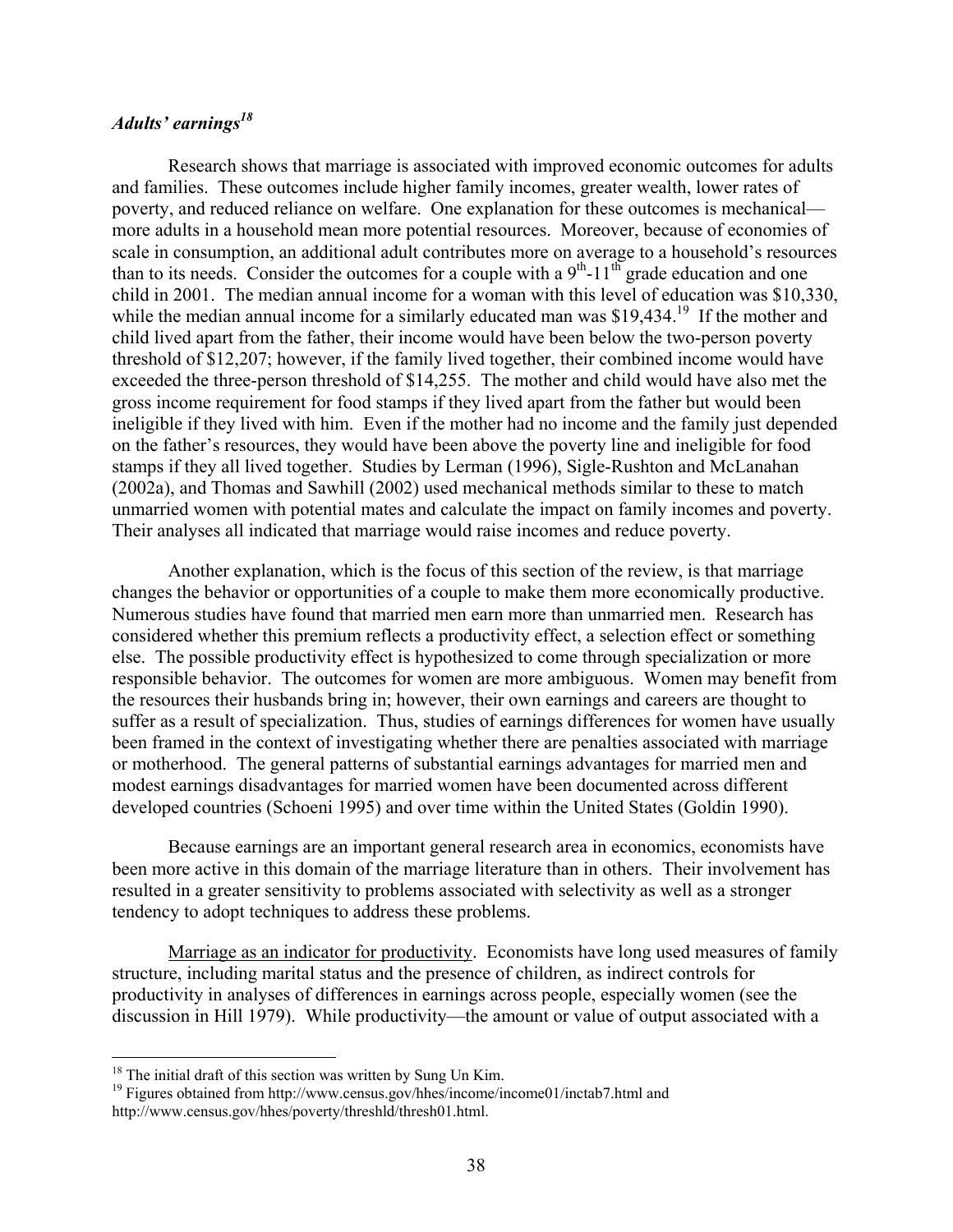given input—has a straightforward definition, it is difficult to measure at an individual level and rarely available in micro data sets.<sup>20</sup> Researchers have instead relied on indirect indicators such as education, training, or work experience to control for productivity differences. In cases where some or all of these indirect variables are unavailable, such as in analyses of the Current Population Survey, researchers have turned to indicators for family structure as proxy measures.

Hill (1979) used a special supplement of the PSID with information on worker experience, training and absenteeism to examine whether marriage and parenthood were suitable proxies for productivity. She found that marriage was positively associated with several productivity measures for men and weakly negatively associated with measures for women. Hill then regressed wages on marital status, parenthood and indicators for productivity. She found sizeable earnings differences between married and unmarried men, even after controlling for the other observed measures. For women, the results differed by race. Black women's wages were negatively associated with marriage, while white women's wages were not. White women's wages were negatively associated with motherhood in some initial specifications, but these associations disappeared when productivity controls were added. For black women, the association between motherhood and wages was actually positive in the specifications with productivity controls. Hill concluded that the positive residual effects of marriage for men and motherhood for black women reflected their responses to greater financial responsibilities.

Studies without selectivity controls. Hill's findings prompted other researchers to examine marriage directly, rather than just as an indirect control for productivity. Much of this subsequent research, including studies by Bellas (1992), Blackburn and Korenman (1994), Cohen (2002), Hewitt, Western and Baxter (2002), Kenny (1983), Loh (1996) and Schoeni (1995) relied on standard regression or discrete-choice models. The models in several of these studies included variables for alternative causal explanations, like productivity or specialization, but the analyses generally did not employ statistical controls for selectivity.<sup>21</sup>

For instance, Kenny (1983) revisited the productivity explanation, focusing on whether men acquired more skills after they married. Kenny conducted an indirect test of this human capital hypothesis by comparing the wage growth for men before and after they were married. He found that married men's wages grew faster than unmarried men's. Blackburn and Korenman (1994) examined whether the decline in the earnings premium for men in the United States over time was associated with aggregate indicators for specialization (the percentage of wives who worked) and selection (the percentage of males who were unmarried) but failed to find strong evidence for either hypothesis. Cohen (2002) also investigated the fall in the male marriage earnings premium but focused on the role of cohabitation. Cohen found that cohabiting men earned more than never-married men but less than married men and concluded that rising rates of cohabitation accounted for part of the decline in the marriage premium.

Hewitt et al. (2002) used cross-section data from Australia and quantile regression techniques to examine whether earnings differences associated with marriage varied across the wage distribution. Theories of specialization suggest that high-wage men should gain more from

 $20$  Government labor productivity figures come from aggregate calculations of the total output for a firm or industry divided by the total hours of work rather than from individual calculations.

 $^{21}$  An exception is the study by Loh (1996), which included results from sibling comparison (family fixed effects) models. The results from the sibling comparison models were similar to those from standard regressions.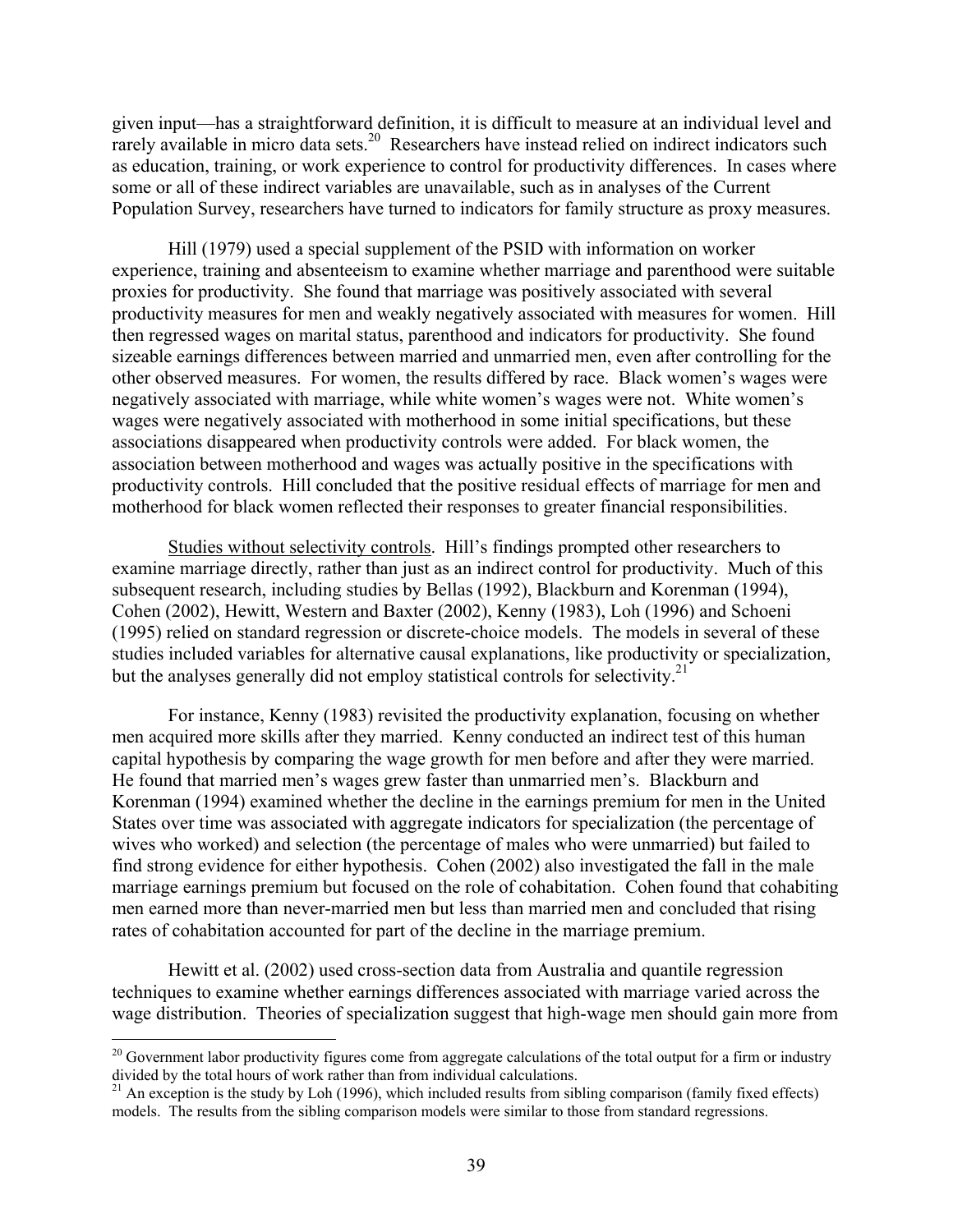marriage than low-wage men (Becker 1981); however, Hewitt et al. found that the earnings premium for high-wage men was actually lower than for other men. Bellas (1992) hypothesized that the direct support that married men receive from their wives gives them an advantage in the workplace. While she framed her analysis in terms of support rather than specialization, her tests relied on variables—marital status and wife's employment—that have been used other specialization studies. She found that men's earnings were positively associated with being married and having a non-working wife.

In contrast to these findings, Loh (1996) reported that the association between marriage and men's wages was sensitive to different types of observed controls. Loh found that the association became small and insignificant when wives' education and work experience were included in a regression model. He also found that the wages for self-employed workers were lower for married men than unmarried men. In addition, the wages for cohabiting men were nearly as large as those for married men. Loh's results were based on a young and selective sample.<sup>22</sup> Also, the inclusion of numerous characteristics of the wives, which were conditioned on martial status, complicated interpretation of the marital status variable (some of his marital status coefficients effectively represented the earnings benefit for men whose wives had never completed high school and never worked during their marriage). Despite these shortcomings, his analysis indicated that the evidence regarding the marriage premium for men might be weak.

Studies with cross-section controls for selectivity. An influential article by Nakosteen and Zimmer (1987) indicated that estimates of the earnings premium might be sensitive to controls for selectivity. Nakosteen and Zimmer estimated a switching regression specification in which the determinants of young men's earnings differed depending on an endogenous marriage decision. Marriage was significantly associated with earnings in a standard regression model but not significantly associated with earnings in the endogenous switching model. Nakosteen and Zimmer interpreted these results as evidence of selectivity. A close examination of the results reveals, however, that the loss of significance was due entirely to an increase in the standard errors (loss of statistical precision) in the switching model and not to a change in the coefficients. Thus, the evidence regarding selection was inconclusive.

Subsequent research by Chun and Lee (2001) also adopted an endogenous switching framework but tried to improve on the identification of this model by using local marriage market conditions and mother's country of origin to predict marital status. Chun and Lee found that marriage was positively and significantly associated with men's wages in both standard and switching specifications. Consistent with the specialization hypothesis, they also found that wives' work hours were negatively associated with husband's earnings. There was little direct evidence of selectivity in their switching model.

While the results from these cross-section studies were either inconclusive or negative toward the selectivity hypothesis, other research has indicated that selectivity should be considered. For instance, Becker, Landes and Michael (1977) found evidence that men's earnings were negatively associated with divorce. More recently, Nakosteen and Zimmer (1997)

 $^{22}$  His analysis was based on 1990 data from the NLSY; respondents were 25-33 years old at the time of interview. Loh had to drop nearly 40 percent of the original observations for reasons of attrition or item non-response.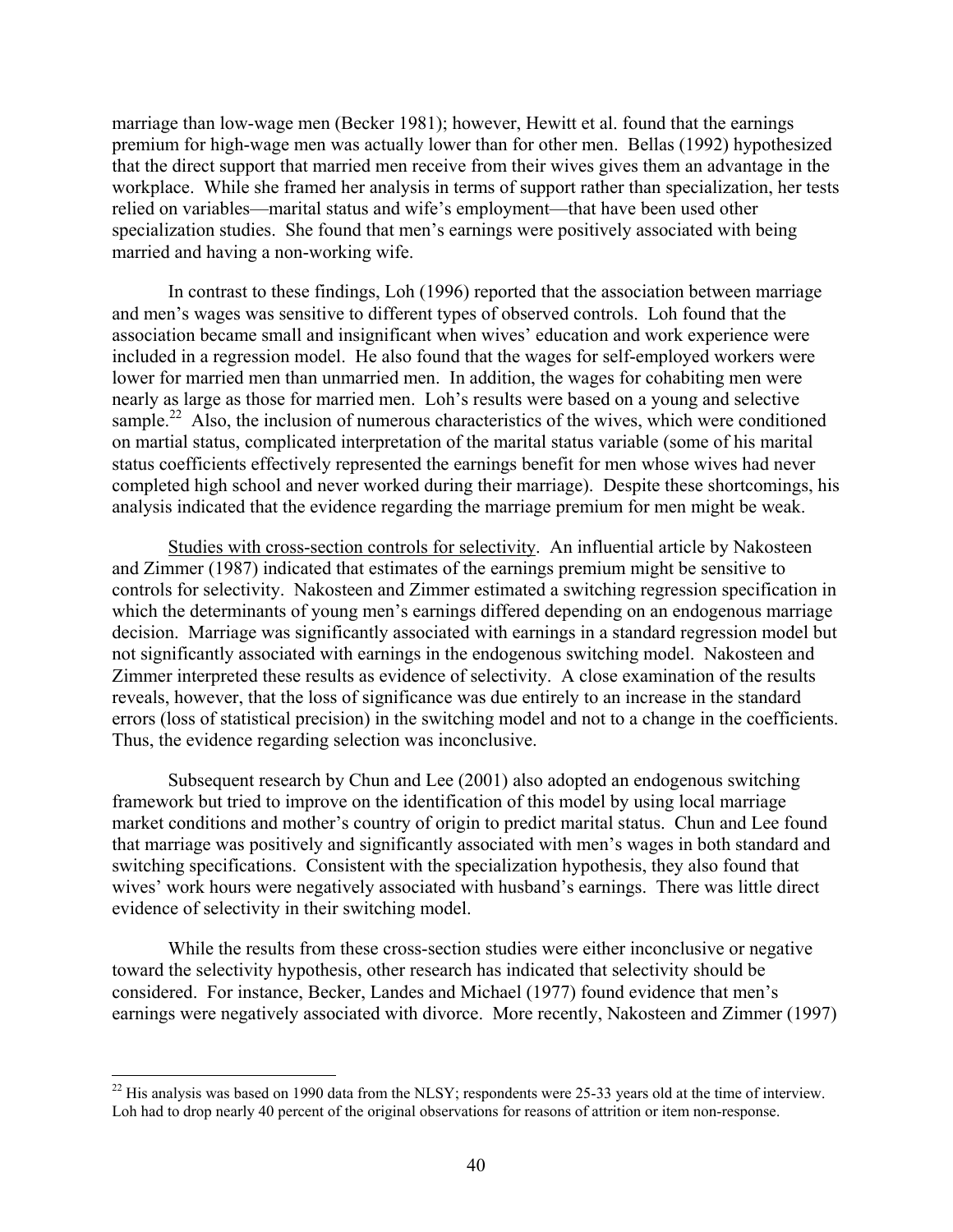found that that an increase in the male marriage earnings premium increased the chances that single men would marry and decreased the chances that married men would divorce.

Studies with longitudinal controls. In addition to the studies that have used cross-section controls for selectivity, numerous studies of the relationship between family structure and wages have employed longitudinal, fixed effects methods. Longitudinal analyses of men's wages and earnings include Cornwell and Rupert (1997), Ginther and Zavodny (2001), Gray (1997), Hersch and Stratton (2000), Korenman and Neumark (1991), Richardson (2000), and Stratton (2002), while longitudinal analyses of women's wages include Budig and England (2001), Korenman and Neumark (1992), and Waldfogel (1997). Most of the research for men has continued to find a positive association with marriage, while the research for women has been more equivocal.

Korenman and Neumark (1991) conducted a particularly careful analysis of the male earnings premium. They first estimated fixed effects regressions using data on white males from the National Longitudinal Survey (NLS) of Young Men. The controls for fixed effects reduced but did not eliminate the association between marriage and wages. Korenman and Neumark also looked at the duration of marriages and found that wage growth was especially strong in the first few years of marriage. The researchers then examined a second data source consisting of company employment records of managers and professionals. These records had performance evaluations and other information that could be used to control for productivity. Korenman and Neumark found that performance ratings were higher for married men and that controlling for performance sharply reduced the association between marriage and earnings.

Gray (1997) and Hersch and Stratton (2000) examined whether specialization could account for the marriage premium and generated conflicting findings. Gray used comparable samples from late 1970s (NLS of Young Men) and early 1990s (NLSY) and estimated fixed effects models that included measures of marital status and wives' employment. To account for the endogeneity of the latter variable, he used instrumental variables. Gray found that the use of fixed effects reduced the association between marriage and earnings. Marriage was significantly associated with earnings in the late 1970s but not in the 1990s. He attributed this change to a fall in the returns to specialization and the rise in married women's employment. Hersch and Stratton (2000) used measures of men's time in housework as a more direct indicator for specialization. They found that housework was not strongly associated with wages and that controlling for this variable did not diminish estimates of the marriage premium.

Ginther and Zavodny (2001) conducted a longitudinal analysis but distinguished between men whose marriages immediately followed a premarital conception—men in "shot-gun" marriages—and other married men. Ginther and Zavodny hypothesized that shot-gun weddings were unanticipated and therefore less selective than other marriages. They found that men in these marriages had higher earnings than never married men but lower earnings than other married men. They interpreted these findings as evidence of both selective and causal effects.

The longitudinal studies of women's earnings have produced different sets of results. Korenman and Neumark (1992) used multiple methods including standard regression, instrumental variables, and fixed effect models to examine the relationships between marriage, motherhood, and wages among white women from the NLS of Young Women. Similar to the findings of Hill (1979), the estimates from their various specifications indicated that marriage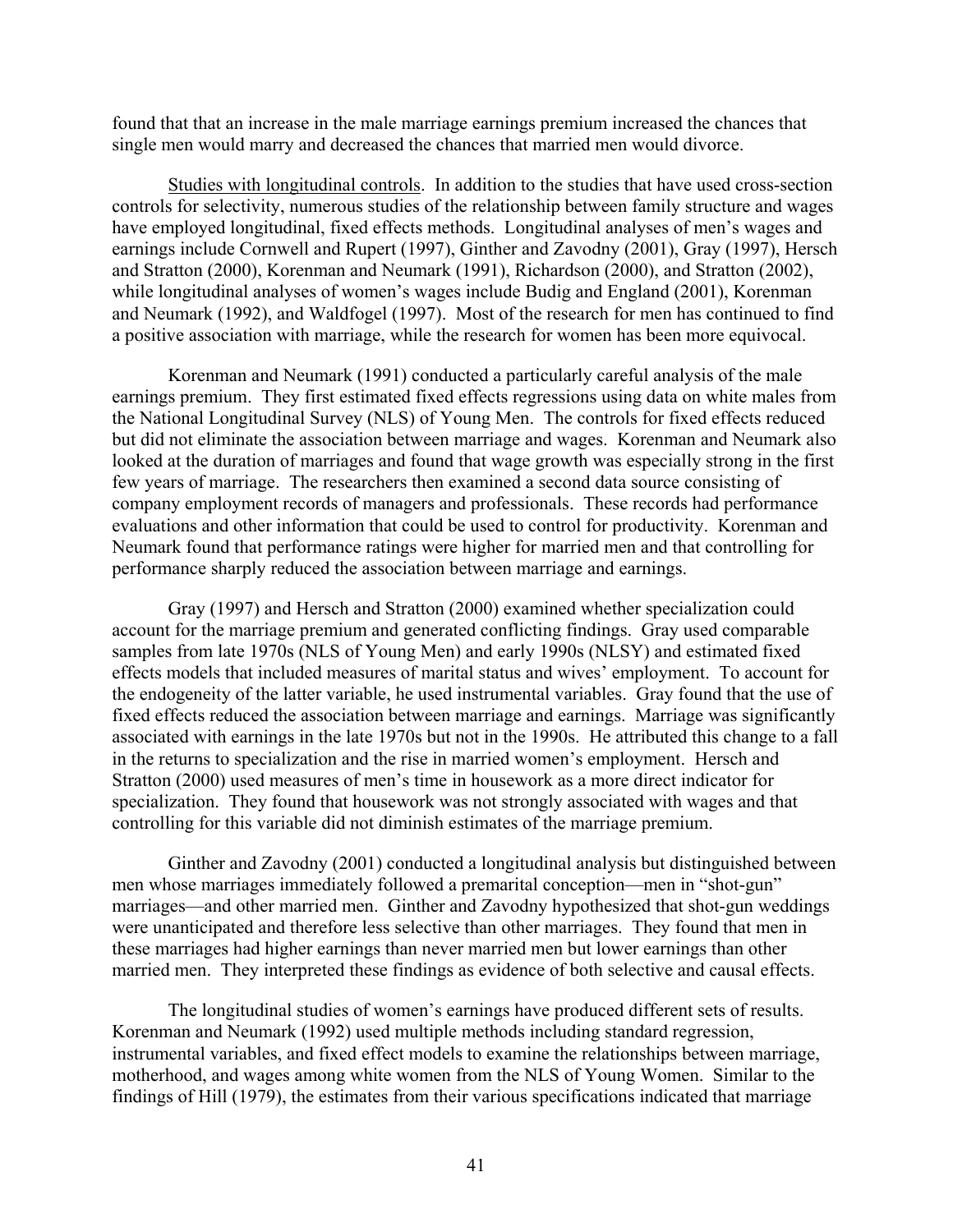was not significantly associated with wages. Korenman and Neumark compared estimates from the regression and instrumental variables models and found that they could not reject the assumption that family structure was exogenous. However, comparisons of the regression and fixed effects results led them to reject the regression model (mostly because the results for motherhood changed). While the use of multiple techniques to address selectivity was an important contribution, the study had some weaknesses. It relied on a short, two-year observational window for the main fixed effects analyses and used family background, expectations, and attitudes as instruments for marriage and motherhood.

Waldfogel (1997) also used information from the NLS of Young Women but considered black and Hispanic women in addition to white women and 15 years of data (covering the period 1968-1988) instead of two. Waldfogel's fixed effects estimates indicated that married women enjoyed a small (3-4 percent) but statistically significant wage advantage over never-married women but a slight (1-2 percent) disadvantage relative to divorced women. Waldfogel found that the coefficient on marriage was insignificant in specifications like those used by Korenman and Neumark (1992) that used short, 1-2 year differences in the data to control for fixed effects but significant when longer differences or mean differences were used. An analysis by Budig and England (2001) of data from the NLSY also found a small but statistically significant positive association between marriage and wages for women.

One possible explanation for the different findings across these studies and the studies for men is that the benefits of marriage may vary with age. People who marry later in life may gain more initial job experience and work skills than people who marry earlier and enjoy a higher earnings premium as a result. A preliminary analysis by Loughran and Zissimopoulos (2003) used fixed effects methods to examine this issue. Loughran and Zissimopoulos found that early marriages were associated with lower wages for men and women and that delays in marriage led to higher wages. Marriage was eventually associated with earnings advantages but not until after age 20 for men and age 25 for women. $23$ 

Assessment. Numerous studies, including several with statistical controls for selectivity, have found that marriage is positively associated with men's earnings. The evidence regarding women's earnings is less clear with studies finding positive and negative associations as well as no associations at all. Many of the studies that have examined the issue have also concluded that selectivity is a substantive concern. While controls for selectivity have not generally eliminated the association between marriage and earnings, they have often impacted the estimates. The remaining associations are consistent with possible causal effects.

As a methodological issue, the evidence of selection from the existing studies warrants more attention. Studies have accounted for longitudinal sources of selection but have not looked as closely at time-varying sources. The research by Ginther and Zavodny (2001), which supplemented longitudinal controls with comparisons between "shot-gun" and other marriages, suggests that additional controls may be needed. Qualitative research by Edin (2000), which indicated that low-income mothers put off marriage until their partners hold stable and higher-

<sup>&</sup>lt;sup>23</sup> Bergstrom and Schoeni (1996) used standard regression methods and also found that annual earnings for men and women were negatively associated with early marriages. They interpreted their results in terms of a "waiting game" in which people delay marriage until the productivities of potential spouses have been revealed.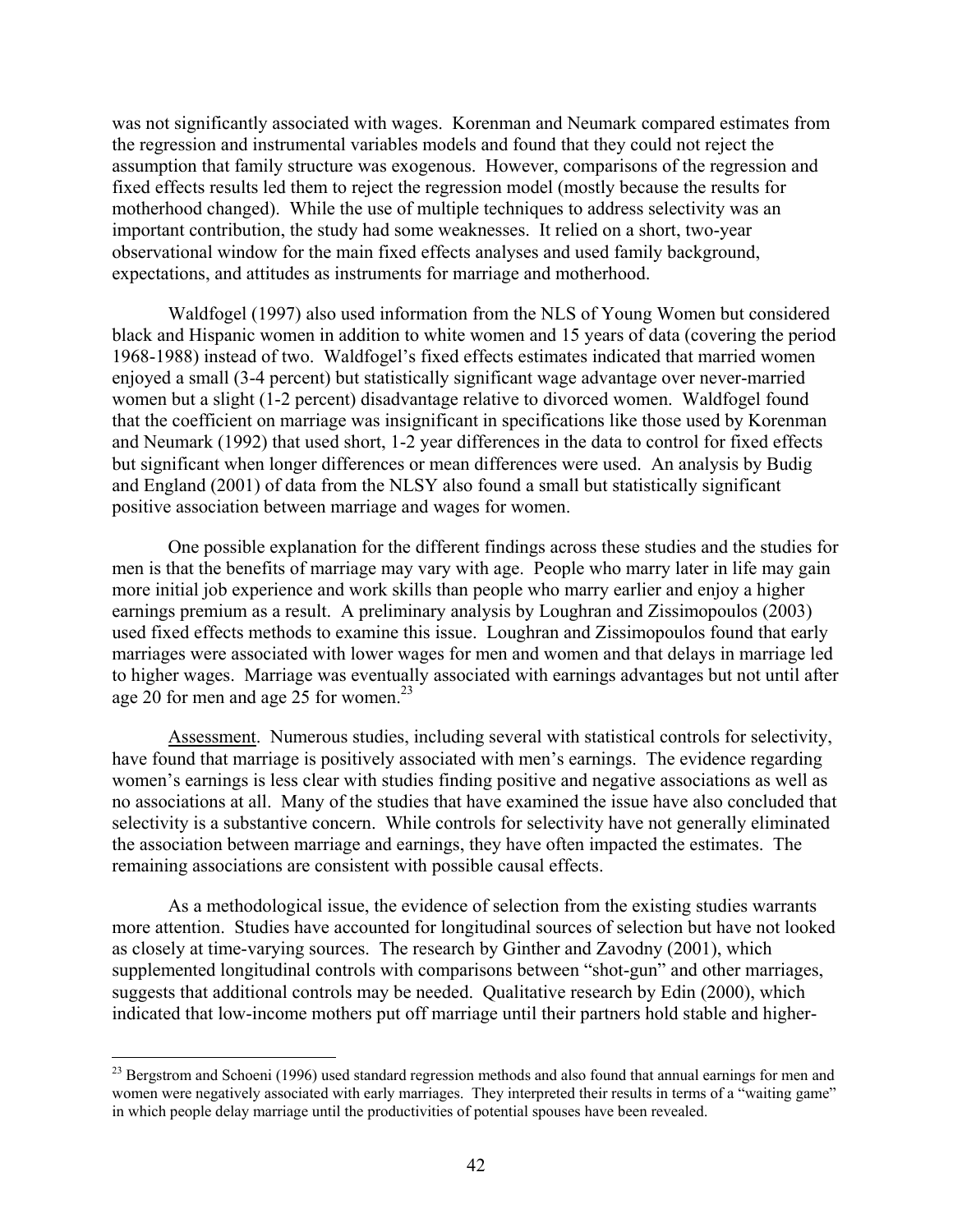paying jobs, also indicates that reverse causality needs to be considered. Comprehensive reviews of the research on marriage and adults' earnings by Chiodo and Owyang (2002, 2003) and Lerman (2002c) have similarly concluded that the research in this area can be strengthened.

More substantively, the recent studies of women's earnings by Budig and England (2001) and Waldfogel (1997) are interesting because they challenge the notion that marriage is a mixed blessing for women. These studies, which included longitudinal controls for selectivity, found that marriage had a modest beneficial association with women's earnings. Thus, women might not only gain from having access to their husbands' earnings but also from higher earnings of their own. If these findings hold up to more rigorous statistical tests they would provide compelling and unambiguous evidence of the economic benefits of marriage.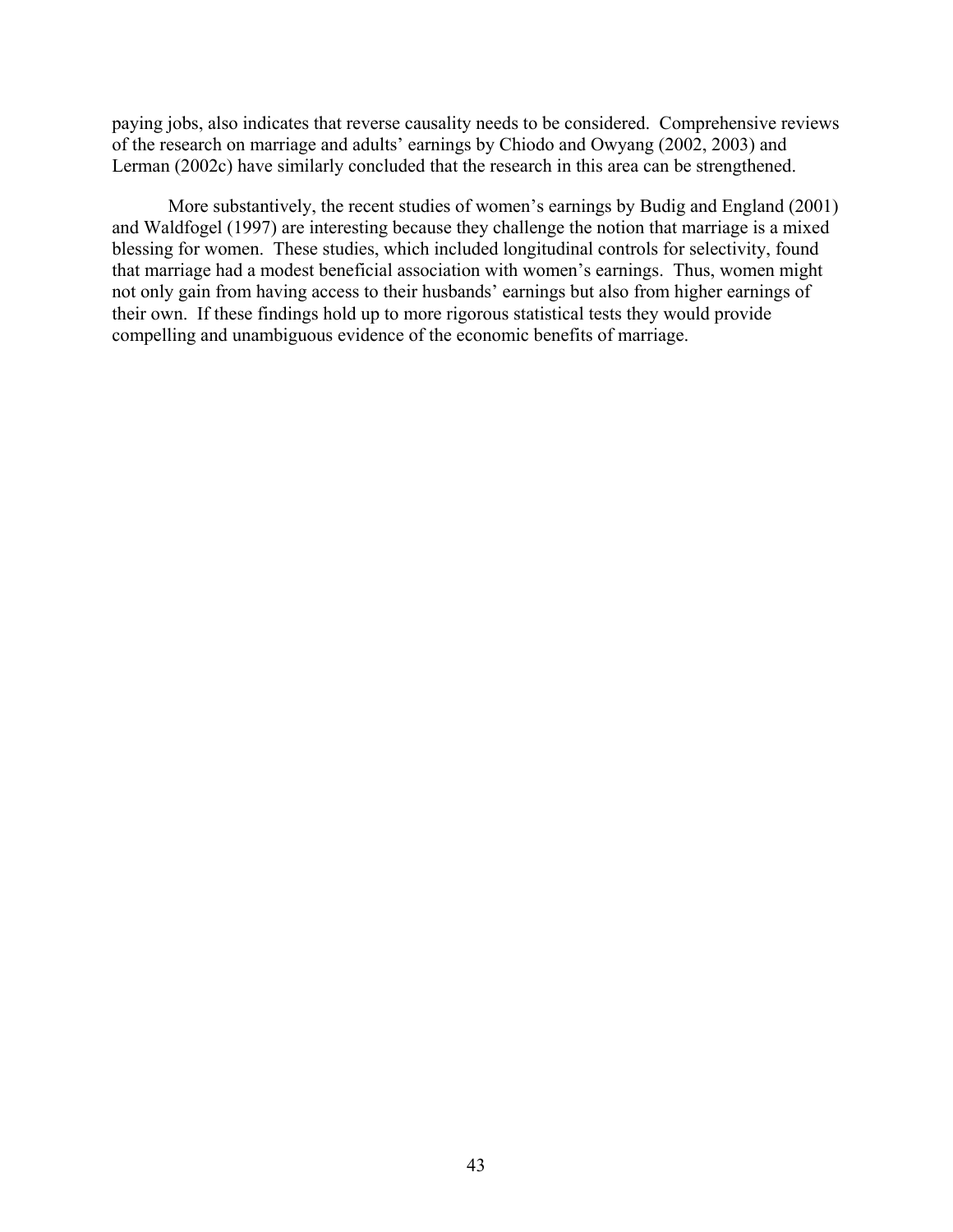# **Table 3. Selected Empirical Analyses of the Effects of Marriage on Men's Earnings**

| <b>Study</b>                   | Data                                                                                 | Dependent Variable Key Explan. Vars. |                                                                                             | Technique                                | <b>Findings</b>                                                                                                                                                         |
|--------------------------------|--------------------------------------------------------------------------------------|--------------------------------------|---------------------------------------------------------------------------------------------|------------------------------------------|-------------------------------------------------------------------------------------------------------------------------------------------------------------------------|
| <b>Bellas</b> (1992)           | 1984 faculty survey<br>$(3,694 \text{ men})$                                         | annual (academic year)<br>salary     | never married, formerly<br>married, currently<br>married with and<br>without a working wife | <b>OLS</b>                               | marriage was positively associated with<br>earnings; earnings were highest for men with<br>nonemployed wives                                                            |
| Blackburn &<br>Korenman (1994) | 1968-89 March CPS<br>(non-widowed men 25-<br>54 employed full-time,<br>full-year)    | log annual wage                      | married, never married,<br>divorced/separated                                               | <b>OLS</b>                               | marriage premium fell over time; trends were<br>not strongly related to aggregate marriage<br>rates                                                                     |
| Chun & Lee<br>(2001)           | 1999 March CPS<br>(unenrolled working<br>males, 18-40)                               | log hourly wage                      | married, never married                                                                      | switching<br>regression                  | marriage was positively associated with<br>wages; there was no evidence of selection;<br>wife's work hours were negatively associated<br>with husband's wages           |
| Cohen (2002)                   | 1976-99 CPS<br>(unenrolled, employed<br>men 25-24)                                   | log hourly wage                      | never married,<br>cohabiting, married                                                       | <b>OLS</b>                               | wages for cohabiting men were between those<br>of married and never-married men;<br>cohabitation accounted for part of the decline<br>in the marriage premium over time |
| Cornwell &<br>Rupert (1997)    | 1971-80 NLS Young<br>Men (666 employed<br>white men, 19-29 in<br>1971)               | log hourly wage                      | married, never married,<br>divorce, years<br>married/divorced                               | fixed effects                            | rejected random effects specification; wages<br>for married and divorced men were similar<br>and above those of never married men                                       |
| Ginther $\&$<br>Zavodny (2001) | 1970-76 NLS Young<br>Men (530 employed<br>white, non-divorced<br>men, 20-30 in 1970) | log hourly wage                      | married, never married,<br>"shot-gun" marriage                                              | fixed effects<br>& natural<br>experiment | wages for married men, including men in<br>"shot-gun" marriages were higher than those<br>of never-married men                                                          |
| Gray (1997)                    | I: 1976-80 NLS Young<br>Men $(1,248)$ white men,<br>24-31 in 1976)                   | log hourly wage                      | married, never married,<br>formerly, length of<br>marriage                                  | fixed effects                            | marriage was positively associated with<br>wages; fixed effects reduced association                                                                                     |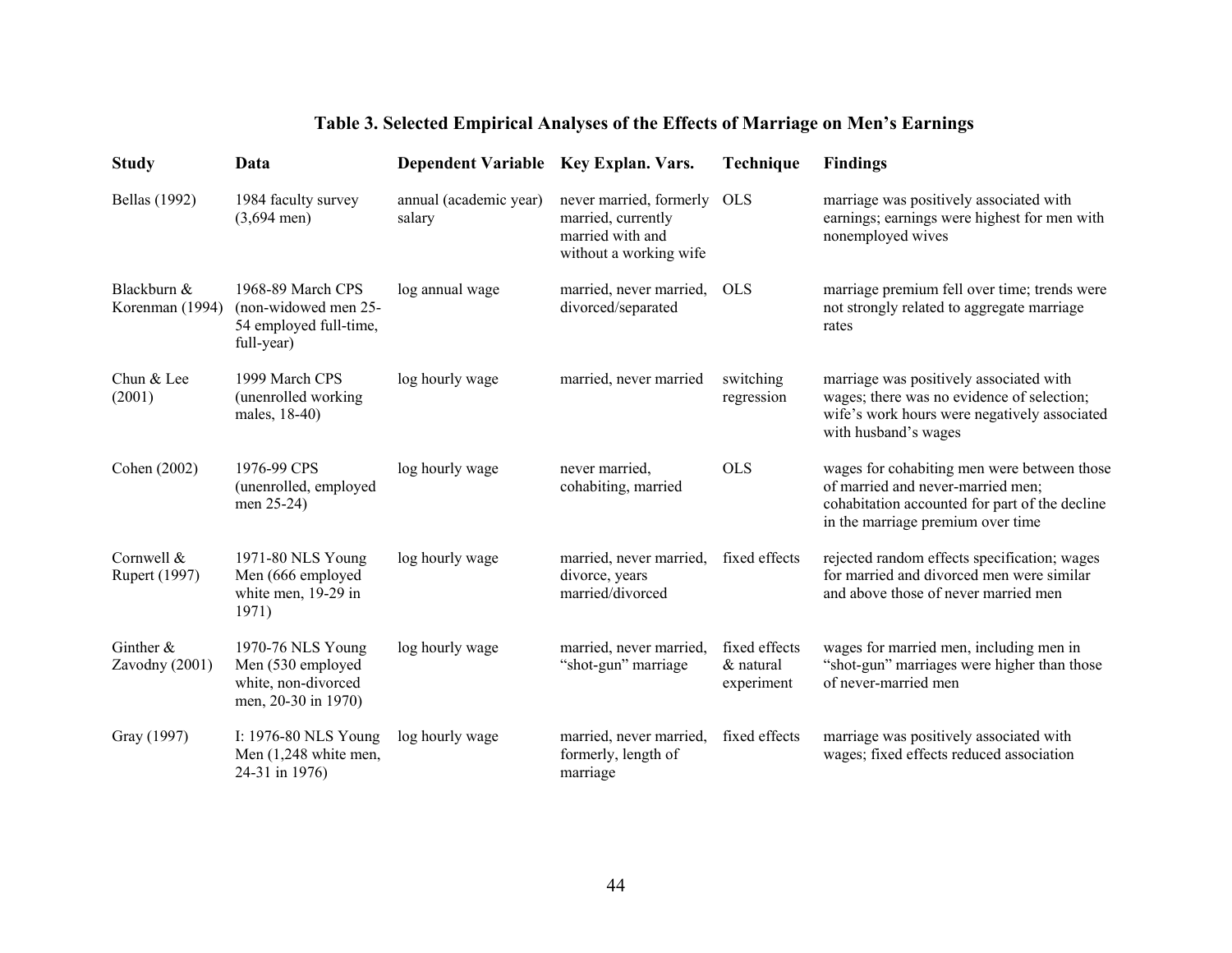|                                    | II: 1989-93 NLSY<br>$(1,611)$ white men, 24-31<br>in 1989)                                 | same                                       | same                                                                              | same                               | marriage was not significantly associated<br>with wages; attributed change to reduced<br>specialization                                    |
|------------------------------------|--------------------------------------------------------------------------------------------|--------------------------------------------|-----------------------------------------------------------------------------------|------------------------------------|--------------------------------------------------------------------------------------------------------------------------------------------|
| Hersch and<br>Stratton (2000)      | 1987-94 NSFH<br>$(1,373$ unenrolled<br>employed white men,<br>$18-59$                      | log hourly wage                            | married, never married,<br>formerly married, years<br>married                     | fixed effects                      | used housework as a direct control for<br>specialization; accounting for housework did<br>not reduce the marriage premium                  |
| Hewitt, Western<br>& Baxter (2002) | 1996-97 National<br>Australian Survey (583<br>men 18-54 employed<br>full-time)             | log annual income                          | married, never married,<br>formerly married                                       | quantile<br>regression             | marriage was associated with higher incomes<br>at all but highest income level                                                             |
| Hill (1979)                        | 1976 PSID<br>$(5,212$ heads and<br>spouses, 18-64, working<br>500+ hours per year)         | log hourly wage                            | married, never married,<br>divorced, separated,<br>widowed, number of<br>children | <b>OLS</b>                         | marriage was associated with higher wages<br>for men; results were robust to the inclusion<br>of controls for productivity                 |
| Kenny (1983)                       | 1969 Coleman-Rossi<br>Retrospective Life<br>Histories Study (1,233<br>employed men, 30-40) | average growth rate of<br>monthly earnings | married, unmarried                                                                | <b>OLS</b>                         | wages grew faster after men were married<br>than before                                                                                    |
| Korenman &<br>Neumark (1991)       | I: 1976-80 NLS Young<br>Men (1,228 employed,<br>white men, 24-34 in<br>1976)               | log hourly wage                            | married, never married,<br>formerly married, years<br>married                     | fixed effects                      | marriage was positively associated with<br>wages; associations increased with the length<br>of the marriage                                |
|                                    | II: 1976 company<br>personnel records<br>(8,235 white managers<br>and professionals)       | log annual salary                          | married, never married,<br>divorced, widowed                                      | <b>OLS</b>                         | data included rich performance measures;<br>accounting for performance sharply reduced<br>the association between earnings and<br>marriage |
| Loh (1996)                         | <b>1990 NLSY</b><br>$(2,626$ employed white<br>men, 25-33)                                 | log hourly wage                            | married, never married,<br>formerly married                                       | OLS &<br>siblings fixed<br>effects | marriage was not significantly associated<br>with wages when wives' work history or<br>siblings controls were used                         |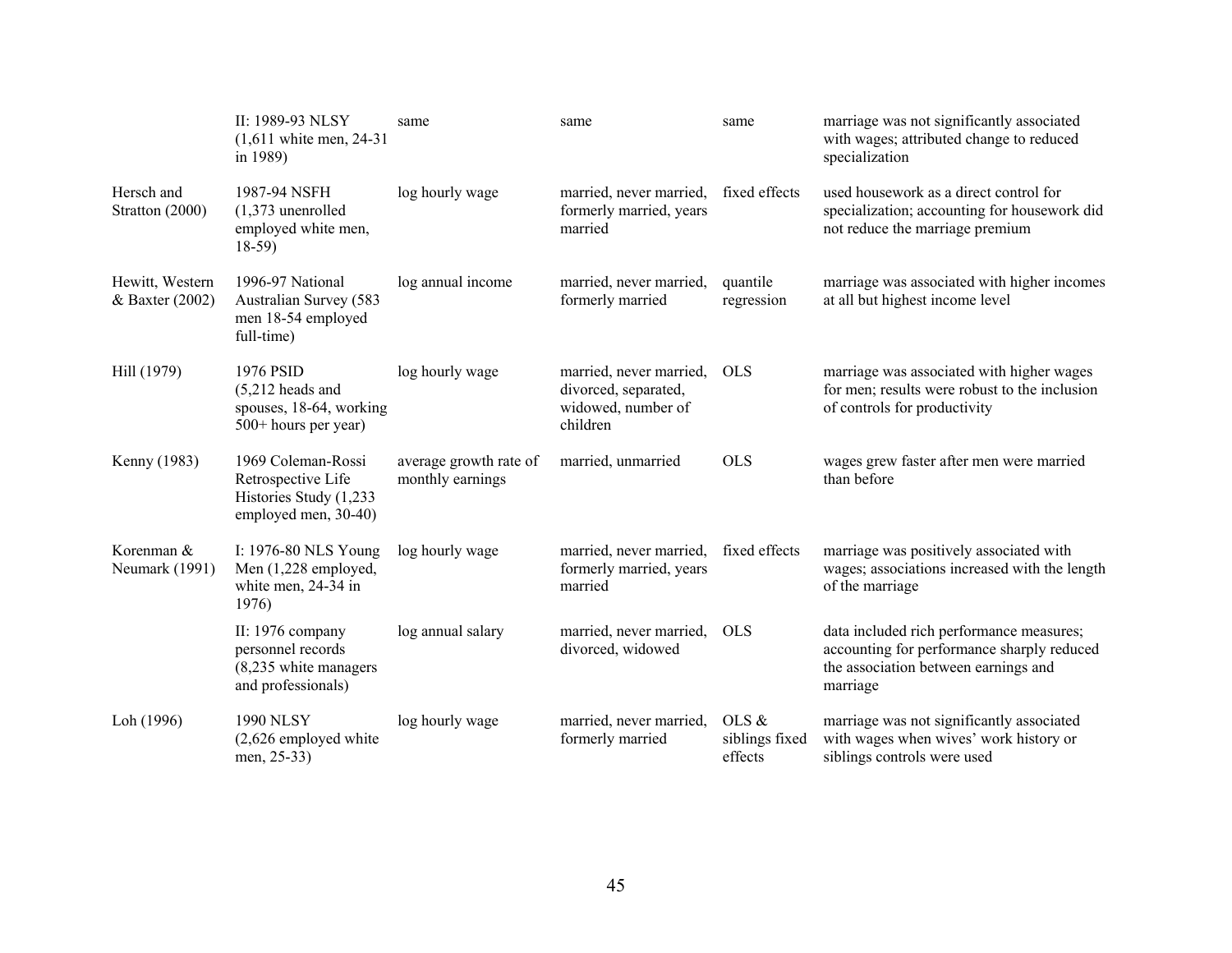| Loughran $&$<br>Zissimopoulos<br>(2003) | 1979-2000 NLSY<br>$(1,598$ ever-married<br>men 35-43 in 2000;<br>excludes military &<br>poor white oversamples<br>$&$ people with<br>nonmarital first births) | log hourly wages    | ever-married, never-<br>married, age at first<br>marriage; ever-divorced                                                      | fixed effects           | later age at marriage was associated with<br>higher wages for men; threshold for wage<br>premium occurred around age 20; divorce<br>was associated with lower wages              |
|-----------------------------------------|---------------------------------------------------------------------------------------------------------------------------------------------------------------|---------------------|-------------------------------------------------------------------------------------------------------------------------------|-------------------------|----------------------------------------------------------------------------------------------------------------------------------------------------------------------------------|
| Nakosteen &<br>Zimmer (1987)            | 1977 PSID (576)<br>employed men, 18-24)                                                                                                                       | log annual earnings | married, unmarried                                                                                                            | switching<br>regression | marriage was not significantly associated<br>with earnings in switching models; however,<br>results reflected larger standard errors rather<br>than a change in the coefficients |
| Richardson<br>(2000)                    | 1968-91 Swedish Level<br>of Living Survey<br>(employed men, 18-65)                                                                                            | log hourly wage     | Married, cohabiting,<br>divorced or widowed                                                                                   | fixed effects           | Wage premiums positively associated with<br>marriage; little evidence of selection                                                                                               |
| Schoeni (1995)                          | 1979-86 Luxembourg<br>Income Data Sets (male<br>household heads 24-55<br>from 14 countries)                                                                   | log annual earnings | married, unmarried for<br>all countries & married,<br>never married,<br>separated, divorced,<br>widowed for some<br>countries | <b>OLS</b>              | Marriage was associated with higher earnings<br>in all 14 countries and significantly associated<br>in $12$                                                                      |
| Stratton (2002)                         | 1987-94 NSFH (1,358)<br>employed white men,<br>earnings \$2.50-<br>100/hour, 18-64)                                                                           | log hourly wage     | married, never married,<br>formerly married,<br>cohabiting, years in<br>different arrangements                                | fixed effects           | wages were higher for married and formerly<br>married men but not cohabitors                                                                                                     |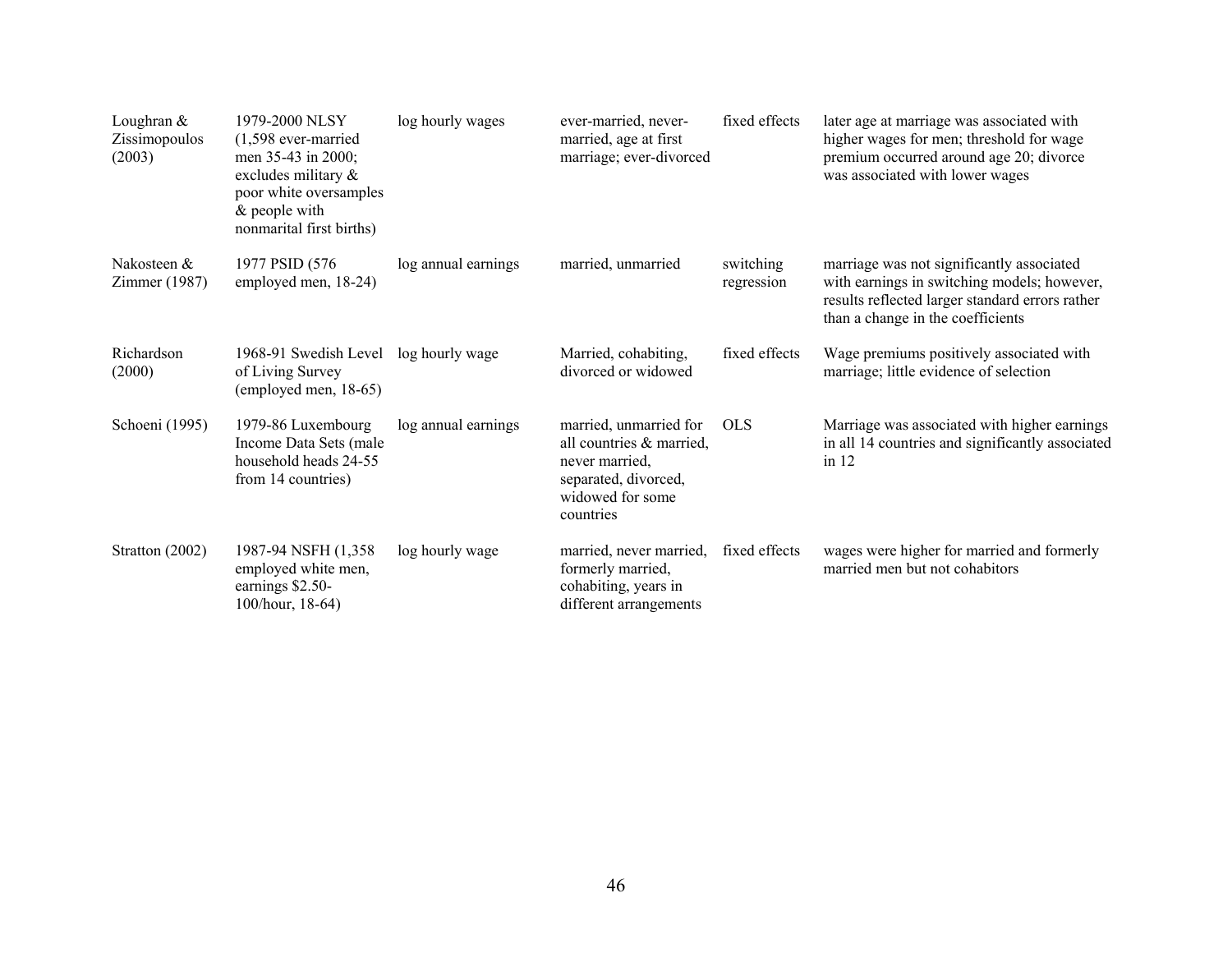# **Table 4. Selected Empirical Analyses of the Effects of Marriage on Women's Earnings**

| <b>Study</b>                          | Data                                                                                                                                                            | Dependent Variable Key Explan. Vars. |                                                                                   | Technique                  | <b>Findings</b>                                                                                                                                                        |
|---------------------------------------|-----------------------------------------------------------------------------------------------------------------------------------------------------------------|--------------------------------------|-----------------------------------------------------------------------------------|----------------------------|------------------------------------------------------------------------------------------------------------------------------------------------------------------------|
| Budig & England<br>(2001)             | 1982-93 NLSY<br>$(5,287)$ women with 2+<br>years of employment,<br>earnings \$1-200/hour)                                                                       | log hourly wage                      | Never married, married,<br>formerly married                                       | fixed effects              | article focused on wage penalty for mothers;<br>married women's wages were higher than<br>never married women's and about the same<br>as formerly married women's      |
| Hewitt, Western<br>& Baxter (2002)    | 1996-97 National<br>Australian Survey (470<br>full-time and 325 part-<br>time women, $18-54$ )                                                                  | log annual income                    | married, never married,<br>formerly married                                       | quantile<br>regression     | marriage was not significantly associated<br>with women's incomes                                                                                                      |
| Hill (1979)                           | 1976 PSID<br>$(5,212$ heads and<br>spouses, 18-64, working<br>500+ hours per year)                                                                              | log hourly wage                      | married, never married,<br>divorced, separated,<br>widowed, number of<br>children | <b>OLS</b>                 | marriage was not significantly associated<br>with wages once work history was taken into<br>account; motherhood was associated with<br>higher wages for black women    |
| Loughran &<br>Zissimopoulos<br>(2003) | 1979-2000 NLSY<br>$(1,390$ ever-married<br>women 35-43 in 2000;<br>excludes military &<br>poor white oversamples<br>$&$ people with<br>nonmarital first births) | log hourly wages                     | ever-married, never-<br>married, age at first<br>marriage; ever-divorced          | fixed effects              | later age at marriage was associated with<br>higher wages for women; threshold for wage<br>premium occurred around age 25; divorce<br>was associated with higher wages |
| Korenman &<br>Neumark (1992)          | 1980-82 NLS Young<br>Women (911 employed<br>white women, 28-38 in<br>1982)                                                                                      | log hourly wage                      | married, never married,<br>divorced/separated                                     | OLS, fixed<br>effects & IV | marriage was not significantly associated<br>with wages; tested but could not reject<br>exogeneity of family structure                                                 |
| Waldfogel (1997)                      | 1968-88 NLS Young<br>Women (2,133)<br>employed women, 14-<br>24 in 1968)                                                                                        | log hourly wage                      | married, never married<br>separated, divorced,<br>widowed                         | fixed effects              | article focused on wage penalty for mothers;<br>married women's wages were higher than<br>never married women's but lower than<br>divorced women's                     |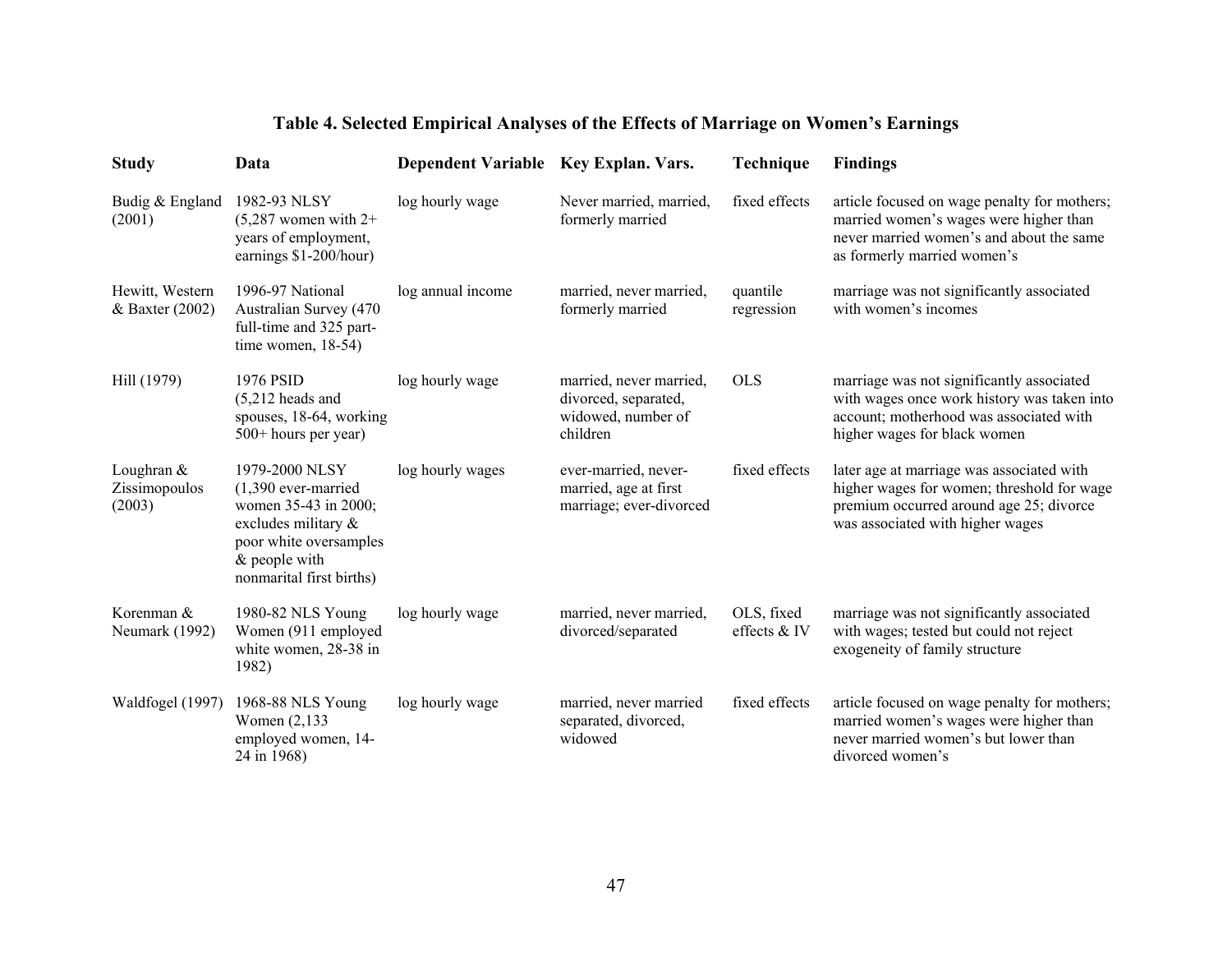#### *Adults' physical health and mortality*

 $\overline{a}$ 

This section reviews studies from the large literature on the relationship between marriage and adults' physical health and mortality. Marriage has consistently been found to be strongly associated with better health and lower mortality. Summarizing the evidence on marriage and other social relationships, House, Landis and Umberson (1988 p. 541) wrote

The theory and evidence on social relationships and health increasingly approximate that available at the time of the U.S. Surgeon General's 1964 report on smoking and health, with similar implications for future research and public policy.

Gallagher and Waite (1990, p. 47) similarly drew a parallel between the health risks of smoking and being single. Along with the warnings on cigarette packs, they suggested that the Surgeon General consider affixing a warning to divorce decrees that stated, "Not being married can be hazardous to your health."

As with the literature on children's well-being, the research literature on health outcomes is enormous. Accordingly, the review concentrates on general methodological developments. It also narrows its focus to physical health and mortality and leaves aside other important health outcomes such as psychological well-being and domestic violence.

Early research. The research linking marriage to health and mortality constitutes one of the oldest empirical literatures in the social sciences. Contributions from the nineteenth century included William Farr's analysis (referenced in Goldman 1993) of marriage and mortality in France and Emile Durkheim's (1897 [1951]) investigation of social isolation and suicide. In the United States, the Census offices—the predecessors to the permanent Bureau of the Census began reporting differentials in mortality by marital status for the 1890 and 1900 censuses, and the Census Bureau continued to produce occasional reports through the 1920s (Klebba 1970). A larger and more complete analysis of mortality differentials was included in a 1933 research volume by Walter Willcox (referenced in Klebba 1970). Besides the reports from the Census Bureau, American researchers and policymakers during this period also appear to have recognized that widows were experiencing worse health and higher mortality than other women (see Berardo's 1968 review). Nevertheless, it is fair to say that with the exception of Durkheim's findings, early studies of the relationship between marital status and mortality went largely unnoticed by other social scientists and initially prompted little additional research.<sup>24</sup>

Improvements in the quality and completeness of vital statistics data were catalysts for a new round of studies by U.S. health researchers in the middle of the century. Starting in 1933, mortality data were systematically reported for all states (Hetzel 1997). At the next census in 1940 when the mortality data could be combined with detailed population data, research volumes examined differentials by marital status in general mortality rates, specific causes of death, and cancer-related deaths (see Klebba 1970). Data refinements continued after the enactment of the Model State Vital Statistics Act in 1942 and after responsibility for preparing the statistics was

<sup>&</sup>lt;sup>24</sup> An exception is William Fielding Ogburn (1927). Foreshadowing arguments that Waite and others would advance some 70 years later, Ogburn (p. 6) concluded that the available evidence led "to the presumption … that marriage is a desirable state with regard to these social conditions of death, crime, and insanity."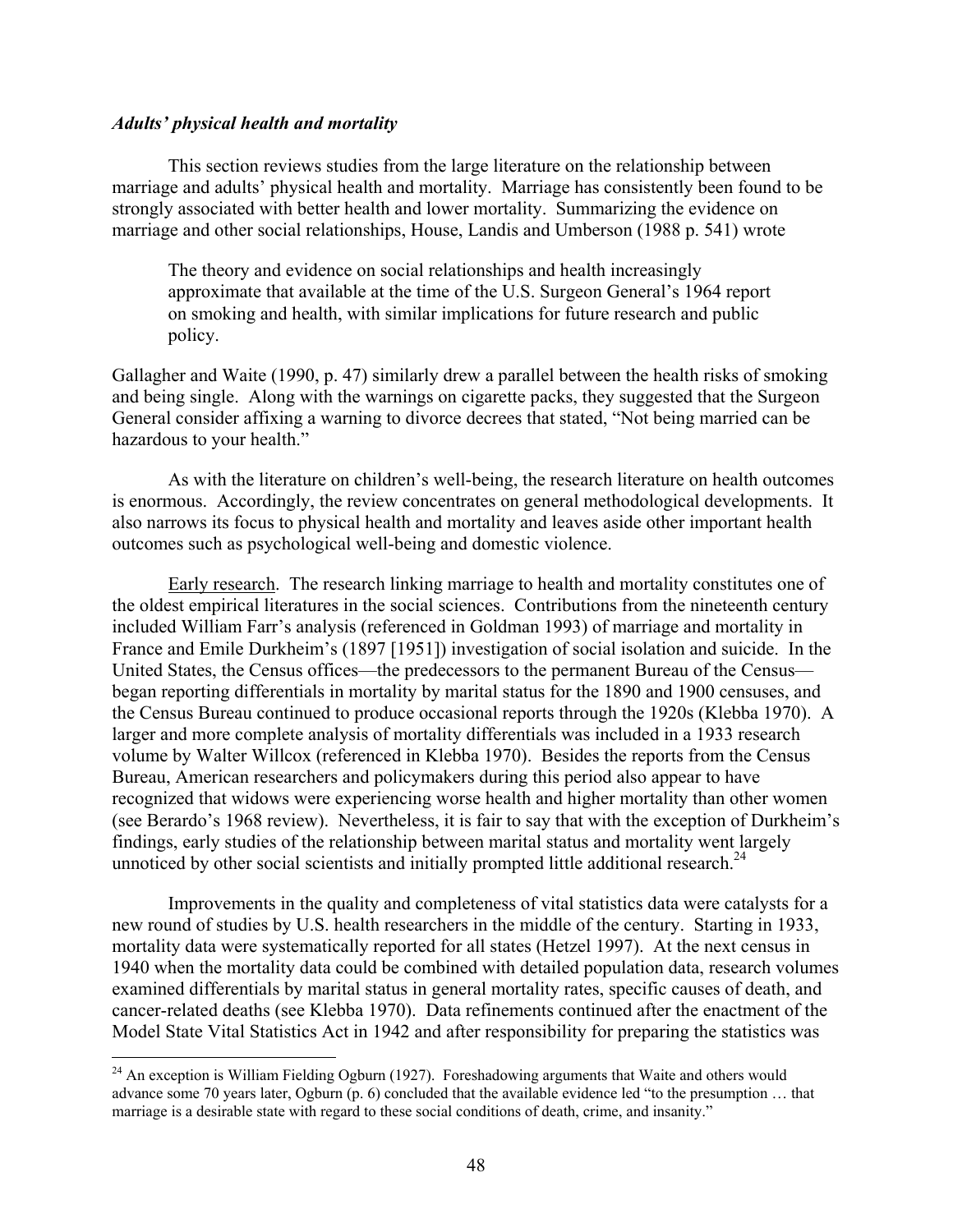transferred to the Public Health Service in 1946 (Hetzel 1997). The primary empirical methodology during this period consisted of comparing age-, gender-, and race-specific mortality rates for people in different marital statuses and reporting results in terms of relative mortality ratios (e.g., mortality rates of never married women relative to those of married women, widows relative to married women, etc.). Although the analyses relied on descriptive methods, the crosstabulations were so detailed that the results could effectively be viewed as regression coefficients. Analyses of this sort by Berkson (1962) and Sheps (1961) showed that unmarried people had higher adjusted rates of mortality than married people.

Sociologists and family demographers returned to this research field in the late 1960s and early 1970s. Some research continued to rely on descriptive analyses, while other studies began to employ multivariate regressions. For instance, Berkman (1969) used data from a 1965 household survey from Alameda County, California to regress health outcomes for mothers against indicators for whether they were married, widowed or divorced/separated. He hypothesized that unmarried motherhood was a source of stress, which contributed to poor health outcomes. His findings of worse health among unmarried mothers were consistent with this hypothesis. In a later analysis of the same survey, Renne (1971) examined health outcomes for all ever-married respondents and further distinguished between people who were happily or unhappily married. She found that happily married people had the best health outcomes and that unhappily married people had the worst, below even those of divorced people.

A National Center for Health Statistics (NCHS) report by Klebba (1970) examined age-, race- and gender-specific mortality rates for people in different marital statuses using 1959-61 national data. Klebba found that unmarried women had age-adjusted mortality rates that were one third to three-quarters higher than those of married women, while unmarried men had rates that were one half to more than two times larger than those of married men. These general patterns applied to whites and non-whites, though mortality differentials for non-white widows were higher than those for white widows. Gove (1973) re-examined these data, focusing just on whites. Gove hypothesized that psychological well-being differed across men and women in different marital roles and that these differences translated into physical health and mortality differences. He interpreted results that showed particularly large differentials for deaths from suicide, homicide, accidents, and cirrhosis of the liver as supporting this explanation.

Like Gove, Verbrugge (1979) also summarized tabulations that had been reported earlier by the NCHS and Census Bureau. However, instead of mortality, she considered health and morbidity indicators including reports of acute conditions, physical limitations, disabilities, hospitalizations and medical visits. She framed her analysis in terms of a sociological model of illness behavior and found that divorced, separated and widowed people had worse health on average than married and never-married people across a broad range of age-adjusted indicators.

Other studies during the 1970 also generally applied either descriptive methods or regressions to cross-section data and interpreted results in terms of marriage reducing stress or improving psychological well-being. While selection was recognized as an alternative explanation for the positive association between marriage and health, studies did not directly control for this. Limited information in some of the data sets, such as mortality records, also meant that many studies were not able to control for important covariates like socioeconomic status that were associated with both health and marital status.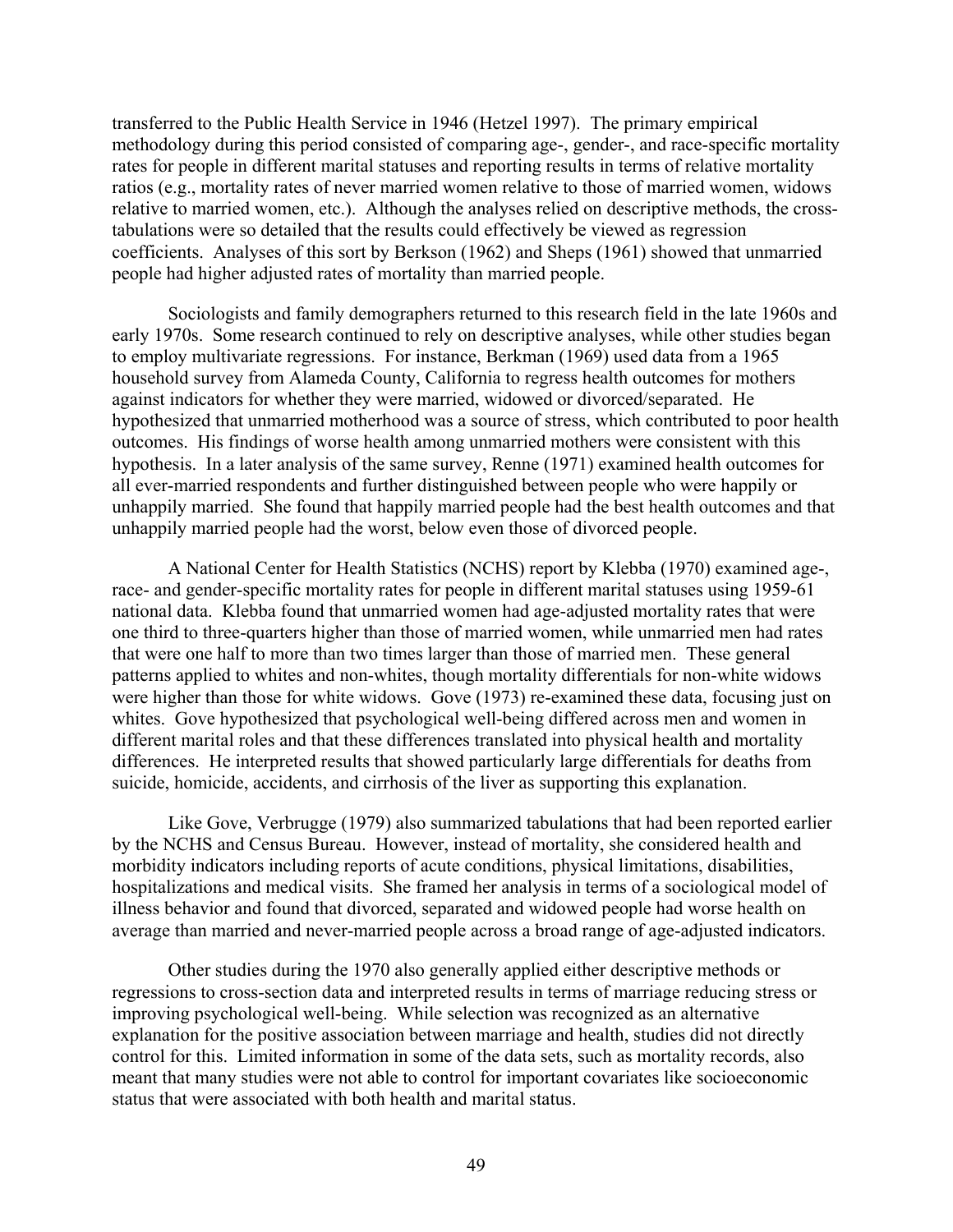Later studies. An important methodological advance was the emergence of prospective, longitudinal, individual-level data in the early 1980s. With these data, researchers could temporally order outcomes and examine how marital status in one period affected health or mortality in another. House, Landis and Umberson (1987) reviewed results from several early longitudinal studies, which continued to show that marriage and other measures of social integration were positively associated with physical health. Although these studies addressed some potential problems associated with correlations among the unobserved contemporaneous determinants of marriage and health, they did not employ fixed effects methods that could have accounted for more general correlations arising from unobserved permanent characteristics.

Researchers also examined alternative hypotheses for protective factors associated with marriage. For instance, Umberson (1987) proposed a model of social control in which spouses act to promote the health and regulate the behavior of their mates. Researchers also used regression methods to test more detailed aspects of hypotheses. An example of this type of research is Anson's (1989) study of the effect of social isolation on health, which included indicators for the presence of other people and for social interaction along with measures for family structure. Adding these controls weakened the statistical relationship between marital status and health. For some outcomes, like chronic morbidity, the relationships were eliminated, while for other outcomes, like self-rated health and bed disability days, the relationships remained. Ross, Mirowsky and Goldsteen (1990) reviewed other studies from the 1980s that considered explanations associated with isolation, social support and economic resources.

As research moved into the 1990s, specialized models, such as hazard and survival models, began to be used more routinely to analyze longitudinal mortality data. Studies by Coyne et al. (2001), Hemstrom (1996), Korenman, Goldman and Fu (1997), Lillard and Panis (1996), Lillard and Waite (1995), Murray (2000), Rogers (1996), Smith and Waitzman (1994), Smith and Zick (1994), Sorlie, Backlund and Keller (1995), Tower, Kasl and Darefsky (2002) and Zick and Smith (1991) employed hazard models. Almost of all of this research found that being married, being in a satisfying or close marriage, or being in a long-lasting marriage was associated with lower mortality.<sup>25</sup>

Longitudinal data were also used to examine the relationship between family structure and health status. However, most studies (e.g., Goldman, Korenman and Weinstein 1995; Michael et al. 2001; Umberson 1992; and Waldron, Hughes and Brooks 1996) continued to employ standard OLS or binary choice models with controls for baseline health and marital status. Only a few researchers adopted more specialized longitudinal statistical models. In particular, Lillard and Panis (1996) used a random effects model to examine a categorical measure of health status; Wickrama et al. (1997) used a longitudinal structural equations (latent growth curve) model to examine an index of health problems; and Wickrama et al. (2001) used a logistic hazard to examine the onset of hypertension. These studies continued to find that marriage and marital quality were associated with better health.

An additional data-related contribution was the finding by Korenman, Goldman and Fu (1997) that marital status could be misclassified in some types of prospective longitudinal data.

 $25$  Some exceptions were findings by Lillard and Waite (1995) that widowed women had lower mortality than other women and Smith and Zick (1994) that divorced men had lower mortality than continuously married men.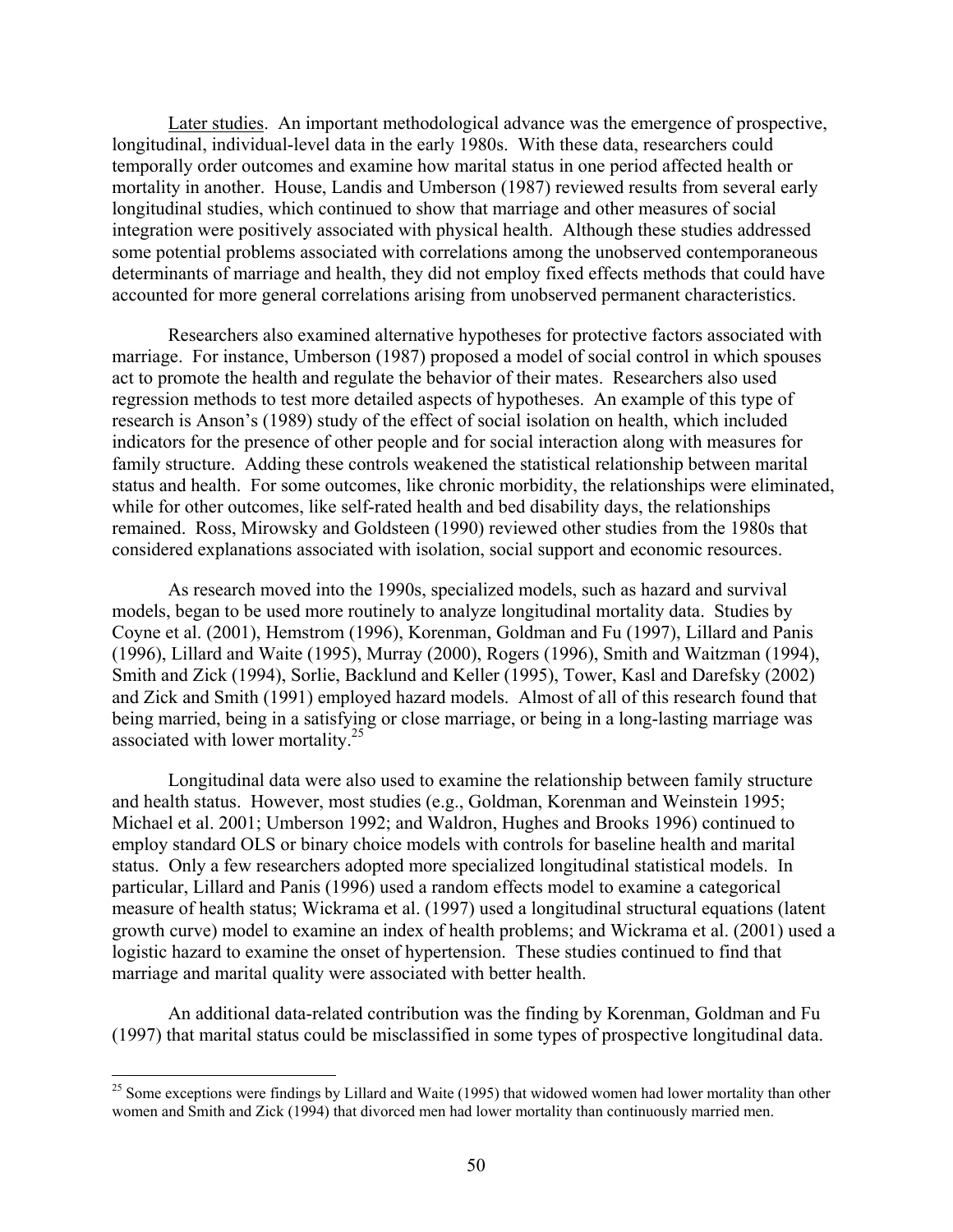Korenman et al. examined the relationship between widowhood and mortality in the 1984-90 Longitudinal Study of Aging (LSOA), a survey of people who were 70 years of age and older at baseline. They discovered that information on marital status for survey respondents who died between interviews was not updated after the last interview. Thus, the survey missed some transitions to widowhood or other marital statuses. The problem was especially severe in the LSOA because interviews occurred biennially and because the LSOA relied on proxy reports for many respondents. A comparison with death certificate data revealed that the LSOA misclassified marital status for 40 percent of men and 28 percent of women.

Besides these longitudinal developments, researchers in the 1990s also began to look more systematically at evidence regarding selection. Early in the decade, Goldman (1993) used simulation methods to demonstrate that selectivity could lead to many different types of biases in analyses of mortality. Goldman's analysis dispelled an argument advanced by some researchers, such as Gove (1973), that selectivity leads to easily recognizable patterns in the data. Her research instead showed that selectivity has to be addressed directly. Unfortunately, while selection subsequently received more attention in this literature, almost all of the studies of selection effects relied on a crude strategy of reversing the dependent and independent variables in their analyses and regressing marital status on health status. Studies by Booth and Johnson (1994), Fu and Goldman (1996), Murray (2000), and Waldron, Hughes and Brooks (1996) followed this approach. Although several of these analyses also reversed the temporal ordering of the variables (e.g., examined the relationship between health status at baseline on subsequent marriage), their methods still essentially amounted to regressing one selective or endogenous variable on another.

To my knowledge, only one observational study of marriage status and health has used formal statistical controls to account for selectivity. Lillard and Panis (1996) used 1968-90 data from the PSID to estimate hazard models of marriage formation, marriage dissolution and mortality along with longitudinal, ordered probit models of health status. These models incorporated Lillard's (1993) random effects approach to account for correlation in the unobserved determinants of the outcomes. Lillard and Panis found that health and marital status were each selective determinants of the other. They also found that marriage was negatively associated with mortality but could not reject the restriction that marriage was an exogenous determinant. Although the study had many strong features and advanced the methodological frontier, it had some notable shortcomings. One was that the much of the analysis was based on a short span of seven years (1984-90) during which health status data were available in the PSID. Another was that the analysis of the simultaneous relationship between marital status and health relied on questionable variable exclusion restrictions. For instance, family background measures for parents' education and poverty status were included in the health status model but not the marriage models. Years since leaving school entered the marriage formation equation but not the marriage dissolution or heath equations.

Stronger evidence of a causal effect of marriage on health comes from a comprehensive review of separate "biopsychosocial" studies that link marital interactions to stress and stress to illness. Kiecolt-Glaser and Newton (2001) summarized evidence from 64 studies published during the 1990s and interpreted the results in terms of a detailed conceptual model. None of the studies that they considered tested all of the elements of the model; however, like Amato in his (1993) review of studies on children's adjustments to divorce, Kiecolt-Glaser and Newton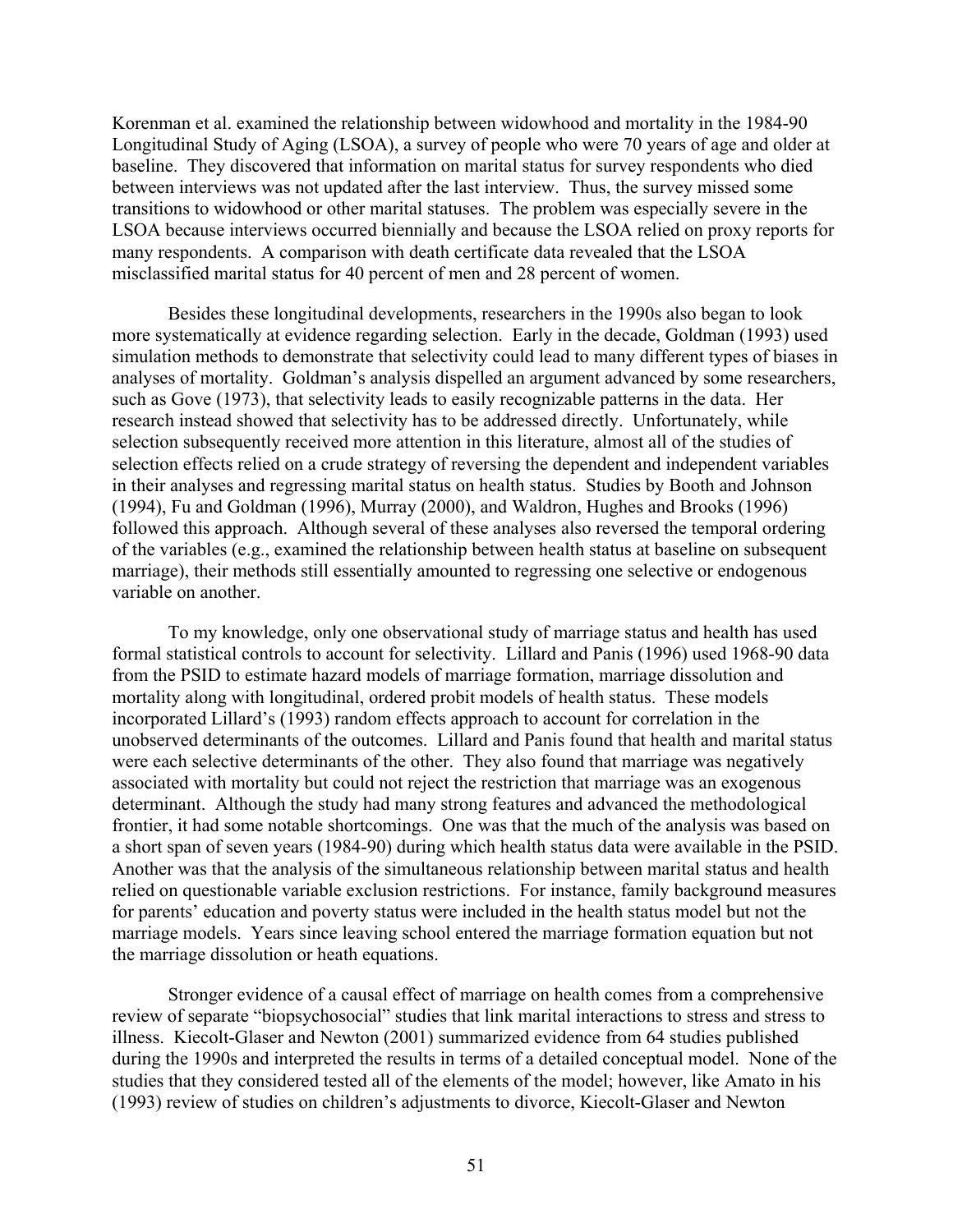examined whether different individual results supported the model. To evaluate the link between marital interactions and stress, they described research that measured couples' blood pressure, heart rates and other outcomes during experimentally-induced conflict sessions. In these sessions, couples were either asked to discuss a topic that they identified as an area of disagreement or told to take opposing sides and resolve a hypothetical argument. Measurements were compared either to a baseline or to measurements from couples who were not put into conflict situations. These experiments generally found that conflict heightened stress. Some researchers also observed whether couples exhibited hostile or behaviors during the conflict sessions and found that poorer interactions led to larger physiological changes. Kiecolt-Glaser and Newton considered whether these experimentally-observed changes were large enough to affect physical health and concluded that links might exist with outcomes that are associated with stress like cardiovascular disease, immune function and wound healing.

Assessment. Studies that have examined the relationship between marriage and health have been remarkably consistent in their findings. Being married and being in a satisfying marriage are positively associated with health and negatively associated with mortality. The findings have been reported over time in the United States and across other countries as well (Hu and Goldman 1990). The introduction of longitudinal data and some advanced statistical techniques, such as were employed by Lillard and Panis (1996), have not overturned these longstanding findings.

The contributions by Lillard and Panis and near-uniform findings of the literature notwithstanding, the existing body of research on the effects of family structure on physical health and mortality still has to be judged to be methodologically weak. Although several recent studies have adopted more sophisticated statistical methods like hazard, longitudinal and structural equations models, research based on simple descriptive analyses (e.g., Luoma and Pearson 2002; Murphy, Glaser and Grundy 1997) continues to be published in peer-reviewed journals. Even when advanced techniques are used, the studies in this area generally do not address issues associated with selection and omitted variables bias. A recent review by Hummer, Rogers and Eberstein (1998) of the sociodemographic studies on mortality similarly concludes that the research in this area, while evolving, remains too descriptive. Because of the literature's methodological weaknesses, its findings have to be interpreted with a fair degree of caution.

The research on marital interactions, as opposed to marriage status and family structure, contains more solid evidence of a causal link to health outcomes. This research, which has included some experimental designs, has been able to show a link to stress. Although these experimental results have not been convincingly tied to larger health outcomes, they suggest that programs that improve relationship skills and marital interactions might improve health. This would seem to validate the Bush administration's emphasis on promoting "healthy" marriages.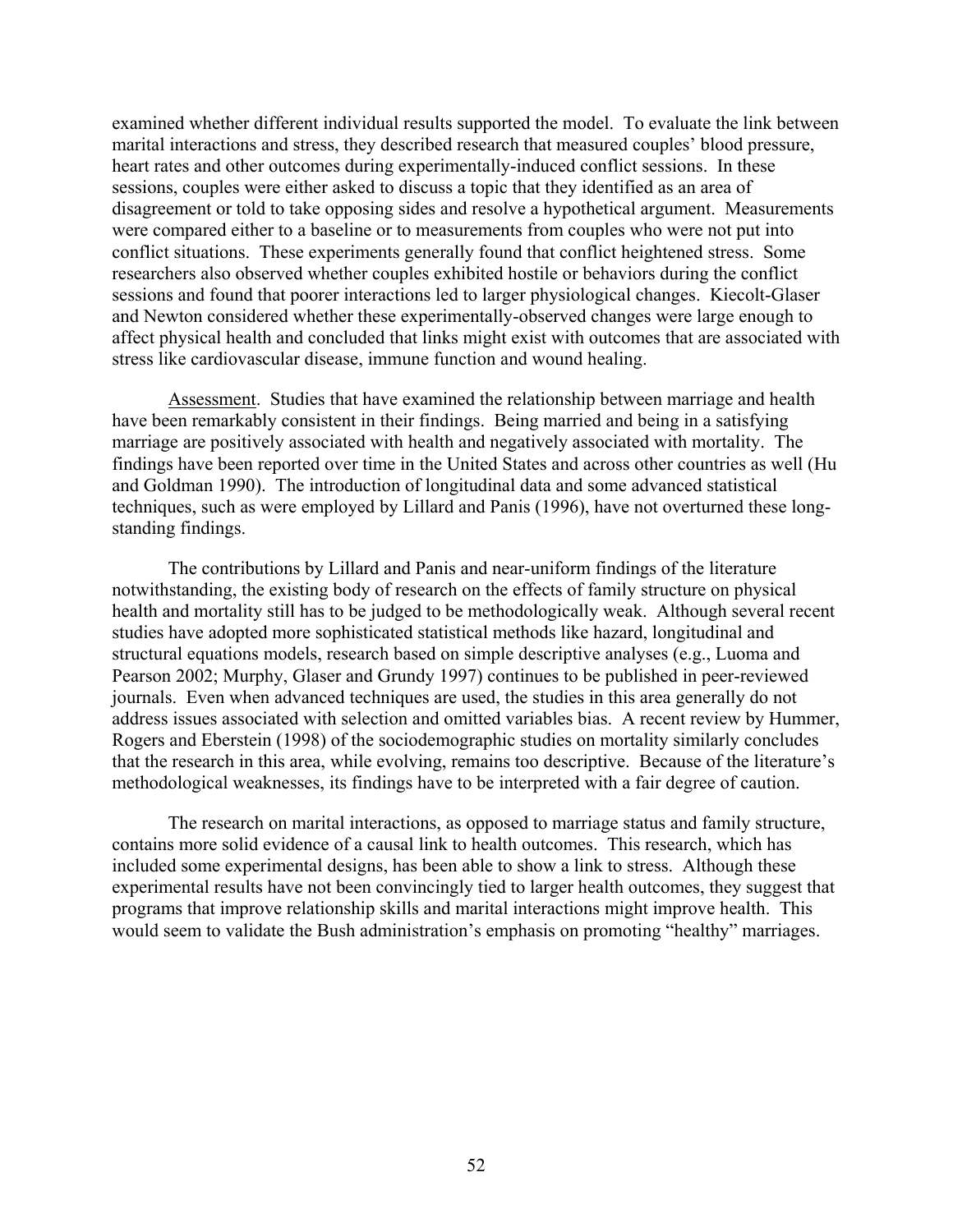| <b>Study</b>                               | Data                                                                    | Dependent Variables Key Explan. Vars.                                                                           |                                                                                  | <b>Technique</b>        | <b>Findings</b>                                                                                                                                             |
|--------------------------------------------|-------------------------------------------------------------------------|-----------------------------------------------------------------------------------------------------------------|----------------------------------------------------------------------------------|-------------------------|-------------------------------------------------------------------------------------------------------------------------------------------------------------|
| Early studies                              |                                                                         |                                                                                                                 |                                                                                  |                         |                                                                                                                                                             |
| Berkman (1969)                             | 1965 survey from<br>Alameda, CA (1,832<br>mothers $16+$ )               | chronic conditions,<br>functional disabilities,<br>self-rated health status,<br>bothered by serious<br>problems | Married, widowed,<br>divorced/separated                                          | <b>OLS</b>              | better health outcomes for married mothers;<br>interprets results in terms of stress                                                                        |
| Renne (1971)                               | 1965 survey from<br>Alameda, CA (ever<br>married adults $16+$ )         | chronic conditions or<br>disabilities, self-rated<br>health status                                              | marital satisfaction (5)<br>items); married,<br>divorced/separated,<br>remarried | descriptive<br>analysis | marriage and marital happiness positively<br>associated with health; unhappy marriages<br>worse than divorces; remarriages worse than<br>first marriages    |
| Verbrugge (1979)                           | Tabulated data from<br>1960, 70 Census, HIS<br>and HES                  | acute conditions,<br>activity limitations,<br>disabilities, medical<br>visits, hospital days                    | married, spouse absent<br>widowed, divorced,<br>never married                    | descriptive<br>analysis | marital status negatively associated with<br>numerous health problems                                                                                       |
| Later studies                              |                                                                         |                                                                                                                 |                                                                                  |                         |                                                                                                                                                             |
| Anson (1989)                               | 1979 NHIS (25,542)<br>white women, $18-55$ )                            | self-rated health status;<br>chronic and acute<br>morbidity; doctor visits                                      | currently married,<br>widowed, never<br>married, or divorced                     | <b>OLS</b>              | worse outcomes for women who were never<br>married and divorced; results are weaker in<br>models that control for proximate adults                          |
| Goldman,<br>Korenman &<br>Weinstein (1995) | 1984-90 LSOA (people<br>over 70 in 1984; 2,847<br>males, 4,631 females) | disability                                                                                                      | married, widowed,<br>divorced, never married                                     | logit                   | widowed men at higher risk, divorced men<br>and never married women at lower risk of<br>disability in models that control for SES and<br>social environment |
| Hahn (1993)                                | 1987 NMES (9,356)<br>women, 18-64)                                      | general health status (5<br>item scale)                                                                         | married, widowed,<br>divorced, separated,<br>never married                       | <b>OLS</b>              | health status better for married women than<br>other women; accounting for marital<br>acquisitions reduces but does not eliminate<br>association            |

# **Table 5. Selected Empirical Analyses of the Effects of Marriage on Physical Health**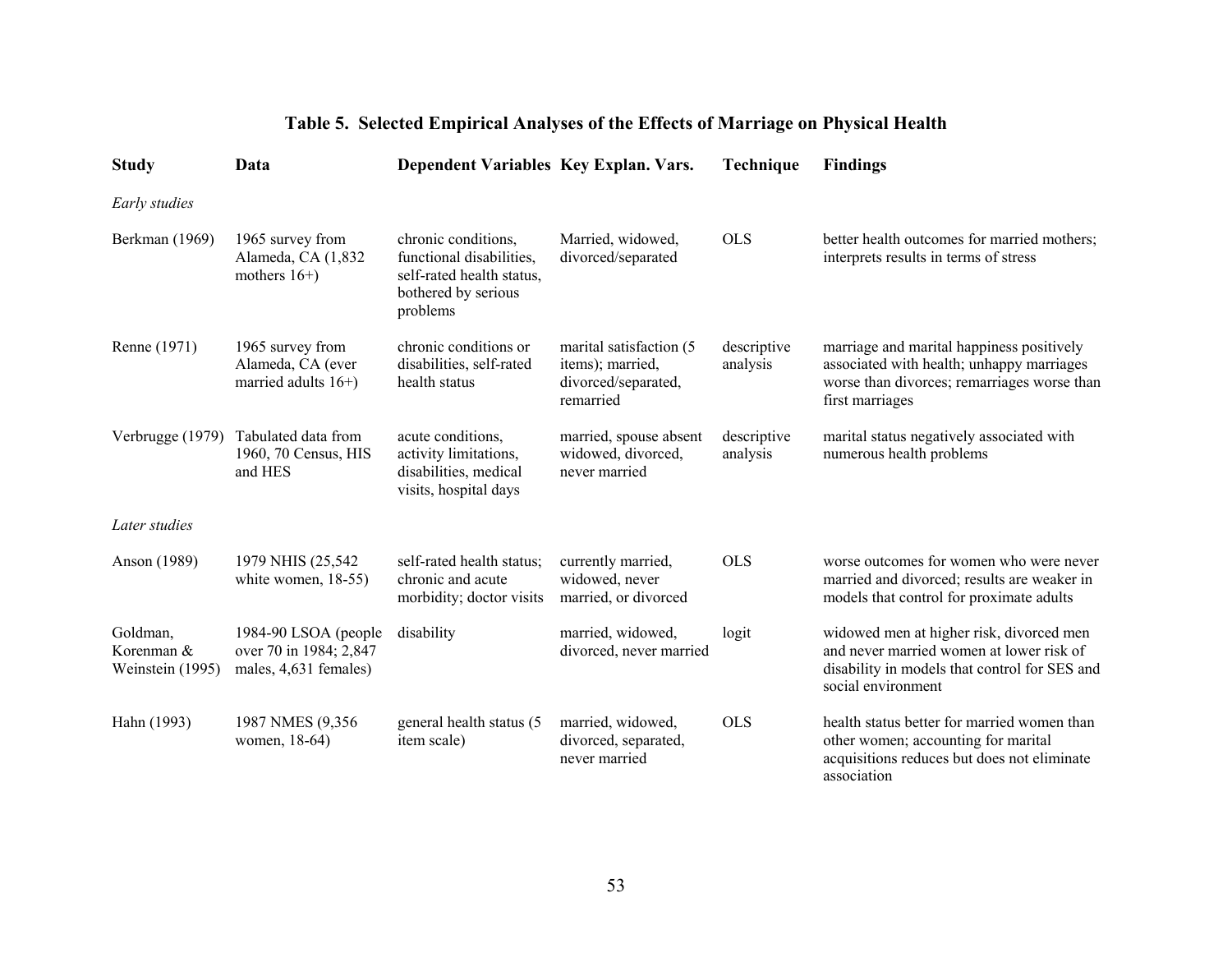| Lillard & Panis<br>(1996)                                         | 1968-90 PSID                                                                                     | self-rated health status                                                                | married, divorced,<br>separated, widowed,<br>never married,<br>interactions with age | with<br>correlated<br>random<br>effects | ordered probit positive effects of marriage on health                                                                                                             |
|-------------------------------------------------------------------|--------------------------------------------------------------------------------------------------|-----------------------------------------------------------------------------------------|--------------------------------------------------------------------------------------|-----------------------------------------|-------------------------------------------------------------------------------------------------------------------------------------------------------------------|
| Michael,<br>& Kawachi<br>(2001)                                   | 1992-96 Nurses' Health<br>Berkman, Colditz Study (women aged<br>$60+)$                           | change in physical<br>function, vitality, and<br>mental health                          | living alone, with a<br>spouse or with others                                        | logit                                   | Less decline in vitality and mental<br>functioning among women living alone                                                                                       |
| Murphy, Glaser<br>& Grundy (1997)                                 | 1991 British Census                                                                              | long-term illness                                                                       | first marriage,<br>remarried, divorced,<br>widowed, never married                    | descriptive<br>analysis                 | fewer long-term illnesses among men and<br>women in first marriages; more among<br>widowed and divorced men and women;<br>more among never marrieds before age 75 |
| Umberson (1987)                                                   | 1974-5 survey with<br>1,826 usable ever-<br>married observations                                 | risk-taking scale,<br>orderly lifestyle, alcohol divorced<br>problems and drug<br>abuse | married, widowed,                                                                    | <b>OLS</b>                              | divorce positively associated with risk taking<br>and drinking problems; divorce and being<br>widowed negatively related to orderly life-<br>style                |
| Umberson (1992)                                                   | 1986-89 Americans'<br>Changing Lives survey<br>$(2,867)$ people $25+)$                           | smoking, drinking,<br>BMI, sleep, physical<br>activity                                  | married, widowed,<br>divorced, never married                                         | <b>OLS</b>                              | higher rates of smoking and drinking among<br>divorced adults; lower BMI among divorced<br>women; less physical activity among<br>divorced men                    |
| Waldron, Hughes<br>& Brooks (1996)                                | 1968-88 NLS young<br>women (covers ages 24-<br>44)                                               | health problems (17<br>item scale)                                                      | married, unmarried                                                                   | <b>OLS</b>                              | initial and later marital status negatively<br>associated with health problems                                                                                    |
| Wickrama,<br>Elder (1997)                                         | 1989-94 survey from<br>Lorenz, Conger & rural Iowa (364 couples<br>married at least 14<br>years) | physical illness index<br>(counts of illnesses and<br>symptoms)                         | marital quality (7 items)                                                            | latent growth<br>curve analysis         | intercepts and slopes for marital quality and<br>physical illness negatively correlated for men<br>and women                                                      |
| Wickrama,<br>Lorenz, Wallace,<br>Peiris, Conger &<br>Elder (2001) | 1989-94 survey from<br>rural Iowa (367 wives,<br>340 husbands married at<br>least 14 years)      | onset of hypertension                                                                   | marital stress based on<br>self-reports and<br>observations                          |                                         | logistic hazard higher initial marital stress speeds onset of<br>hypertension for men and women                                                                   |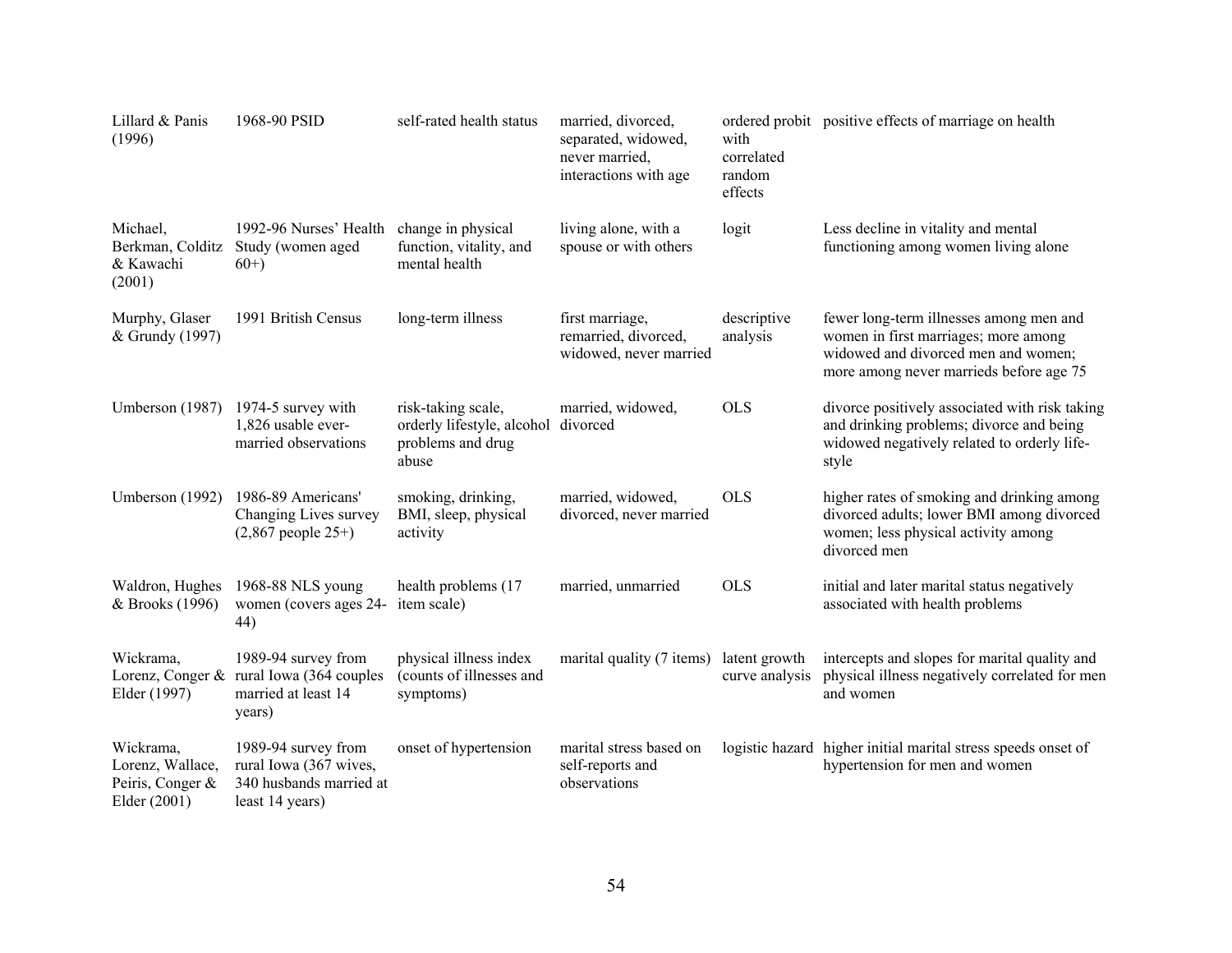# **Table 6. Selected Empirical Analyses of the Effects of Marriage on Mortality**

| <b>Study</b>                               | Data                                                                                                              | Dependent Variables Key Explan. Vars.                                                          |                                                                                    | Technique                     | <b>Findings</b>                                                                                                                                                                                       |
|--------------------------------------------|-------------------------------------------------------------------------------------------------------------------|------------------------------------------------------------------------------------------------|------------------------------------------------------------------------------------|-------------------------------|-------------------------------------------------------------------------------------------------------------------------------------------------------------------------------------------------------|
| Early studies                              |                                                                                                                   |                                                                                                |                                                                                    |                               |                                                                                                                                                                                                       |
| Gove (1973)                                | 1959-61 tabulated<br>mortality rates (whites<br>$25+)$                                                            | age- and gender-specific married, widowed,<br>mortality rates for<br>different causes of death | divorced, never married                                                            | descriptive<br>analysis       | age-specific mortality rates higher for<br>unmarried people than married people;<br>differences larger for men than women                                                                             |
| Klebba (1970)                              | 1959-61 tabulated<br>mortality rates (people<br>15+); compares with<br>1940 and 1949-51 data                      | age-, race- and gender-<br>specific mortality rates<br>for selected causes of<br>death         | married, widowed,<br>divorced, never married                                       | descriptive<br>analysis       | excess mortality for all unmarried groups;<br>differentials higher for men than women;<br>differentials for non-white widows higher<br>than white widows; other differentials similar<br>across races |
| Later studies                              |                                                                                                                   |                                                                                                |                                                                                    |                               |                                                                                                                                                                                                       |
| Coyne et al.<br>(2001)                     | 1993-95 Congestive<br>Heart Failure Patients in<br>Michigan (193 men, 50<br>women)                                | mortality                                                                                      | relationship quality<br>(based on self-reports<br>and interviewer<br>observations) | Cox<br>proportional<br>hazard | higher quality marriages associated with<br>lower mortality                                                                                                                                           |
| Goldman,<br>Korenman &<br>Weinstein (1995) | 1984-90 LSOA (people)<br>over 70 in 1984; 2,847<br>males, 4,631 females)                                          | mortality                                                                                      | married, widowed,<br>divorced, never married                                       | logit                         | no significant results                                                                                                                                                                                |
| Hemstrom (1996)                            | 1981-86 Swedish<br><b>Census-Linked Deaths</b><br>Registry (married<br>people 20-49 in 1970<br>living in $1980$ ) | age at death                                                                                   | still married, remarried,<br>cohabiting, widowed,<br>divorced, separated           | hazard model                  | mortality higher for all dissolution groups;<br>highest for people who were separated or<br>divorced                                                                                                  |
| Hu & Goldman<br>(1990)                     | 1940-85 mortality rates<br>from 16 countries (ages<br>$20-64)$                                                    | age-, marriage-, and<br>gender-specific<br>mortality rates                                     | married, widowed,<br>divorced, never married                                       | log linear<br>models          | divorced men have highest adjusted<br>mortality; excess mortality of unmarried<br>people increasing over time                                                                                         |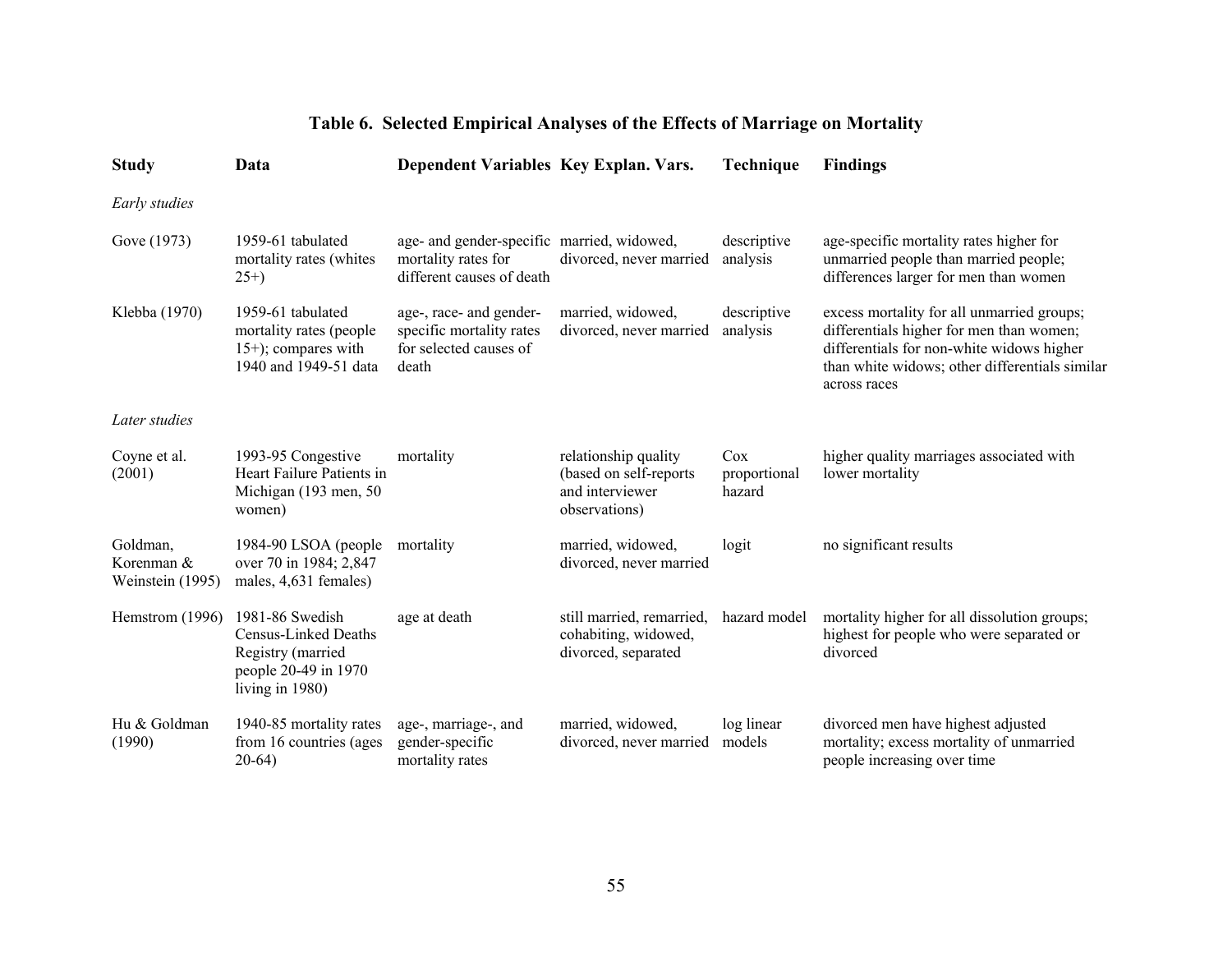| Korenman,<br>Goldman & Fu<br>(1997) | 1984-90 LSOA (people mortality, age at death<br>over 70 in 1984)                |                                                                | married, widowed in<br>last year, widowed<br>earlier, divorced, never<br>married in baseline year<br>and later | logit and<br>hazard models                                   | no significant effects of baseline marital<br>status; some negative effects of being recently<br>widowed                                                                                       |
|-------------------------------------|---------------------------------------------------------------------------------|----------------------------------------------------------------|----------------------------------------------------------------------------------------------------------------|--------------------------------------------------------------|------------------------------------------------------------------------------------------------------------------------------------------------------------------------------------------------|
| Lillard & Panis<br>(1996)           | 1968-90 PSID                                                                    | age at death                                                   | married, divorced,<br>separated, widowed,<br>never married,<br>interactions with age                           | cont. time<br>hazard with<br>correlated<br>random<br>effects | negative effects of marriage on mortality;<br>could not reject exogeneity of marital status                                                                                                    |
| Lillard & Waite<br>(1995)           | 1968-85 PSID (people<br>$10+$                                                   | age at death                                                   | married, divorced,<br>separated, widowed,<br>never married, marital<br>duration                                | cont. time<br>(Gompertz)<br>hazard                           | higher mortality for never married men and<br>separated women; lower mortality for<br>widowed women; mortality decreases with<br>marital duration                                              |
| (2002)                              | Luoma & Pearson 1991-96 Multiple-<br>Cause-of-Death files<br>(people $20+$ )    | age-, marriage-, race-<br>and gender-specific<br>suicide rates | married, widowed,<br>divorced, never married                                                                   | descriptive<br>analysis                                      | suicide lower among married adults; high<br>rates among widows, especially young<br>widows                                                                                                     |
| <b>Murray</b> (2000)                | Alumni records for<br>Amherst college (born<br>1832-79)                         | age at death                                                   | marriage                                                                                                       |                                                              | hazard models marriage decreases mortality                                                                                                                                                     |
| Rogers (1996)                       | 1984-91 NHIS (15,938)<br>people $55+$ )                                         | age at death                                                   | married, previously<br>married, never married<br>interacted with other<br>living arrangements                  | discrete<br>logistic hazard                                  | mortality higher for married people living<br>with other relatives and previously married<br>people living alone or with other relatives                                                       |
| Smith &<br>Waitzman (1994)          | 1971-75 NHANES I<br>with 1982-84 NHEFS<br>(people 25-74 at<br>baseline)         | age at death; distinguish<br>several causes of death           | married, widowed,<br>divorce/separated, never<br>married; also interacted<br>with poverty status               | proportional<br>hazards                                      | among people initially 25-64, mortality<br>higher for divorced/separated men and never<br>married women; evidence of reinforcing<br>interactions between poverty and marital<br>status for men |
| Smith & Zick<br>(1994)              | 1968-87 PSID (couples<br>in first marriages in<br>1968 with men aged 35-<br>64) | age at death                                                   | divorced                                                                                                       | paired hazard                                                | divorce increases risk of death for wives but<br>decreases risk for husbands                                                                                                                   |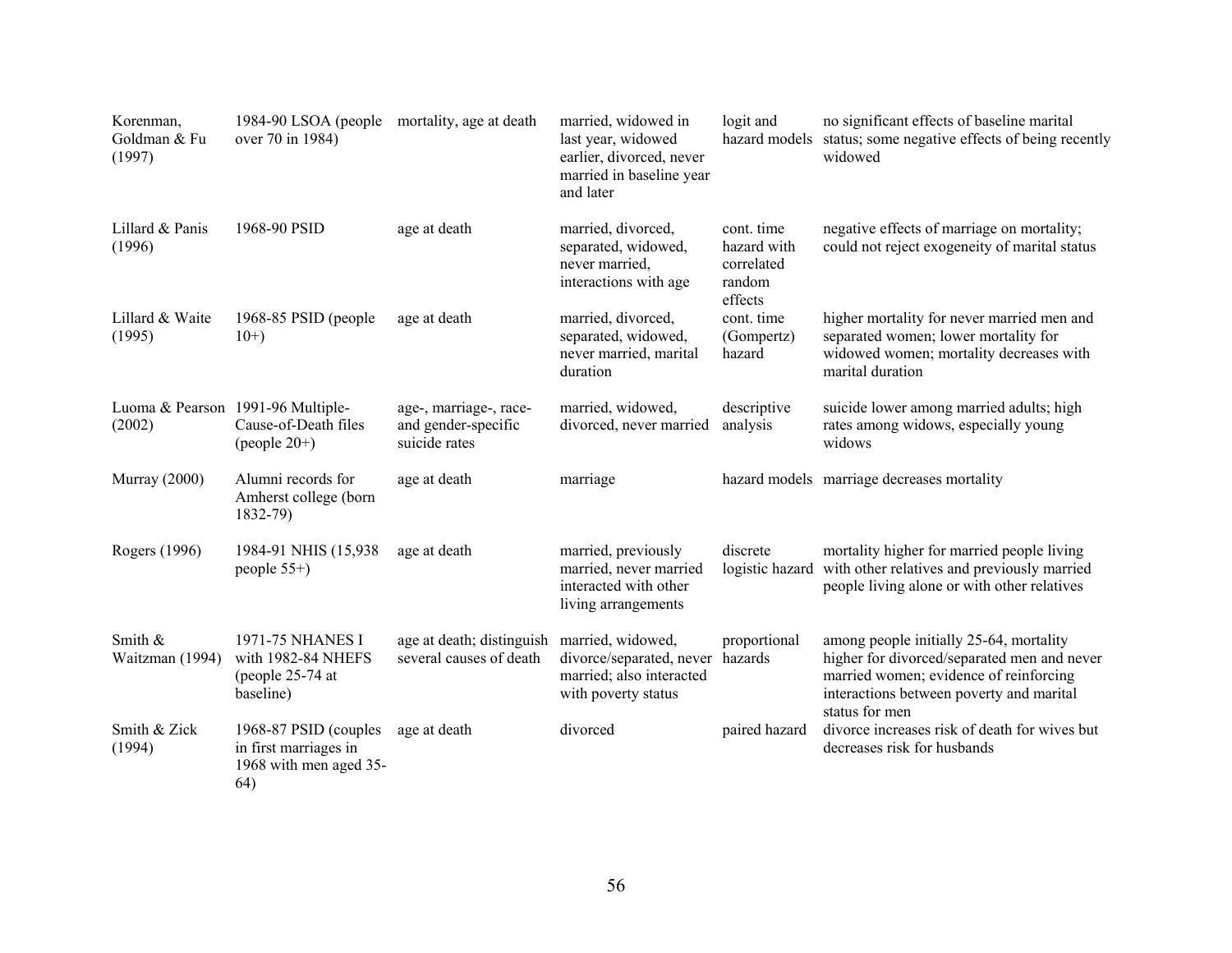| Sorlie, Backlund<br>& Keller (1995) | 1979-89 National<br><b>Longitudinal Mortality</b><br>Survey (people $25+$ )                                  | age at death                                    | married, widowed,<br>divorced, separated,<br>never married at initial<br>interview                                                | $\cos$<br>proportional<br>hazard | marriage reduced mortality for men and<br>women; results were only significant for<br>young men and older women                                                                                      |
|-------------------------------------|--------------------------------------------------------------------------------------------------------------|-------------------------------------------------|-----------------------------------------------------------------------------------------------------------------------------------|----------------------------------|------------------------------------------------------------------------------------------------------------------------------------------------------------------------------------------------------|
| Tower, Kasl &<br>Darefsky (2002)    | 1982-88 Yale Health $&$<br>Aging Project (married<br>couples $65+$ )                                         | age at death<br>source of emotional<br>support) | marital closeness (name Cox<br>spouse as confidant or                                                                             | proportional<br>hazard           | spouses in relationships in which the wife<br>named the husband as source of support had<br>lower mortality; spouses in relationships in<br>which the husband named the wife had higher<br>mortality |
| Zick & Smith<br>(1991)              | 1971-84 PSID (401)<br>female $& 518$ male<br>decendents; 611 female<br>and 460 male survivors<br>in $1984$ ) | age at death                                    | married, widowed,<br>divorced, never married<br>two years earlier;<br>transitions to married,<br>widowed divorced in<br>past year | discrete<br>logistic hazard      | no significant effects of marriage for women;<br>higher mortality for men who were divorced,<br>widowed, or became divorced                                                                          |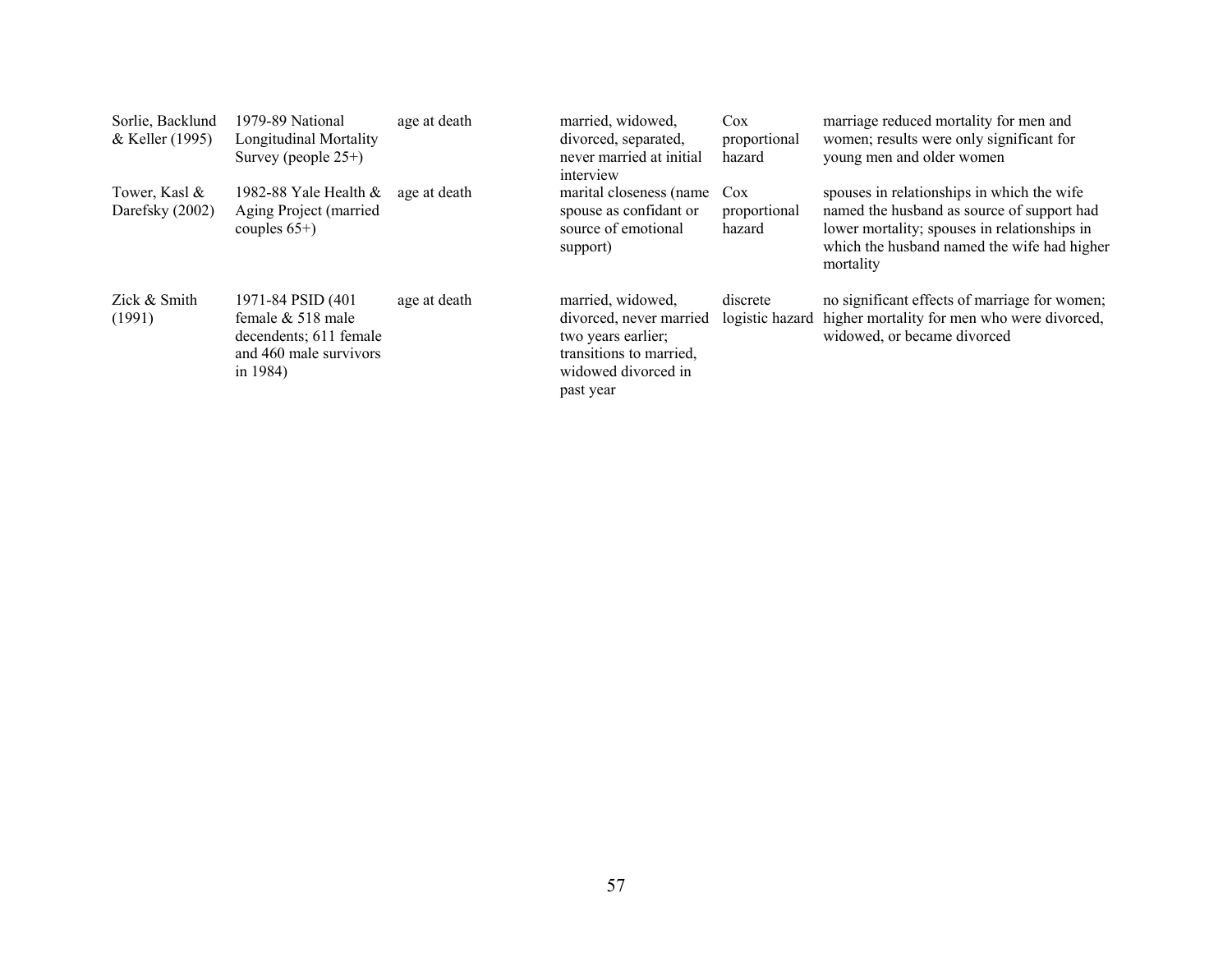#### **V. Conclusion**

This review has examined quantitative research on the benefits of marriage on children's well-being, adults' earnings, and adults' physical health and mortality. It has considered theories of how marriage might directly affect these outcomes and offered alternative explanations of how the association between marriage and well-being might reflect selectivity from omitted variables and reverse causality. The review has discussed a general set of statistical techniques that have been developed to account for different forms of selectivity and examined how these techniques have been applied in empirical studies of marriage.

Consistent with the findings of previous reviews, there is evidence throughout the literature that marriage is associated with positive outcomes for adults and children. Most of this evidence comes from regression analyses that account for observed covariates but do not account for other sources of selectivity. More and more evidence, however, is coming from studies that employ other controls for observed and unobserved selectivity, such as longitudinal comparisons, instrumental variables methods, switching regression models and matching methods. Researchers have generally found that the use of such controls reduces the association between marriage and well-being, which validates initial concerns regarding selectivity. However, in many instances, they have also found that significant associations remain, which is consistent with causal explanations.

#### *What the research from each domain can contribute to the others*

The research in each domain has its strengths and weaknesses. This means that there are a number of promising opportunities for cross-pollination across the domains, with each domain contributing important results and useful insights that would benefit the others.

Statistical methods. Statistical methods for addressing selectivity have been applied in each of the three domains that were reviewed. However, the techniques have been and continue to be used more frequently in some areas than in others. The research on adults' earnings has been especially sensitive to the issue of selectivity. The published research in this area not only includes numerous individual applications of various approaches but also some multi-method studies (e.g., Korenman and Neumark 1992), which compare results from different techniques using the same data set. The use of statistical controls for selectivity has become standard practice in this literature, and current research focuses on refining these controls and testing more detailed aspects of the causal explanations associated with specialization and productivity.

While statistical techniques for addressing selectivity have also been applied in the research on children's well-being and adults' physical health and mortality, their use is not standard practice. Many studies continue to rely on methods that do not control for selectivity. Of the studies that do address selectivity, most just augment a standard model with a lagged value of the outcome variable. For example, researchers have specified models in which a child's behavior after being exposed to the risk of a family disruption depends on whether a disruption occurred, prior behavior, and other variables. Few studies in these domains have employed specialized methods, like fixed-effects models, for longitudinal data. Only a handful have adopted other approaches like instrumental variables, matching, or switching regressions.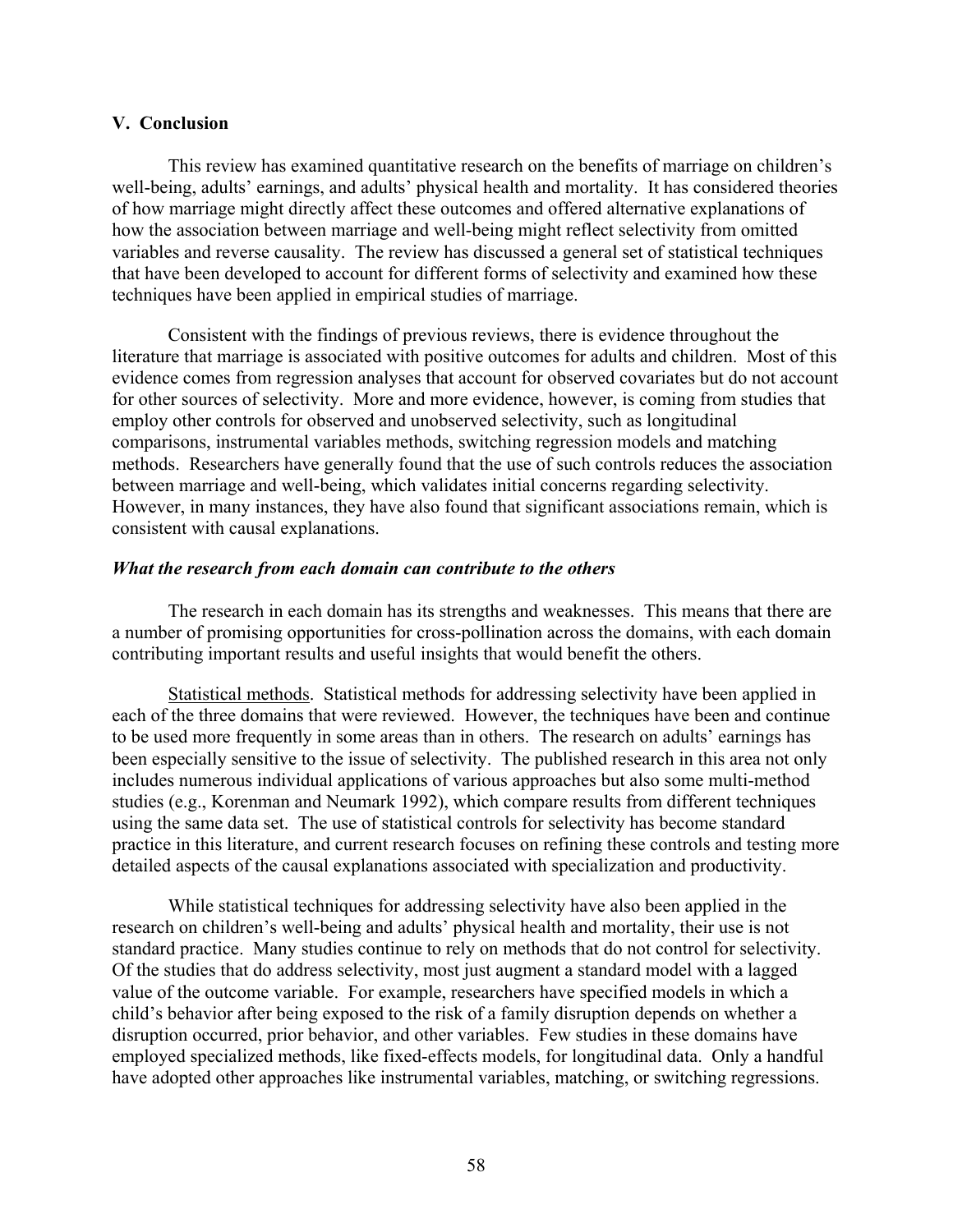Research on children's well-being and adults' health and mortality would be strengthened by a more careful consideration of the selectivity issue. This not only means adopting statistical techniques from other fields but also building on the experience of other researchers regarding the appropriate use of these techniques. As this review has shown, different approaches rely on different underlying assumptions and can give different answers. Unless they are careful, researchers may address one source of bias only to unmask another. While it is impossible to test every assumption that underlies a model, many can and should be tested. In addition, researchers should examine whether there are statistically meaningful differences in estimates across models, that is, formally test the robustness of their results.

Instrumental variables. Instrumental variables methods are attractive to researchers because they can address bias from several sources including omitted variables and reverse causality. Their application has been limited, however, by the practical problem of finding suitable variables that are correlated with marriage but otherwise unrelated to well-being. Results from several studies have been undercut by questionable choices regarding instruments.

The most promising source of instruments for current research on well-being outcomes in the United States appears to be state laws and policies. For example, researchers have found that unilateral, no-fault divorce laws are associated with worse outcomes for children (Gruber 2000) and a higher incidence of spousal homicide (Dee 2003). A natural interpretation of these results is that the laws have led to higher rates of marital dissolution and consequently to other negative outcomes. This is not the only interpretation, however, as the laws could have also affected a host of other marital outcomes including entry into marriage, marriage quality, bargaining within marriage, and divorce settlements (Mechoulan 2000; Peters 1986). Other changes in marriage policies that states have made or are considering, such as establishing covenant marriages and eliminating disincentives in tax and subsidy programs (Gardiner et al. 2002), may provide additional instruments. These could be used in conjunction with divorce laws to identify particular types of family structure and family process effects.

Certain types of experiments could provide additional sources of exogenous variation. Kiecolt-Glaser and Newton (2001) have described experiments involving couples' physiological reactions to small levels of induced conflict. These experiments could be extended to examine the effects of conflict on parenting behaviors or job functioning. The U.S. Department of Health and Human Services will soon undertake experimental evaluations of several types of programs designed to improve relationships and strengthen marriages. The three largest demonstrations will include programs to (a) provide services to unmarried new parents, (b) strengthen relationships among low-income married couples, and (c) assist communities in promoting healthy marriages. The Bush administration's welfare reauthorization proposal would provide resources for additional demonstration projects. Beyond the immediate analysis of these programs on marital functioning, the experimental demonstrations might provide a set of instrument conditions that could be used to examine the effects of marriage on other well-being outcomes (Gennetian et al. 2002). The variety of programs that may be examined as well as differences in the types of families that will be served may also be helpful in identifying different aspects of marriage.

While better instrumental variables may improve research, analysts still need to be mindful of other potential problems with this technique. Most importantly, researchers need to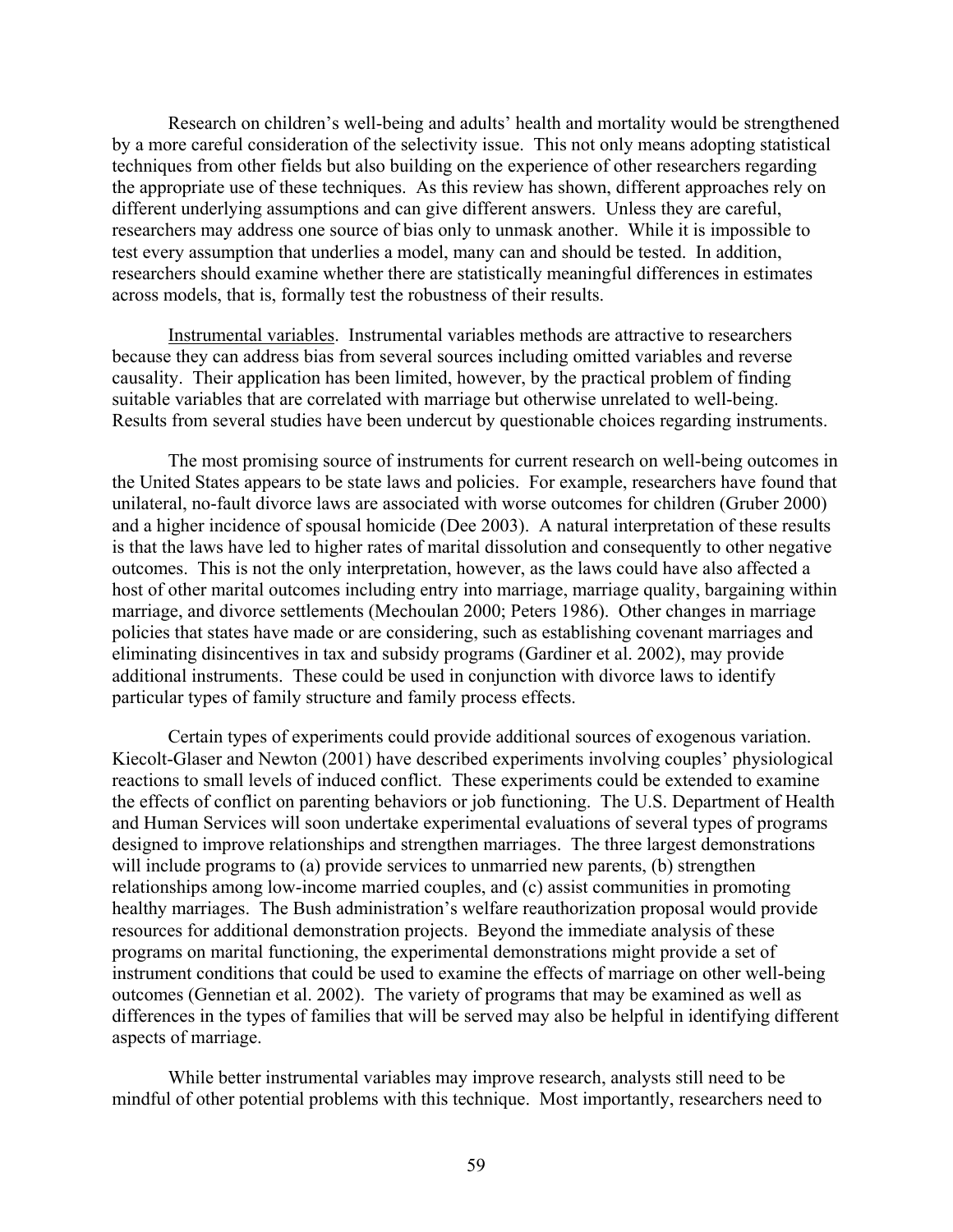be aware that the approach may not be appropriate in circumstances in which the effects of marriage differ across individuals and individuals take these effects into account in choosing to marry (Heckman et al. 1999).

Relationship quality. Numerous studies have found that children's well-being and adults' health and mortality are strongly related to both the existence and quality of a marital relationship. Some of the results regarding relationship quality from the health literature are particularly compelling because they come from experiments in which conflict between couples was artificially and randomly manipulated. Besides the policy implication that the Department of Health and Human Services is on the right track in promoting *healthy* marriages rather than marriages generally, the results also have some methodological implications. First, considerations of relationship quality, which have been almost entirely absent from the research on earnings, should be studied more carefully in this literature. Some sociological and family studies have examined how conflict relates to gender roles, specialization, and women's employment; however, these results have not found their way into wage studies. Second, as mentioned, marital quality is a dimension along which some degree of experimental manipulation is possible. Thus, it may be possible to sidestep selection issues altogether in this type of research. Third, upcoming experimental demonstrations of programs to build relationship skills and help couples prepare for marriage will provide an excellent opportunity to re-examine findings regarding marital quality. The demonstrations have the potential to make larger and longer-term changes in marital functioning than the laboratory experiments; these changes should make it easier to detect effects in other well-being outcomes. The demonstrations will also occur at a scale and in settings that will make it easier to generalize findings.

Direct and indirect effects. Much of the research on the association between family structure and well-being has included controls for mediating factors. For instance, the research on children's outcomes has considered factors such as economic resources, family conflict, parenting practices, community characteristics, and residential mobility. Studies of earnings have included controls for productivity, work habits, family specialization, and instrumental support. Research on adults' physical health and mortality has examined economic resources, conflict, stress, isolation, and social control. In each domain, the research has generally shown that the addition of these variables leads to smaller estimates of the direct association between family structure and well-being. While mediators have been valuable for examining the sensitivity of family structure to alternative specification assumptions, researchers have not been as careful in considering this aspect of their empirical models as others.

 Many of the mediators that have been examined are behaviorally determined and therefore endogenous. A few studies, such as Gray's (1997) analysis of marriage and specialization, have accounted for this problem; however, most analyses have not. For instance, earnings and family incomes have been analyzed as outcome variables in numerous analyses but included as independent, explanatory variables in many others. Researchers need to take the endogeneity of these variables into account if they are going to test theories of *how* the impacts of family structure might be transmitted. Even for the more limited goal of examining the sensitivity of the association between family structure and well-being, there is still a concern because the use of endogenous controls may contaminate other parts of the specification.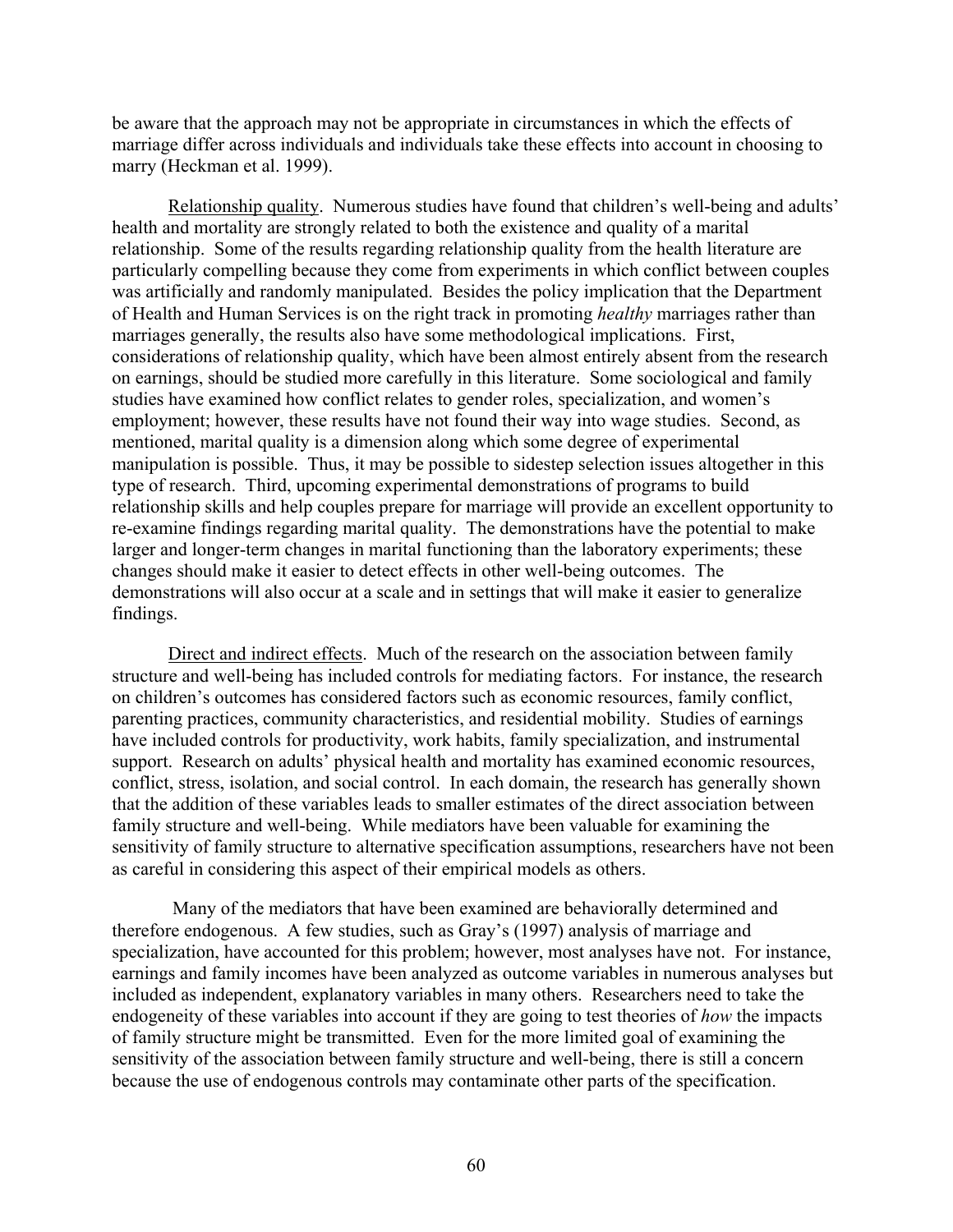As Cherlin (1999) has pointed out, we also need to be careful about how we interpret the results from these analyses. Researchers have tended to focus on the direct association between family structure and well-being and overlook the total association, which includes both the direct and indirect associations. It is possible that the total effect of marriage could be large even if the direct effect is small. Estimates of the direct effect are relevant if we consider policies that change the number or quality of marriages while keeping the other mediating factors constant (e.g., increasing marriage but taxing families' incomes so that their economic resources remain the same). However, it hardly seems reasonable to expect that policies would do this. In the more realistic case in which policies did not attempt to "undo" some of the effects of marriage, estimates of the total impact would be more appropriate and useful.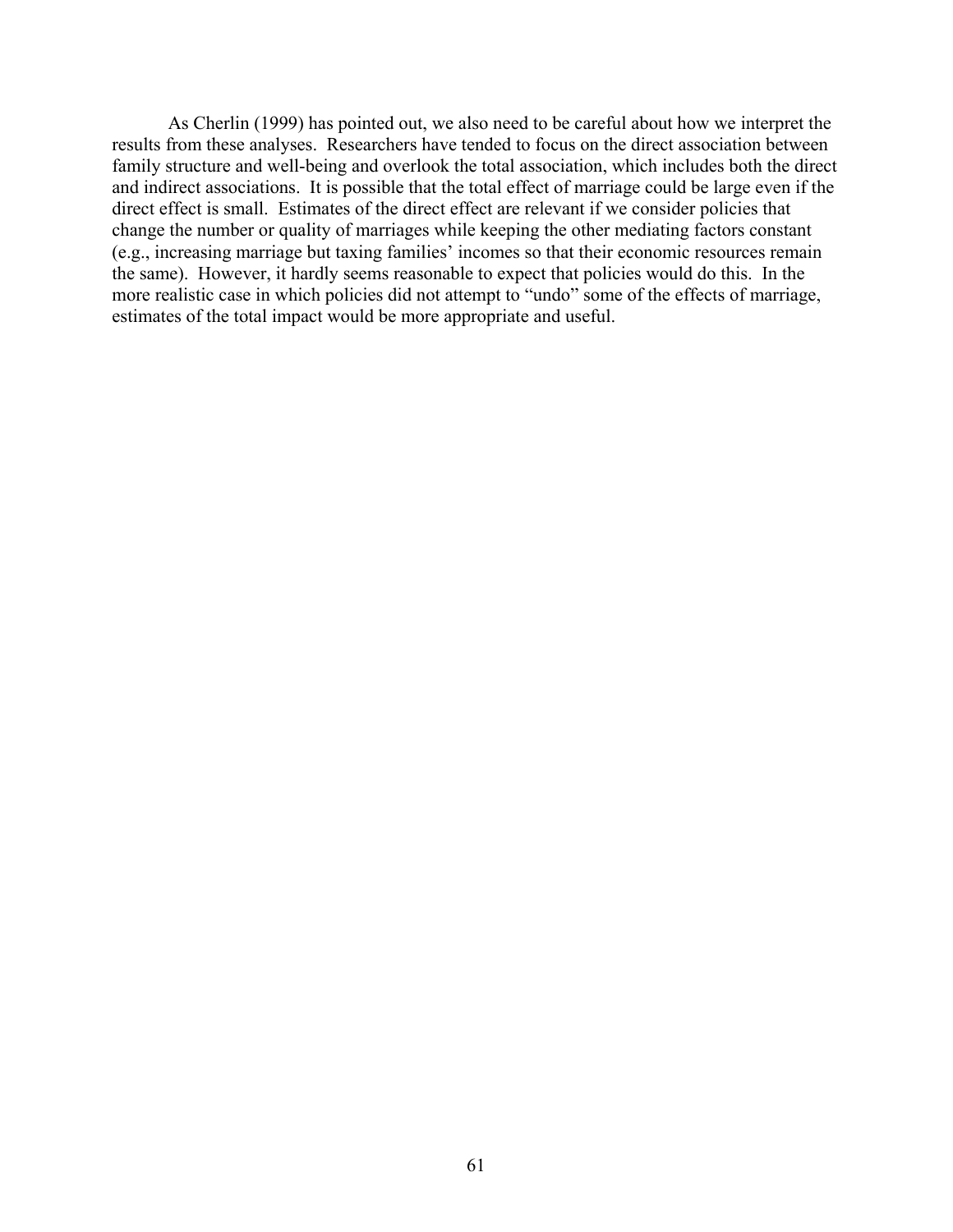#### **Appendix A. Overview of Statistical Techniques for More Complicated Models**

#### *More complicated descriptions of family structure*

To discuss the issues that arise when multiple descriptors for family structure are used, the Appendix keeps the notation from the longitudinal models (as these can be used to describe the cross-section models as well) but respecifies the estimating equation so that it depends on a vector of family structure characteristics, **M***i*(*t*), instead of a single indicator. Thus, the empirical model for well-being outcomes becomes

$$
Y_i(t) = A' \mathbf{M}_i(t) + B' \mathbf{X}_i(t) + \varepsilon_i(t)
$$
\n(A.1)

where Α and Β are vectors of coefficients to estimate. Each of the coefficients in Α represents the association between a particular family structure characteristic and well-being holding the remaining family structure characteristics and observed variables constant. To provide a concrete example, suppose that  $M_i(t)$  includes two variables. As in the models considered in Section III, let the first variable be an indicator for whether someone is currently married. Let the second be a mutually exclusive indicator for whether the person is formerly married. Although the indicator for current marriage is defined the same way as in the earlier models, the addition of the second indicator changes the interpretation of the coefficient. Recall that when multiple, mutually exclusive indicators are used, each indicator is contrasted with the remaining, omitted category. In this case, the omitted category is never having been married. Thus, the coefficient on current marriage in this specification captures the difference in well-being between people who are married and never married instead of the more general difference between people who are married and unmarried. Similarly, the coefficient on the indicator for being formerly married captures the difference between that status and being never married.

Besides the shift in the interpretation, it is also important to note that if the binary indicator  $M_i(t)$  is an element of  $M_i(t)$ , then equation (3) is a special (restricted) version of equation (A.1). Thus, it is possible to compare the two equations directly and determine which provides a better statistical explanation for well-being. To the extent that equation (A.1) accounts for more family structure types and different effects, it should reduce problems associated with model misspecification, measurement error and omitted variables. While these are important potential improvements, other types of specification and omitted variables problems could remain.

In principle, all of the estimation methods that were reviewed in Section III can be extended to accommodate equation (A.1). In practice, however, some extensions are more difficult to implement than others. The complications associated with different estimation methods are discussed below.

Instrumental variables. As with the instrumental variable procedure for a single marital status indicator, the difficulties associated with multiple variables are practical, rather than computational. The instrumental variable technique uses predictions of each of the endogeneous variables and their transformations. For example, a model that included variables for marital status and marital duration would need predictions for each term. Similarly, a model that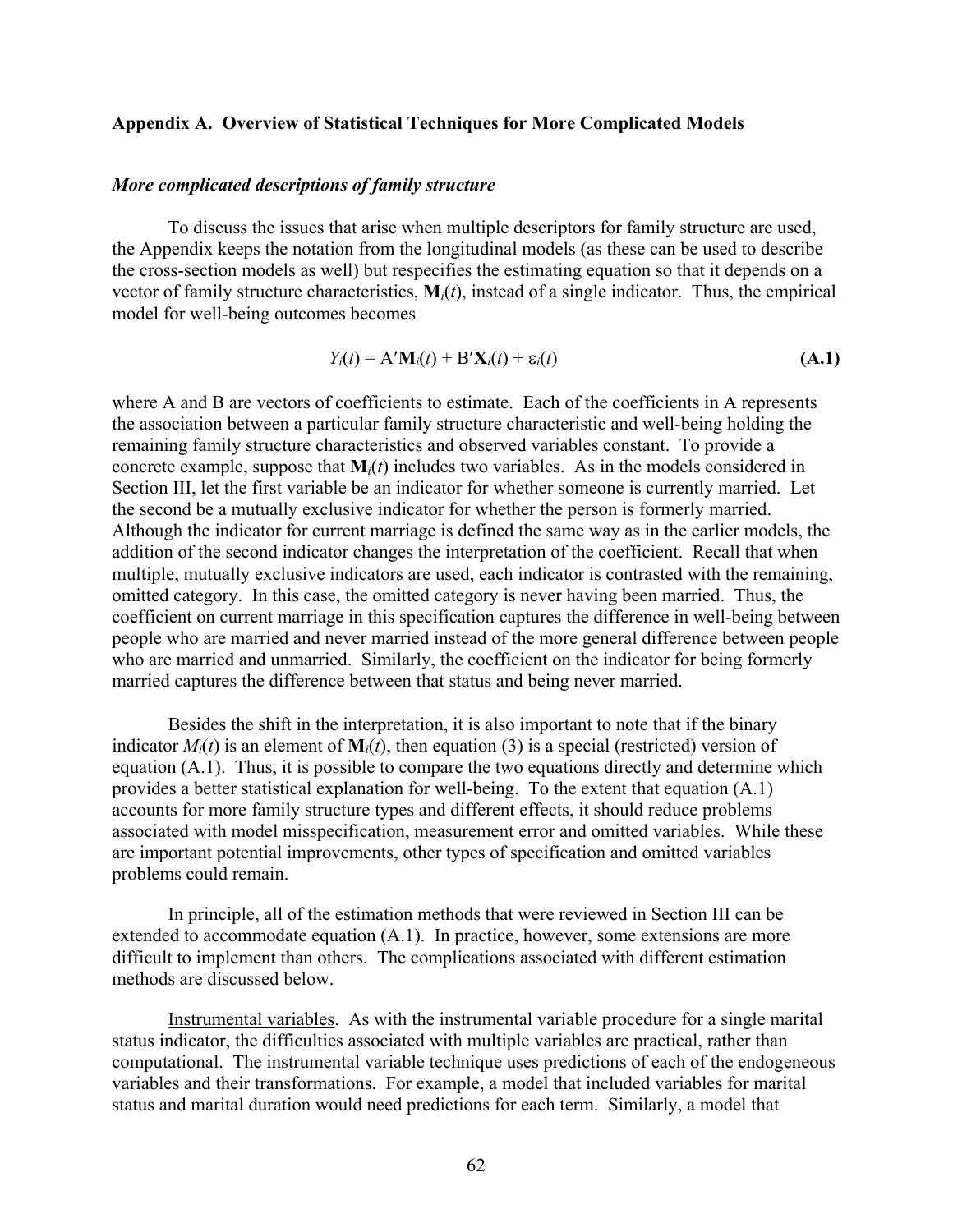included marital duration and its square (a transformation that would allow the impact of marital duration to increase or decrease over time) would also need separate predictions. The predictions, in turn, need to contain some variation that is independent of the other explanatory variables as well as the other predictions. This usually means that additional instruments are needed for each prediction. Given the difficulties that researchers experience locating *any* suitable instruments for marital status, the prospects of finding multiple instruments seem bleak.

Matching methods. Imbens (2000) and Lechner (2001) have recently extended propensity score matching methods to examine differences in outcomes across multiple groups. One immediate complication in these methods involves estimating the propensity score for membership in the different groups. Lechner recommends following one of two approaches: either estimating a single multinomial choice model, such as a multinomial probit model, for all the comparison types or estimating a series of conditional bivariate logit models for each of the possible contrasts. The first approach is computationally difficult when there are large numbers of choices. Also, the multinomial models are very sensitive to specification errors misspecification with respect to any pair of choices can contaminate the estimates for all choices. Moreover, it can be difficult to identify parameters in unrestricted models. The second approach presents less of a technical challenge and is more robust; however, estimating separate conditional models for large numbers of comparison groups is cumbersome. Another complication involves finding matches for all of the comparison groups. Recall that matching methods break down if observations with certain sets of measured characteristics are found in one comparison group but not all. The chances of this problem occurring increase as the groups are divided into finer and finer categories. A final complication is that causal interpretations of the differences in outcomes across matched groups require the researcher to account for the distribution of the propensity score in forming averages (Imbens 2000).

Selectivity controls. Easily implemented two-step procedures are available for models with two binary sources of selectivity (Tunali 1986) or a single multinomial source of selectivity (Lee 1983). The first type of model would be useful in an analysis that needed to account for selectivity from both marriage and parenthood. The second type of model might be applied in situations that involve multiple family structure categories such as currently, formerly and never married adults. Models that account for more sources of selectivity are substantially more complicated and difficult to compute. Maximum likelihood procedures involving joint estimation of the outcome and selectivity equations are tractable for models with up to three sources of selectivity. A drawback, however, is that these procedures are not standardized and must be developed or modified for each new application (see, e.g., Ribar 1992). If there are more than three sources of selectivity, regular maximum likelihood methods become infeasible. For these problems, researchers either adopt alternative estimation techniques, such as simulated maximum likelihood (Borsch-Supan and Hajivassiliou 1993), or place restrictions on the distribution of the unobserved variables.

Random effects and latent unobserved variables. One type of restriction that has been employed in maximum likelihood models with multiple sources of selectivity involves specifying the correlations among the unobserved variables to follow a factor-analytic structure. Longitudinal models with correlated random effects fall into this category. The same thing can also be accomplished by decomposing the error terms such that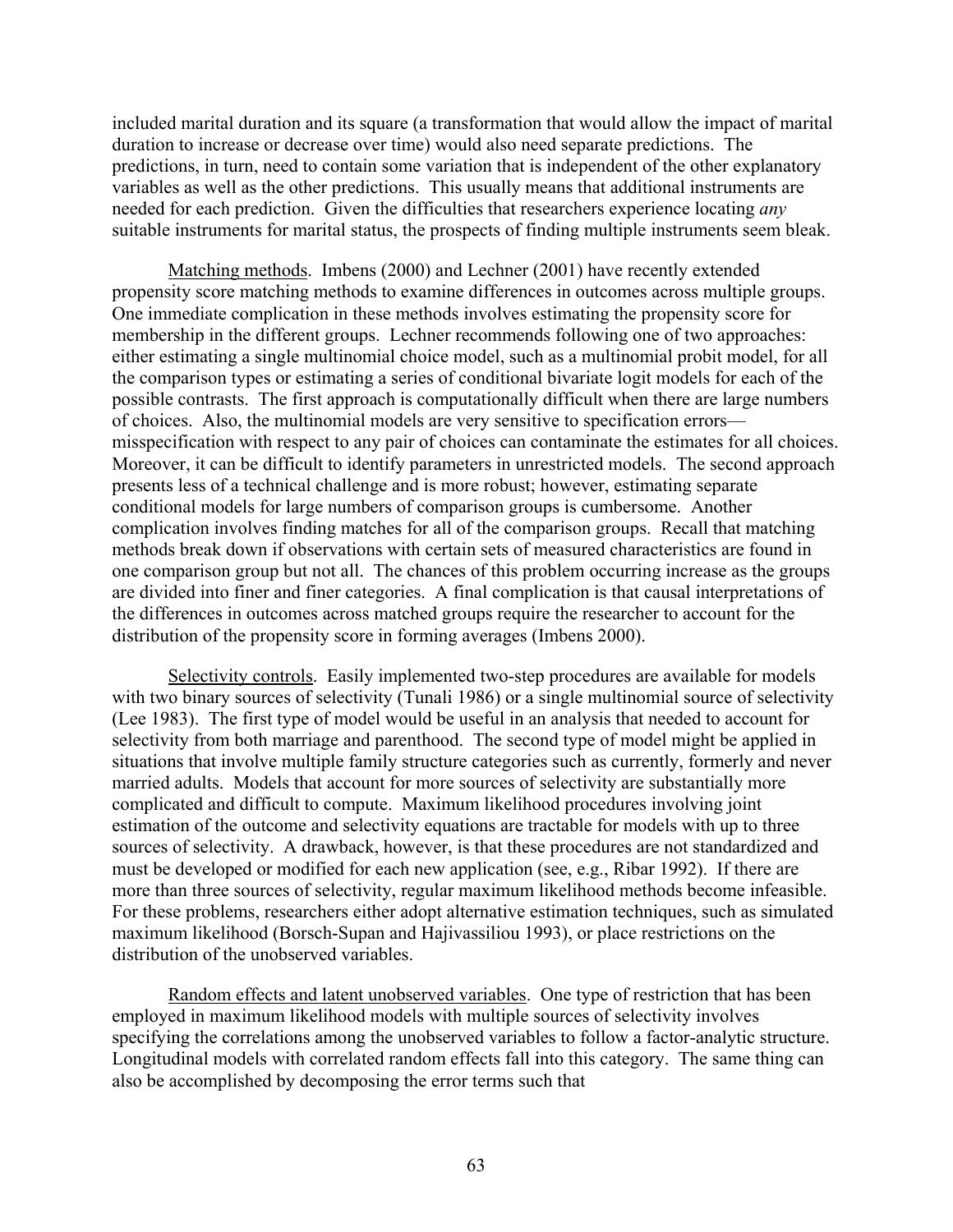$$
\varepsilon_{ji} = \pi_{1j}\mu_{1i} + \pi_{2j}\mu_{2i} + \ldots + \pi_{Kj}\mu_{Ki} + \nu_{ji}
$$
\n(A.2)

where  $\varepsilon_{ii}$  is the error term in the *j*th outcome or selectivity equation,  $v_{ii}$  is an equation-specific transitory term,  $\mu_{1i}$ ,  $\mu_{2i}$ , …  $\mu_{Ki}$  are a series of independent, unobserved factors, and  $\pi_{1i}$ ,  $\pi_{2i}$ , …,  $\pi_{Ki}$ are equation-specific coefficients or weights on the factors. In this specification, the errors in each equation depend on linear combinations of unobserved factors that are common across the other equations. The weights and common factors lead to correlations among the errors. Correlated random effects and more general latent factor models can be evaluated using the methods developed by Butler and Moffitt (1982), Heckman and Singer (1984), and Mroz (1999). Implementation of these techniques is conceptually straightforward, though as with other maximum likelihood methods the researcher typically has to develop new software. A more serious shortcoming is that each additional factor increases the computation time by several orders of magnitude. Accordingly, researchers rarely incorporate more than three or four factors.

## *Nonlinear models*

Binary outcome and ordered categorical models. Dependent variables that are characterized by binary, "yes/no" outcomes and by ordered categorical outcomes *can* be modeled using linear regression methods. The chief difficulties with using standard regression methods to model these outcomes are that the error terms in the estimating equations are heteroskedastic and the models might predict values outside the original range of the variables. Heteroskedasticity leads to incorrect standard errors and, thus, incorrect inferences; it also leads to inefficient estimates. While these are problems, techniques are available in most statistical packages to correct the standard errors. The second difficulty involving prediction may or may not be a concern depending on what the analyst needs the model results for.

An alternative approach, which addresses the heteroskedasticity and prediction problems, is to estimate a maximum likelihood logit or probit model (or ordered logit or ordered probit model) for these outcomes. Like other maximum likelihood estimators, these models require the researcher to specify the distribution of the error term—an extreme value distribution for the logit model or a normal distribution for the probit model. Unfortunately, the estimates may be biased if the distribution is not correctly specified. The methods are sensitive to other problems as well. For instance, heteroskedasticity, which only affects the standard errors and efficiency of the estimates in OLS, can lead to bias in the logit and probit models. Despite these shortcomings, logit and probit models are widely used.

Two challenges arise when these models include an endogenous variable. The first involves possible logical inconsistencies in the models. Unlike models involving continuous outcomes, a pair of equations with binary dependent variables cannot be specified to be fully simultaneous in the outcome measures. For example, a researcher examining the relationship between marriage and employment cannot jointly estimate equations in which marriage depends on employment outcomes while employment depends on marriage outcomes. Recursive models can be estimated (e.g., a model in which marriage depends on employment but employment does not depend on marriage), as can models that are simultaneous in terms of their underlying latent determinants (e.g., a model in which the net benefits of marriage depend on the net benefits of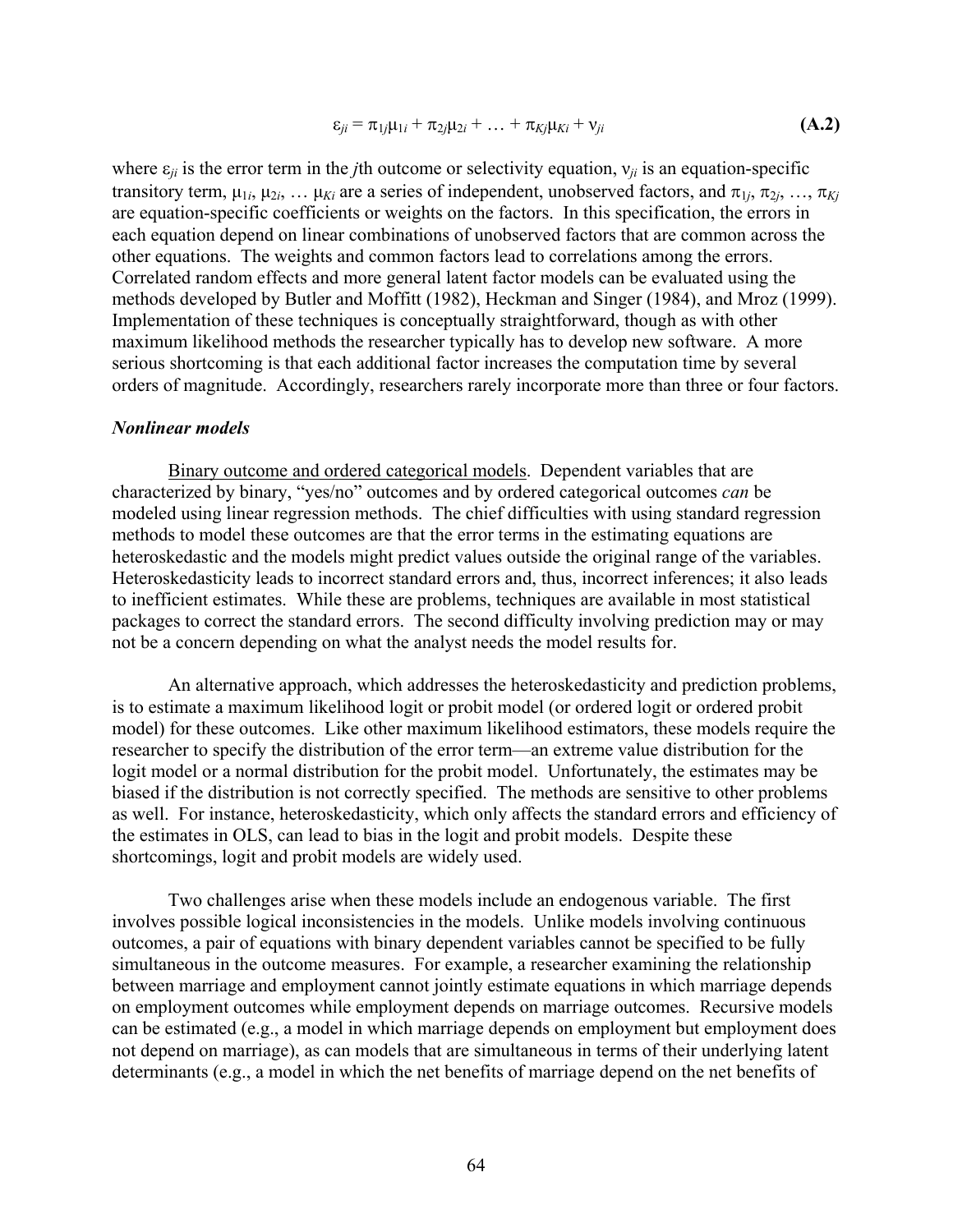employment and vice versa). However, models that are fully simultaneous in the outcome measures cannot be estimated (Maddala 1983).

The other challenge is that logit and probit models are nonlinear and, therefore, more difficult to estimate than linear regression models. Methods for addressing selectivity in probit and logit models are discussed briefly below.

- (a) Instrumental variables. A two-step technique can be applied in which predicted values are substituted for endogenous explanatory variables; the main complication with this technique involves computing the correct standard errors (Murphy and Topel 1985). Other techniques such as non-linear instrumental variables estimators can also be applied (Greene 2003).
- (b) Matching methods. These methods can be applied directly.
- (c) Selectivity controls. Two-step procedures are available; however, they are relatively complicated and rarely used. For single sources of selection, a maximum likelihood procedure (conditional, bivariate probit) is commonly employed; this procedure is available in Stata and some other software packages. For multiple sources of selection, customized maximum likelihood routines are required.
- (d) Nonparametric bounds. This method actually becomes easier when binary outcomes are examined because the minimum and maximum values for the outcomes are known to be zero and one, respectively.
- (e) Fixed effects. A conditional logit technique is available to account for fixed effects in short panels (Chamberlain 1980). For longer panels and probit specifications, dummy variables have to be included for each individual; this greatly increases the computational time for models and leads to the incidental parameters problem (see the discussion in Maddala 1987).
- (f) Random effects. It is straightforward to extend the random effects approach to probit models; the main complication is the added computational burden.

Hazard and survival models. Hazard and survival models are used to examine how long someone stays in one state before transitioning to another state.<sup>26</sup> The models address censoring problems that arise in spell data (e.g., people reaching the end of a survey before making a transition). They do this by modeling the probability that someone will make a transition at a particular point in time *conditional* on them not having made the transition up until that point in time. Many hazard models impose distributional assumptions on the spell lengths and are estimated using maximum likelihood.<sup>27</sup> Like other maximum likelihood estimators, these models are very sensitive to specification errors.

Random variation arising from any source including omitted variables, imprecise measurement of spell lengths, or other errors presents one such specification issue. Maximum likelihood models fit the realized distribution of spells to the theorized distribution from the hazard function. If there are additional unobserved determinants of spell lengths, the variation from these determinants is confounded with the variation from the underlying hazard function

 $26$  Lancaster (1990) provides an extensive review of hazard and survival models.

<sup>&</sup>lt;sup>27</sup> For instance, an exponential hazard model assumes that the spell length,  $s$ , follows an exponential density function  $f(s) = \kappa \exp(-\kappa s)$ . This model implies that the probability of making a transition at time *s* conditional on not having made a transition before *s* is constant  $(=\kappa)$  at every point in time. A generalization of this model is the Weibull hazard model, which assumes that the spell lengths follow a density,  $f(s) = \kappa p(\kappa s)^{p-1} \exp[(-\kappa s)^p]$ . This density allows the conditional probability of making a transition to increase or decrease with the length of the spell, depending on whether the parameter *p* is greater than or less than one. There are many other hazard specifications.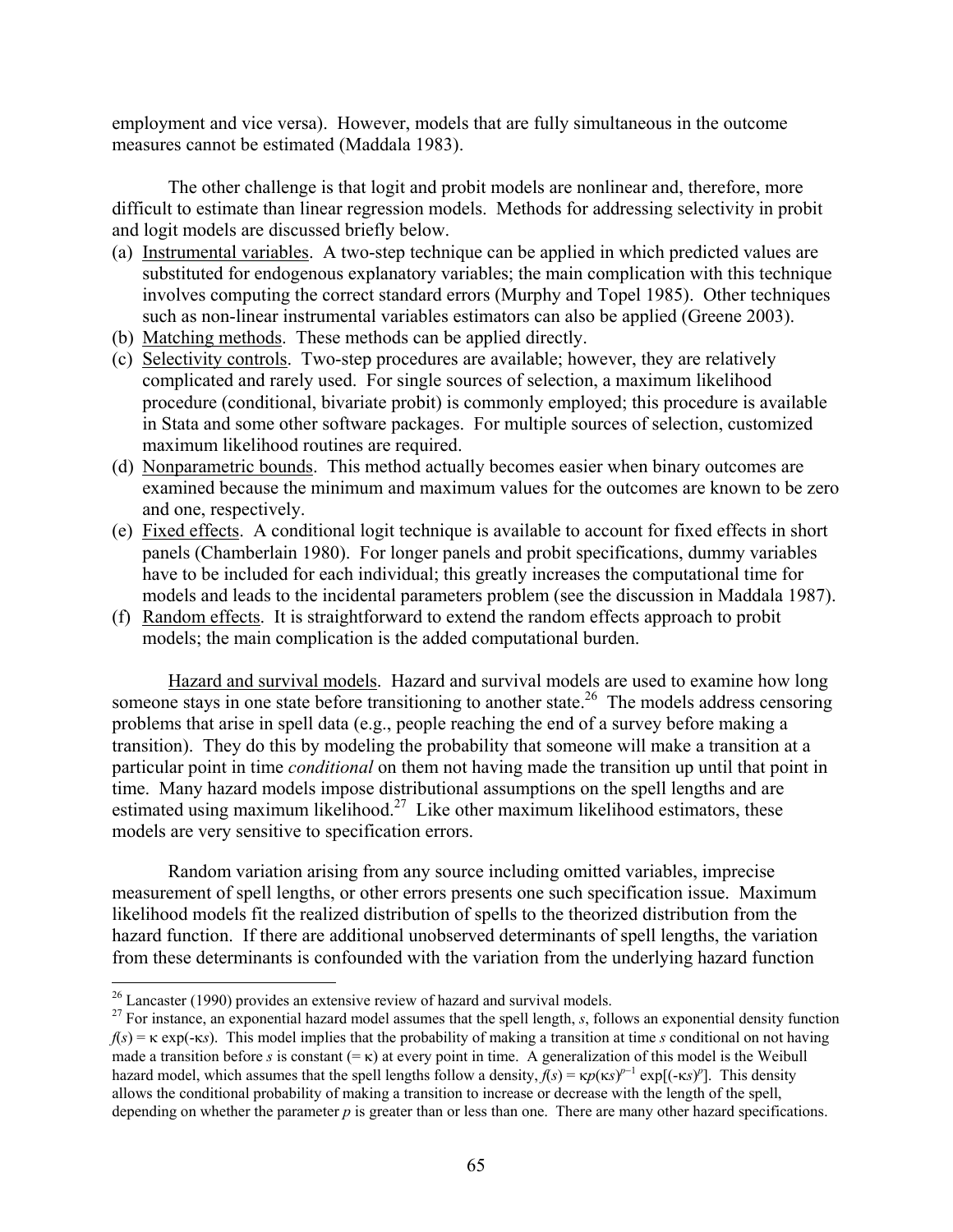resulting in a new distribution. Unless the model accounts for both sources of variation, it ends up fitting the wrong distribution to the data. This can lead to biased estimates even if the unobserved determinants are independent of the observed explanatory variables in the model.

One way to address this problem is to model the source of unobserved heterogeneity and adjust the likelihood function accordingly. For instance, the unobserved determinants could be specified as a latent unobserved variable (i.e., as a random effect), and the resulting model could be estimated using the procedures developed by Butler and Moffitt (1982) or Heckman and Singer (1984). Another approach due to Cox (1972) is to assume that changes in the explanatory variables shift the entire realized distribution of spells proportionally up or down and then estimate these shifts conditional on an arbitrary (baseline) distribution of spells. The Cox procedure is useful in cases where researchers need to know how the explanatory variables shift the spell distribution but do not need to distinguish between the other sources of variation that contribute to that distribution.

There are relatively few methods for addressing selectivity and non-independent omitted variables in hazard models. Olsen and Farkas (1989) developed an instrumental variable approach for the special case where spell lengths could be estimated using regression methods. There is also a version of the Cox procedure that conditions on different baseline hazards for different groups. This "stratified" Cox procedure (available in Stata) accounts for omitted variables that are common across groups, like cohort- or community-specific effects, but cannot be applied to address person-specific effects (unless the data contain many spells for each person). Maximum likelihood models that incorporate correlated random effects and latent unobserved factors (Lillard 1993) have also proven useful. These models specify joint sets of primary estimating equations for the outcomes of interest and secondary equations for the endogenous variables. All of the estimating equations include a common set of unobserved latent variables, which in turn allow for correlations between the unobserved determinants for each outcome. The aML software package contains procedures to estimate these models.

Structural equations, path, and covariance structure models. Structural equations and path models are used in situations where there are multiple indicators for an outcome variable, the explanatory variables, or all of these.

As an illustration, suppose that we wish to examine the relationship between well-being,  $Y_i(t)$ , and marriage quality,  $Q_i(t)$ . For simplicity, assume that there are no other observed explanatory variables, so that we could rewrite equation (A.1) as

$$
Y_i(t) = \alpha_Q Q_i(t) + \varepsilon_i(t)
$$
 (A.3)

where  $\alpha$ <sup>*Q*</sup> is a coefficient to estimate and  $\varepsilon$ <sub>*i*</sub>(*t*) is an error term. If  $Q$ <sup>*i*</sup>(*t*) were directly observed, equation (A.3) could be estimated using standard regression methods. Suppose, however, that  $Q_i(t)$  is not observed. Instead, we observe two indicators,  $S_{1i}(t)$  and  $S_{2i}(t)$ , that are related to  $Q_i(t)$ as follows

$$
S_{1i}(t) = Q_i(t) + \eta_{1i}(t) \quad \text{and} \quad S_{2i}(t) = \lambda_2 Q_i(t) + \eta_{2i}(t) \tag{A.4}
$$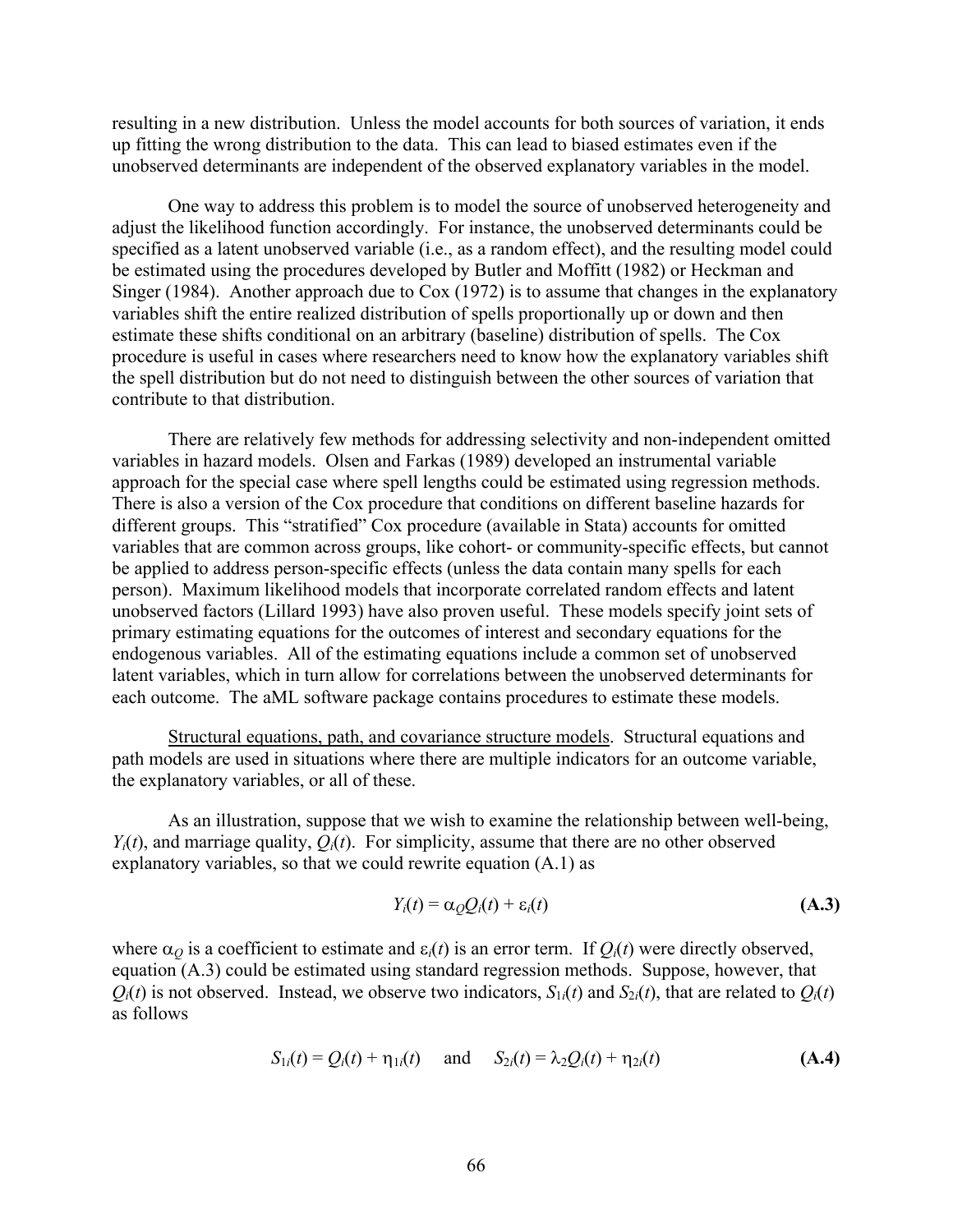where  $\lambda_2$  is a coefficient and  $\eta_{1i}(t)$  and  $\eta_{2i}(t)$  are random terms, which are distributed independently of one another and of  $\varepsilon_i(t)$ . The indicators could be answers to two survey questions, such as "Are you happy with your marriage?" and "Do you quarrel a lot with your spouse?" or two other variables related to marital quality. In this specification, equation (A.3) represents the structural model, and (A.4) describes a measurement model. An alternative representation of these relationships is given by the following path diagram.



In the diagram, the terms in the square boxes represent variables that are observed; arrows represent directions of effects, and labels on the arrows indicate magnitudes of effects. The diagram shows that quality affects well-being and people's reports of  $S_{1i}(t)$  and  $S_{2i}(t)$ . Wellbeing also has a random component  $(\varepsilon_i(t))$  as do the two, indirect quality measures.

Although this particular model is fairly simple, there are challenges to estimating the coefficients. Consider just the coefficient,  $\alpha_O$ . A simple regression of  $Y_i(t)$  on  $S_{1i}(t)$  will give a biased estimate because  $S_{1i}(t)$  is an imperfect measure of  $Q_i(t)$ . A regression of  $Y_i(t)$  on  $S_{2i}(t)$  is even more problematic because of the coefficient  $\lambda_2$  in the measurement model. Moreover, even if an unbiased estimate could be obtained from one of these regressions, there would still be concerns about the information that would be lost from not using both indicators for  $Q_i(t)$ . This suggests a third approach, which is to regress well-being on both of the indirect measures. The shortcoming with this approach is that it would be difficult to interpret the results, as neither regression coefficient would indicate the direct effect of quality, α*Q*. Even if the problems of interpretation were put aside, such a regression would still suffer from measurement error in the individual  $S_{1i}(t)$  and  $S_{2i}(t)$  measures as well as multicollinearity between the measures.

Structural equations methods address these problems. The methods usually adopt one of three general estimation strategies, reformulating the model as either a maximum likelihood, generalized method of moments or minimum distance specification. The methods can be applied to the example above as well as to substantially more complicated models involving several latent variables and numerous indicators for each variable (Bollen 1989).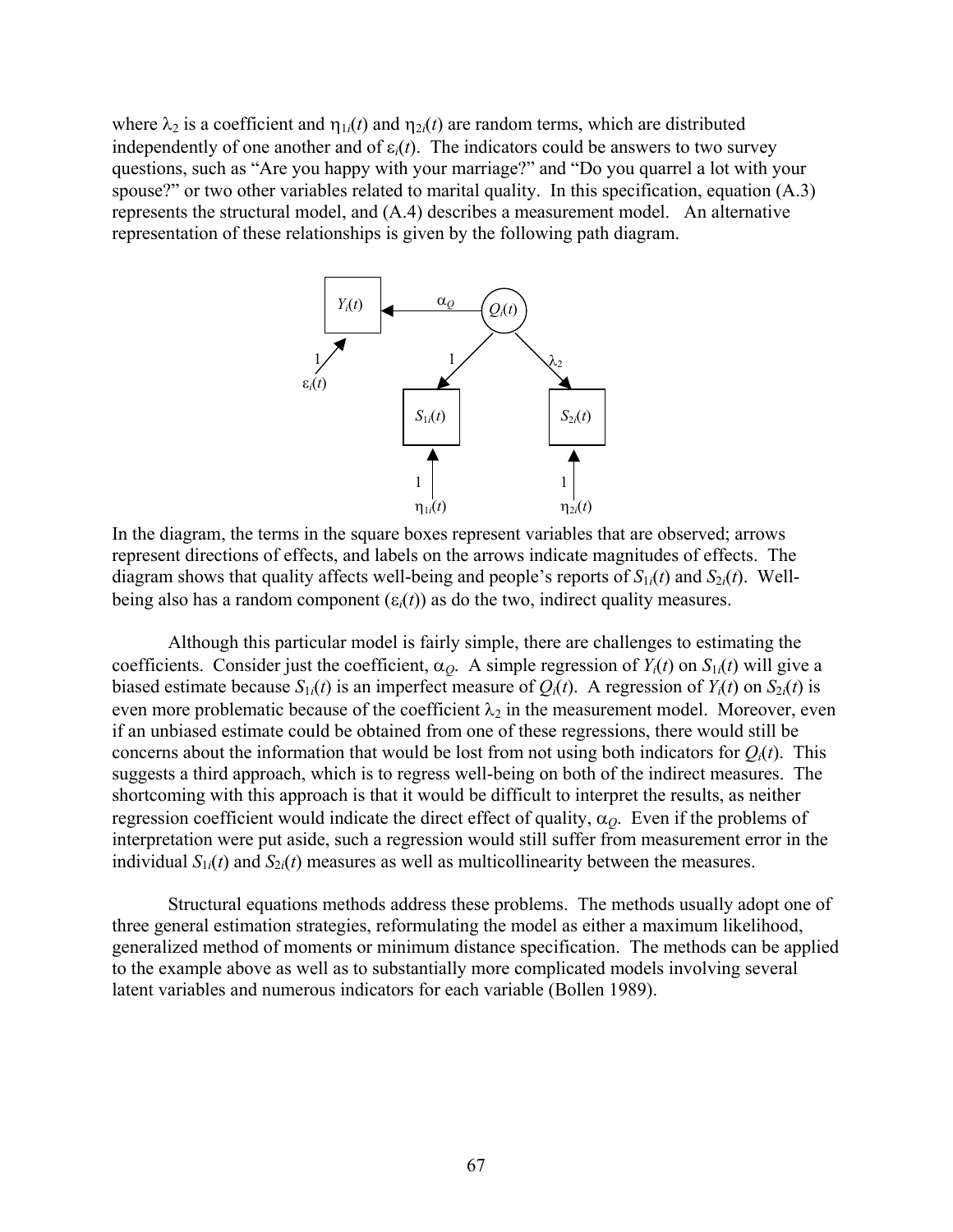## **References**

- Amato, Paul. "Children's Adjustment to Divorce: Theories, Hypotheses, and Empirical Support." *Journal of Marriage and the Family* 55 (February 1993): 23-38.
- Amato, Paul R. "The Consequences of Divorce for Adults and Children." Journal of Marriage and Family 62 (November 2000): 1269–1287.
- Amato, Paul R., and Alan Booth. "A Prospective Study of Divorce and Parent-Child Relationships." *Journal of Marriage and the Family* 58 (May 1996): 356-365.
- Amato, Paul R., Laura Spencer Loomis, and Alan Booth. "Parental Divorce, Marital Conflict, and Offspring Well-being during Early Adulthood." *Social Forces* 73 (March 1995): 895- 915.
- Anson, Ofra. "Marital Status and Women's Health Revisited: The Importance of a Proximate Adult." *Journal of Marriage and the Family* 51 (February 1989): 185-194.
- Astone, Nan Marie, and Sara S. McLanahan. "Family Structure, Parental Practices and High School Completion." *American Sociological Review* 56 (June 1991): 309-320.
- Astone, Nan Marie, and Sara S. McLanahan. "Family Structure, Residential Mobility, and School Dropout: A Research Note." *Demography* 31 (November 1994): 575-584.
- Bauman, Kurt J. "Shifting Family Definitions: The Effect of Cohabitation and Other Nonfamily Household Relationships on Measures of Poverty." *Demography* 36 (August 1999): 315- 325.
- Becker, Gary S. "A Theory of the Allocation of Time." *Economic Journal* 75 (September 1965): 493-517.
- Becker, Gary S. *A Treatise on the Family*. Cambridge, MA: Harvard University Press, 1981.
- Becker, Gary S. *Human Capital: A Theoretical and Empirical Analysis with Special Reference to Education*, 3rd edition. Chicago: University of Chicago Press, 1993.
- Becker, Gary S., Elisabeth M. Landes and Robert T. Michael. "An Economic Analysis of Marital Instability." *Journal of Political Economy* 85 (December 1977): 1141-1188.
- Bellas, Marcia. "The Effects of Marital Status and Wives' Employment on the Salaries of Faculty Men: The (House) Wife Bonus." *Gender and Society* 6 (December 1992): 609- 622.
- Berardo, Felix. "Widowhood Status in the United States: Perspective on a Neglected Aspect of the Family Life-Cycle." *Family Coordinator* 17 (July 1968): 191-203.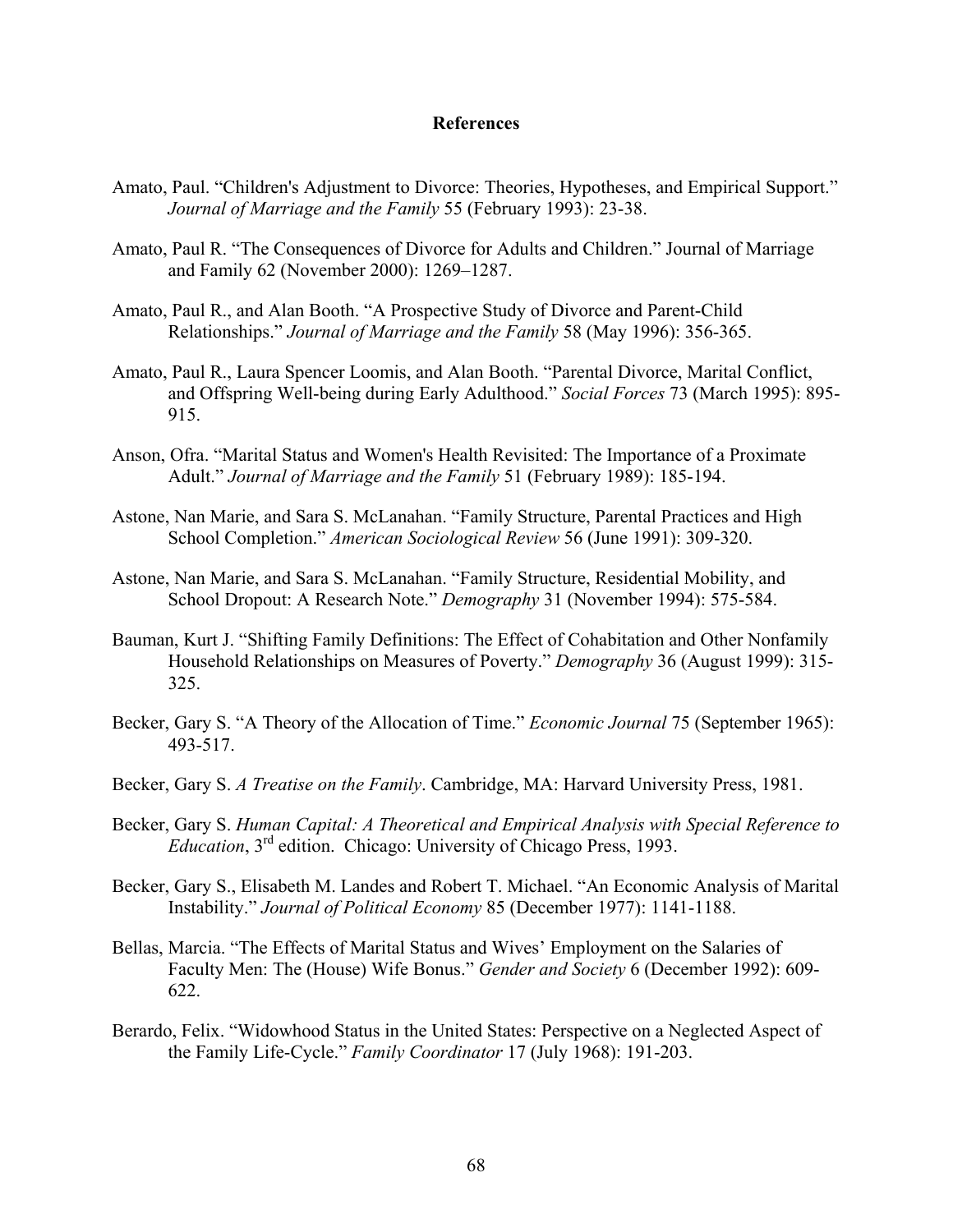- Bergstrom, Theodore C. "Economics in a Family Way." *Journal of Economic Literature* 34 (December 1996): 1903-1934.
- Bergstrom, Theodore C., and Robert F. Schoeni. "Income prospects and age-at-marriage." *Journal of Population Economics* 9 (1996): 115-130.
- Berkman, Paul. "Spouseless Motherhood, Psychological Stress, and Physical Morbidity." *Journal of Health and Social Behavior* 10 (December 1969): 323-334.
- Biblarz, Timothy J., and Adrian E. Raftery. "Family Structure, Educational Attainment, and Socioeconomic Success: Rethinking the 'Pathology of Matriarchy.'" *American Journal of Sociology* 105 (September 1999): 321-365.
- Blackburn, McKinley, and Sanders Korenman. "The Declining Marital-Status Earnings Differential." *Journal of Population Economics* 7 (July 1994): 247-70.
- Bollen, Kenneth. *Structural Equations with Latent Variables*. New York: John Wiley & Sons, Inc., 1989.
- Booth, Alan, and David Johnson. "Declining Health and Marital Quality." *Journal of Marriage and the Family* 56 (February 1994): 218-223.
- Borsch-Supan, Axel, and Vassilis Hajivassiliou. "Smooth Unbiased Multivariate Probability Simulators for Maximum Likelihood Estimation of Limited Dependent Variable Models." *Journal of Econometrics* 58 (August 1993): 347-368.
- Budig, Michelle and Paula England. "The Wage Penalty for Motherhood." *American Sociological Review* 66 (April 2001): 204-225.
- Butler, J.S., and Robert Moffitt. "A Computationally Efficient Quadrature Procedure for the One-Factor Multinomial Probit Model." *Econometrica* 50 (May 1982): 761-764.
- Cain, Glen. "The Economic Analysis of Labor Market Discrimination: A Survey," in *Handbook of Labor Economics*, volume 1. O. Ashenfelter and R. Layard (eds.). Amsterdam: Elsevier Science, 1986.
- Card, David. "The Causal Effect of Education on Earnings," in *Handbook of Labor Economics* volume 3A. O. Ashenfelter and D. Card (eds.). Amsterdam: Elsevier Science, 1999.
- Chamberlain, Gary. "Analysis of Covariance with Qualitative Data." *Review of Economic Studies* 47 (January 1980): 225-238.
- Chase-Lansdale, P. Lindsay. "How Developmental Psychologists Think About Family Process and Child Development in Low Income Families," mimeo, University of Chicago (May 1998).
- Cherlin, Andrew. "Going to Extremes: Family Structure, Children's Well-Being, and Social Science." *Demography* 36 (November 1999): 421-428.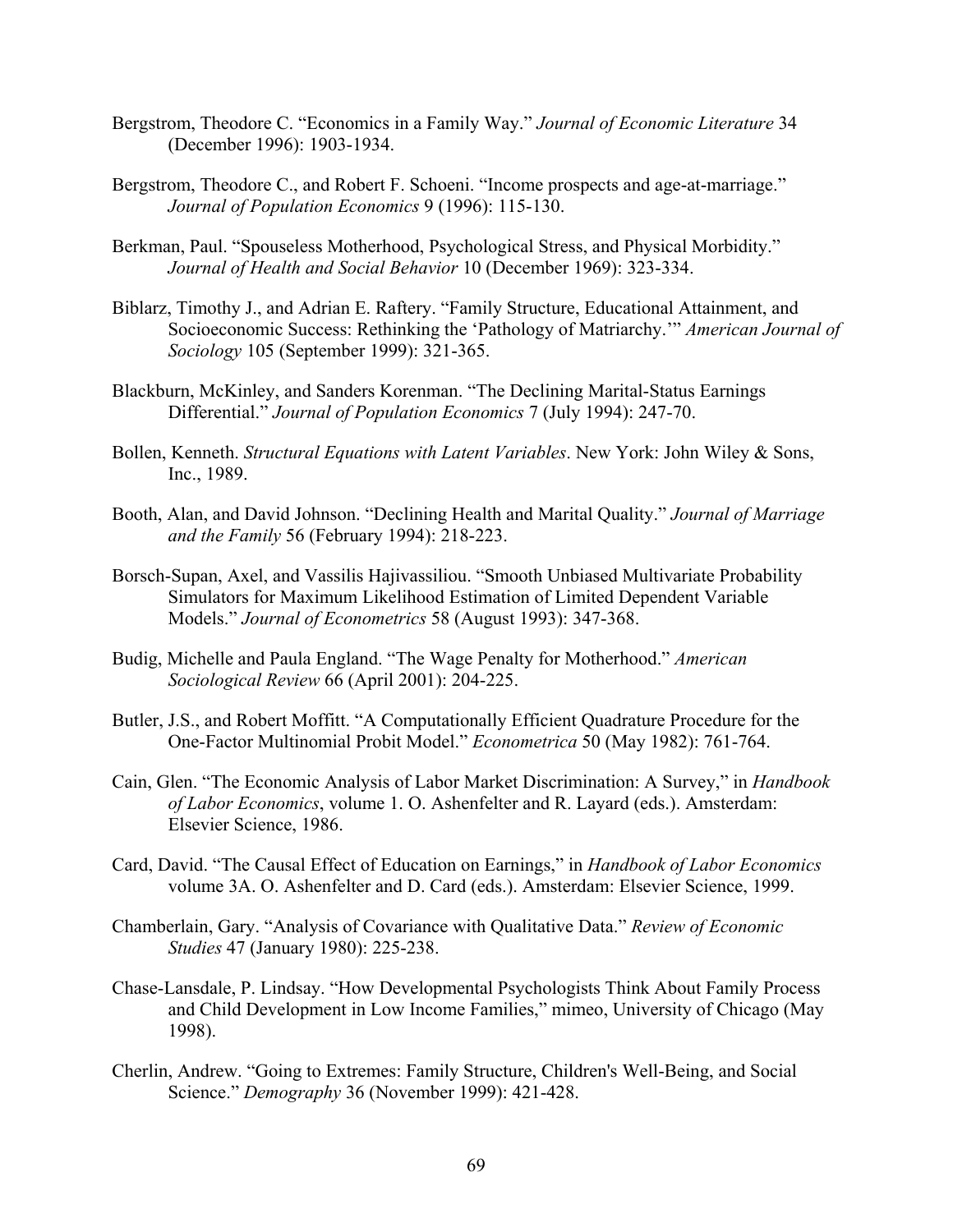- Cherlin, Andrew J., Frank F. Furstenberg, Jr., P. Lindsay Chase-Linsdale, Kathleen E. Kiernan, Philip K. Robins, Donna Ruane Morrison, and Julien O. Teitler. "Longitudinal Studies of Effects of Divorce on Children in Great Britain and the United States." *Science* 252 (June 7, 1991): 1386-1389.
- Cherlin, Andrew J., Kathleen E. Kiernan, and P. Lindsay Chase-Lansdale. "Parental Divorce in Childhood and Demographic Outcomes in Young Adulthood." *Demography* 32 (August 1995): 299-318.
- Chiodo, Abbigail, and Michael Owyang. "Marriage, Motherhood and Money: How Do Women's Life Decisions Influence Their Wages?" *The Regional Economist* (April 2003): 5-9.
- Chiodo, Abbigail, and Michael Owyang. "For Love or Money: Why Married Men Make More." *The Regional Economist* (April 2002): 10-11.
- Chun, Hyunbae and Injae Lee. "Why Do Married Men Earn More: Productivity or Marriage Selection?" *Economic Inquiry* 39 (April 2001): 307-319.
- Cohen, Philip, N. "Cohabitation and the Declining Marriage Premium for Men." *Work and Occupation* 29 (August 2002): 346-363.
- Coleman, Marilyn, Lawrence Ganong, and Mark Fine. "Reinvestigating Remarriage: Another Decade of Progress." *Journal of Marriage and Family* 62 (November 2000): 1288–1307.
- Corak, Miles. "Death and Divorce: The Long-Term Consequences of Parental Loss on Adolescents." *Journal of Labor Economics* 19 (July 2001): 682-715.
- Corman, Hope, and Robert Kaestner. "The Effects of Child Health on Marital Status and Family Structure." *Demography* 29 (August 1992): 389-408.
- Cornwell, Christopher and Peter Rupert. "Unobservable Individual Effects, Marriage and the Earnings of Young Men." *Economic Inquiry* 35 (April 1997): 285-294.
- Coyne, James, Michael Rohrbaugh, Varda Shohan, John Sonnega, John Nicklas, and James Cranford. "Prognostic Importance of Marital Quality for Survival of Congestive Heart Failure." *American Journal of Cardiology* 88 (1 September 2001): 526-529.
- Cox, D. R. "Regression Models and Life-Tables" (with discussion). *Journal of the Royal Statistical Society, Series B* 34 (1972): 187-220.
- Daniel, Kermit. "The Marriage Premium," In *The New Economics of Human Behavior*, Mariano Tommasi and Kathryn Ierulli (eds.). New York: Cambridge University Press, 1995.
- Dawson, Deborah A. "Family Structure and Children's Health and Well-Being: Data from the 1988 National Health Interview Survey on Child Health." *Journal of Marriage and the Family* 53 (August 1991): 573-584.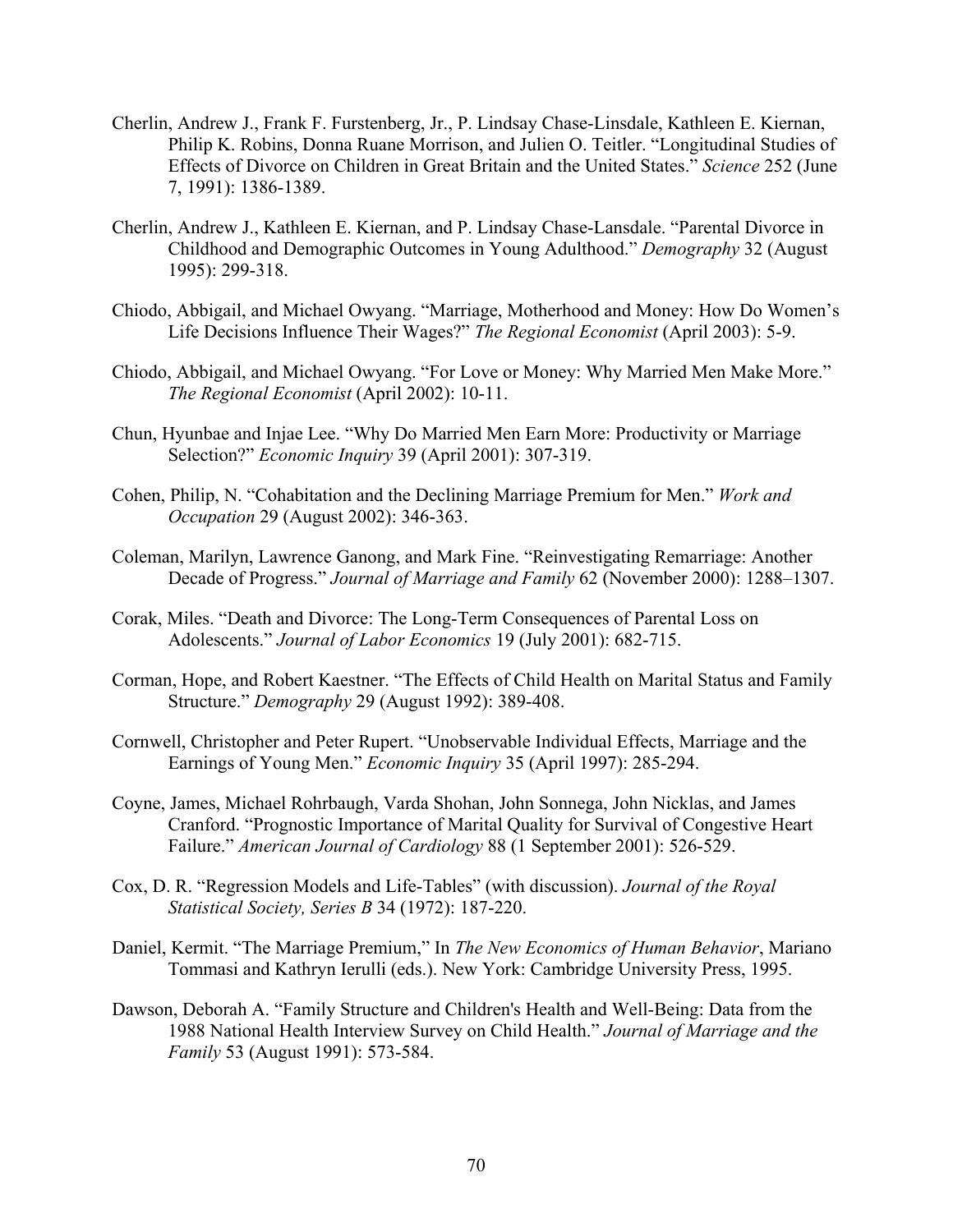- Dee, Thomas S. "Until Death Do You Part: The Effects of Unilateral Divorce on Spousal Homicides." *Economic Inquiry* 41 (January 2003): 163-182.
- Deleire, Thomas, and Ariel Kalil. "How Do Cohabiting Couples with Children Spend Their Money?" Unpublished manuscript, Chicago: University of Chicago, April 2002a.
- Deleire, Thomas, and Ariel Kalil. "Good Things Come in Threes: Single-Parent Multigenerational Family Structure and Adolescent Adjustment" *Demography* 39 (May 2002b): 393-413.
- Edin, Kathryn. "What Do Low-Income Single Mothers Say about Marriage." *Social Problems* 47 (February 2000): 112-133.
- Ehrle, Jennifer, Katherine Kortenkamp, and Matthew Stagner. "Family Structure and Outcomes fo Children of Long-Term Welfare Recipients." Unpublished manuscript, Washington, DC: Urban Institute, 2003.
- Ermisch, John F., and Marco Francesconi. "Family Structure and Children's Achievements." *Journal of Population Economics* 14 (May 2001): 249-270.
- Freedman, David. "Statistical Models and Shoe Leather." *Sociological Methodology* 21 (1991): 291-313.
- Fronstin, Paul, David H. Greenberg, and Philip K. Robins. "Parental Disruption and the Labour Market Performance of Children When They Reach Adulthood." *Journal of Population Economics* 14 (February 2001): 137-72.
- Fu, Haishan, and Noreen Goldman. "Incorporating Health into Models of Marriage Choice: Demographic and Sociological Perspectives." *Journal of Marriage and the Family* 58 (August 1996): 740-758.
- Gardiner, Karen N, Michael E. Fishman, Plamen Nikolov and Stephanie Laud. *State Policies to Support Marriage: Preliminary Report*, U.S. Department of Health and Human Services, Assistant Secretary for Planning and Evaluation, Contract No. HHS-100-99-0008. Washington, 2002.
- Gennetian, Lisa A., Johannes M. Bos and Pamela A. Morris. "Using Instrumental Variables Analysis to Learn More from Social Policy Experiments," mimeo, Manpower Demonstration Research Corporation (October 2002).
- Ginther, Donna and Robert Pollak. "Does Family Structure Affect Children's Educational Outcomes?" Cambridge, MA: National Bureau of Economic Research Working Paper No. w9628, April 2003.
- Ginther, Donna and Madeline Zavodny. "Is the Male Marriage Premium Due to Selection? The Effect of Shotgun Weddings on the Return to Marriage." *Journal of Population Economics* 14 (May 2001): 313-328.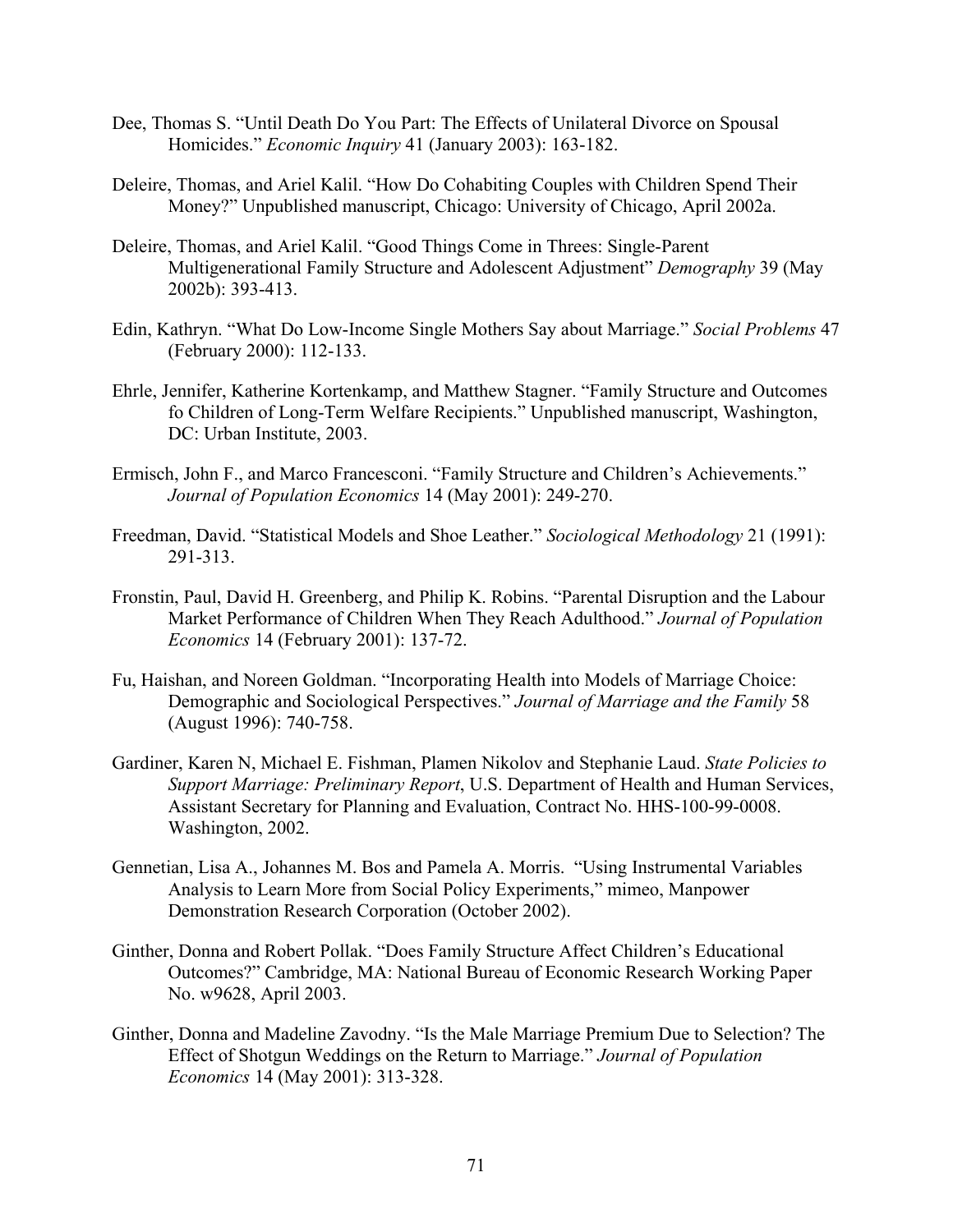- Glenn, Norval. "Quantitative Research on Marital Quality in the 1980s: A Critical Review." *Journal of Marriage and the Family* 52 (November 1990): 818-831.
- Glenn, Norval, et al. Why Marriage Matters: Twenty-One Conclusions from the Social Sciences. New York: Center of the American Experiment, Coalition of Marriage, Family and Couples Education, 2002.
- Godwin, Deborah. "Causal Modeling in Family Research." *Journal of Marriage and the Family* 50 (November 1988): 917-927.
- Goldin, Claudia. *Understanding the Gender Gap: An Economic History of American Women*. New York: Oxford University Press, 1990.
- Goldman, Noreen. "Marriage Selection and Mortality Patterns: Inferences and Fallacies." *Demography* 30 (May 1993): 189-208.
- Goldman, Noreen, Sanders Korenman, and Rachel Weinstein. "Marital status and health among the elderly." *Social Science and Medicine* 40 (June 1995): 1717-1730.
- Gove, Walter. "Sex, Marital Status, and Mortality." *American Journal of Sociology* 79 (July 1973): 45-67.
- Gray, Jeffrey S. "The Fall in Men's Return to Marriage: Declining Productivity Effects Or Changing Selection?" *Journal of Human Resources* 32 (Summer 1997): 481-504.
- Greene, William. *Econometric Analysis* 5<sup>th</sup> edition. Upper Saddle River, NJ: Prentice Hall, 2003.
- Griliches, Zvi. "Sibling Models and Data in Economics: Beginnings of a Survey." *Journal of Political Economy* 87 (October 1979, part 2): S37-S64.
- Grossman, Michael. "On the Concept of Health Capital and the Demand for Health." *Journal of Political Economy* 80 (March/April 1972): 223-255.
- Gruber, Jonathan. "Is Making Divorce Easier Bad for Children? The Long Run Implications of Unilateral Divorce." Cambridge, MA: National Bureau of Economic Research Working Paper No. w7968, October 2000.
- Hahn, Beth. "Marital Status and Women's Health: The Effect of Economic Marital Acquisitions." *Journal of Marriage and the Family* 55 (May 1993): 495-504.
- Hanson, Thomas. "Does Parental Conflict Explain Why Divorce is Negatively Associated with Child Welfare?" *Social Forces* (June 1999): 1283-1316.
- Harris, Judith Rich. *The Nurture Assumption: Why Children Turn Out the Way They Do*. New York: Simon and Schuster, Inc., 1998.
- Haveman, Robert, and Barbara Wolfe. *Succeeding Generations: On the Effects of Investments in Children*. New York: Russell Sage Foundation, 1994.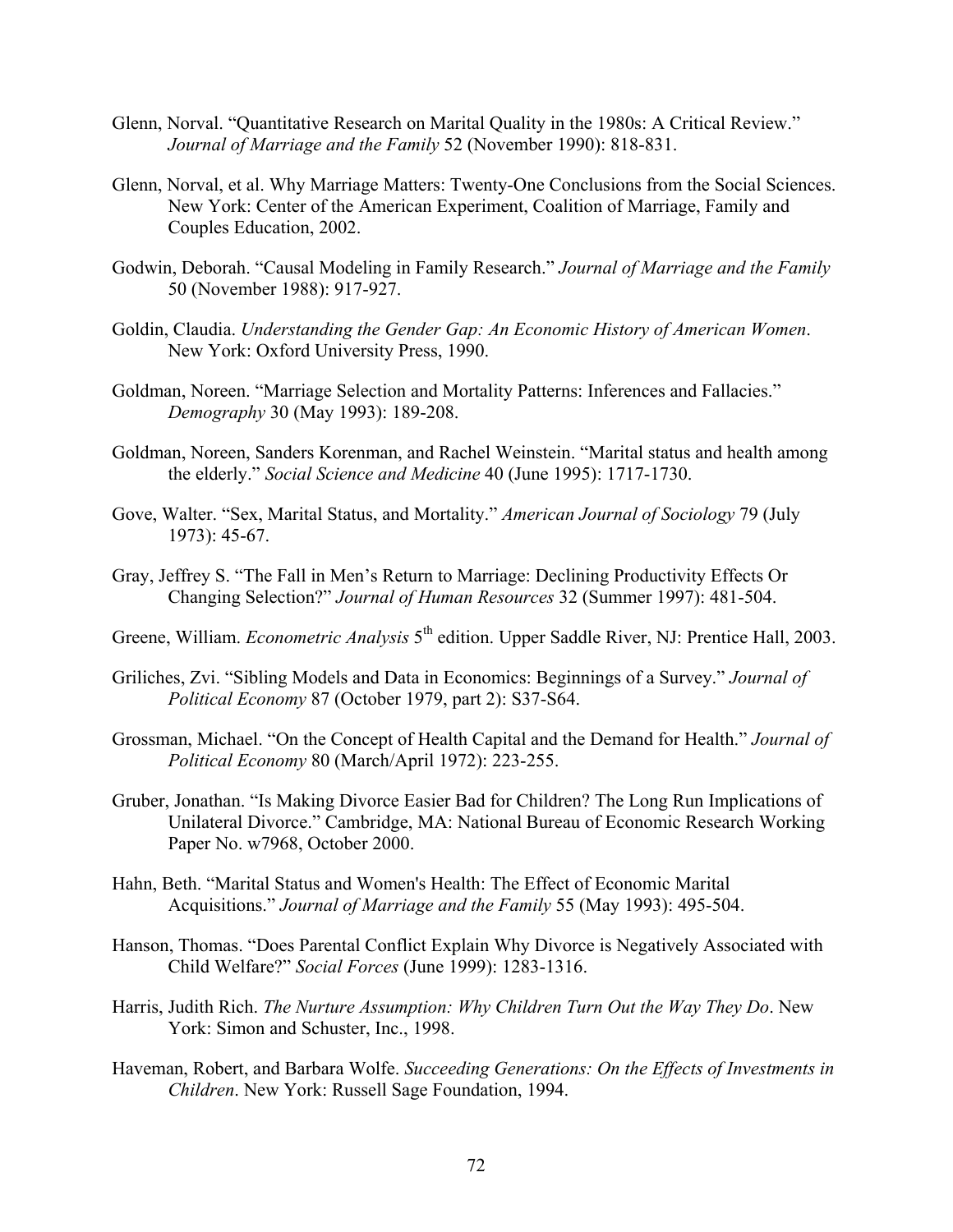- Haveman, Robert, and Barbara Wolfe. "The Determinants of Children's Attainments: A Review of Methods and Findings." *Journal of Economic Literature* 33 (December 1995): 1829- 1878.
- Hechter, Michael, and Satoshi Kanazawa. "Sociological Rational Choice Theory." *Annual Review of Sociology* 23 (1997): 191-214.
- Heckman, James J. "Dummy Endogenous Variables in a Simultaneous Equations System." *Econometrica* 46 (July 1978): 931-959.
- Heckman, James J. "Sample Selection Bias as a Specification Error." *Econometrica* 47 (January 1979): 153-161.
- Heckman, James J. "Randomization as an Instrumental Variable." *Review of Economics and Statistics* 78 (May 1996): 336-341.
- Heckman, James J., Robert J. LaLonde and Jeffrey A. Smith. "The Economics and Econometrics of Active Labor Market Programs," in *Handbook of Labor Economics* volume 3A, O. Ashenfelter and D. Card (eds.). Amsterdam: Elsevier Science, 1999.
- Heckman, James J., and Richard Robb. "Alternative methods for evaluating the impact of interventions," in *Longitudinal Analysis of Labor Market Data*, J. Heckman & B. Singer (eds.). New York: Cambridge University Press, 1985.
- Heckman, James J., and Burton Singer. "A Method for Minimizing the Impact of Distributional Assumptions in Econometric Models for Duration Data." *Econometrica* 52 (March 1984): 271-320.
- Hemstrom, Orjan. "Is Marriage Dissolution Linked to Differences in Mortality Risks for Men and Women?" *Journal of Marriage and the Family* 58 (May 1996): 366-378.
- Hersch, Joni and Leslie Stratton. "Household Specialization and the Male Marriage Wage Premium." *Industrial and Labor Relations Review* 54 (October 2000): 78-94.
- Herzog, Elizabeth, and Cecelia E. Sudia, C. "Children in Fatherless Families." In B. Caldwell and H. Ricciuti (Eds.), *Review of Child Development Research Vol. 3*. Chicago, IL: University of Chicago Press, 1973, 141-232.
- Hewitt, Belinda, Mark Western and Janeen Baxter. "Marriage and Money: The Impact of Marriage on Men's and Women's Earnings." Discussion Paper DP-007, The University of Queensland, July 2002.
- Hill, Martha. "The Wage Effects of Marital Status and Children," *Journal of Human Resources* 14 (Autumn 1979): 579-594.
- Hines, Alice M. "Divorce-Related Transitions, Adolescent Development, and the Role of the Parent-Child Relationship: A Review of the Literature." *Journal of Marriage and the Family* 59 (May 1997): 375-388.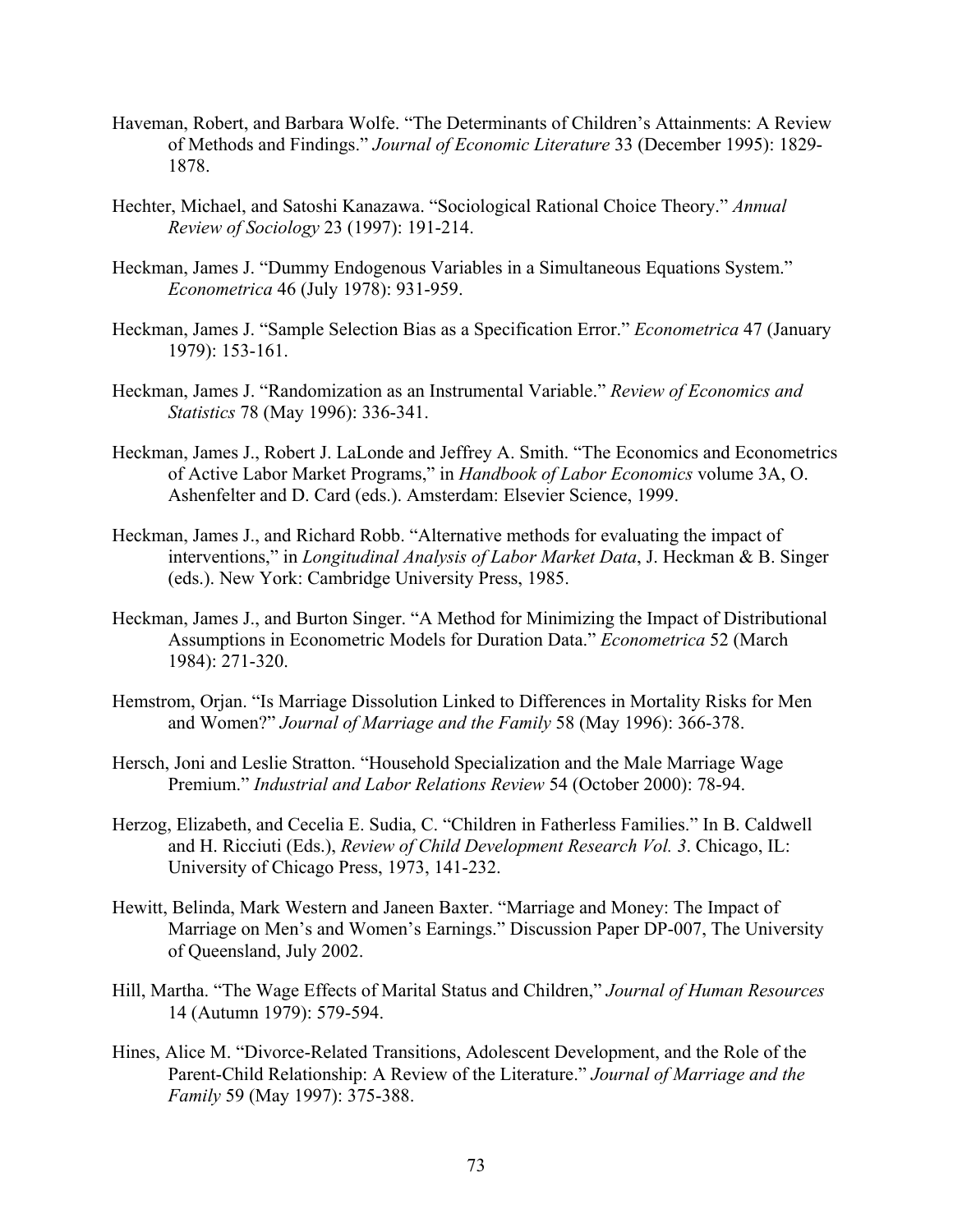- House, James, Karl Landis, and Debra Umberson. "Social Relationships and Health." *Science* 241 (July 29, 1988): 540-545.
- Hu, Yuanreng, and Noreen Goldman. "Mortality Differentials by Marital Status: An International Comparison." *Demography* 27 (May 1990): 233-250.
- Hummer, Robert, Richard Rogers, and Isaac Eberstein. "Sociodemographic Differentials in Adult Mortality: A Review of Analytic Approaches." *Population and Development Review* 24 (September 1998): 553-578.
- Imbens, Guido. "The Role of the Propensity Score in Estimating Dose-Response Functions." *Biometrika* 87 (September 2000): 706-710.
- Jekielek, Susan M. "Parental Conflict, Marital Disruption and Children's Emotional Well-Being." *Social Forces* 76 (March 1998): 905-936.
- Katzev, Aphra R., Rebecca L. Warner, and Alan C. Acock. "Girls or Boys? Relationship of Child Gender to Marital Instability." *Journal of Marriage and the Family* 56 (February 1994): 89-100.
- Kenny, Lawrence G. "The Accumulation of Human Capital During Marriage by Males." *Economic Inquiry* 21 (April 1983): 223-231.
- Kiecolt-Glaser, Janice K., and Tamara Newton. "Marriage and Health: His and Hers." *Psychological Bulletin* 127 (July 2001): 472-503.
- Klebba, A. Joan. *Mortality from Selected Causes by Marital Status: United States* (parts A and B), Public Health Service Publication No. 1000 – Series 20, Nos. 8a and 8b. Rockville, MD: U.S. Department of Health, Education, and Welfare, December 1970.
- Korenman, Sanders, Noreen Goldman, and Haishan Fu. "Misclassification Bias in Estimates of Bereavement Effects." *American Journal of Epidemiology* 145 (June 1997): 995-1002.
- Korenman, Sanders and David Neumark. "Marriage, Motherhood, and Wages." *Journal of Human Resources* 27 (Spring 1992): 233-255.
- Korenman, Sanders and David Neumark. "Does Marriage Really Make Men More Productive?" *Journal of Human Resources* 26 (Spring 1991): 282-307.
- Lancaster, Tony. *The Econometric Analysis of Transition Data*. New York: Cambridge University Press, 1990.
- Lang, Kevin, and Jay L. Zagorsky. "Does Growing Up with a Parent Absent Really Hurt?" *Journal of Human Resources* 36 (Spring 2001): 253-73.
- Lechner, Michael. "Program Heterogeneity and Propensity Score Matching: An Application to the Evaluation of Active Labor Market Policies." St. Gallen, Switzerland: University of St. Gallen working paper, 2001.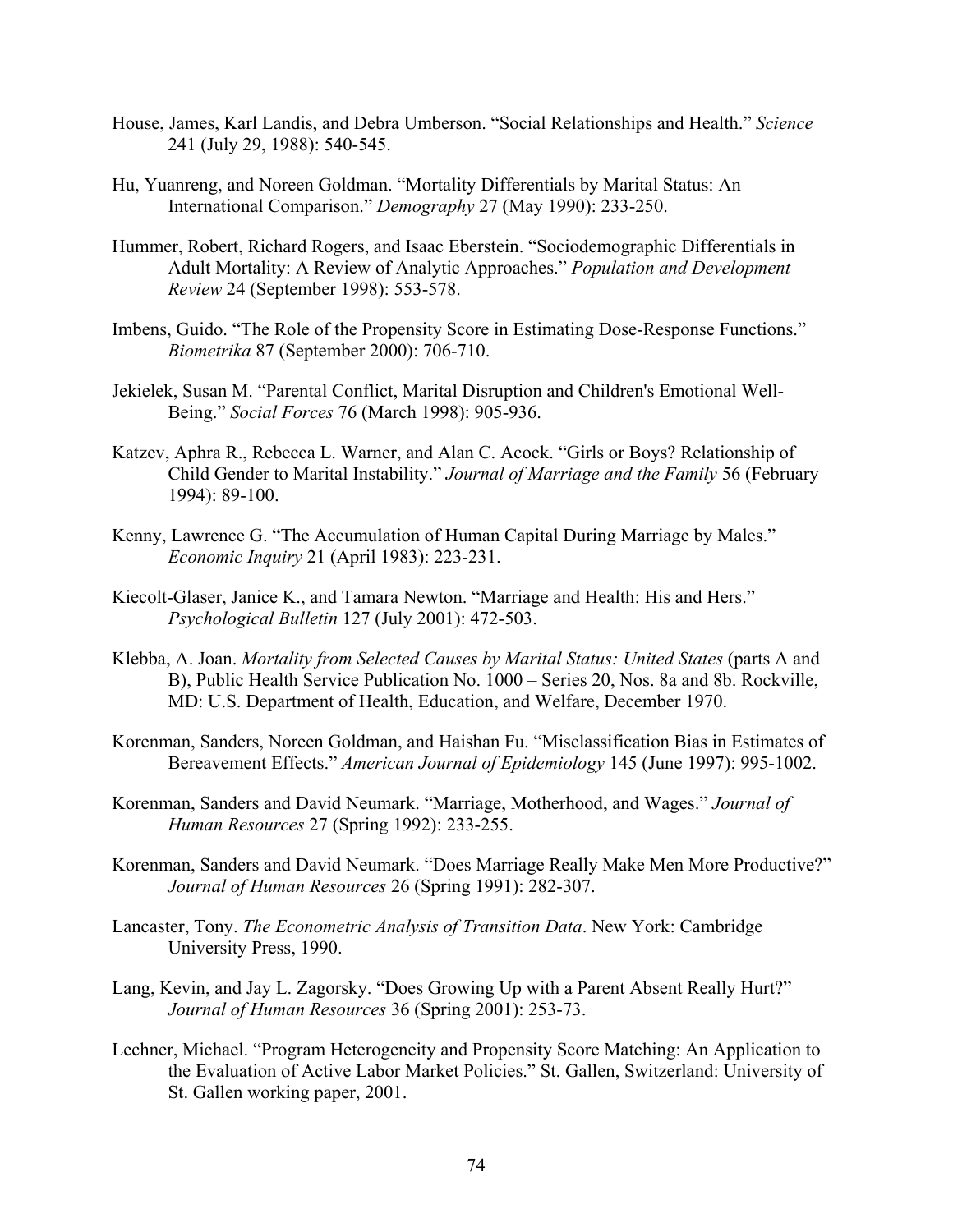- Lee, Lung-Fei. "Generalized Econometric Models with Selectivity." *Econometrica* 51 (March 1983): 507-512.
- Lerman, Robert. "The Impact of the Changing US Family Structure on Child Poverty and Income Inequality." *Economica* 63 (Supplement 1996): S119-S139.
- Lerman, Robert. "How do Marriage, Cohabitation, and Single Parenthood affect the Material Hardships of Families with Children?" Washington, D.C.: Urban Institute, July 2002a.
- Lerman, Robert. "Impacts of Marital Status and Parental Presence on the Material Hardship of Families with Children," Washington, D.C.: Urban Institute, July 2002b.
- Lerman, Robert. " Marriage and the Economic Well-Being of Families with Children." Washington, DC: Urban Institute, 2002c.
- Lerman, Robert. "Married and Unmarried Parenthood and Economic Well-Being: A Dynamic Analysis of a Recent Cohort." Washington, DC: Urban Institute, 2002d.
- Lillard, Lee. "Simultaneous Equations for Hazards: Marriage Duration and Fertility Timing." *Journal of Econometrics* 56 (March 1993): 189-217.
- Lillard, Lee, and Constantijn Panis. "Marital Status and Mortality: The Role of Health." *Demography* 33 (August 1996): 313-327.
- Lillard, Lee A., and Linda J. Waite. "A Joint Model of Marital Childbearing and Marital Disruption." *Demography* 30 (November 1993): 653-681.
- Lillard, Lee, and Linda Waite. "'Til Death Do Us Part: Marital Disruption and Mortality." *American Journal of Sociology* 100 (March 1995): 1131-1156.
- Loh, Eng Seng. "Productivity Differences and the Marriage Wage Premium for White Males." *Journal of Human Resources* 31 (Summer 1996): 566-589.
- Loughran, David S., and Julie M. Zissimopoulos. "Are There Gains to Delaying Marriage? The Effect of Age at First Marriage on Career Development and Wages." [Preliminary]. Unpublished manuscript, Santa Monica, CA: RAND Corporation, April 2003.
- Luoma, Jason, and Jane Pearson. "Suicide and Marital Status in the United States, 1991-1996: Is Widowhood a Risk Factor?" *American Journal of Public Health* 92 (September 2002): 1518-1522.
- Maddala, G. S. *Limited Dependent and Qualitative Variables in Econometrics*. New York: Cambridge University Press, 1983.
- Maddala, G. S. "Limited Dependent Variable Models Using Panel Data." *Journal of Human Resources* 22 (Summer 1987): 307-338.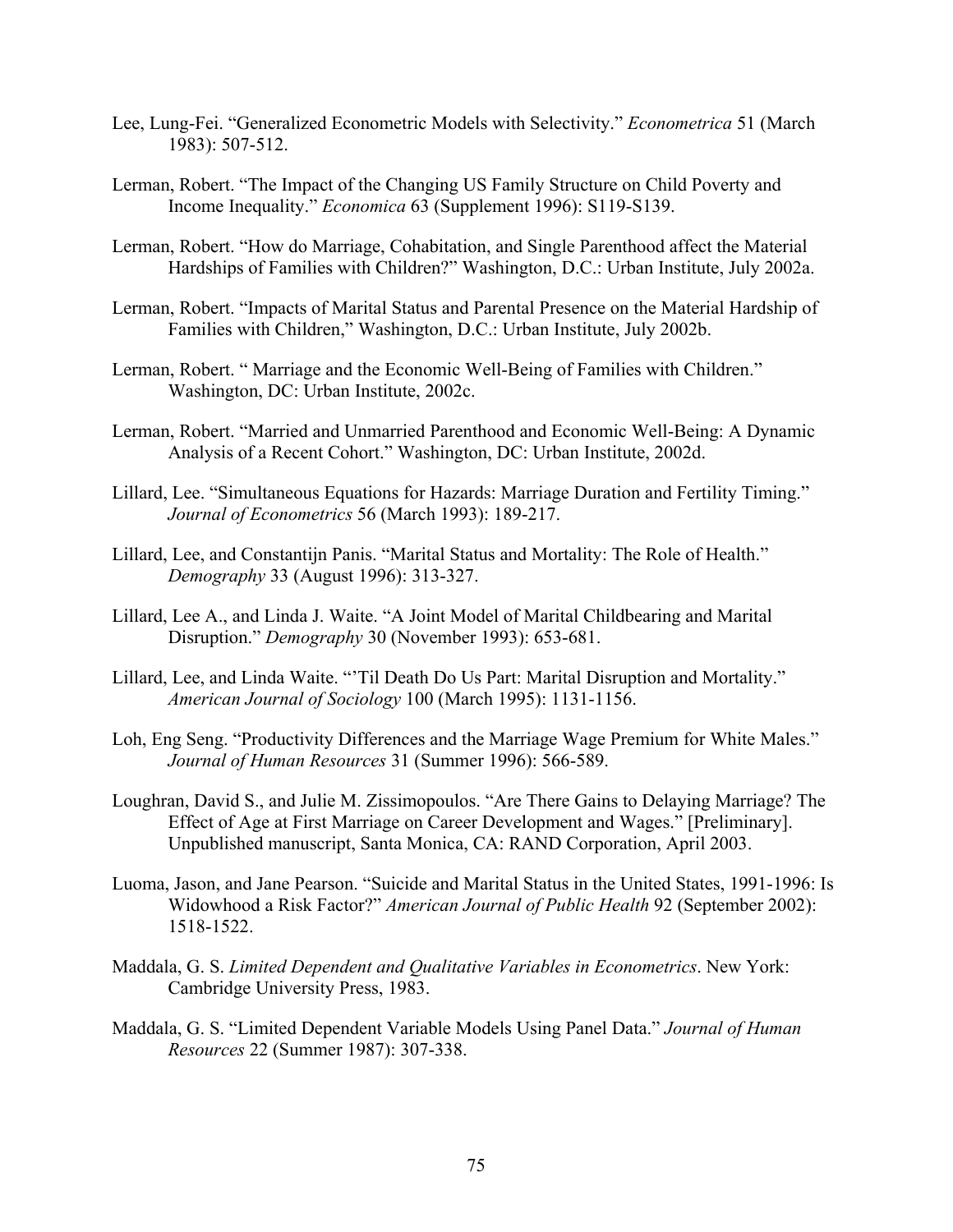- Manski, Charles F. *The Identification Problem in the Social Sciences*. Cambridge, MA: Harvard University Press, 1995.
- Manski, Charles F., Gary D. Sandefur, Sara McLanahan, and Daniel Powers. "Alternative Estimates of the Effect of Family Structure During Adolescence on High School Graduation." *Journal of the American Statistical Association* 87 (March 1992): 25-37.
- Marini, Margaret M., and Burton Singer. "Causality in the Social Sciences." *Sociological Methodology* 18 (1988): 347-409.
- Mauldon, Jane. "The Effect of Marital Disruption on Children's Health." *Demography* 27 (August 1990): 431-446.
- Mauldon, Jane. "Children's Risks of Experiencing Divorce and Remarriage: Do Disabled Children Destabilize Marriages?" *Population Studies* 46 (July 1992): 349-362.
- McLanahan, Sara, and Gary Sandefur. *Growing Up with a Single Parent: What Hurts, What Helps.* Cambridge, MA: Harvard University Press, 1994.
- Mechoulan, Stéphane. "Divorce Laws & the Structure of the American Family." Unpublished manuscript, Evanston, IL: Northwestern University, October 2000.
- Michael, Yvonne, Lisa Berkman, Graham Colditz, and Ichiro Kawachi. "Living Arrangements, Social Integration, and Change in Functional Health Status." *American Journal of Epidemiology* 153 (15 January 2001): 123-131.
- Morrison, Donna Ruane, and Andrew J. Cherlin. "The Divorce Process and Young Children's Well-Being: A Prospective Analysis." *Journal of Marriage and the Family* 57 (August 1995): 800-812.
- Morrison, Donna Ruane, and Mary Jo Coiro. "Parental Conflict and Marital Disruption: Do Children Benefit When High-Conflict Marriages Are Dissolved?" *Journal of Marriage and the Family* 61 (August 1999): 626-637.
- Morrison, Donna Ruane, and Amy Ritualo. "Routes to Children's Economic Recovery after Divorce: Are Cohabitation and Remarriage Equivalent?" *American Sociological Review* 65 (August 2000): 560-580.
- Murphy, Kevin, Robert Topel. "Estimation and Inference in Two-Step Econometric Models." *Journal of Business and Economic Statistics* 3 (October 1985): 370-379.
- Murphy, Mike; Karen Glaser, and Emily Grundy. "Marital Status and Long-Term Illness in Great Britain." *Journal of Marriage and the Family* 59 (February 1997): 156-164.
- Murray, John. "Marital Protection and Marital Selection: Evidence from a Historical-Prospective Sample of American Men." *Demography* 37 (November 2000): 511-521.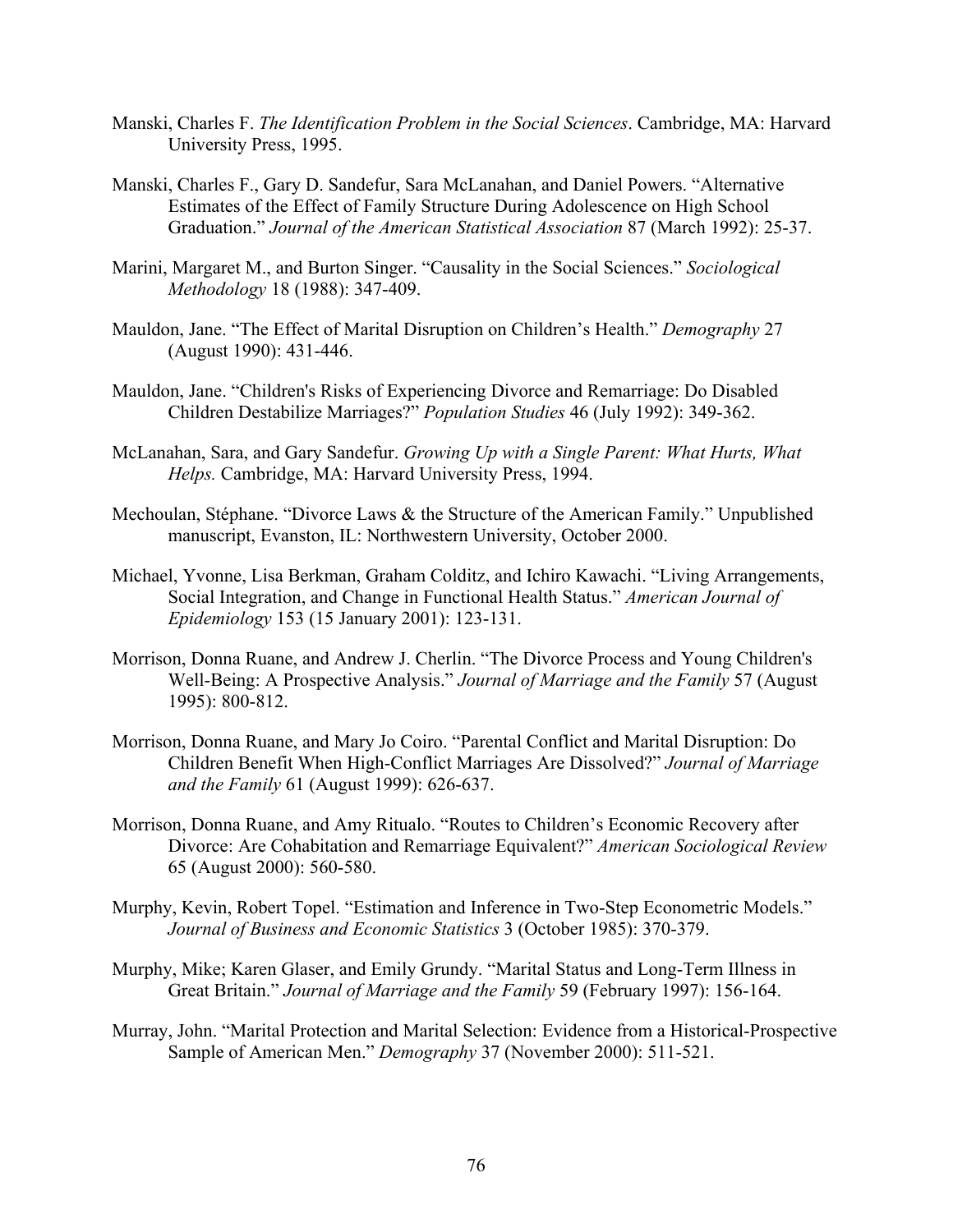- Mroz, Thomas A. "Discrete Factor Approximations in Simultaneous Equation Models: Estimating the Impact of a Dummy Endogenous Variable on a Continuous Outcomes." *Journal of Econometrics* 92 (October 1999): 233-74.
- Nakosteen, Robert and Michael Zimmer. "Marital Status and Earnings of Young Men: A Model with Endogenous Selection." *Journal of Human Resources* 22 (Spring 1987): 248-268.
- Nakosteen, Robert and Michael Zimmer. "Men, Money, and Marriage: Are High Earners More Prone than Low Earners to Marry?" *Social Science Quarterly* 78 (March 1997): 66-82.
- Ogburn, William Fielding. "Eleven Questions Concerning American Marriages." *Social Forces* 6 (September 1927): 5-12.
- Painter, Gary, and David I. Levine. "Family Structure and Youths' Outcomes: Which Correlations are Causal?" *Journal of Human Resources* 35 (Summer 2000): 524-549.
- Peters, H. Elizabeth. "Marriage and Divorce: Informational Constraints and Private Contracting." *American Economic Review* 76 (June 1986): 437-454.
- Renne, Karen. "Health and Marital Experience in an Urban Population." *Journal of Marriage and the Family* 33 (May 1971): 338-350.
- Ribar, David. "Child Care and the Labor Supply of Married Women: Reduced Form Evidence." *Journal of Human Resources* 27 (Winter 1992): 134-165.
- Richardson, Katarina. "The Evolution of the Marriage Premium in the Swedish Labor Market 1968-1991." Unpublished manuscript, Labor Market Policy Evaluation, Uppsala, Sweden, June 2000.
- Rogers, Richard. "The Effects of Family Composition, Heath, and Social Support Linkages on Mortality." *Journal of Health and Social Behavior* 37 (December 1996): 326-338.
- Rosenbaum, Paul, and Donald Rubin. "The Central Role of the Propensity Score in Observational Studies for Causal Effects." *Biometrika* 70 (April 1983): 43-55.
- Ross, Catherine; John Mirowsky, and Karen Goldsteen. "The Impact of the Family on Health: The Decade in Review." *Journal of Marriage and the Family* 52 (November 1990): 1059-1078.
- Rubin, Donald. "Using Multivariate Matched Sampling and Regression Adjustment to Control Bias in Observational Studies." *Journal of the American Statistical Association* 74 (June 1979): 318-328.
- Sandefur, Gary D., and Thomas Wells. "Does Family Structure Really Influence Educational Attainment?" *Social Science Research* 28 (December 1999): 331-357.
- Seltzer, Judith A. "Consequences of Marital Dissolution for Children." *Annual Review of Sociology* 20 (1994): 235-266.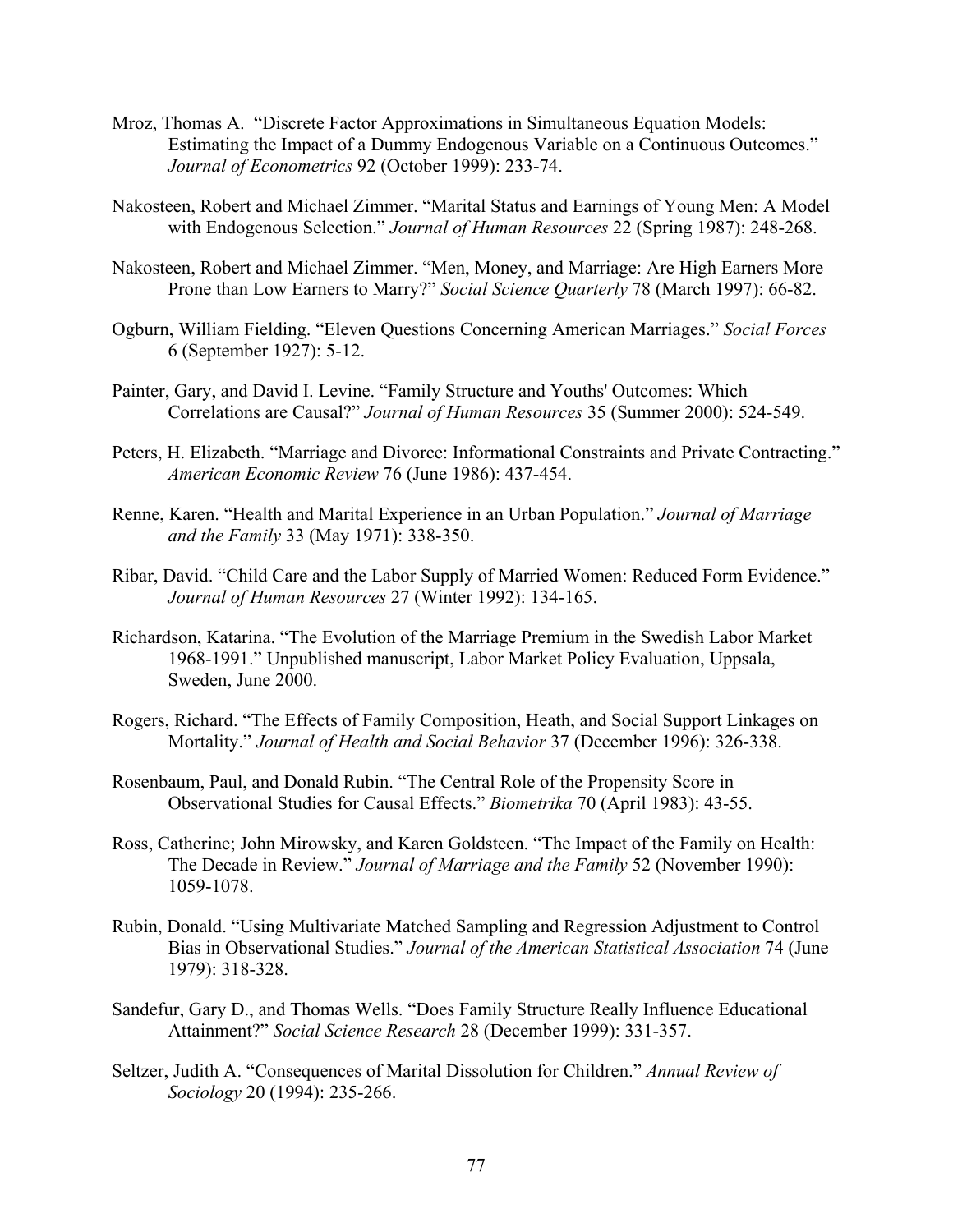- Seltzer, Judith A. "Families Formed Outside of Marriage." *Journal of Marriage and Family* 62 (November 2000): 1247–1268.
- Schoeni, Robert F. "Marital Status and Earnings in Developed Countries." *Journal of Population Economics* 8 (November 1995): 351-59.
- Sigle-Rushton, Wendy, and Sara McLanahan. "For Richer or Poorer? Marriage as an Anti-Poverty Strategy in the United States." Princeton, NJ: Center for Research on Child Wellbeing Working Paper, June 2002a
- Sigle-Rushton, Wendy, and Sara McLanahan. "Father Absence and Child Well-being: A Critical Review." Princeton, NJ: Center for Research on Child Wellbeing Working Paper #02-20, November 2002b.
- Smith, Ken, and Norman Waitzman. "Double Jeopardy: Interaction Effects of Marital and Poverty Status on the Risk of Mortality." *Demography* 31 (August 1994): 487-507.
- Smith, Ken, and Cathleen Zick. "Linked Lives, Dependent Demise? Survival Analysis of Husbands and Wives." *Demography* 31 (February 1994): 81-93.
- Sorlie, Paul, Eric Backlund, and Jacob Keller. "US Mortality by Economic, Demographic, and Social Characteristics: The National Longitudinal Mortality Study." *American Journal of Public Health* 85 (July 1995): 949-956.
- Stratton, Leslie S. "Examining the Wage Differential for Married and Cohabiting Men." *Economic Inquiry* 40 (April 2002): 199-212.
- Thomas, Adam, and Isabel Sawhill. "For Richer or for Poorer: Marriage as an Antipoverty Strategy." *Journal of Public Policy Analysis and Management* 21 (Fall 2002): 587-599.
- Thornton, Arland (ed.). *The Well-Being of Children and Families*. Ann Arbor, MI: University of Michigan Press, 2001.
- Tower, Roni Beth, Stanislav V. Kasl, and Amy S. Darefsky. "Types of Marital Closeness and Mortality Risk in Older Couples." *Psychosomatic Medicine* 64 (July/August 2002): 644- 659
- Tunali, Insan. "A General Structure for Models of Double-Selection and an Application to a Joint Migration/Earnings Process with Remigration," in *Research in Labor Economics* vol. 8 (part B), R. Ehrenberg (ed.). Greenwich, CT: JAI Press, 1986.
- Vella, Francis. "Estimating Models with Sample Selection Bias." *Journal of Human Resources* 33 (Winter 1998), 127-169.
- Umberson, Debra. "Family Status and Health Behaviors: Social Control as a Dimension of Social Integration." *Journal of Health and Social Behavior* 28 (September 1987): 306- 319.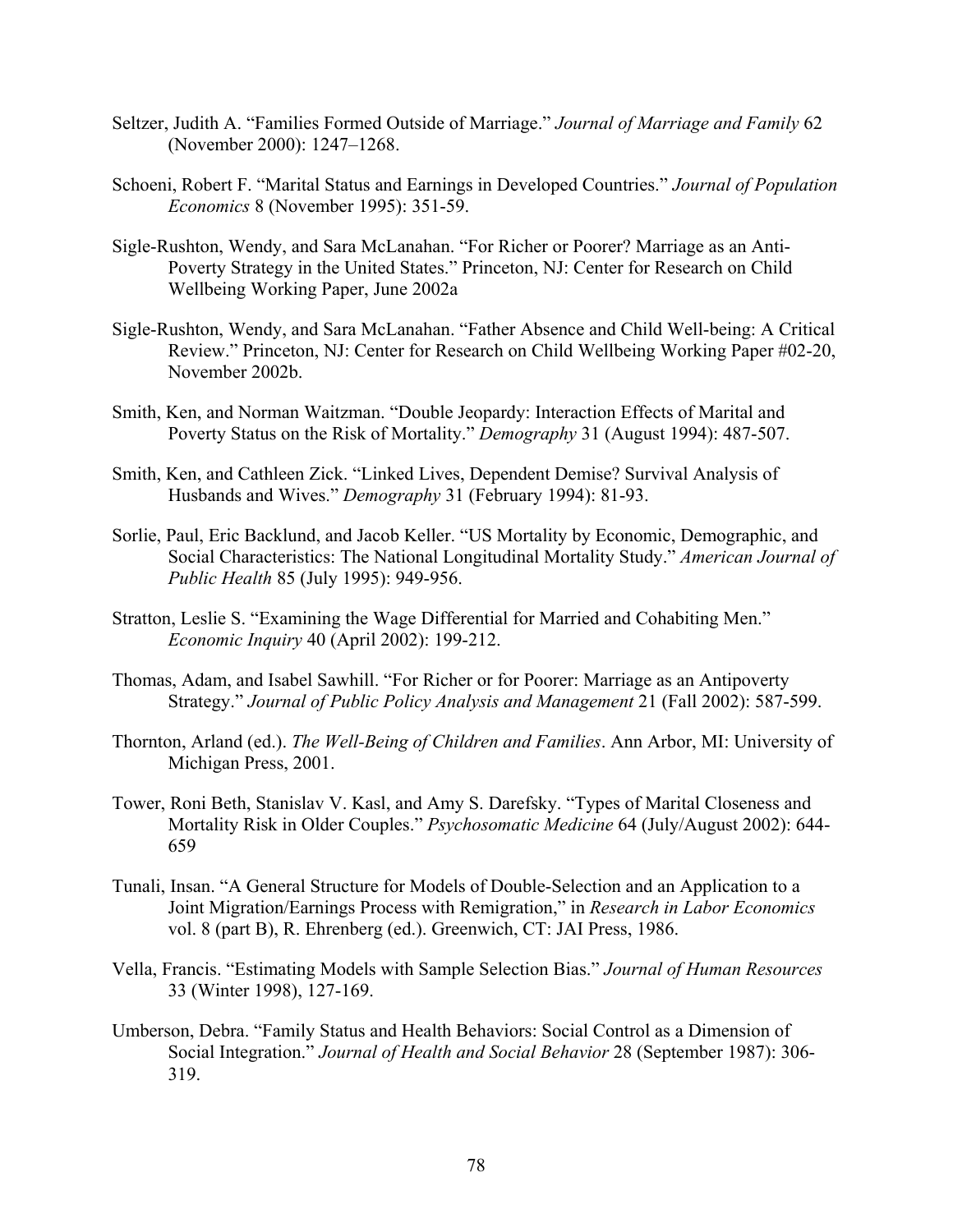- Umberson, Debra. "Gender, marital status and the social control of health behavior." *Social Science and Medicine* 34 (April 1992): 907-917.
- Verbrugge, Lois. "Marital Status and Health." *Journal of Marriage and the Family* 41 (May 1979): 267-285.
- Waite, Linda. "Does Marriage Matter?" *Demography* 32 (November 1995): 483-507.
- Waite, Linda J., and Maggie Gallagher. *The Case for Marriage: Why People Are Happier, Healthier, and Better Off Financially*. New York: Broadway Books, 2000.
- Waite, Linda J., and Lee A. Lillard. "Children and Marital Disruption." *American Journal of Sociology* 96 (January 1991): 930-953.
- Waldfogel, Jane. "The Effect of Children on Women's Wages." *American Sociological Review* 62 (April 1997): 209-217.
- Waldron, Ingrid, Mary Elizabeth Hughes, and Tracy Brooks. "Marriage protection and marriage selection—prospective evidence for reciprocal effects of marital status and health." *Social Science and Medicine* 43 (July 1996): 113-123.
- Weiss, Yoram, and Robert Willis. "Children as Collective Goods and Divorce Settlements." *Journal of Labor Economics* 3 (July 1985): 268-292.
- Wickrama, K.A.S.; Frederick Lorenz, Rand Conger, and Glen Elder, Jr. "Marital Quality and Physical Illness: A Latent Growth Curve Analysis." *Journal of Marriage and the Family* 59 (February 1997): 143-155.
- Wickrama, K.A.S., Frederick Lorenz, Lora Ebert Wallace, Laknath Peiris, Rand Conger, and Glen Elder, Jr. "Family Influence on Physical Health During the Middle Years: The Case of Onset of Hypertension." *Journal of Marriage and the Family* 63 (May 2001): 527-539.
- Wu, Lawrence L. "Effects of Family Instability, Income, and Income Instability on the Risk of a Premarital Birth." *American Sociological Review* 61 (June 1996): 386-406.
- Wu, Lawrence L., and Brian C. Martinson. "Family Structure and the Risk of a Premarital Birth." *American Sociological Review* 58 (April 1993): 210-32.
- Zick, Cathleen, and Ken Smith. "Marital Transitions, Poverty, and Gender Differences in Mortality." *Journal of Marriage and the Family* 53 (May 1991): 327-336.